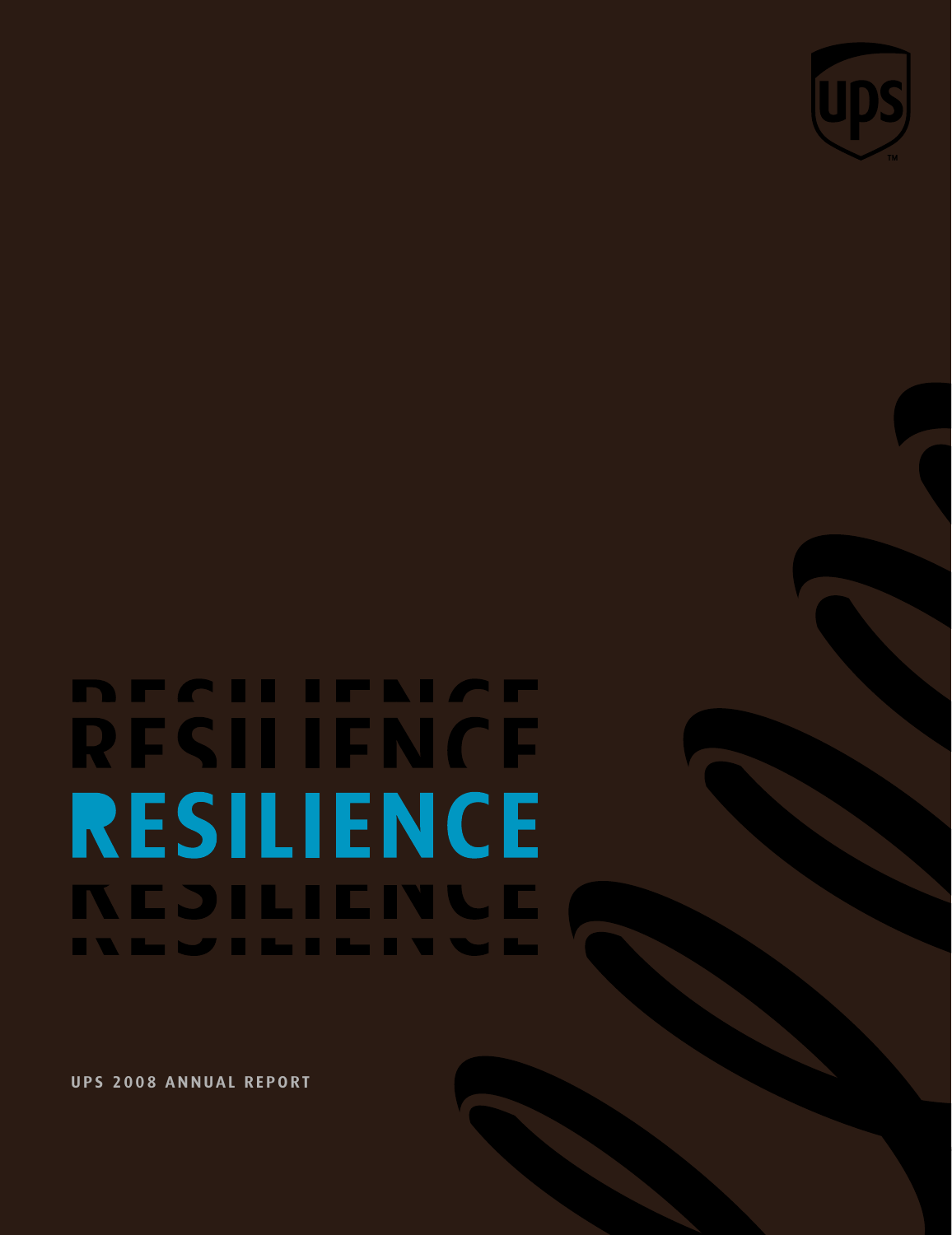| What we do:            | Time-definite delivery of letters, documents, and<br>small packages, via air and ground services                                                                                                                                                                                                                                                                       | Supply Chain:<br>• Forwarding: domestic and international<br>air freight; full-container-load and<br>less-than-container load ocean, rail, and<br>ground freight; multi-modal transportation<br>network management<br>· Logistics and Distribution: supply chain<br>design and management, freight distribution,<br>customs brokerage, mail services                                                                                       |
|------------------------|------------------------------------------------------------------------------------------------------------------------------------------------------------------------------------------------------------------------------------------------------------------------------------------------------------------------------------------------------------------------|--------------------------------------------------------------------------------------------------------------------------------------------------------------------------------------------------------------------------------------------------------------------------------------------------------------------------------------------------------------------------------------------------------------------------------------------|
|                        |                                                                                                                                                                                                                                                                                                                                                                        | UPS Freight": regional, inter-regional, and<br>long-haul truckload and less-than-truckload<br>(LTL) services.                                                                                                                                                                                                                                                                                                                              |
| <b>Where we do it:</b> | In more than 200 countries and territories around<br>the world                                                                                                                                                                                                                                                                                                         | Supply Chain services offered in more than 175<br>countries and territories; UPS Freight services<br>available in the United States, Canada, Puerto<br>Rico, Guam, the Virgin Islands, and Mexico.                                                                                                                                                                                                                                         |
| 2008 highlights:       | • Recessionary conditions muted volume growth<br>- U.S. package volume declined 2.0 percent<br>- International export volume increased<br>6.8 percent, with growth slowing throughout<br>the year<br>• Highest operating margin in the industry<br>· Investment in international operations with<br>new Asian facilities<br>• Strong cash flow and financial condition | · Revenue growth of 5.8 percent led by<br><b>Forwarding and Logistics</b><br>· Significant improvement in segment adjusted<br>operating margin, increasing 110 basis points<br>• Successful redesign and launch of new air<br>freight forwarding product portfolio<br>• Major expansion of Distribution<br>capabilities in the healthcare sector<br>· In worst LTL environment ever, UPS Freight<br>took \$548 million goodwill impairment |

**Global Small Package Supply Chain and Freight Services**

UPS is the world's largest package delivery company, a leader in the U.S. less-than-truckload industry, and a global leader in supply chain management.

# **important web sites**

Investor Relations investor.shareholder.com/ups Sustainability/Corporate Responsibility sustainability.ups.com Services and Solutions ups.com/businesssolutions.com UPS Corporate ups.com

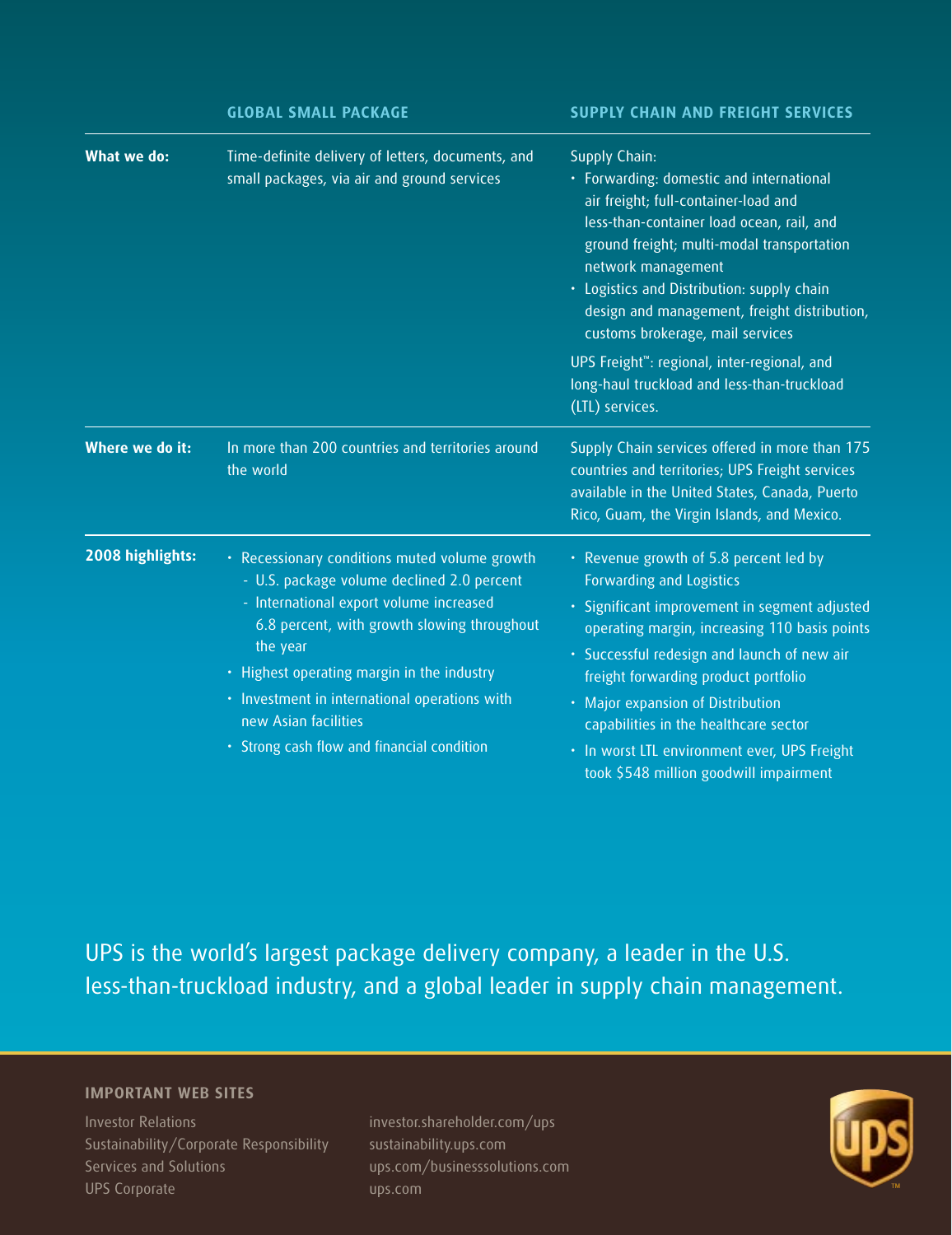

*"The problem before each of us is not only to keep pace with changing conditions, but to keep ahead of them."*

> **— Jim Casey UPS Founder 1932**

**JIM CASEY'S WORDS** are as appropriate today as they were in 1932 when our nation was in economic turmoil. They capture the philosophy of how UPS operates through changing economic and business conditions. We are resilient and adaptable, with a highly flexible global network that allows our company to meet changing market forces, while creating new solutions to help our customers succeed. At the same time, we never lose sight of the future, taking the steps necessary to ensure UPS remains the world's leading transportation solutions provider.

Managing through 2008 required all of our skills as the business environment worsened rapidly. At the beginning of the year, global economies and small package markets were expected to grow. However, the U.S. economy weakened, followed by sharply escalating fuel prices. Then the credit crisis erupted, causing substantial slowing of economies outside the United States.

## **Economic Weakness Restrains Global Package Growth**

Deteriorating economic conditions led to a 1.3 percent decline in our consolidated package volume, to 3.9 billion pieces. The U.S. recession was apparent in a 2.0 percent decline in our total domestic package volume.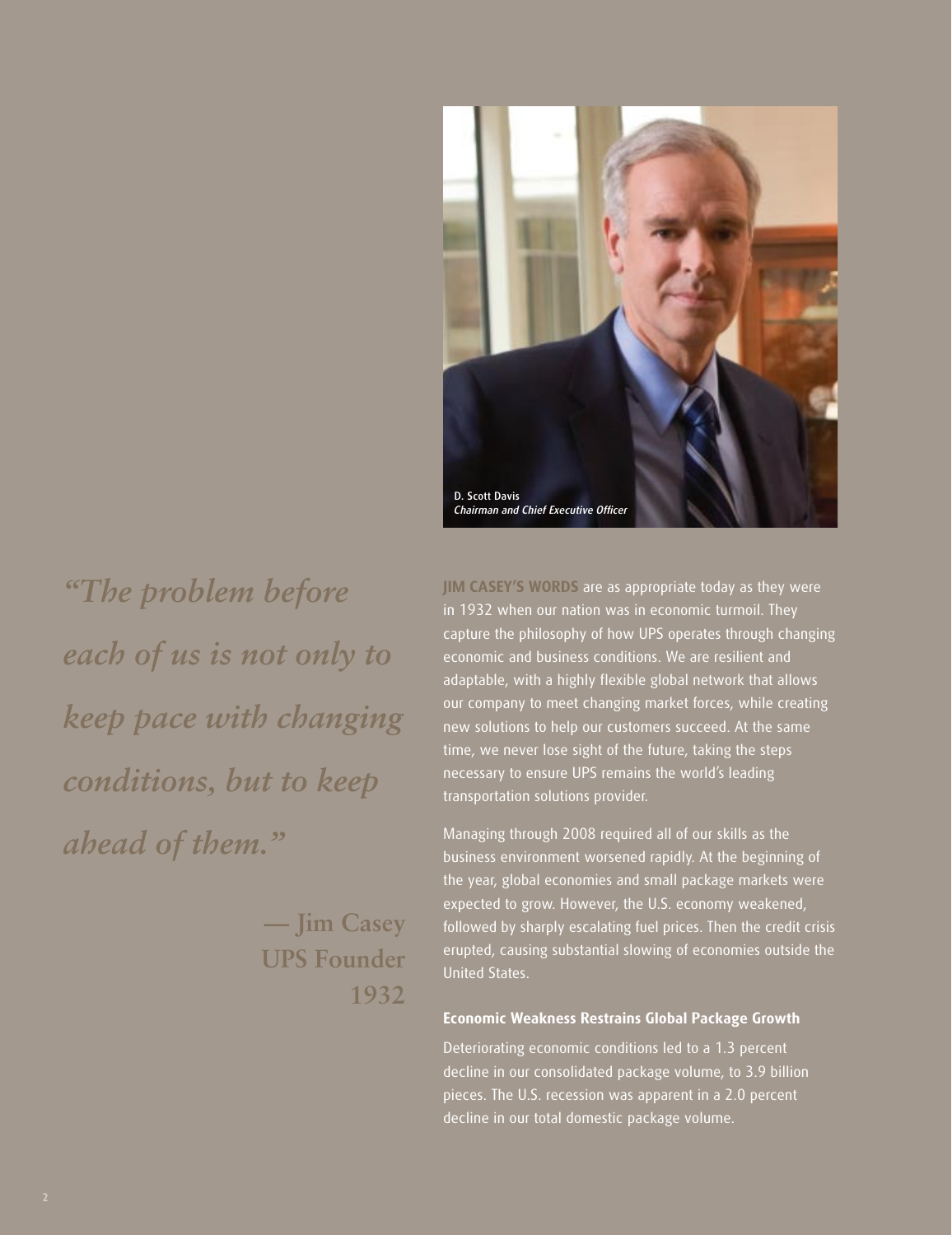In contrast, international export volume gains increased by a market-leading 6.8 percent from 2007 levels, despite the fact that growth was constrained by declines in U.S. imports and slowing global economies in the second half of 2008. The unprecedented run-up in fuel prices precipitated very significant increases in our fuel surcharge rates, resulting in a product mix shift from more expensive premium air services to ground. This trend was apparent throughout our global package operation.

# *"We are resilient and adaptable ... creating new solutions to help our customers succeed."*

UPS took aggressive steps to address market conditions. We heightened our focus on increasing revenue, adjusted our flexible network to match reduced volume levels, and controlled cost by closing facilities, reducing staff, and curtailing spending. We will remain vigilant this year in our efforts to reduce or eliminate additional costs in every area of the enterprise. This includes freezing management salaries, reducing other forms of compensation and suspending the company's 401(k) match. However, we did not make any changes to our long-standing defined benefit pension plans. These actions will partially offset the impacts to the company from continued economic weakness.

What we did *not* do was reduce investment for the future. In the United States we continued the multi-year expansion of our largest international air facility, called Worldport, in Louisville, Kentucky. In Europe, we finished construction of our package hub in Tamworth, England — our largest ground hub outside the United States — and acquired our authorized service contractor in Romania. In Asia, we opened an air hub in Shanghai and broke ground on a new hub in Shenzhen. We also assumed control of our joint venture in Korea. And we began offering express pickup and delivery services within 16 additional countries across Europe, Africa, the Middle East and Latin America.

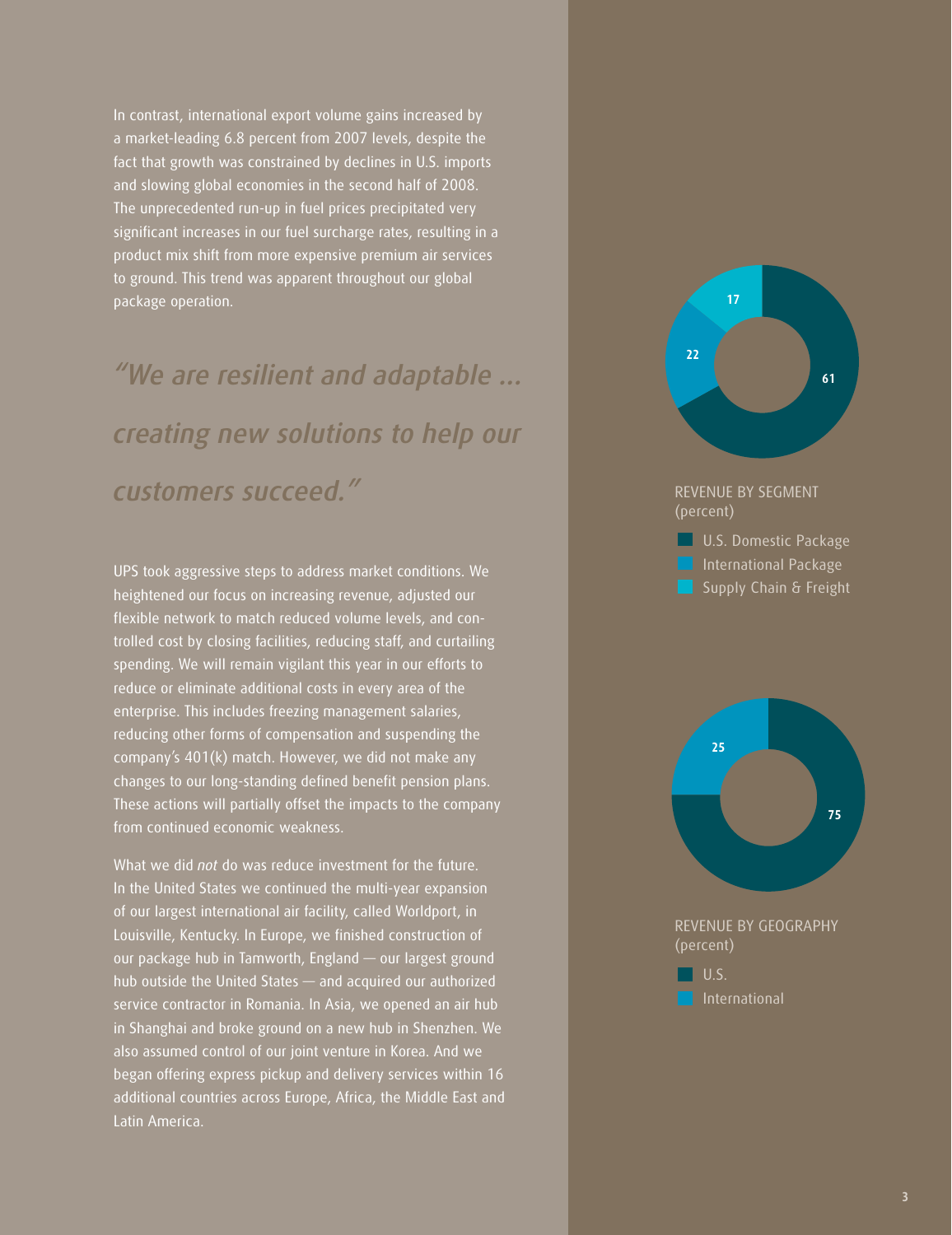# Financial Highlights

(in millions except for per-share amounts)

|                                      | 2008     | 2007     |
|--------------------------------------|----------|----------|
| Revenue                              | \$51,486 | \$49,692 |
| <b>Operating expenses</b>            | 46,104   | 49,114   |
| Net income                           | 3,003    | 382      |
| Adjusted net income*                 | 3,578    | 4,369    |
| Diluted earnings per share           | 2.94     | .36      |
| Adjusted diluted earnings per share* | 3.50     | 4.11     |
| Dividends declared per share         | 1.80     | 1.68     |
| <b>Assets</b>                        | 31,879   | 39,042   |
| Long-term debt                       | 7,797    | 7,506    |
| Shareowners' equity                  | 6,780    | 12, 183  |
| Capital expenditures                 | 2,636    | 2,820    |
| Cash and investments                 | 1,049    | 2,604    |



REVENUE (in billions of dollars)



*\*See page 5 for description of adjustments.*

We also invested in other opportunities that will drive growth through enhanced customer relationships and increased exposure of our brand. This included our sponsorship of the Beijing Olympic Games. This effort involved several thousand UPSers handling 19 million items. It was hugely successful and accomplished a great deal for the UPS brand in China. We also became the official logistics and express sponsor of The European Tour, the continent's most prestigious golf tour, which will enhance brand recognition there and generate new business opportunities.

We believe it is important to continue investing in the business to ensure that we are in an even stronger position when we emerge from this economic downturn.

*"We intend to benefit from the challenges as well as the opportunities before us."*

Lastly, UPS moved forward on our commitment to operate in an environmentally responsible manner. The purchase of 200 hybrid electric and 300 compressed natural gas vehicles expanded UPS's alternative fuel fleet 30 percent to more than 2,200, the largest such private fleet in the industry. Additionally, we were the first in our industry to purchase hydraulic hybrid vehicles — a new, very promising technology that enables significant fuel and emissions reduction.

# **Supply Chain & Freight Segment Maintains Positive Momentum**

In 2008, the Supply Chain & Freight segment built on 2007's gains. Revenue increased almost 6 percent and adjusted operating margin\* improved to 5 percent from 3.9 percent in 2007, meeting our goal for the year.

The Supply Chain businesses — Forwarding and Logistics drove the segment's improvement. In particular, the launch of a new global air freight portfolio at the beginning of the year was very well received. Logistics' focus on revenue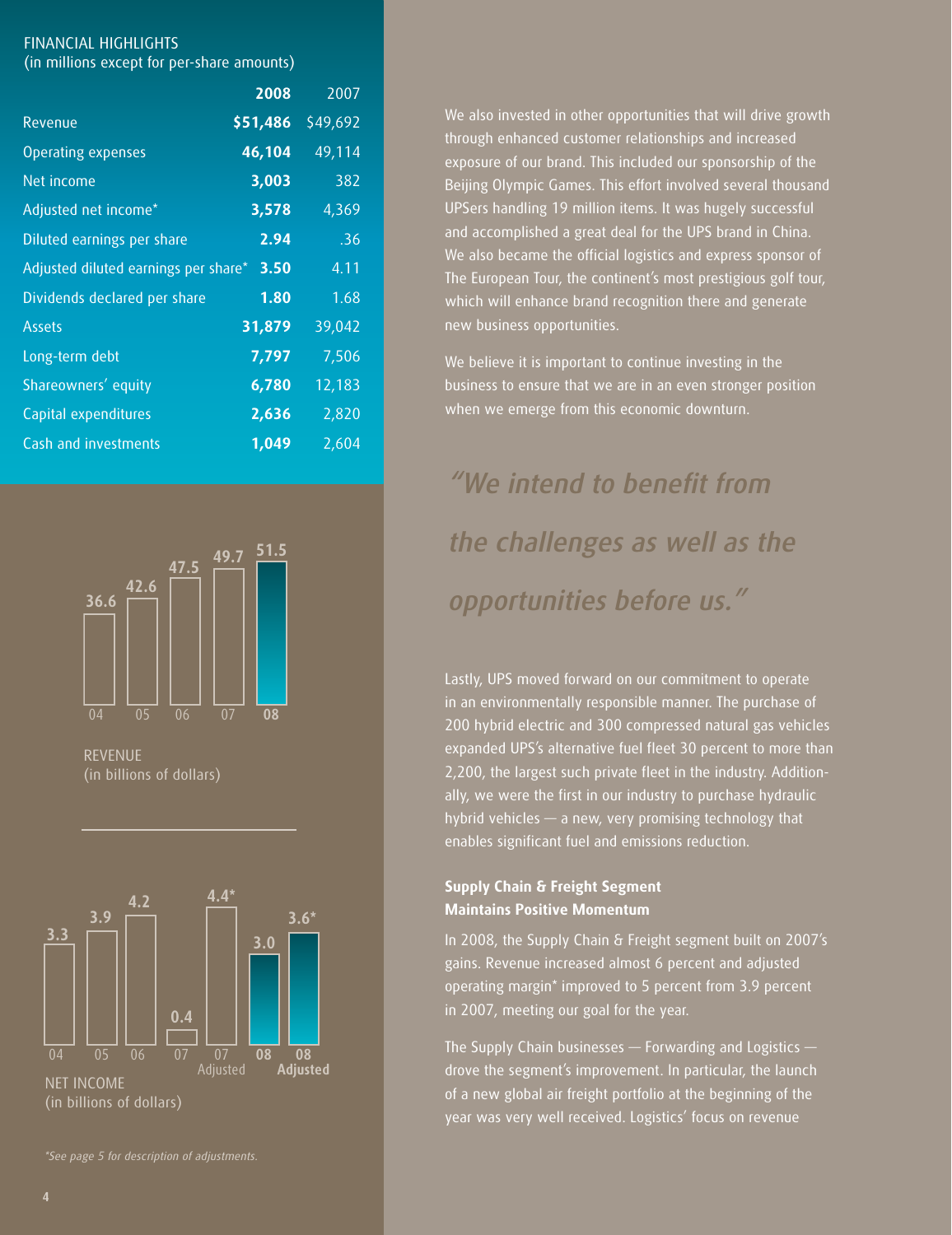management and improved asset utilization also contributed to the segment's positive results.

UPS Freight, however, struggled to grow in one of the worst LTL environments in many years. In 2008 a number of factors culminated in a \$548 million goodwill impairment of this business. UPS Freight was acquired in 2005, when the economy was much stronger and valuations were higher. Thereafter, we invested in technology and operational improvements to enhance service and performance, and expand product offerings.

While customer focus on price has intensified in the current economy, we believe that our long-term strategy of offering value through a combination of price, service and technology has positioned us well for the time when market conditions improve.

# **A Look at 2009 and Beyond**

Our long-term competitive position in the United States has improved with the departure of a major player  $-$  DHL  $-$  from the domestic small package market. However, this significant opportunity will not be enough to offset volume losses from weak economic conditions. Until the economy begins to improve, UPS likely will continue to experience the volume declines and the shift in the mix of packages that began a year ago. As a result, 2009 will be even more difficult than 2008.

Despite current challenges, our long-term view continues to be bright as the result of several competitive advantages inherent to our company — such as UPS's financial strength, global presence, and our unique business model. Let me elaborate.

First, UPS is financially the strongest competitor in the transportation industry. Our free cash flow\*\* was \$5.5 billion for 2008, and cash from operations was \$8.4 billion. UPS carries an AA rating from the major credit rating agencies. This is particularly important today as more customers make it clear that they want a transportation partner who is financially strong and stable for the long term.

This financial strength also rewards our shareowners. We increased our dividend in 2008, marking more than four decades of consecutive quarters in which the dividend was

*\*\*See page 7 for a calculation of free cash flow.*









*\*Adjustments affecting 2007 pre-tax results include: impairment charge of \$221 million on the accelerated retirement of certain aircraft, a \$68 million charge for the special voluntary separation opportunity, and a \$46 million charge related to the restructuring and disposal of a European supply chain operation.* 

*Adjustments affecting 2008 pre-tax results include: a \$548 million goodwill impairment charge in our UPS Freight unit and a \$27 million intangible impairment charge in our European package operations.*

*be indicative of or are unrelated to our core operating our recurring operations and provide a better baseline for analyzing our underlying businesses. We use these adjusted financial measures to determine incentive compensation awards for our management.*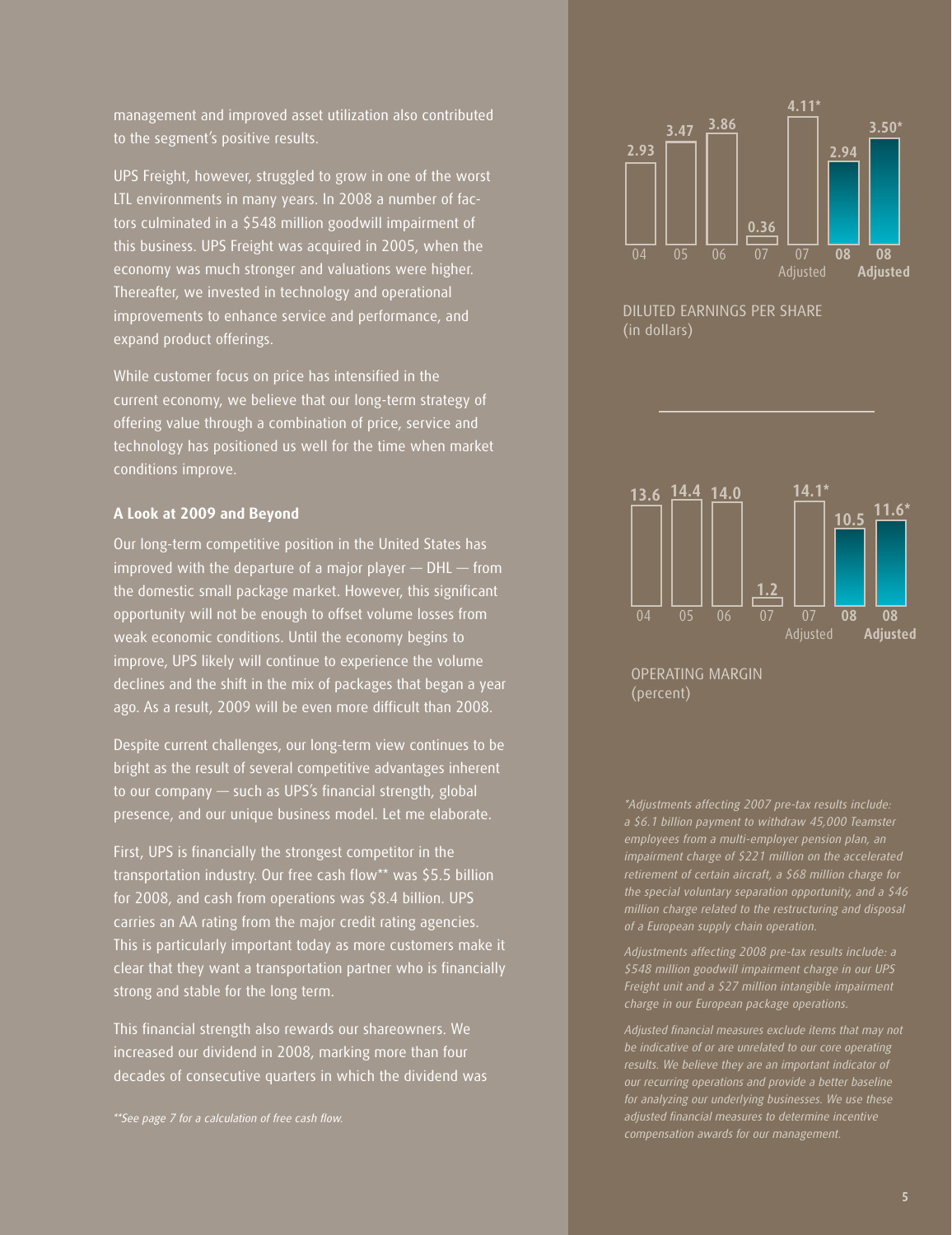

Return on Equity (percent)



Return on Invested Capital (percent)



*\*See page 5 for description of adjustments.*

either increased or maintained. Regarding stock repurchases, we did slow the pace in the second half of 2008 because the long-term debt market became extremely volatile, and we expect to continue repurchases in 2009 at a significantly slower rate.

# *"Despite current challenges, our long-term view continues to be bright."*

The second industry advantage that UPS enjoys is our global presence — we are the only competitor with substantial operations in every major region of the world. This diversified presence helps us to create growth opportunities during slow economic times and, when conditions improve, provides us with the infrastructure and ability to capture new volume.

The third competitive advantage that positions UPS well for the long term is our unique business model. All packages domestic or international, commercial or residential, air or ground — go through one integrated network. This extremely efficient use of assets has allowed UPS to consistently produce industry-leading margins and return on invested capital. We constantly improve this model to extract even more benefits through lower cost, productivity enhancements and efficiency gains.

# **A Great Industry With Bright Prospects**

Our industry remains fundamentally sound with enviable growth opportunities over the long term. Global markets are inextricably bound together, so trade is a reality that is not going to disappear. Ultimately, global economic growth will resume, and UPS will be there to benefit from and help promote this growth.

Just-in-time inventory management has become a mainstay for many enterprises because it allows them to reduce operating costs while typically improving service. It creates the need for fast and efficient movement of goods, which plays to UPS's strength.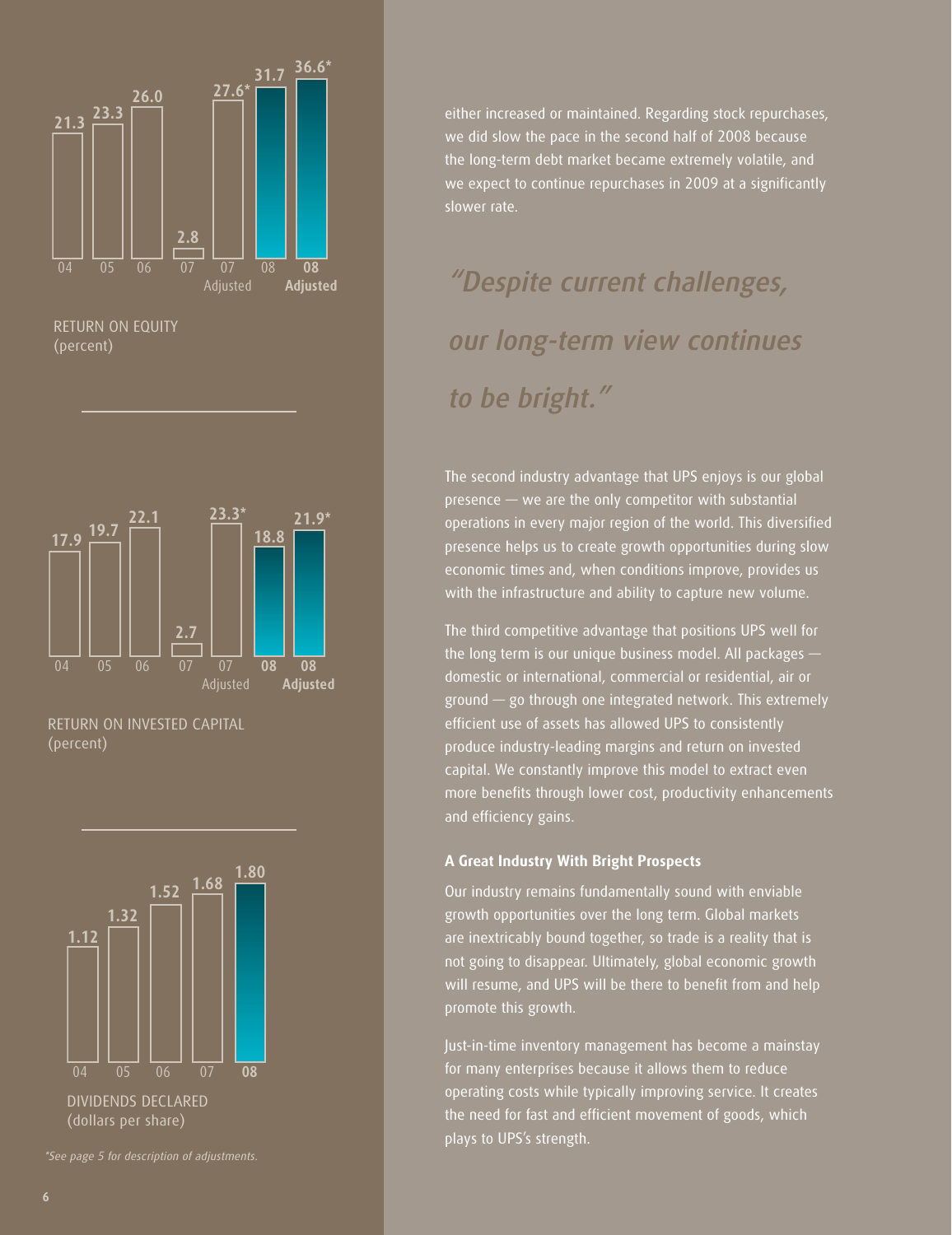These difficult economic times are causing many companies to re-examine their supply chains. Our own research shows that the majority of industry leaders recognize that cost savings are inherent in outsourcing their supply chains. Yet, only a minority of companies has committed to improve their bottom lines in this manner. Consequently, there is tremendous opportunity for UPS to expand its presence in this area which, in turn, complements our transportation capabilities.

Finally, the Internet continues to grow in importance as a means of creating commerce. Small package shipment is the bond that joins retailer and buyer in this direct-to-consumer business model.

We may look back at 2008 and 2009 as a real test … a test of the resiliency and management skill that has been our hallmark for more than 100 years. At some point, the recession will end and the economy will improve. Many companies will not survive. Others will emerge damaged and in a weaker competitive position. But a select few will come out leaner, more focused and better positioned to compete and grow ... and I am confident that UPS will be one of those companies.

D. Satt Dan

D. Scott Davis *Chairman and Chief Executive Officer*



SHARES REPURCHASED (number of shares-in millions)



**0.92** (in billions of dollars) SHARE REPURCHASE EXPENDITURES

\*\*RECONCILIATION OF 2008 FREE CASH FLOW

| <b>Free cash flow</b>             | \$5,525 |
|-----------------------------------|---------|
| Other investing activities        | (363)   |
| Net change in finance receivables | (49)    |
| Proceeds from disposals of PP&E   | 147     |
| Capital expenditures              | (2,636) |
| Net cash from operations          | \$8,426 |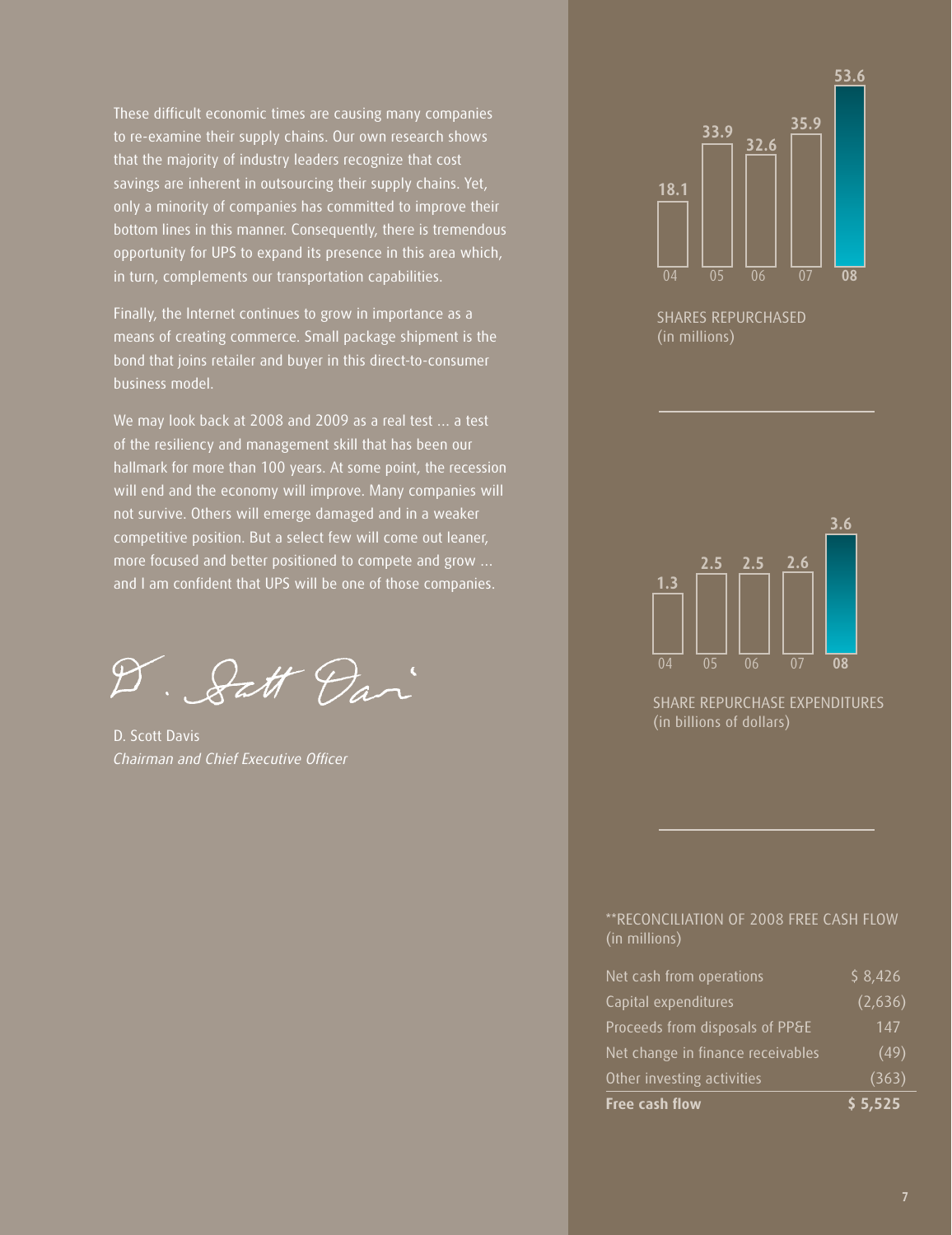#### **ups board of directors**

**F. Duane Ackerman** Chairman Emeritus, BellSouth Corporation *Director since 2007*

**Michael J. Burns** Former Chairman Chief Executive Officer and President, Dana Corporation *Director since 2005*

**D. Scott Davis**  UPS Chairman and Chief Executive Officer *Director since 2006*

**Stuart E. Eizenstat** Partner, Covington & Burling LLP *Director since 2005*

**Michael L. Eskew** Former UPS Chairman and Chief Executive Officer *Director since 1998*

**William R. Johnson** Chairman, President, and Chief Executive Officer, H.J. Heinz Company *Elected in 2009* 

**Ann M. Livermore** Executive Vice President, Hewlett-Packard Company *Director since 1997*

**Rudy Markham** Retired Financial Director, Unilever PLC and Unilever NV *Director since 2007*

**John W. Thompson** Chairman and Chief Executive Officer, Symantec Corporation *Director since 2000*

**Carol B. Tomé**  Chief Financial Officer and Executive Vice President– Corporate Services, The Home Depot, Inc. *Director since 2003*

**Ben Verwaayen\*** Chief Executive Officer, Alcatel-Lucent *Director since 2005*

*\*Ben Verwaayen is not standing for re-election to the UPS Board in May 2009.*

#### **management committee**

**David P. Abney** Senior Vice President and Chief Operating Officer

**David A. Barnes** Senior Vice President and Chief Information Officer

**Daniel J. Brutto** Senior Vice President and President, UPS International

**D. Scott Davis** Chairman and Chief Executive Officer

**Alan Gershenhorn** Senior Vice President, Worldwide Sales and Marketing

**Myron Gray** Senior Vice President, U.S. Operations

**Allen E. Hill** Senior Vice President, Human Resources

**Kurt P. Kuehn** Senior Vice President and Chief Financial Officer

**Teri P. McClure** Senior Vice President, General Counsel, and Corporate Secretary

**John J. McDevitt** Senior Vice President, Global Transportation Services and Labor Relations

**Christine M. Owens**

Senior Vice President, Communications and Brand Management

**Robert E. Stoffel** Senior Vice President, Engineering, Strategy, and Supply Chain Distribution

*After 40 years of distinguished service, James F. Winestock Jr. retired in February 2009.*

#### **senior operations management**

**George W. Brooks Jr.** President, North Central Region

**Wolfgang Flick** President, Europe Region

**Stephen D. Flowers** President, Americas Region

**Jack A. Holmes** President, UPS Freight

**Robert L. Lekites** President, UPS Airlines

**Gerald R. Mattes** President, Pacific Region

**Rocky Romanella** President, Southeast Region

**Glenn S. Rice** President, Northeast Region

**Kenneth A. Torok** President, UPS Freight Forwarding

**Carolyn J. Walsh**  President, West Region

**Derek S. Woodward** President, Asia Pacific Region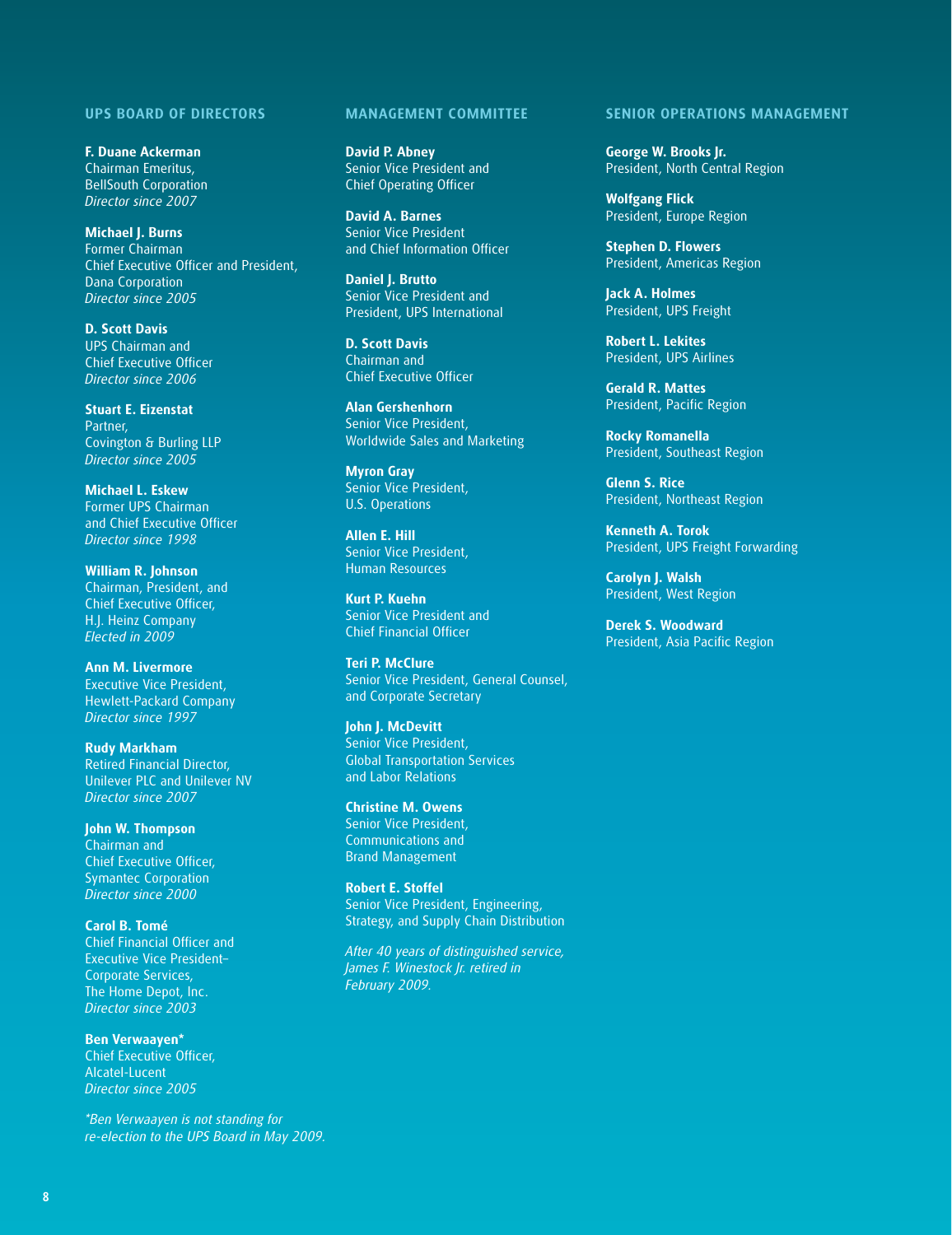# **UNITED STATES SECURITIES AND EXCHANGE COMMISSION**

**Washington, D.C. 20549**

#### **Form 10-K FOR ANNUAL AND TRANSITION REPORTS PURSUANT TO SECTIONS 13 OR 15(d) OF THE SECURITIES EXCHANGE ACT OF 1934**

**(Mark One)**

Í **ANNUAL REPORT PURSUANT TO SECTION 13 OR 15(d) OF THE SECURITIES EXCHANGE ACT OF 1934**

For the fiscal year ended December 31, 2008

or

' **TRANSITION REPORT PURSUANT TO SECTION 13 OR 15(d) OF THE SECURITIES EXCHANGE ACT OF 1934**

> For the transition period from to Commission file number 001-15451



# **United Parcel Service, Inc.**

*(Exact Name of Registrant as Specified in Its Charter)*

*(State or Other Jurisdiction of Incorporation or Organization)* **55 Glenlake Parkway, N.E. Atlanta, Georgia** 30328 *(Address of Principal Executive Offices)* (*Zip Code*) *(Zip Code) (Address of Principal Executive Offices)* 

**Delaware 58-2480149** *(I.R.S. Employer Identification No.)*

**(404) 828-6000**

*(Registrant's telephone number, including area code)*

**Securities registered pursuant to Section 12(b) of the Act:**

**Title of Each Class Name of Each Exchange on Which Registered**

Class B common stock, par value \$.01 per share New York Stock Exchange

**Securities registered pursuant to Section 12(g) of the Act:** Class A common stock, par value \$.01 per share **(Title of Class)**

Indicate by check mark if the registrant is a well-known seasoned issuer, as defined in Rule 405 of the Securities Act. Yes  $\Box$  No  $\Box$ 

Indicate by check mark if the registrant is not required to file reports pursuant to Section 13 or Section 15(d) of the Exchange Act. Yes  $\Box$  No  $\Box$ Indicate by check mark whether the registrant: (1) has filed all reports required to be filed by Section 13 or 15(d) of the Securities Exchange Act of 1934 during the preceding 12 months (or for such shorter period that the registrant was required to file such reports), and (2) has been subject to such filing

requirements for the past 90 days. Yes  $\nabla$  No  $\nabla$ Indicate by check mark if disclosure of delinquent filers pursuant to Item 405 of Regulation S-K is not contained herein, and will not be contained, to the best of registrant's knowledge, in definitive proxy or information statements incorporated by reference in Part III of this Form 10-K or any amendment to this Form  $10-K$ .

Indicate by check mark whether the registrant is a large accelerated filer, an accelerated filer, a non-accelerated filer or a smaller reporting company. See definition of "accelerated filer", "large accelerated filer" and "smaller reporting company" in Rule 12b-2 of the Exchange Act. Check one:

Large accelerated filer  $\Box$  Accelerated filer  $\Box$  Non-accelerated filer  $\Box$  Smaller reporting company  $\Box$ 

Indicate by check mark whether the registrant is a shell company (as defined in Rule 12b-2 of the Exchange Act). Yes  $\Box$  No  $\Box$ 

The aggregate market value of the class B common stock held by non-affiliates of the registrant was approximately \$42,078,109,321 as of June 30, 2008. The registrant's class A common stock is not listed on a national securities exchange or traded in an organized over-the-counter market, but each share of the registrant's class A common stock is convertible into one share of the registrant's class B common stock.

As of February 17, 2009, there were 306,493,075 outstanding shares of class A common stock and 688,945,611 outstanding shares of class B common stock.

#### **DOCUMENTS INCORPORATED BY REFERENCE**

Portions of the registrant's definitive proxy statement for its annual meeting of shareowners scheduled for May 7, 2009 are incorporated by reference into Part III of this report.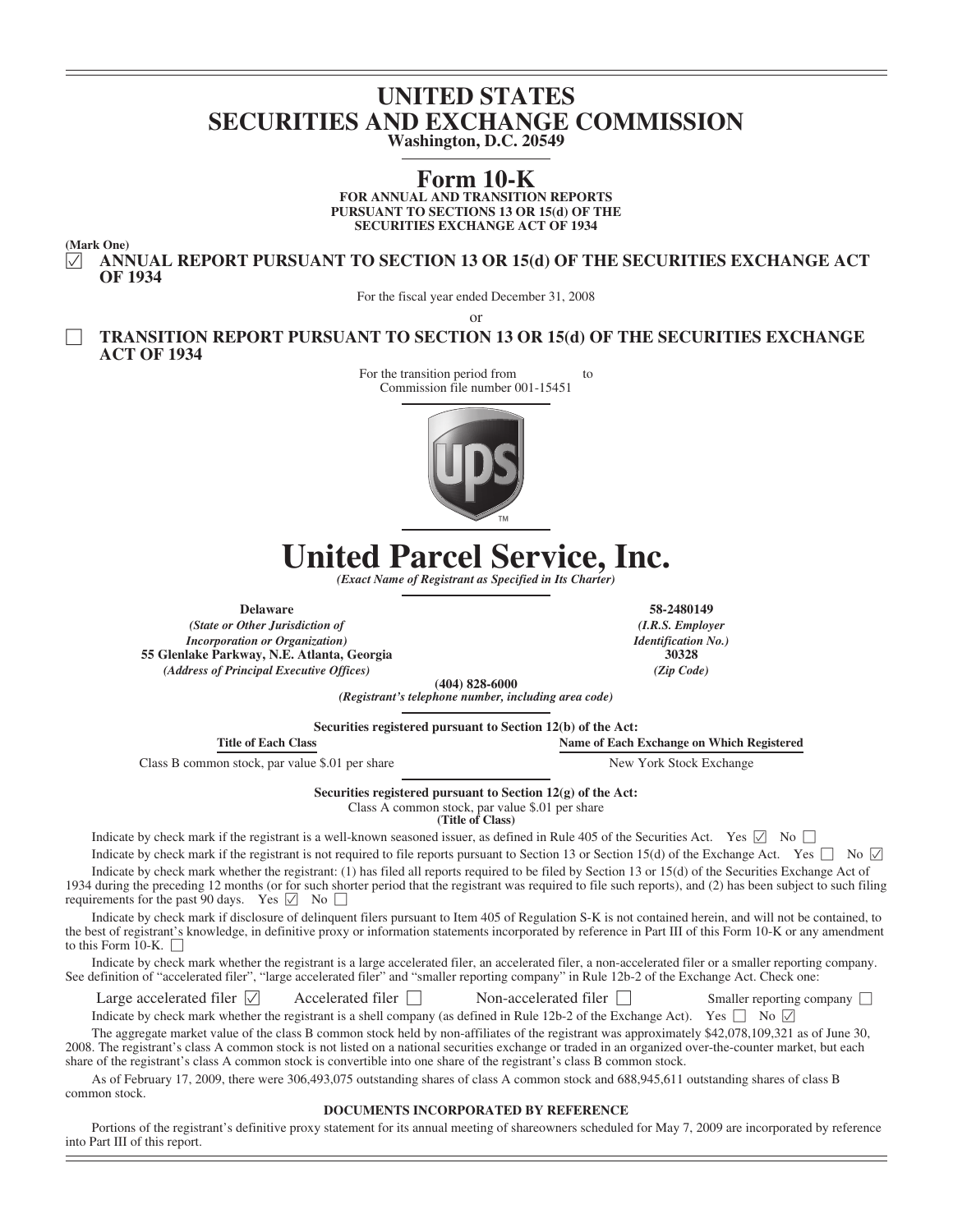# **UNITED PARCEL SERVICE, INC. ANNUAL REPORT ON FORM 10-K FOR THE YEAR ENDED DECEMBER 31, 2008 TABLE OF CONTENTS**

### **PART I**

| Item 1.  |                                                                                            | 1              |
|----------|--------------------------------------------------------------------------------------------|----------------|
|          |                                                                                            | 1              |
|          |                                                                                            | $\overline{c}$ |
|          |                                                                                            | 5              |
|          |                                                                                            | 6              |
|          |                                                                                            | 7              |
|          |                                                                                            | 7              |
|          |                                                                                            | 8              |
|          |                                                                                            | 8              |
|          |                                                                                            | 9              |
| Item 1A. |                                                                                            | 11             |
| Item 1B. |                                                                                            | 12             |
| Item 2.  |                                                                                            | 12             |
|          |                                                                                            | 12             |
|          |                                                                                            | 13             |
|          |                                                                                            | 14             |
| Item 3.  |                                                                                            | 14             |
| Item 4.  |                                                                                            | 15             |
|          | <b>PART II</b>                                                                             |                |
| Item 5.  | Market for Registrant's Common Equity, Related Stockholder Matters and Issuer Purchases of |                |
|          |                                                                                            | 16             |
|          |                                                                                            | 17             |
| Item 6.  |                                                                                            | 18             |
| Item 7.  | Management's Discussion and Analysis of Financial Condition and Results of Operations      | 19             |
|          |                                                                                            | 19             |
|          |                                                                                            | 32             |
|          |                                                                                            | 40             |
| Item 7A. | Quantitative and Qualitative Disclosures about Market Risk                                 | 47             |
| Item 8.  | Report of Independent Registered Public Accounting Firm on Internal Control over           | 49             |
|          |                                                                                            | 49             |
|          | Report of Independent Registered Public Accounting Firm                                    | 50             |
|          |                                                                                            | 51             |
|          |                                                                                            | 52             |
|          | Statements of Consolidated Comprehensive Income                                            | 52             |
|          |                                                                                            | 53             |
|          |                                                                                            | 54             |
| Item 9.  | Changes in and Disagreements with Accountants on Accounting and Financial Disclosure       | 97             |
| Item 9A. |                                                                                            | 98             |
| Item 9B. |                                                                                            | 98             |
|          | <b>PART III</b>                                                                            |                |
| Item 10. |                                                                                            | 99             |
| Item 11. |                                                                                            | 100            |
| Item 12. | Security Ownership of Certain Beneficial Owners and Management and Related Stockholder     |                |
|          |                                                                                            | 100            |
| Item 13. | Certain Relationships and Related Transactions, and Director Independence                  | 100            |
| Item 14. |                                                                                            | 101            |
|          | <b>PART IV</b>                                                                             |                |
| Item 15. |                                                                                            | 102            |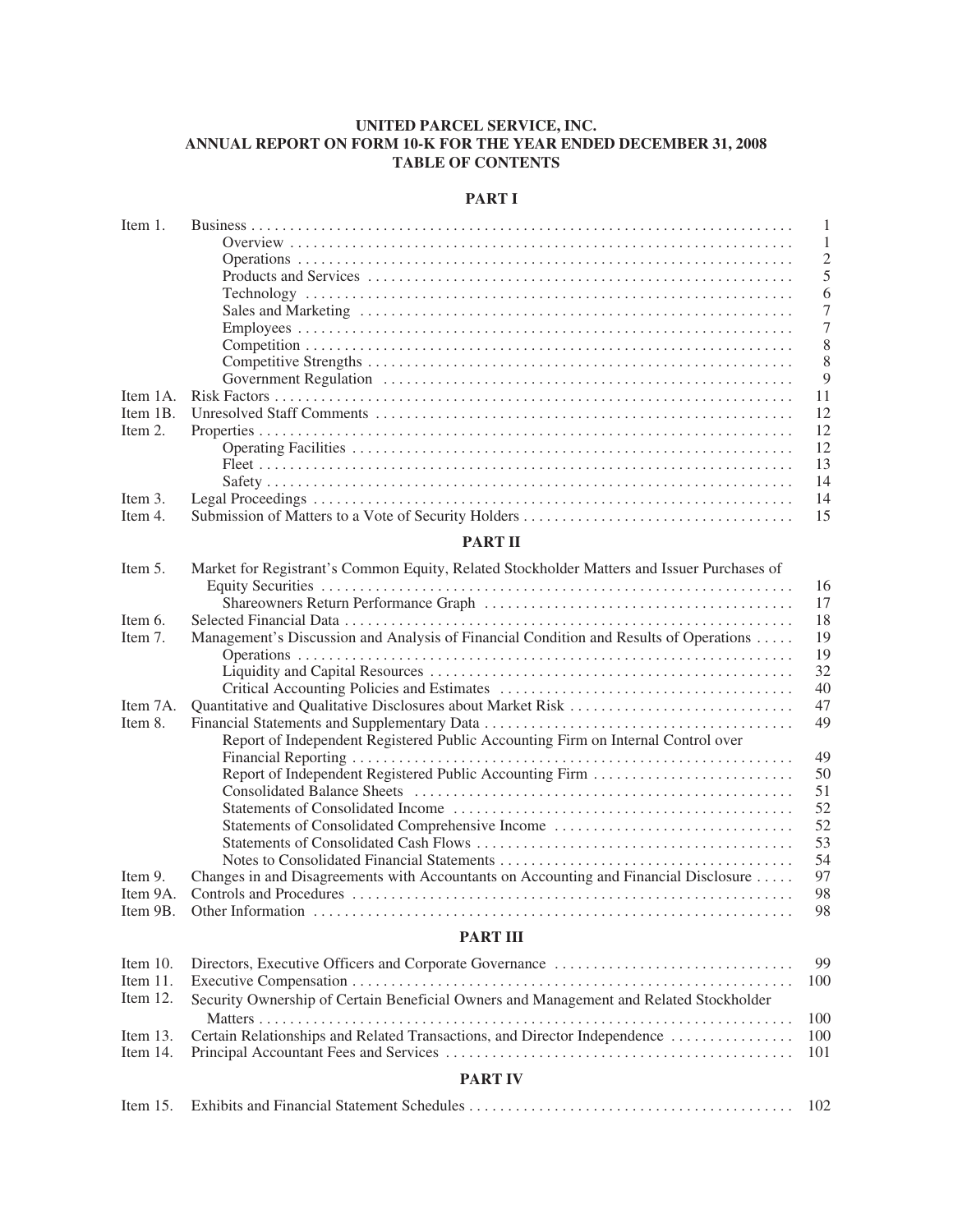### **PART I**

#### **Item 1.** *Business*

#### **Overview**

United Parcel Service, Inc. ("UPS") is the world's largest package delivery company, a leader in the U.S. less-than-truckload industry, and a global leader in supply chain management. We were founded in 1907 as a private messenger and delivery service in Seattle, Washington. Today, we deliver packages each business day for 1.8 million shipping customers to 6.1 million consignees in over 200 countries and territories. In 2008, we delivered an average of 15.5 million pieces per day worldwide, or a total of 3.92 billion packages. Total revenue in 2008 was \$51.5 billion.

Our primary business is the time-definite delivery of packages and documents worldwide. In recent years, we have extended our service portfolio to include global supply chain services and less-than-truckload transportation, primarily in the U.S. We report our operations in three segments: U.S. Domestic Package operations, International Package operations, and Supply Chain & Freight operations.

- *U.S. Domestic Package.* U.S. Domestic Package operations include the time-definite delivery of letters, documents, and packages throughout the United States.
- *International Package.* International Package operations include delivery to more than 200 countries and territories worldwide, including shipments wholly outside the United States, as well as shipments from or to the United States with another country as the destination or origin point.
- *Supply Chain & Freight.* Supply Chain & Freight includes our forwarding and logistics operations, UPS Freight, and other related business units. Our forwarding and logistics business provides services in more than 175 countries and territories worldwide, and includes supply chain design and management, freight distribution, customs brokerage, mail and consulting services. UPS Freight offers a variety of less-than-truckload ("LTL") and truckload ("TL") services to customers in North America. Other business units within this segment include Mail Boxes, Etc. (the franchisor of Mail Boxes, Etc. and The UPS Store) and UPS Capital.

*Transportation and Infrastructure.* We operate a ground fleet of approximately 107,000 vehicles, which reaches all business and residential zip codes in the contiguous U.S. We also operate an air fleet of about 570 aircraft, the ninth largest airline in the world. Our primary air hub is in Louisville, KY. Regional air hubs are located in Columbia, SC; Dallas, TX; Hartford, CT; Ontario, CA; Philadelphia, PA; and Rockford, IL. Our largest international air hub is in Cologne, Germany, with other regional international hubs in Miami, FL; Canada; Hong Kong; Singapore; Taiwan; China; and the Philippines.

We have established a global transportation infrastructure and a comprehensive portfolio of services. We support these services with advanced operational and customer-facing technology. Our supply chain solutions enable customers' inventory to move more effectively. As a consequence, they can concentrate on their own core competencies.

*Outlook.* We believe that the following trends will allow us to continue to grow our business over the long term:

- Globalization of trade is a worldwide economic reality, which will continue to expand as trade barriers are eliminated and large consumer markets, in particular China, India and Europe, experience economic growth.
- To be effective, just-in-time inventory management, increased use of the Internet for ordering goods, and direct-to-consumer business models require transportation services.
- Outsourcing supply chain management is becoming more prevalent, as customers increasingly view effective management of their supply chains as a strategic advantage rather than a cost center.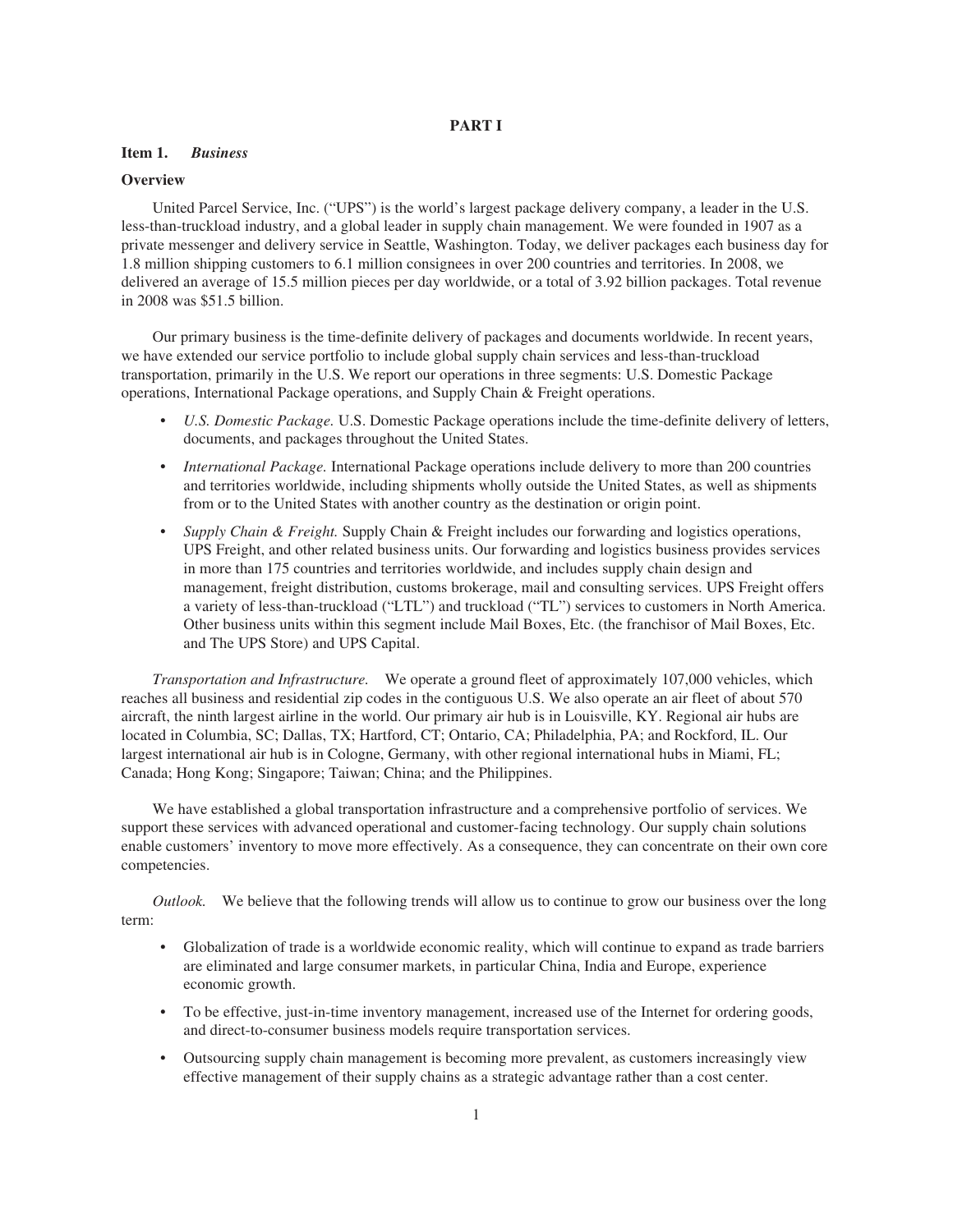Our vision for the future is to synchronize the world of commerce, addressing the complexities of our customers' supply chain needs. Our goal is to develop business solutions that create value and competitive advantages for our customers, enabling them to achieve supply chain efficiencies, better customer service for *their* customers and improved cash flow.

#### **Operations**

We believe that our integrated global network is the most extensive in the industry. It is the only network that handles all levels of service (air, ground, domestic, international, commercial, residential) through one integrated pickup and delivery service system.

#### *U.S. Domestic Package*

The U.S. business consists of air and ground delivery of small packages—up to 150 pounds in weight—and letters to and from all 50 states. It also provides guaranteed, time-definite delivery of certain heavy-weight packages. Substantially all of our U.S. small package delivery services are guaranteed.

This business is built on an integrated air and ground pick-up and delivery network. We believe that this model improves productivity and asset utilization, and provides the flexibility to transport packages using the most reliable and cost-effective transportation mode or combination of modes.

In 2006, we made the most significant upgrade ever to our U.S. ground package delivery network, accelerating the transit times for more than a half-million packages nationwide by one day or more. Additional lane enhancements were introduced in February 2008.

We believe that our broad product portfolio, reliable package delivery service, experienced and dedicated employees and unmatched, integrated air and ground network provide us with the advantages of reputation, service quality and economies of scale that differentiate us from our competitors. Our strategy is to increase domestic revenue through cross-selling services to our large and diverse customer base, to control costs through effective network modification and limited expense growth, and to employ technology-driven efficiencies to increase operating profit.

#### *International Package*

The International Package segment provides air and ground delivery of small packages and letters to more than 200 countries and territories around the world. Export services cross country boundaries; domestic services move shipments within a country's borders. UPS's global presence grew out of its highly refined U.S. domestic business.

- Europe is our largest region outside the United States—accounting for approximately half of our international revenue. In Europe we provide both express and domestic service, much like the service portfolio we offer in the U.S., and based on the same integrated network.
- Through more than two dozen alliances with Asian delivery companies that supplement companyowned operations, we serve more than 40 Asia Pacific countries and territories. Two of the fastest growing economies in the world, China and India, are among our most promising opportunities.
- Our Canadian operations include both domestic and import/export capabilities. We deliver to all addresses throughout Canada.
- We are also the largest air cargo carrier in Latin America and the Caribbean.

We have built a strong international presence through significant investments over several decades. Some of our recent acquisitions and investments include the following:

• In 2006, to capitalize on growth opportunities across the whole of Europe, we completed the expansion of our automated package sorting hub at the Cologne/Bonn airport in Germany. The expansion doubled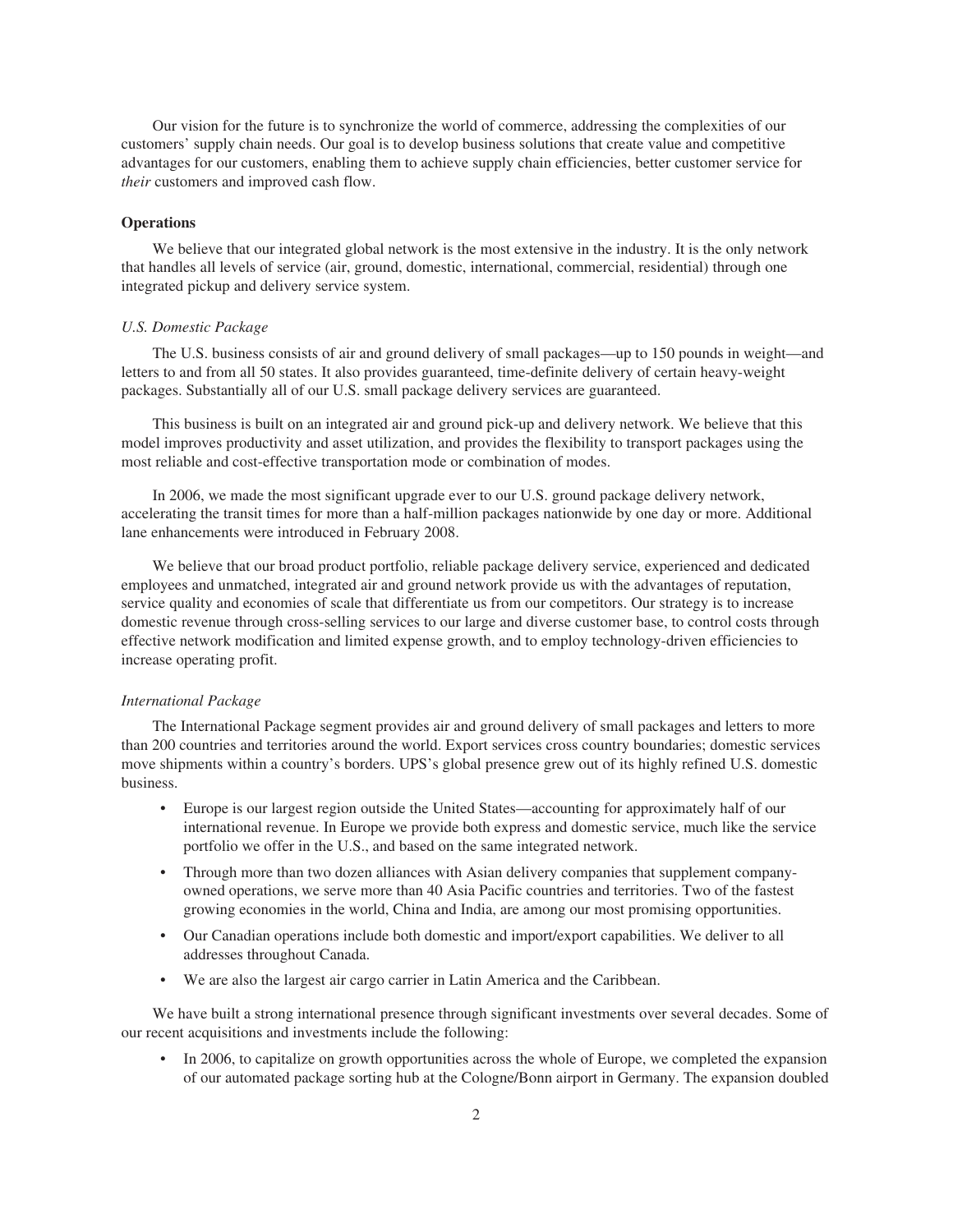the hub's sorting capacity to 110,000 packages per hour, largely through the use of new automation technology.

- In 2007, we implemented the largest service expansion of our international shipping portfolio in more than a decade. UPS began offering customers three, rather than two, daily time-definite delivery options to and from the world's most active trading markets, giving customers greater flexibility in managing their businesses.
- In 2008, we completed construction of a new hub in Tamworth, England, UPS's largest ground hub outside the U.S. It replaces three smaller facilities, and adds more capacity and better efficiencies than existed with the three separate facilities.
- Also in 2008, we acquired our partner's interest in the small package joint venture operation in Romania.

Growth in Asia is being driven by global demand, which is stimulating improved demographic and economic trends throughout the region, particularly in China and India. Over the last few years UPS has steadily increased air service between the U.S. and Asia.

- In 2006, we added three additional daily flights between Shanghai, China and the U.S., and another new flight between Qingdao, China and Incheon, Korea. We also began direct air service between Shanghai and Cologne. Those flights support international express volume into and out of China, which has seen dramatic growth in recent years.
- In 2007, we added six daily flights between the U.S. and Nagoya, Japan. This new service complements our 78 weekly flights into and out of Tokyo and Osaka, Japan. These flights connected to Shanghai in 2008, enhancing intra-Asia service.
- In 2008, we opened a new air hub in Shanghai, the first constructed in China by a U.S. carrier. It links all of China via Shanghai to UPS's international network with direct service to the Americas, Europe and Asia. It also connects points served in China by UPS.
- Also in 2008, we broke ground on a new intra-Asia air hub in Shenzhen, China, which is expected to be operational in 2010. We also acquired our partner's interest in a small package shipping joint venture in Korea.

The international package delivery market has been growing at a faster rate than that of the U.S., and our international package operations have historically been growing faster than the market. We plan to use our worldwide infrastructure and broad product portfolio to grow high-margin premium services. We will also implement cost, process and technology improvements in our international operations. We believe that both Europe and Asia offer significant opportunities for long-term growth.

#### *Supply Chain & Freight Segment*

The Supply Chain & Freight segment consists of our forwarding and logistics capabilities as well as our UPS freight business unit.

In today's global economy, companies' supply chains are growing increasingly complex, as shown in Diagram 1 below. Many of our customers, large and small, have outsourced all or part of their supply chains to streamline and gain efficiencies, to improve service, to support new business models and to strengthen their balance sheets.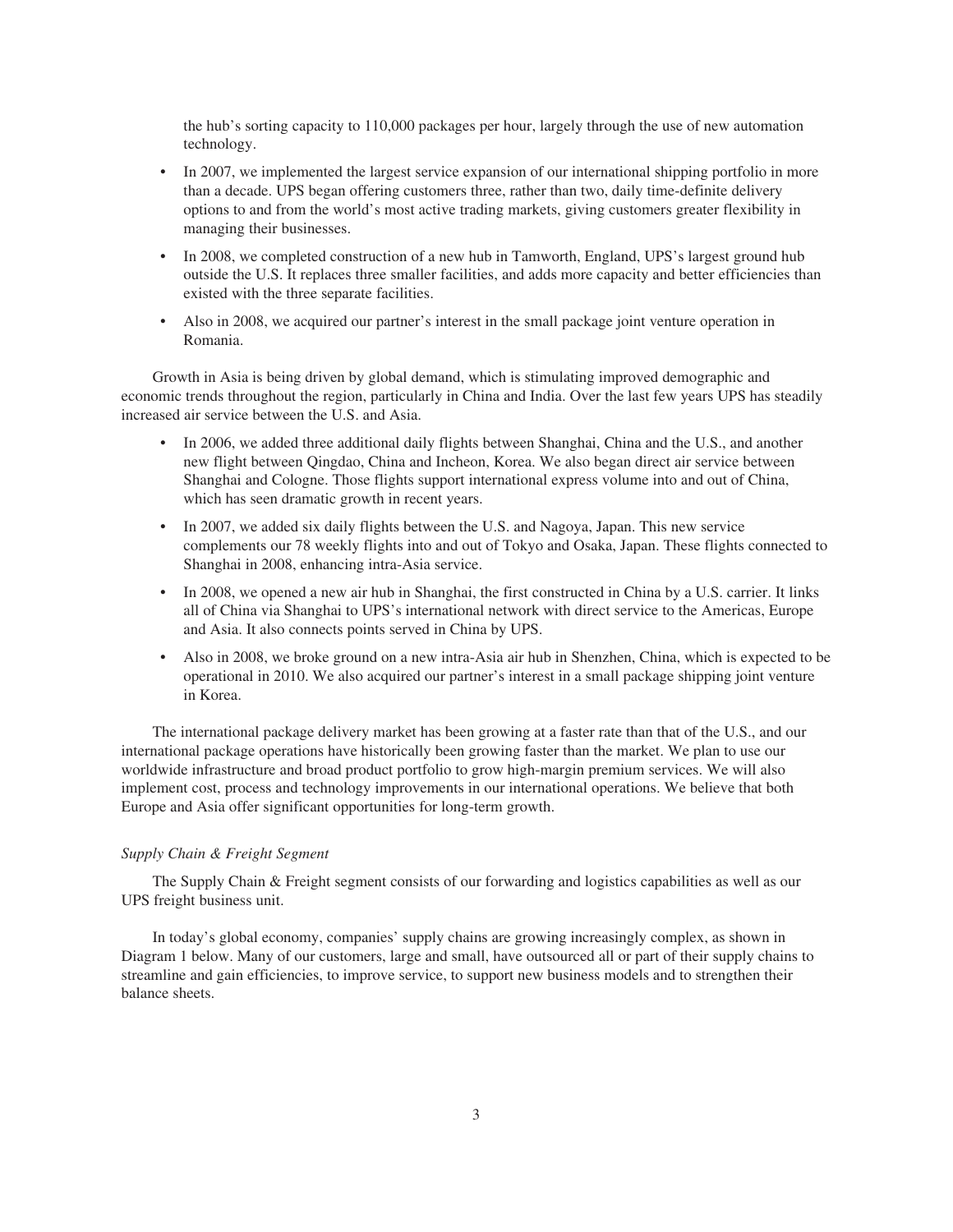Diagram 1. The Changing Nature of the Supply Chain



This increasing complexity creates demand for a global service offering that incorporates transportation, distribution and international trade services with financial and information services. We believe that we can capitalize on this opportunity because:

- We manage supply chains in over 175 countries and territories, with about 35 million square feet of distribution space worldwide.
- We focus on supply chain optimization, freight forwarding, international trade services and management-based solutions for our customers rather than solely on more traditional asset-based logistics such as warehouses and vehicle fleets.
- We provide a broad range of transportation solutions to customers worldwide, including air, ocean and ground freight, as well as customs brokerage, and trade and materials management.
- We provide service, information technology systems and distribution facilities adapted to the unique supply chains of specific industries such as healthcare, technology, and consumer/retail. We call this "configurable solutions." In a configurable solution, multiple customers share standardized IT systems and processes as well as a common network of assets. A configurable solution is repeatable for multiple customers and has a package transportation component.
- We offer a portfolio of financial services that provides customers with short-term and long-term financing, secured lending, working capital, government guaranteed lending, letters of credit, global trade financing, credit cards and equipment leasing.

UPS Freight is an LTL service, which offers a full range of regional, inter-regional and long-haul LTL capabilities in all 50 states, Canada, Puerto Rico, Guam, the Virgin Islands and Mexico. This business also offers a TL service.

Our growth strategy is to increase the number of customers benefiting from repeatable supply chain solutions, particularly in the healthcare, high tech and retail sectors, and to increase the amount of small package transportation from these customers. We intend to leverage our small package and freight customers through cross-selling the full complement of UPS services.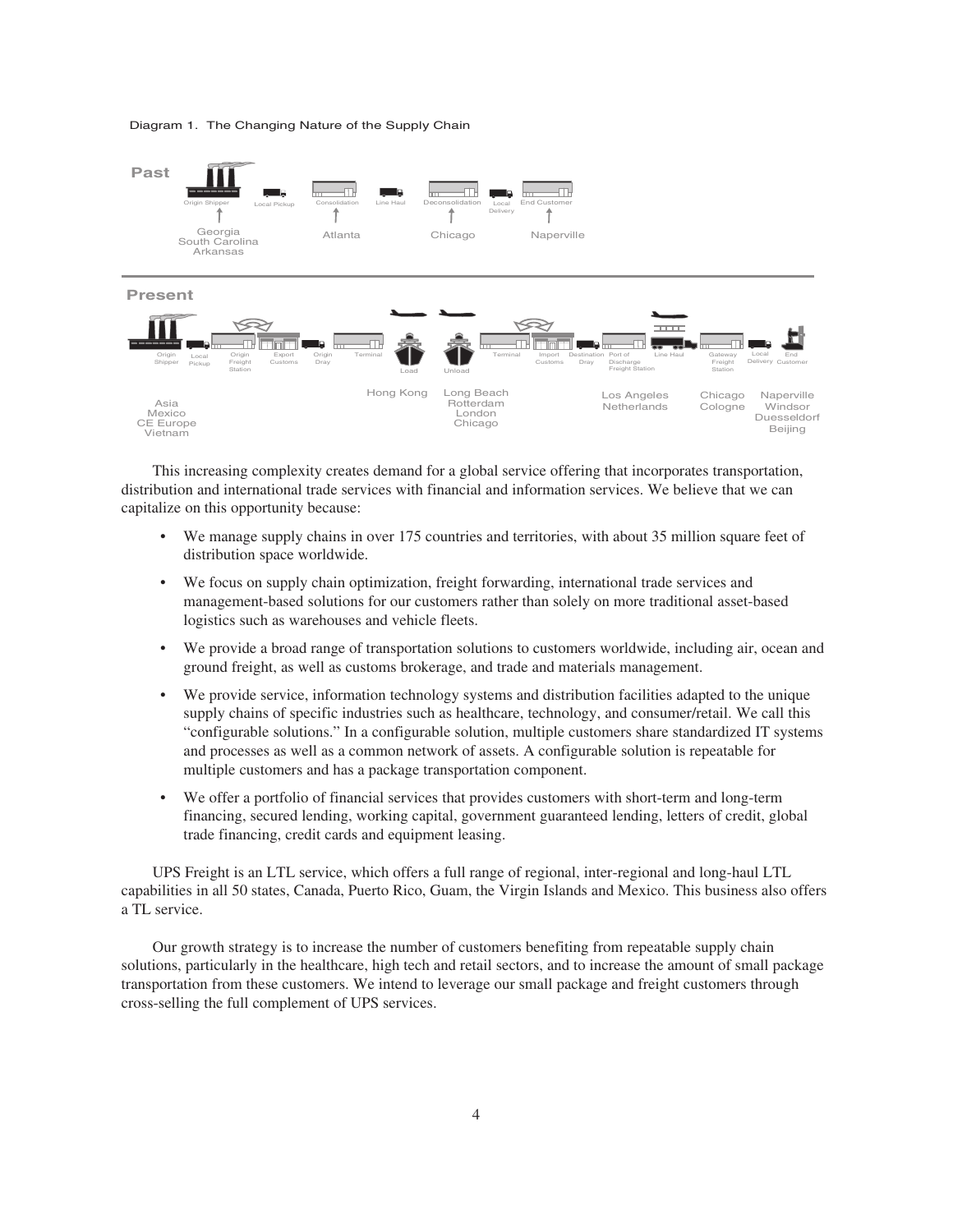#### **Products and Services**

Our goal is to provide our customers with easy-to-use products and services. We seek to streamline their shipment processing and integrate critical transportation information into their own business processes, helping them create supply chain efficiencies, better serve their customers and improve their cash flows. These products and services support LTL and air freight shipments, as well as small package transportation. UPS offers a variety of technology solutions for automated shipping, visibility and billing. We believe we have the most comprehensive suite of such services in the industry.

*Global Small Package.* Our global small package portfolio consists of a spectrum of export and domestic services. Export services are those provided for packages crossing a country's borders, while domestic services are for packages that stay within the borders of a single country. We provide domestic services in 23 major countries outside the United States. This portfolio includes guaranteed delivery options to major cities around the world. We handle packages that weigh up to 150 pounds and are up to 165 inches in combined length and girth. We offer same-day pickup of air and ground packages. We also offer worldwide customs clearance service for any mode of transportation.

Additional products that provide enhanced shipping, visibility, billing and returns services are available to customers who require customized package solutions.

Our enhanced, data-driven package pick-up and delivery technology is the basis for new services introduced in 2007. For example, UPS introduced a unique paperless invoice service for international small package shippers that integrates order processing, shipment preparation and commercial invoice data and then transmits that data to customs offices across the globe, eliminating the need for paper commercial invoices. Another new offering, UPS Returns, is the first industry offering that facilitates international commerce for any size customer by simplifying package returns to 98 countries or territories. Package recipients can obtain international return labels and commercial invoices via e-mail, local post or from a UPS driver picking up the return package.

We provide our customers with easy access to UPS. There are almost 150,000 domestic and international access points to UPS. These include: 38,800 branded drop-boxes, 1,000 UPS Customer Centers, 6,000 independently owned and operated The UPS Store® and Mail Boxes Etc.® locations worldwide, 2,800 alliance partner locations, 13,200 Authorized Shipping Outlets and commercial counters, and 87,000 UPS drivers who can accept packages given to them.

*Supply Chain Services*. Our freight forwarding and logistics businesses meet customers' supply chain needs through a comprehensive portfolio of services, including:

- *Freight Forwarding:* international air, full container load ("FCL") and less than container load ("LCL") ocean, rail and ground freight for all size shipments utilizing UPS and other carriers, and multimodal transportation network management.
- *Logistics and Distribution:* supply chain management, distribution center design, planning and management, order fulfillment, inventory management, receiving and shipping, critical parts logistics, reverse logistics and cross docking.
- *International Trade Management:* customs brokerage and international trade consulting.
- *Industry-specific Solutions:* for healthcare, retail, high tech, automotive, industrial manufacturing and government customers.
- *UPS Capital*SM provides asset-based lending, global trade finance and export-import lending services.

In 2008, UPS launched a new, simplified global portfolio for shipping air freight, with guaranteed day-specific, door-to-door service as well as non-guaranteed service options.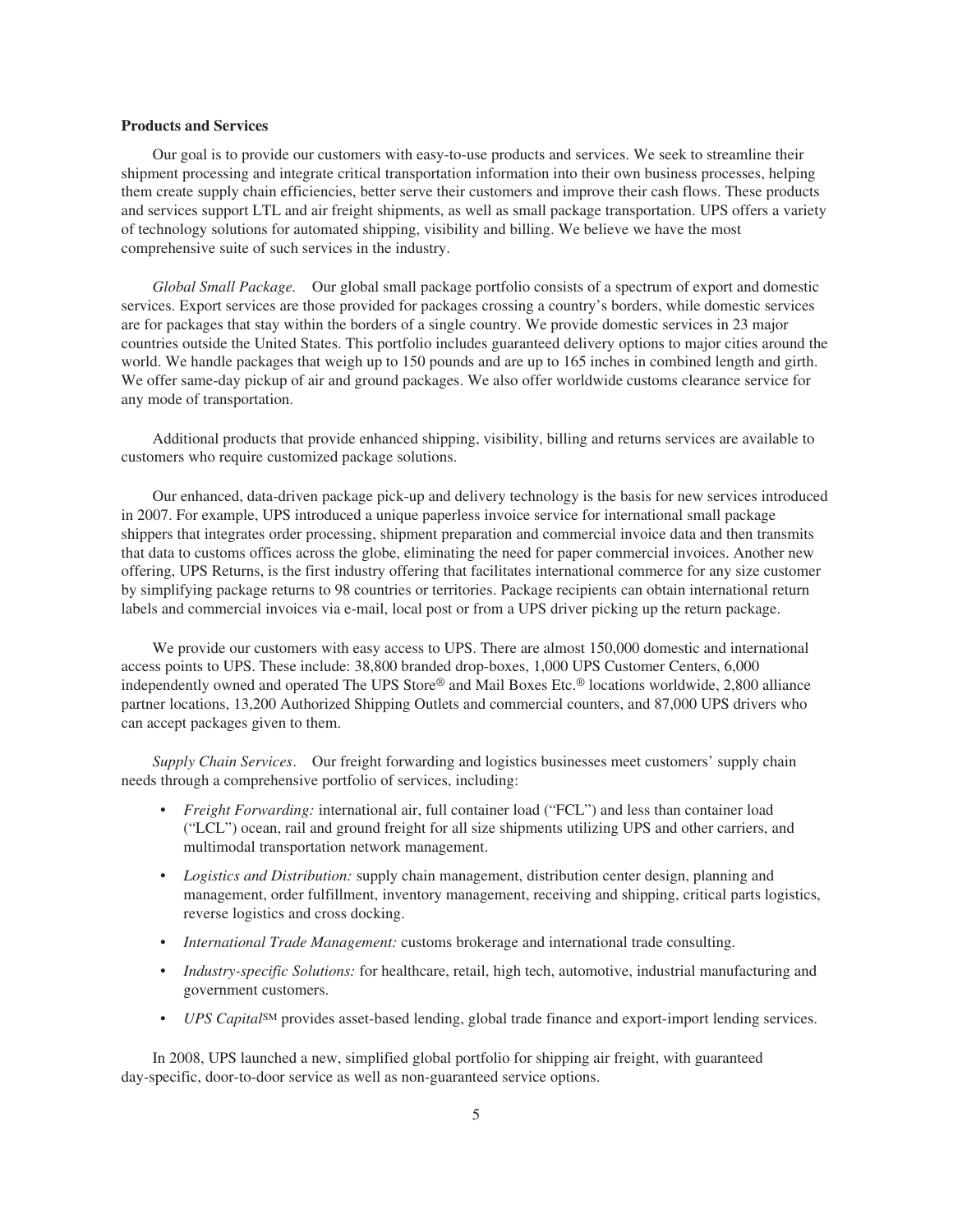*Freight Services.* UPS Freight provides LTL services through a network of owned and leased service centers and carrier partnerships. UPS Freight also provides our customers with truckload and dedicated truckload transportation solutions. Since expanding into the freight transport market, we have enhanced our value proposition through improvements in technology, operations and the customer experience. In 2007, we integrated all freight products, into our small package visibility systems, enabling shippers to view the status of package and freight shipments from a single web page. Since mid-2007, UPS Freight has accelerated transit times on over 12,000 lanes. Significant service and reliability improvements for freight transportation enabled us to implement a no-fee, guaranteed delivery service in early 2008 and expand it to Canadian deliveries later in the year.

#### **Technology**

Technology is the backbone of everything we do at UPS. It is at the heart of customer access to the company.

- *UPS.com* processes over 18 million package tracking transactions daily. A growing number of those tracking requests now come from customers in countries that have wireless access to UPS tracking information.
- Package tracking, pickup requests, rate quotes, account opening, wireless registration, drop-off locator, transit times and supply ordering services are all available at customers' desktops or laptops. The site also displays full domestic and international service information and allows customers to process outbound shipments as well as return labels for their customers.
- Businesses in a number of countries also can download UPS *OnLine Tools SM* to their own websites for direct use by their customers. This allows users to access the information they need without leaving our customers' websites.
- In 2007, we integrated all freight products, including international air freight forwarding shipments, into our small package visibility systems. Now a shipper can view the status of package and freight shipments from a single web page.

Technology is also the foundation for process improvements within UPS that enhance productivity, improve efficiency and reduce costs. The most comprehensive improvement to our U.S. small package handling facilities was completed in 2007. This multi-year effort re-engineered our domestic business, based on a data-driven platform, and included software, hardware and process changes. It enables a package center to produce an optimized dispatch plan for every driver and detailed loading instructions for every vehicle before center employees handle any packages. This plan reduces mileage driven, resulting in substantial savings in fuel usage. The re-engineered system provides the basis for unique customer-focused services based on the customerspecific data which powers the system.

In 2008, we began deploying Telematics, a technology that combines information from our drivers' handheld computers with GPS and automotive sensors to help us better manage our ground fleet operations. It will help us to improve vehicle maintenance, enhance safety and fine-tune delivery and pick-up service. This technology will also help us improve on-road performance by reducing vehicle expense, fuel consumption, and carbon emissions. In 2008, we equipped 3,226 of our U.S. vehicles with the sensors needed to achieve the benefits from this technology.

#### **Sustainability**

UPS takes seriously its commitment to operate in a socially, environmentally and economically sustainable manner. In 2003, the company was the first in its industry to publish a sustainability report that set forth its fiveyear goals – and then to provide annual updates on progress toward attaining those goals. The website *sustainability.ups.com* provides complete information on these efforts.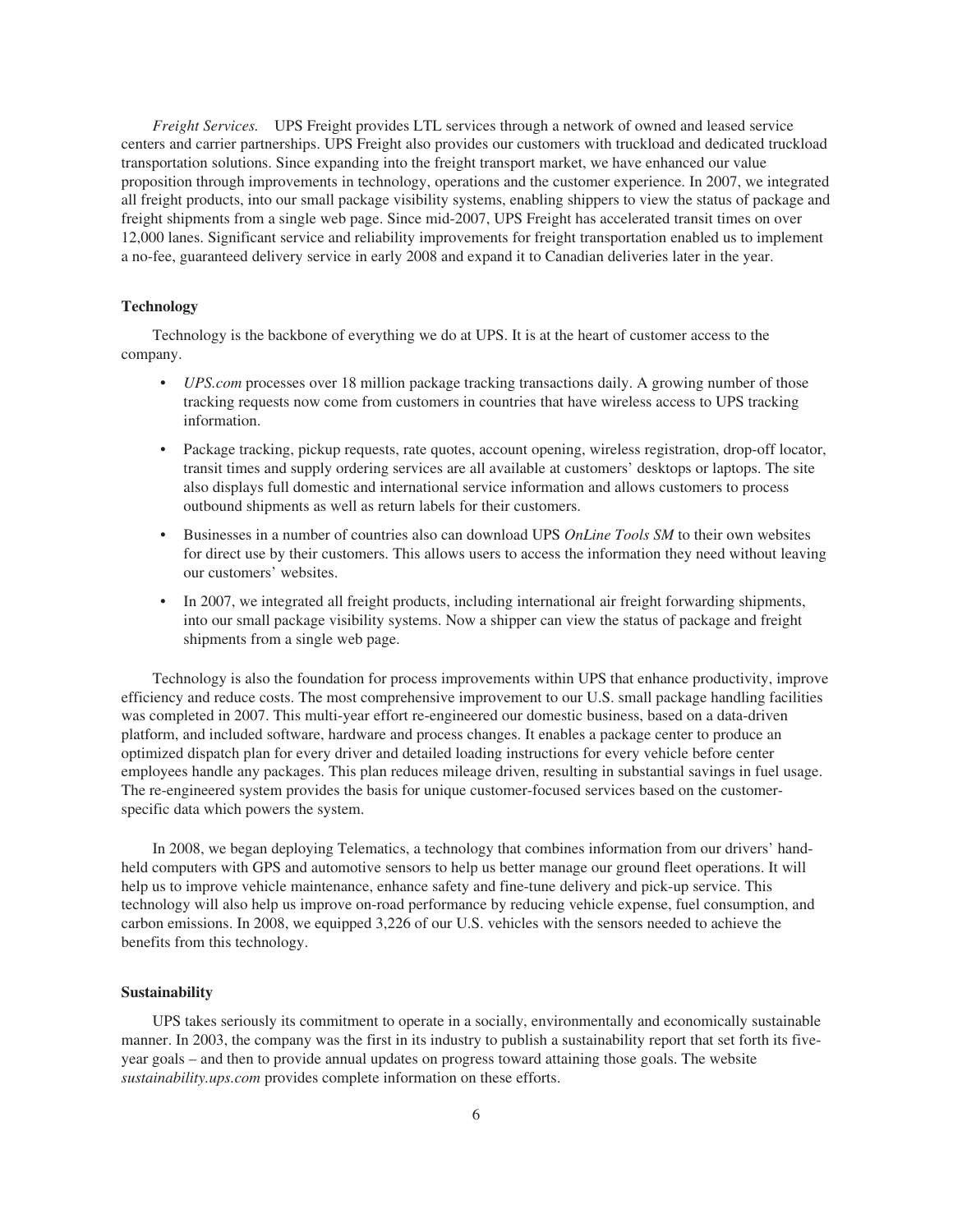UPS constantly reviews our processes, programs and policies to ensure we are operating in a sustainable and responsible manner that benefits all our stakeholders—customers, employees, shareowners and the communities in which we operate. Multiple recognitions in 2008 attest to our success, such as:

- Included in the Dow Jones Sustainability Index for the sixth consecutive year and the FTSE4Good Index for the fourth consecutive year,
- Listed in the top tier of the World's Most Respected Companies by the Reputation Institute,
- Named as one of the World's Most Ethical Companies by Ethisphere Magazine,
- Cited as one of 100 Best Corporate Citizens by CRO Magazine,
- Received the 2007 Green Cross for Safety from the National Safety Council,
- Received the Corporation of the Year award from the National Minority Supplier Development Council,
- UPS Supply Chain Solutions ranked among top "Green" Outsourcers,
- Ranked No. 11 in *Barron's* World's Most Respected Companies.

#### **Sales and Marketing**

The UPS worldwide sales organization is responsible for the complete spectrum of UPS products and services. This field sales organization consists primarily of locally based account executives assigned to our individual operating units. For our largest multi-shipping-site customers, we manage sales through an organization of regionally based account managers, reporting directly to executive management.

Our sales force also includes specialized groups that work with our general sales organization to support the sale of customer technology solutions, international package delivery, LTL and freight transportation, and warehousing and distribution services.

In 2007, we completed a major sales force reorganization to better align our sales resources and integrate with customer business processes. Our goal is to enhance the customer experience when dealing with the extensive scope of UPS capabilities, at any point in the shipping or supply chain management process.

Our worldwide marketing organization also supports global small package and our supply chain and freight businesses. Our corporate marketing function is engaged in market and customer research, brand management, rate-making and revenue management policy, new product development, product portfolio management, marketing alliances and e-commerce, including the non-technical aspects of our web presence. Advertising, public relations, and most formal marketing communications are centrally developed and controlled.

In addition to our corporate marketing group, field-based marketing personnel are assigned to our individual operating units and are primarily engaged in business planning, bid preparation and revenue management activities. These local marketing teams support the execution of corporate initiatives while also managing limited promotional and public relations activities pertinent to their local markets.

#### **Employees**

As of December 31, 2008, we had approximately 426,000 employees.

Approximately 260,000 of our employees are employed under a national master agreement and various supplemental agreements with local unions affiliated with the International Brotherhood of Teamsters ("Teamsters"). These agreements run through July 31, 2013.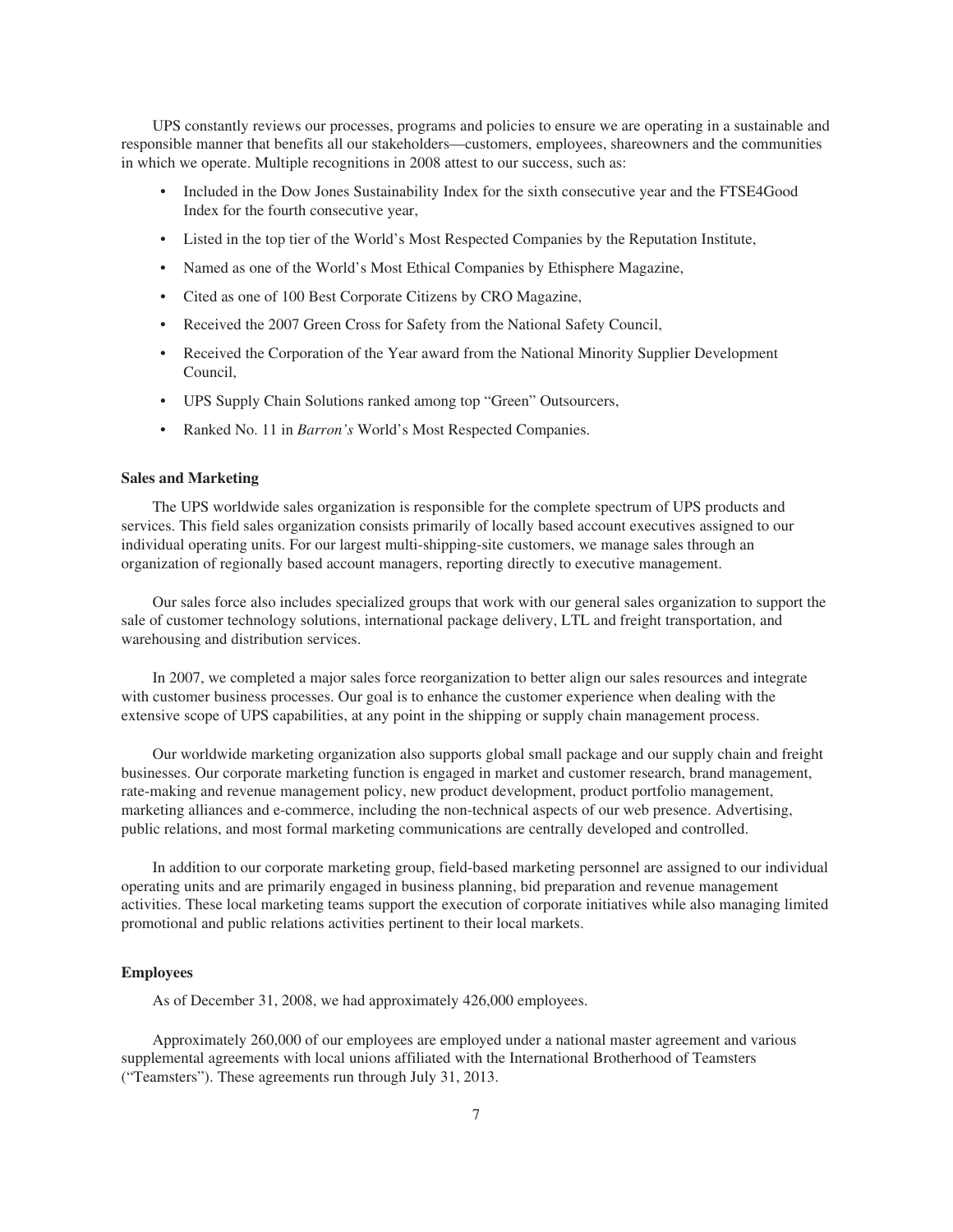We have approximately 2,900 pilots who are employed under a collective bargaining agreement with the Independent Pilots Association ("IPA"). The current contract becomes amendable at the end of 2011. Our airline mechanics are covered by a collective bargaining agreement with Teamsters Local 2727, which became amendable on November 1, 2006. We began formal negotiations with Teamsters Local 2727 in October 2006. In addition, the majority of our ground mechanics who are not employed under agreements with the Teamsters are employed under collective bargaining agreements with the International Association of Machinists and Aerospace Workers (approximately 3,000). These agreements run through July 31, 2009.

We believe that our relations with our employees are good. We survey all our employees to determine their level of job satisfaction. Areas of concern receive management attention as we strive to keep UPS the employer of choice among our employees.

We consistently receive numerous awards and wide recognition as an employer-of-choice, resulting in part from our emphasis on diversity and corporate citizenship.

#### **Competition**

We are the largest package delivery company in the world, in terms of both revenue and volume. We offer a broad array of services in the package and freight delivery industry and, therefore, compete with many different local, regional, national and international companies. Our competitors include worldwide postal services, various motor carriers, express companies, freight forwarders, air couriers and others. Through our supply chain service offerings, we compete with a number of participants in the supply chain, financial services and information technology industries.

#### **Competitive Strengths**

Our competitive strengths include:

*Integrated Global Network.* We believe that our integrated global ground and air network is the most extensive in the industry. It is the only network that handles all levels of service (air, ground, domestic, international, commercial, residential) through a single pickup and delivery service system.

Our sophisticated engineering systems allow us to optimize our network efficiency and asset utilization on a daily basis. This unique, integrated global business model creates consistent and superior returns.

We believe we have the most comprehensive integrated delivery and information services portfolio of any carrier in Europe. In other regions of the world, we rely on both our own and local service providers' capabilities to meet our service commitments.

*Leading-edge Technology.* We are a global leader in developing technology that helps our customers optimize their shipping and logistics business processes to lower costs, improve service and increase efficiency.

Technology powers virtually every service we offer and every operation we perform. Our technology initiatives are driven by our customers' needs. We offer a variety of on-line service options that enable our customers to integrate UPS functionality into their own businesses not only to conveniently send, manage and track their shipments, but to provide their customers with better information services. We provide the infrastructure for an Internet presence that extends to tens of thousands of customers who have integrated UPS tools directly into their own web sites.

*Broad Portfolio of Services.* Our portfolio of services enables customers to choose the delivery option that is most appropriate for their requirements. Increasingly, our customers benefit from business solutions that integrate many UPS services in addition to package delivery. For example, our supply chain services—such as freight forwarding, customs brokerage, order fulfillment, and returns management—help improve the efficiency of the supply chain management process.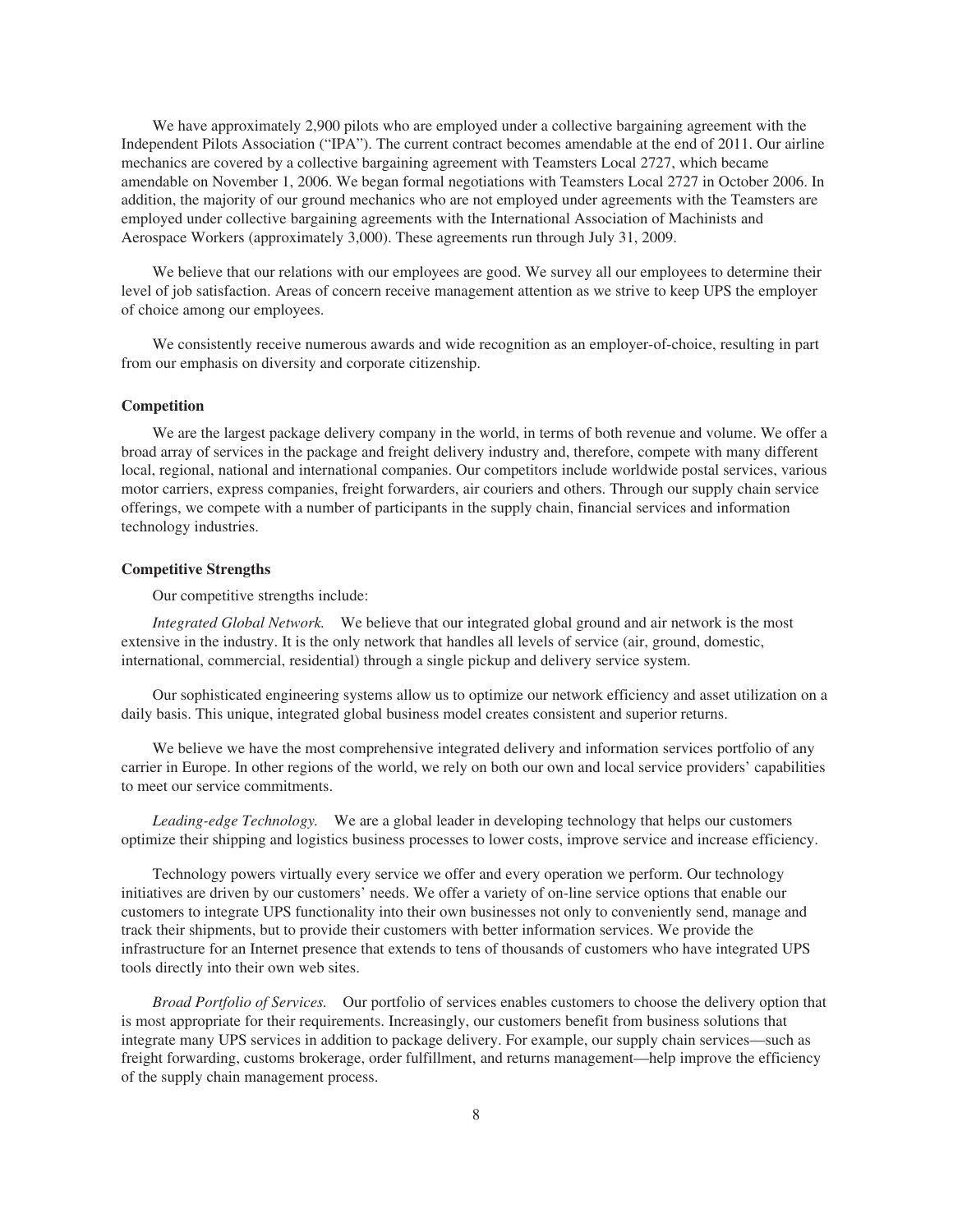*Customer Relationships.* We focus on building and maintaining long-term customer relationships. We serve 1.8 million pick-up customers and 6.1 million delivery customers daily. Cross-selling small package, supply chain and freight services across our customer base is an important growth mechanism for UPS.

*Brand Equity.* We have built a leading and trusted brand in our industry—a brand that stands for quality service, reliability and product innovation. The distinctive appearance of our vehicles and the friendliness and helpfulness of our drivers are major contributors to our brand equity.

*Distinctive Culture.* We believe that the dedication of our employees results in large part from our distinctive "employee-owner" concept. Our employee stock ownership tradition dates from 1927, when our founders, who believed that employee stock ownership was a vital foundation for successful business, first offered stock to employees. To facilitate employee stock ownership, we maintain several stock-based compensation programs.

Our long-standing policy of "promotion from within" complements our tradition of employee ownership, and this policy reduces the need for us to hire managers and executive officers from outside UPS. The majority of our management team began their careers as full-time or part-time hourly UPS employees, and have spent their entire careers with us. Many of our executive officers have more than 30 years of service with UPS and have accumulated a meaningful ownership stake in our company. Therefore, our executive officers have a strong incentive to effectively manage UPS, which benefits all our shareowners.

*Financial Strength.* Our balance sheet reflects financial strength that few companies can match. As of December 31, 2008, we had a balance of cash and marketable securities of approximately \$1.049 billion and shareowners' equity of \$6.780 billion. As of December 31, 2008, our Moody's and Standard & Poor's ("S&P") short-term credit ratings were P-1 and A-1+, respectively, and our Moody's and S&P long-term credit ratings were Aa2 and AA-, respectively, with a stable outlook from both of these credit rating agencies. This reflects our strong capacity to service our obligations. Our financial strength gives us the resources to achieve global scale; to invest in technology, transportation equipment and buildings; to pursue strategic opportunities that facilitate our growth; and to return value to our shareowners in the form of dividends and share repurchases.

#### **Government Regulation**

#### *Air Operations*

The U.S. Department of Transportation ("DOT"), the Federal Aviation Administration ("FAA"), and the U.S. Department of Homeland Security, through the Transportation Security Administration ("TSA"), have regulatory authority over United Parcel Service Co.'s ("UPS Airlines'") air transportation services. The Federal Aviation Act of 1958, as amended, is the statutory basis for DOT and FAA authority and the Aviation and Transportation Security Act of 2001, as amended, is the basis for TSA aviation security authority.

The DOT's authority primarily relates to economic aspects of air transportation, such as discriminatory pricing, non-competitive practices, interlocking relations and cooperative agreements. The DOT also regulates, subject to the authority of the President of the United States, international routes, fares, rates and practices, and is authorized to investigate and take action against discriminatory treatment of U.S. air carriers abroad. International operating rights for U.S. airlines are usually subject to bilateral agreement between the U.S. and foreign governments. UPS Airlines has international route operating rights granted by the DOT and we may apply for additional authorities when those operating rights are available and are required for the efficient operation of our international network. The efficiency and flexibility of our international air transportation network is dependent on DOT and foreign government regulations and operating restrictions.

The FAA's authority primarily relates to safety aspects of air transportation, including aircraft operating procedures, transportation of hazardous materials, record keeping standards and maintenance activities, personnel and ground facilities. In 1988, the FAA granted us an operating certificate, which remains in effect so long as we meet the safety and operational requirements of the applicable FAA regulations.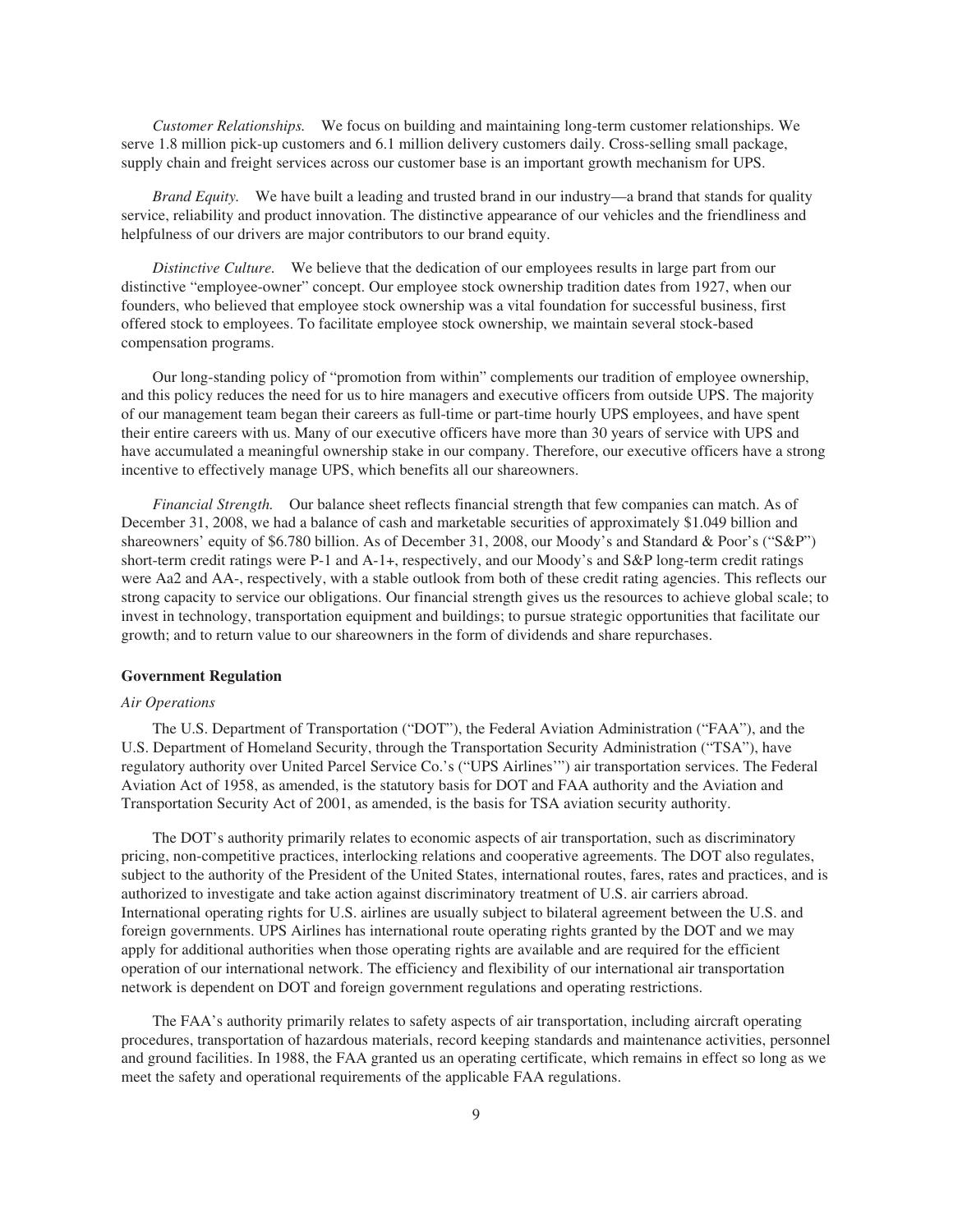FAA regulations mandate an aircraft corrosion control program, along with aircraft inspection and repair at periodic intervals specified by approved programs and procedures, for all aircraft. Our total expenditures under these programs for 2008 were \$12 million. The future cost of repairs pursuant to these programs may fluctuate according to aircraft condition, age and the enactment of additional FAA regulatory requirements.

The TSA regulates various security aspects of air cargo transportation in a manner consistent with the TSA mission statement to "protect the Nation's transportation systems to ensure freedom of movement for people and commerce." UPS Airlines, and specified airport and off airport locations, are regulated under TSA regulations applicable to the transportation of cargo in an air network. In addition, personnel, facilities and procedures involved in air cargo transportation must comply with TSA regulations.

UPS Airlines, along with a number of other domestic airlines, participates in the Civil Reserve Air Fleet ("CRAF") program. Our participation in the CRAF program allows the U.S. Department of Defense ("DOD") to requisition specified UPS Airlines wide-body aircraft for military use during a national defense emergency. The DOD compensates us for the use of aircraft under the CRAF program. In addition, participation in CRAF entitles UPS Airlines to bid for military cargo charter operations.

#### *Ground Operations*

Our ground transportation of packages in the U.S. is subject to the DOT's jurisdiction with respect to the regulation of routes and to both the DOT's and the states' jurisdiction with respect to the regulation of safety, insurance and hazardous materials.

We are subject to similar regulation in many non-U.S. jurisdictions. In addition, we are subject to non-U.S. government regulation of aviation rights involving non-U.S. jurisdictions, and non-U.S. customs regulation.

The Postal Reorganization Act of 1970 created the U.S. Postal Service as an independent establishment of the executive branch of the federal government, and vested the power to recommend domestic postal rates in a regulatory body, the Postal Rate Commission. We participate in the proceedings before the Postal Rate Commission in an attempt to secure fair postal rates for competitive services.

We are subject to numerous other laws and regulations in connection with our non-package businesses, including customs regulations, Food and Drug Administration regulation of our transportation of pharmaceuticals, and state and federal lending regulations.

#### *Customs*

We are subject to U.S. customs laws and related DOT regulations regarding the import and export of shipments to and from the U.S. In addition, our customs brokerage entities are subject to those same laws and regulations as they relate to the filing of documents on behalf of client importers and exporters.

#### *Environmental*

We are subject to federal, state, and local environmental laws and regulations across all of our business units. These laws and regulations cover a variety of processes, including, but not limited to: proper storage, handling, and disposal of hazardous and other waste; managing wastewater and storm water; monitoring and maintaining the integrity of underground storage tanks; complying with laws regarding clean air, including those governing emissions; protecting against and appropriately responding to spills and releases; and communicating the presence of reportable quantities of hazardous materials to local responders. UPS has established site- and activity-specific environmental compliance and pollution prevention programs to address our environmental responsibilities and remain compliant. In addition, UPS has created numerous programs which seek to minimize waste and prevent pollution within our operations.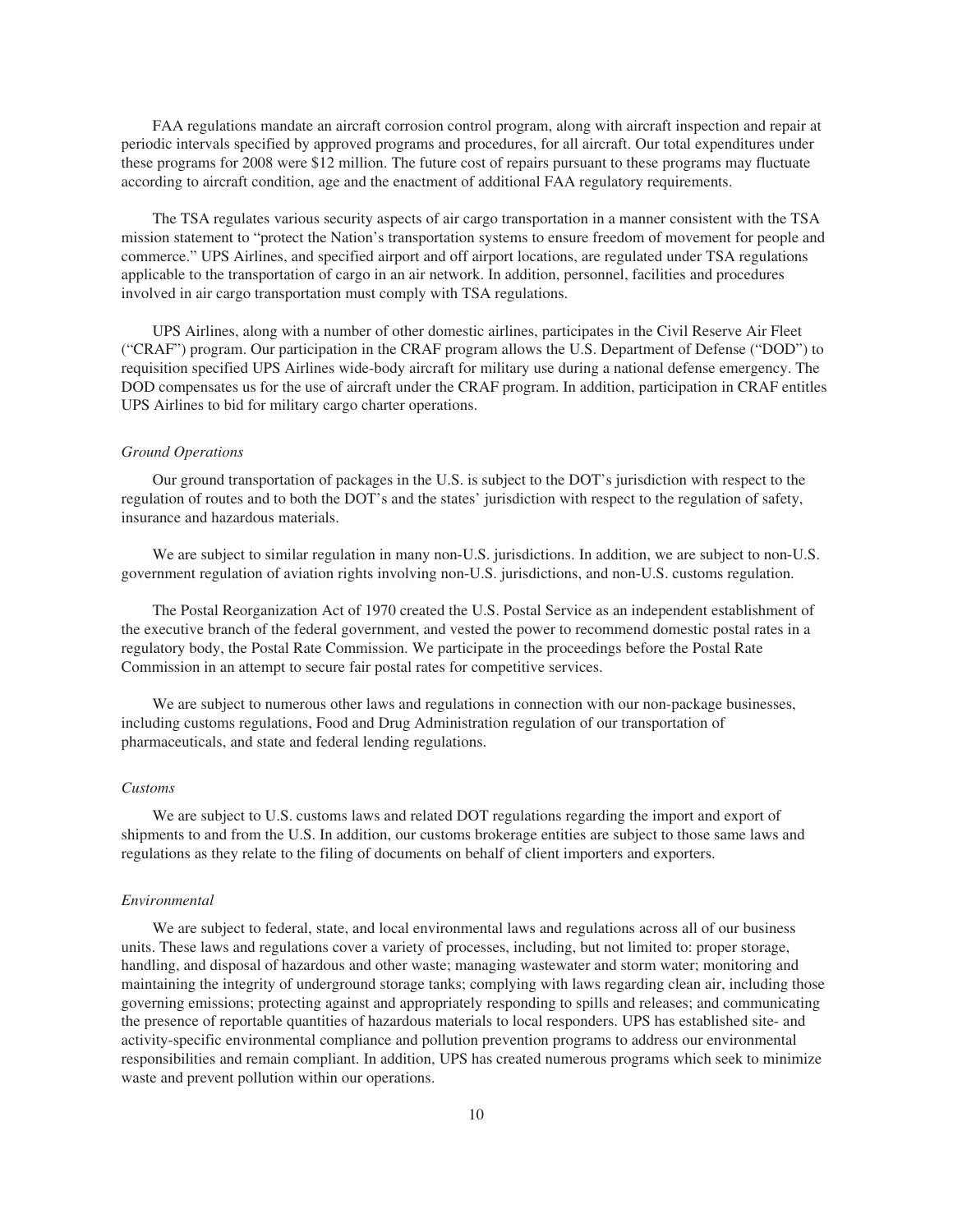### **Where You Can Find More Information**

We make our annual reports on Form 10-K, quarterly reports on Form 10-Q, current reports on Form 8-K, and all amendments to these reports available free of charge through our investor relations website, located at *http://investor.shareholder.com/ups,* as soon as reasonably practicable after they are filed with or furnished to the SEC. Additional information about UPS is available at *www.ups.com.* Our sustainability report, which presents the highlights of our activities that support our commitment to acting responsibly and contributing to society, is available at *www.sustainability.ups.com.*

We have adopted a written Code of Business Conduct that applies to all of our directors, officers and employees, including our principal executive officer and senior financial officers. It is available in the governance section of the investor relations website, located at *http://investor.shareholder.com/ups*. In the event that we make changes in, or provide waivers from, the provisions of the Code of Business Conduct that the SEC requires us to disclose, we intend to disclose these events in the governance section of our investor relations website.

Our Corporate Governance Guidelines and the charters for our Audit Committee, Compensation Committee and Nominating and Corporate Governance Committee are also available in the governance section of the investor relations website.

See Footnote 12 to our consolidated financial statements for financial information regarding our reporting segments and geographic areas in which we operate.

The information on websites maintained by the Company is not incorporated by reference into this annual report on Form 10-K.

#### **Item 1A.** *Risk Factors*

The following are some of the factors that could cause our actual results to differ materially from the expected results described in our forward-looking statements:

- The effect of general economic and other conditions in the markets in which we operate, both in the United States and internationally. Our operations in international markets are also affected by currency exchange and inflation risks.
- The impact of competition on a local, regional, national, and international basis. Our competitors include the postal services of the U.S. and other nations, various motor carriers, express companies, freight forwarders, air couriers and others. Our industry is undergoing rapid consolidation, and the combining entities are competing aggressively for business.
- The impact of complex and stringent aviation, transportation, environmental, labor, employment and other governmental laws and regulations, and the impact of new laws and regulations that may result from increased security concerns following the events of September 11, 2001. Our failure to comply with applicable laws, ordinances or regulations could result in substantial fines or possible revocation of our authority to conduct our operations.
- Strikes, work stoppages and slowdowns by our employees. Such actions may affect our ability to meet our customers needs, and customers may do more business with competitors if they believe that such actions may adversely affect our ability to provide service. We may face permanent loss of customers if we are unable to provide uninterrupted service. The terms of future collective bargaining agreements also may affect our competitive position and results of operations.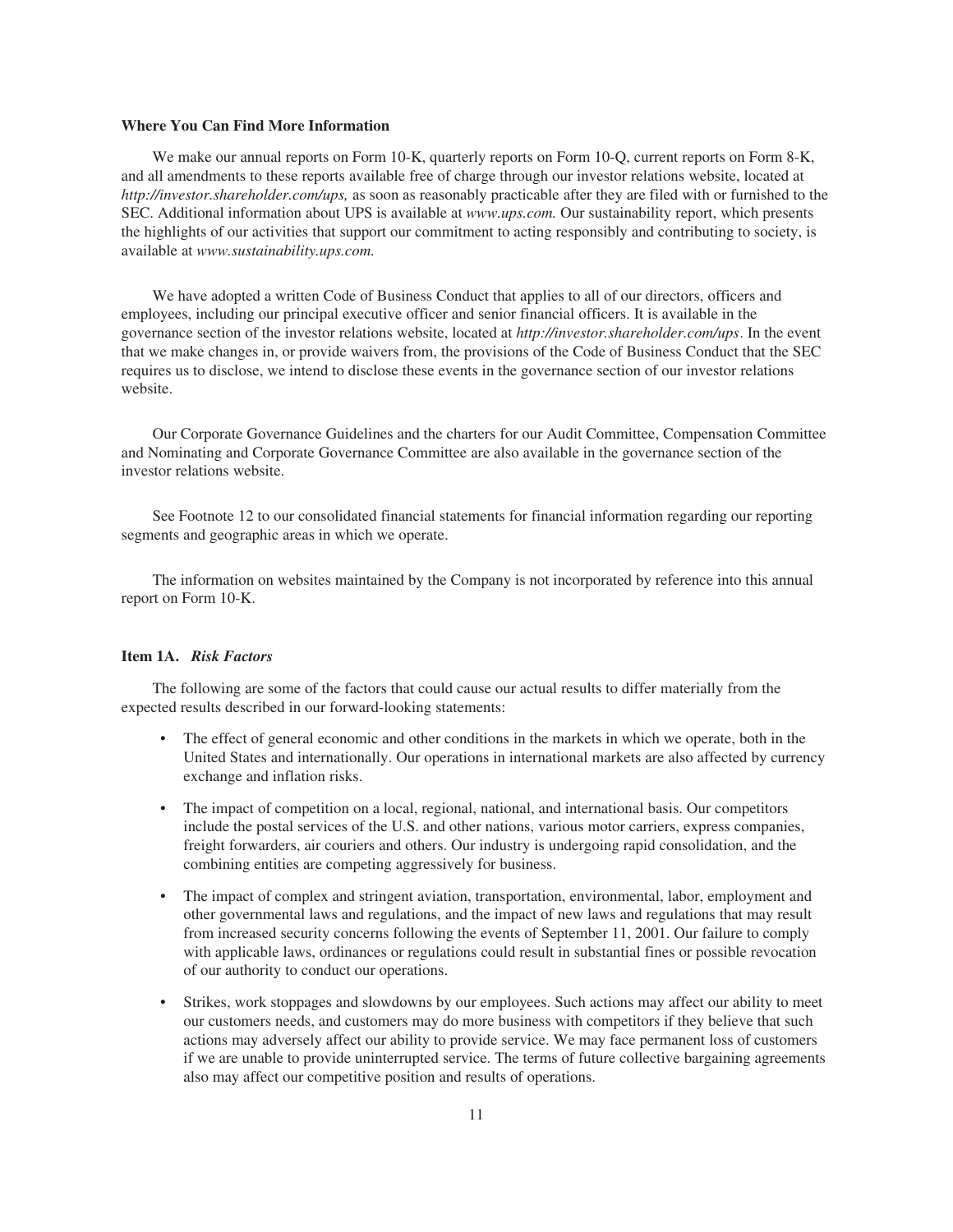- Possible disruption of supplies, or unanticipated changes in the prices, of gasoline, diesel and jet fuel for our aircraft and delivery vehicles, as a result of war, actions by producers, or other factors. We require significant quantities of fuel and are exposed to the commodity price risk associated with variations in the market price for petroleum products.
- Cyclical and seasonal fluctuations in our operating results due to decreased demand for our services.

#### **Item 1B.** *Unresolved Staff Comments*

Not applicable.

#### **Item 2.** *Properties*

#### **Operating Facilities**

We own our headquarters, which are located in Atlanta, Georgia and consist of about 735,000 square feet of office space on an office campus, and our UPS Supply Chain Solutions group's headquarters, which are located in Alpharetta, Georgia and consist of about 310,000 square feet of office space.

We also own our 27 principal U.S. package operating facilities, which have floor spaces that range from about 310,000 to 693,000 square feet. In addition, we have a 1.9 million square foot operating facility near Chicago, Illinois, which is designed to streamline shipments between East Coast and West Coast destinations, and we own or lease over 1,100 additional smaller package operating facilities in the U.S. The smaller of these facilities have vehicles and drivers stationed for the pickup of packages and facilities for the sorting, transfer and delivery of packages. The larger of these facilities also service our vehicles and equipment and employ specialized mechanical installations for the sorting and handling of packages.

We own or lease almost 600 facilities that support our international package operations and over 900 facilities that support our freight forwarding and logistics operations. Our freight forwarding and logistics operations maintain facilities with about 35 million square feet of floor space. We own and operate a logistics campus consisting of approximately 3.5 million square feet in Louisville, Kentucky.

UPS Freight operates approximately 200 service centers with a total of 5.9 million square feet of floor space. UPS Freight owns 135 of these service centers, while the remainder are occupied under operating lease agreements. The main offices of UPS Freight are located in Richmond, Virginia and consist of about 240,000 square feet of office space.

Our aircraft are operated in a hub and spokes pattern in the U.S. Our principal air hub in the U.S., known as Worldport, is located in Louisville, KY. The Worldport facility consists of over 4.1 million square feet and the site includes approximately 596 acres. We are able to sort over 300,000 packages per hour in the Worldport facility. We also have regional air hubs in Columbia, SC; Dallas, TX; Hartford, CT; Ontario, CA; Philadelphia, PA; and Rockford, IL. These hubs house facilities for the sorting, transfer and delivery of packages. Our European air hub is located in Cologne, Germany, and we maintain Asia-Pacific air hubs in Shanghai, China; Pampanga, Philippines; Taipei, Taiwan; Hong Kong; and Singapore. Our regional air hub in Canada is located in Hamilton, Ontario, and our regional air hub for Latin America and the Caribbean is in Miami, FL.

In 2008, work continued on our Worldport facility expansion that will increase sorting capacity by 37 percent to 416,000 packages per hour. The expansion involves the addition of two aircraft load / unload wings to the hub building, followed by the installation of high-speed conveyor and computer control systems. The overall size of the Worldport facility will increase by 1.1 million square feet to 5.2 million square feet, and the facility will be able to accommodate the Boeing 747-400 aircraft currently on order. The expansion will cost over \$1 billion and is expected to be completed by 2010.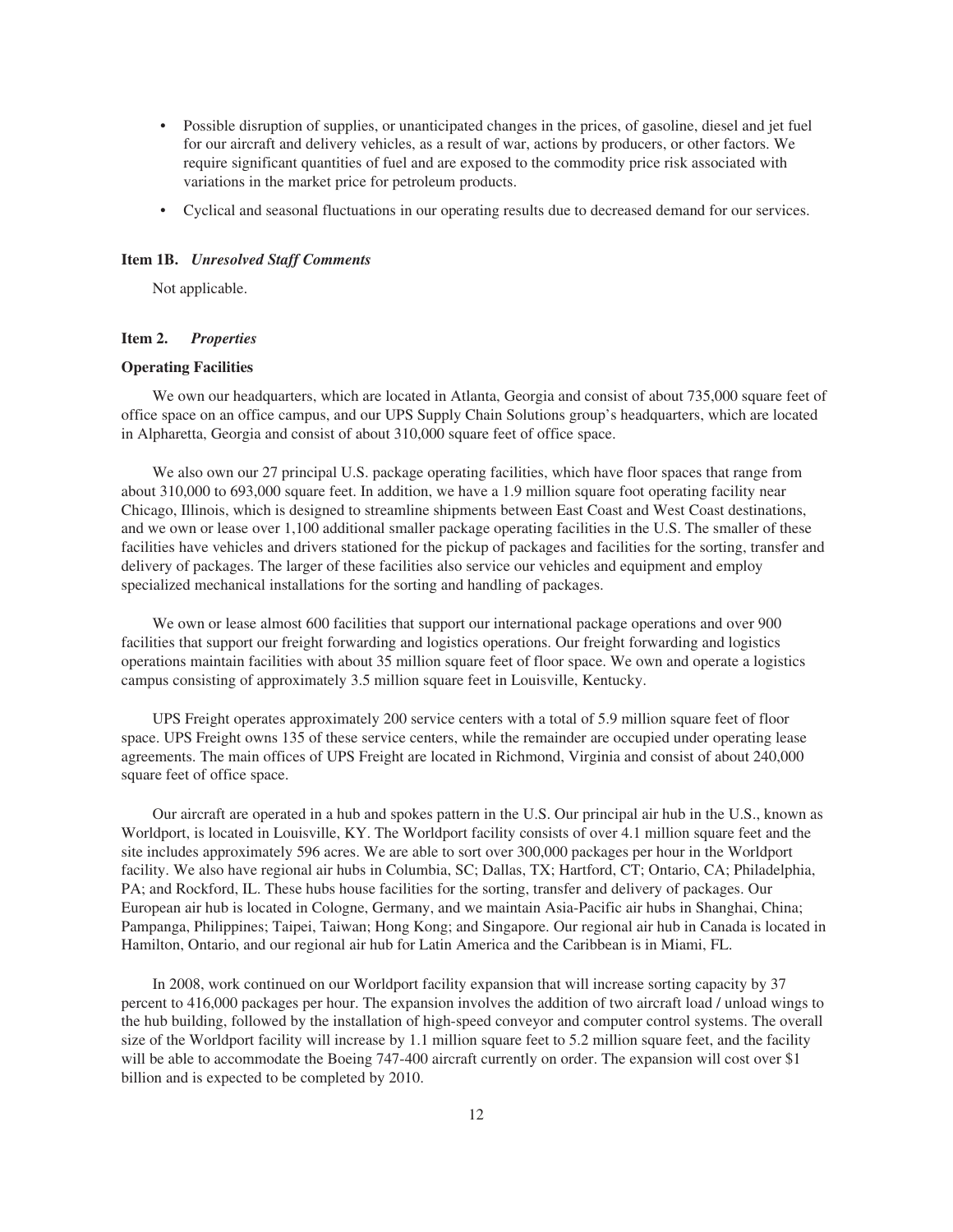Over the past five years, UPS has made a successful transition to become the first wholly-owned foreign express carrier in China. In 2008, we opened the UPS International Air Hub at Pudong International Airport, which was built on a parcel totaling 1 million square feet with a planned sorting capacity of 17,000 packages per hour. The new hub links all of China via Shanghai to UPS's international network with direct service to the Americas, Europe and Asia. It also connects points served in China by UPS through a dedicated service provided by Yangtze River Express, a Chinese all-cargo airline.

In the fourth quarter of 2008, we began construction of a new intra-Asia air hub at Shenzhen International Airport in China. Once completed, the Shenzhen facility will replace our current intra-Asia air hub at Clark Air Force Base in the Philippines, and will serve as our primary transit hub in Asia. The facility is expected to open in 2010. The facility is being built on a parcel of almost 1 million square feet, and will have a planned sorting capacity of 18,000 packages per hour.

Our primary information technology operations are consolidated in a 435,000 square foot owned facility, the Ramapo Ridge facility, which is located on a 39-acre site in Mahwah, New Jersey. We also own a 175,000 square foot facility located on a 25-acre site in Alpharetta, Georgia, which serves as a backup to the main information technology operations facility in New Jersey. This facility provides production functions and backup capacity in the event that a power outage or other disaster incapacitates the main data center. It also helps us to meet our internal communication needs.

We believe that our facilities are adequate to support our current operations.

#### **Fleet**

#### *Aircraft*

The following table shows information about our aircraft fleet as of December 31, 2008:

| <b>Description</b> | Owned and<br>Capital<br><b>Leases</b> | <b>Short-term</b><br>Leased or<br><b>Chartered</b><br>From<br><b>Others</b> | On.<br>Order | Under<br>Option |
|--------------------|---------------------------------------|-----------------------------------------------------------------------------|--------------|-----------------|
|                    | 19                                    |                                                                             |              |                 |
|                    | 25                                    |                                                                             |              |                 |
|                    |                                       |                                                                             |              |                 |
|                    |                                       |                                                                             |              |                 |
|                    |                                       |                                                                             | 5            |                 |
|                    | $\mathcal{L}$                         |                                                                             |              |                 |
|                    | 75                                    |                                                                             |              |                 |
|                    | 32                                    |                                                                             | 27           |                 |
|                    | 38                                    |                                                                             |              |                 |
|                    | 53                                    |                                                                             |              |                 |
|                    |                                       | 309                                                                         |              |                 |
|                    | 262                                   | 309                                                                         | 32           |                 |

We maintain an inventory of spare engines and parts for each aircraft.

All the aircraft we own meet Stage III federal noise regulations and can operate at airports that have aircraft noise restrictions. We became the first major airline to successfully operate a 100% Stage III fleet, more than three years in advance of the date required by federal regulations.

During 2008, we took delivery of four Boeing 747-400F aircraft and two Boeing 747-400BCF aircraft. We have firm commitments to purchase 27 Boeing 767-300ER freighters to be delivered between 2009 and 2012,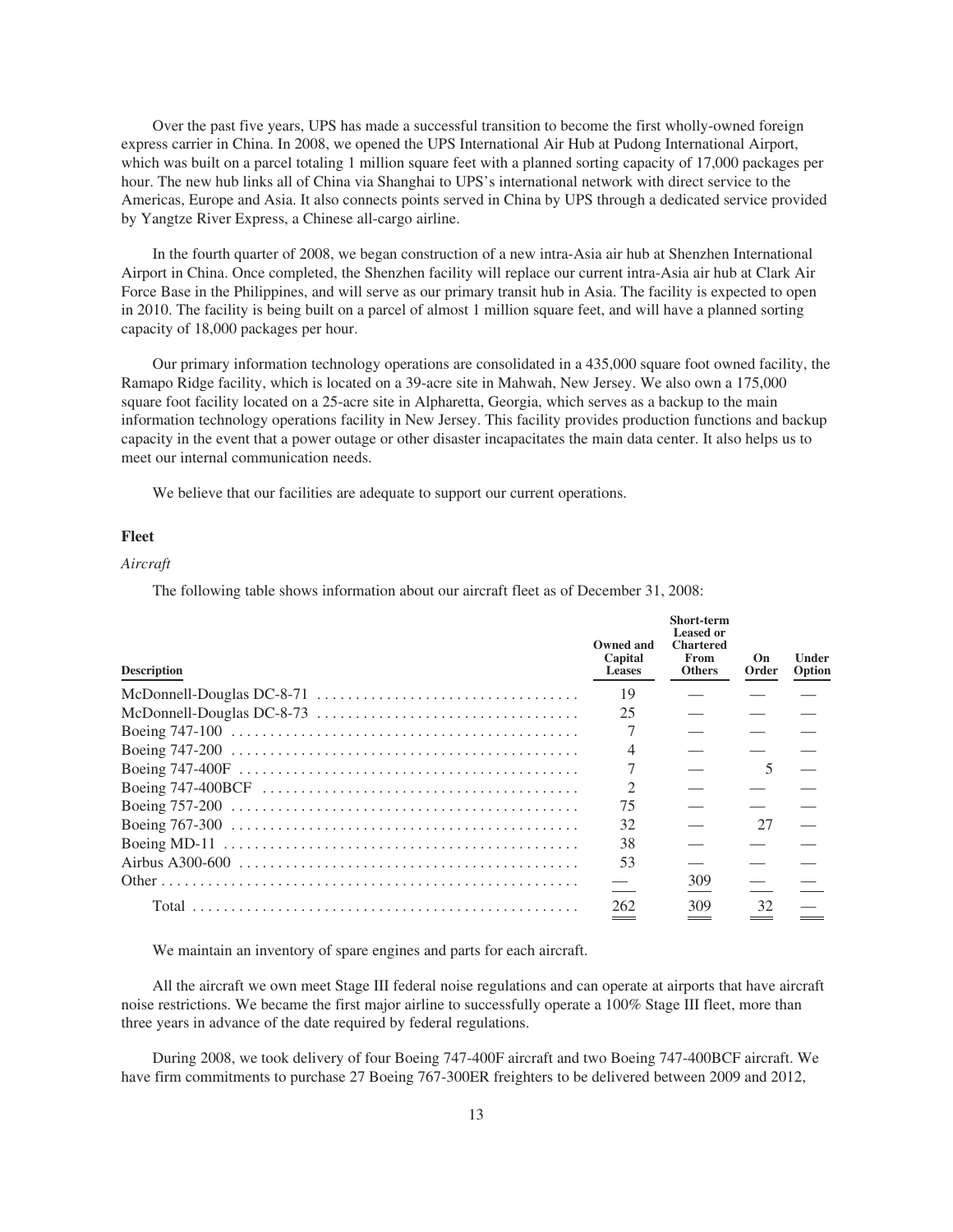and five Boeing 747-400F aircraft scheduled for delivery during 2009 and 2010. Also, during 2008 we sold eight Boeing 727-100 aircraft, two Boeing 727-200 aircraft, one McDonnell-Douglas DC-8-71 aircraft and one McDonnell-Douglas DC-8-73 aircraft.

#### *Vehicles*

We operate a ground fleet of approximately 107,000 package cars, vans, tractors and motorcycles. Our ground support fleet consists of 31,000 pieces of equipment designed specifically to support our aircraft fleet, ranging from non-powered container dollies and racks to powered aircraft main deck loaders and cargo tractors. We also have 37,000 containers used to transport cargo in our aircraft.

#### **Safety**

We promote safety throughout our operations. Our Automotive Fleet Safety Program is built with the following components:

- *Selection.* Five out of every six drivers come from our part-time ranks. Therefore, many of our new drivers are familiar with our philosophies, policies, practices and training programs.
- *Training.* Training is the cornerstone of our Fleet Safety Program. Our approach starts with training the trainer. All trainers are certified to ensure that they have the skills and motivation to effectively train novice drivers. A new driver's employment includes extensive classroom and on-line training as well as on-road training, followed by three safety training rides integrated into his or her training cycle.
- *Responsibility.* Our operations managers are responsible for their drivers' safety records. We investigate every accident. If we determine that an accident could have been prevented, we retrain the driver.
- *Preventive Maintenance.* An integral part of our Fleet Safety Program is a comprehensive Preventive Maintenance Program. Our fleet is tracked by computer to ensure that each vehicle is serviced before a breakdown or accident is likely to occur.
- *Honor Plan.* A well-defined safe driver honor plan recognizes and rewards our drivers when they achieve success. We have over 4,450 drivers who have driven for 25 years or more without an avoidable accident.

Our workplace safety program is built upon a comprehensive health and safety process. The foundation of this process is our employee-management health and safety committees. The workplace safety process focuses on employee conditioning and safety-related habits. Our employee co-chaired health and safety committees complete comprehensive facility audits and injury analyses, and recommend facility and work process changes.

#### **Item 3.** *Legal Proceedings*

We are a defendant in a number of lawsuits filed in state and federal courts containing various class-action allegations under state wage-and-hour laws. In one of these cases, Marlo v. UPS, which was certified as a class action in a California federal court in June 2004, plaintiffs allege that they improperly were denied overtime, and seek penalties for missed meal and rest periods, and interest and attorneys' fees. Plaintiffs purport to represent a class of 1,300 full-time supervisors. In August 2005, the court granted summary judgment in favor of UPS on all claims, and plaintiff appealed the ruling. In October 2007, the appeals court reversed the lower court's ruling. In April 2008, the Court decertified the class and vacated the trial scheduled for April 29, 2008. We have denied any liability with respect to these claims and intend to vigorously defend ourselves in this case. At this time, we have not determined the amount of any liability that may result from this matter or whether such liability, if any, would have a material adverse effect on our financial condition, results of operations, or liquidity.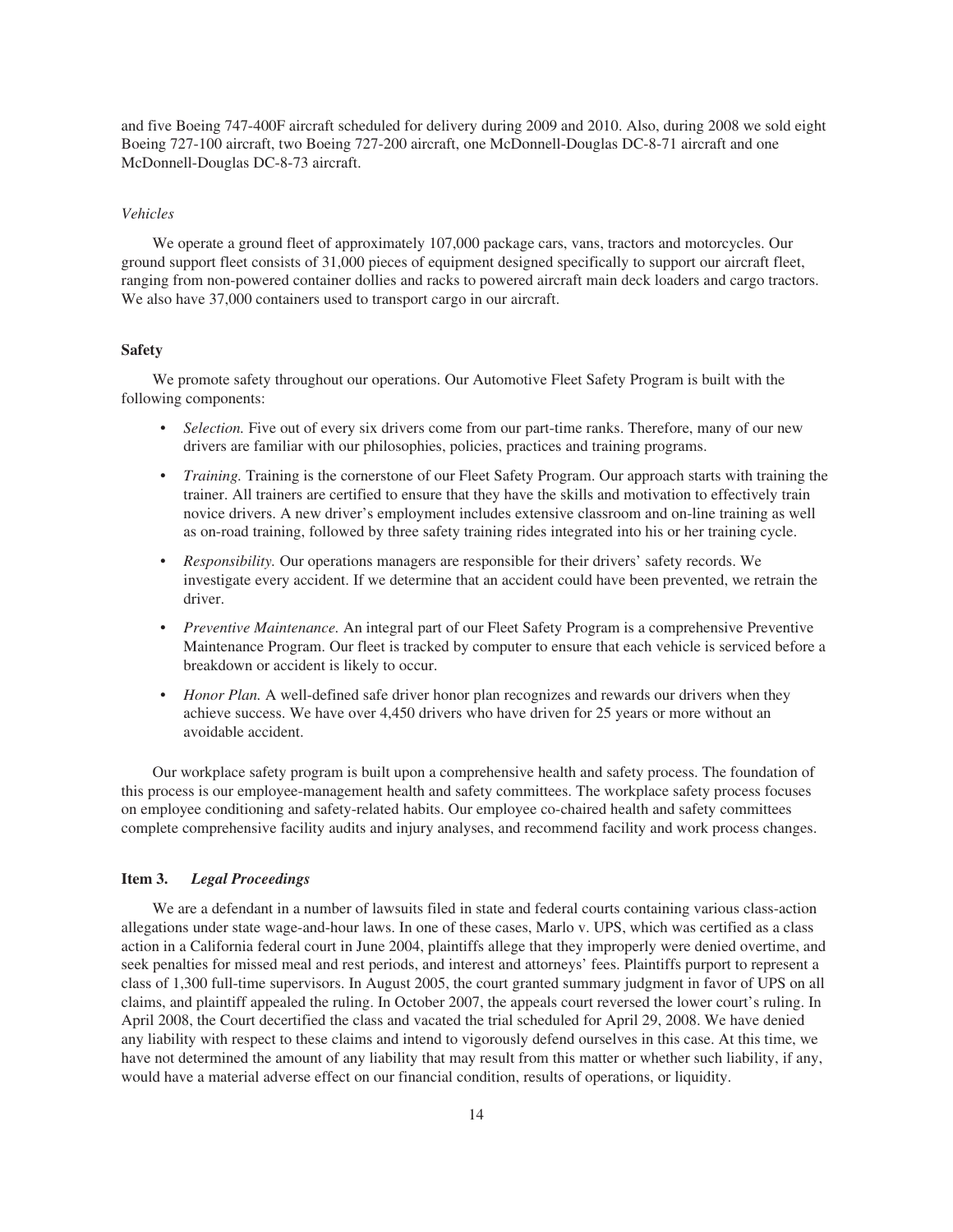In another case, Hohider v. UPS, which in July 2007 was certified as a class action in a Pennsylvania federal court, plaintiffs have challenged certain aspects of the Company's interactive process for assessing requests for reasonable accommodation under the Americans with Disabilities Act. Plaintiffs purport to represent a class of over 35,000 current and former employees, and seek back-pay, and compensatory and punitive damages, as well as attorneys' fees. In August 2007, the Third Circuit Court of Appeals granted the Company's Petition to hear the appeal of the trial court's certification order. Oral argument took place in November 2008. The appeal will likely take one year. We have denied any liability with respect to these claims and intend to vigorously defend ourselves in this case. At this time, we have not determined the amount of any liability that may result from this matter or whether such liability, if any, would have a material adverse effect on our financial condition, results of operations, or liquidity.

UPS and Mail Boxes Etc., Inc. are defendants in various lawsuits brought by franchisees who operate Mail Boxes Etc. centers and The UPS Store locations. These lawsuits relate to the rebranding of Mail Boxes Etc. centers to The UPS Store, The UPS Store business model, the representations made in connection with the rebranding and the sale of The UPS Store franchises, and UPS's sale of services in the franchisees' territories. We have denied any liability with respect to these claims and intend to defend ourselves vigorously. At this time, we have not determined the amount of any liability that may result from these matters or whether such liability, if any, would have a material adverse effect on our financial condition, results of operations, or liquidity.

UPS Freight, along with several other companies involved in the LTL freight business, is a defendant in a Multi-District Litigation pending in the United States District Court for the Northern District of Georgia. The lawsuits allege that the defendants conspired to fix fuel surcharge rates, and they seek injunctive relief, treble damages and attorneys' fees. We have denied any liability with respect to these claims and intend to vigorously defend ourselves in these cases, and defendants' motion to dismiss is pending for decision by the Court. These cases are at a preliminary stage and at this time, we have not determined the amount of any liability that may result from this matter or whether such liability, if any, would have a material adverse effect on our financial condition, results of operations, or liquidity.

We are a defendant in various other lawsuits that arose in the normal course of business. We believe that the eventual resolution of these cases will not have a material adverse effect on our financial condition, results of operations, or liquidity.

We have denied any liability with respect to these claims and intend to defend ourselves vigorously. At this time, we have not determined the amount of any liability that may result from these matters or whether such liability, if any, would have a material adverse effect on our financial condition, results of operations, or liquidity.

#### *Other Matters*

We received grand jury subpoenas from the Antitrust Division of the U.S. Department of Justice ("DOJ") regarding the DOJ's investigations into certain pricing practices in the air cargo industry in July 2006, and into certain pricing practices in the freight forwarding industry in December 2007. In October 2007 and June 2008, we received information requests from the European Commission relating to its investigation of certain pricing practices in the freight forwarding industry. We also received and responded to related information requests from competition authorities in other jurisdictions. We are cooperating with these inquiries.

#### **Item 4.** *Submission of Matters to a Vote of Security Holders*

None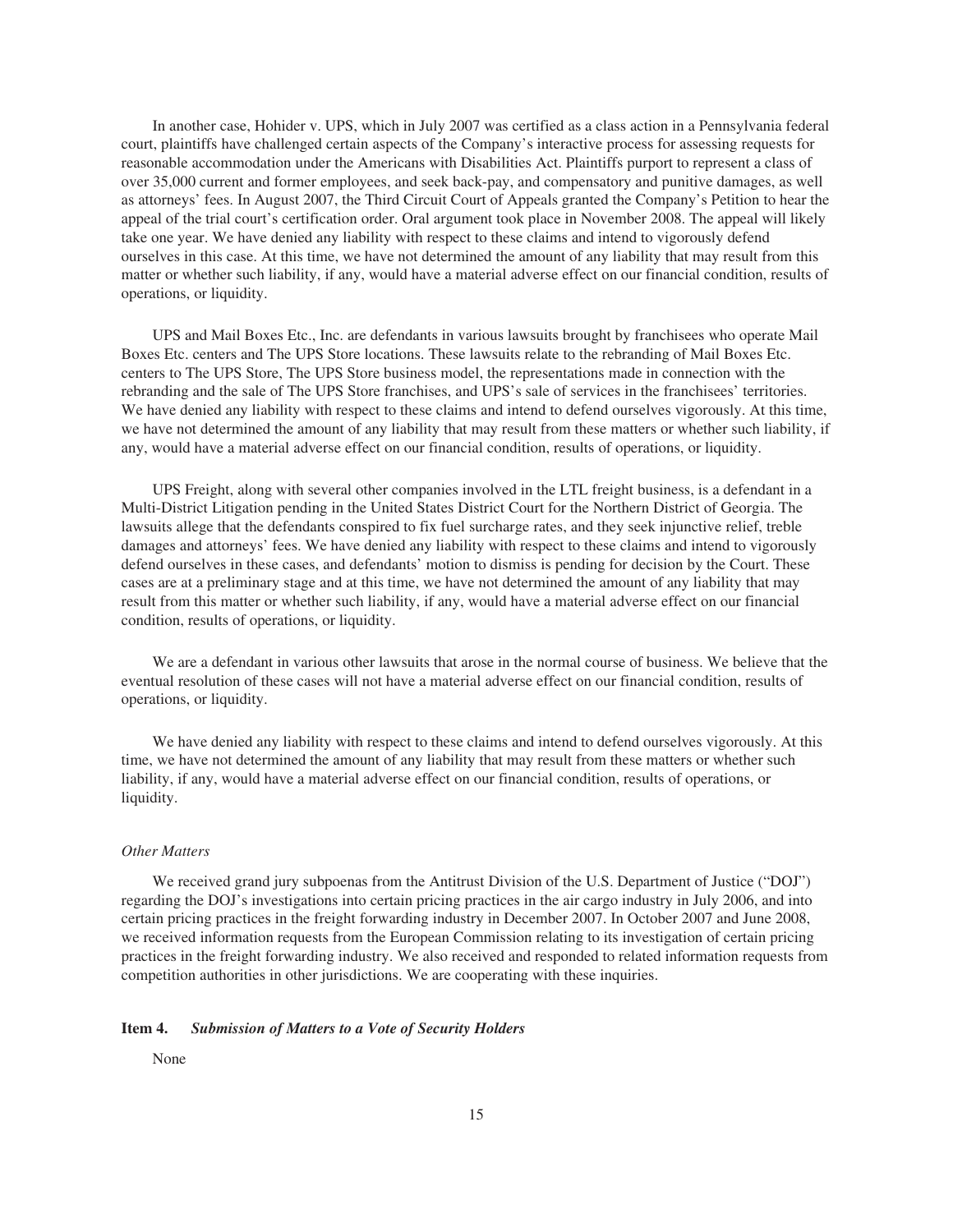#### **PART II**

## **Item 5.** *Market for Registrant's Common Equity, Related Stockholder Matters and Issuer Purchases of Equity Securities*

Our Class A common stock is not listed on a national securities exchange or traded in an organized over-the-counter market, but each share of our Class A common stock is convertible into one share of our Class B common stock.

The following is a summary of our Class B common stock price activity and dividend information for 2008 and 2007. Our Class B common stock is listed on the New York Stock Exchange under the symbol "UPS."

|       | High | Low | <b>Close</b> | <b>Dividends</b><br><b>Declared</b> |
|-------|------|-----|--------------|-------------------------------------|
| 2008: |      |     |              |                                     |
|       |      |     |              | \$0.45                              |
|       |      |     |              | \$0.45                              |
|       |      |     |              | \$0.45                              |
|       |      |     |              | \$0.45                              |
| 2007: |      |     |              |                                     |
|       |      |     |              | \$0.42                              |
|       |      |     |              | \$0.42                              |
|       |      |     |              | \$0.42                              |
|       |      |     |              | \$0.42                              |

As of January 29, 2009, there were 170,327 and 206,558 record holders of Class A and Class B common stock, respectively.

The policy of our Board of Directors is to declare dividends out of current earnings. The declaration of dividends is subject to the discretion of the Board of Directors and will depend on various factors, including our net income, financial condition, cash requirements, future prospects, and other relevant factors.

On February 11, 2009, our Board declared a dividend of \$0.45 per share, which is payable on March 10, 2009 to shareowners of record on February 23, 2009.

In January 2008, we announced a new financial policy regarding our capital structure to enhance shareowner value. We intend to manage our balance sheet to a target debt ratio of approximately 50%-60% funds from operations to total debt. In connection with this policy, the Board of Directors authorized an increase in our share repurchase authorization to \$10.0 billion. Share repurchases may take the form of accelerated share repurchases, open market purchases, or other such methods as we deem appropriate. The timing of our share repurchases will depend upon market conditions. Unless terminated earlier by the resolution of our Board, the program will expire when we have purchased all shares authorized for repurchase under the program.

A summary of repurchases of our Class A and Class B common stock during the fourth quarter of 2008 is as follows (in millions, except per share amounts):

|                                           | <b>Total Number</b><br>of Shares | Average<br><b>Price Paid</b>          | <b>Total Number</b><br>as Part of Publicly<br>Purchased(1) Per Share(1) Announced Program | <b>Approximate Dollar</b><br><b>Value of Shares that</b><br>of Shares Purchased May Yet be Purchased<br><b>Under the Program</b><br>(as of month-end) |
|-------------------------------------------|----------------------------------|---------------------------------------|-------------------------------------------------------------------------------------------|-------------------------------------------------------------------------------------------------------------------------------------------------------|
| October 1—October 31, 2008 $\dots$        | 3.3                              | \$49.73                               | 3.3                                                                                       | \$6,666                                                                                                                                               |
| November 1—November 30, $2008$            | 1.0                              | 52.56                                 | 1.0                                                                                       | 6.615                                                                                                                                                 |
| December 1—December 31, 2008              | 0.8                              | 54.25                                 | 0.8                                                                                       | 6,572                                                                                                                                                 |
| Total October 1—December 31, 2008 $\dots$ | 5.1<br>$=$                       | \$50.96<br>the control of the control | 5.1                                                                                       | \$6,572                                                                                                                                               |

(1) Includes shares repurchased through our publicly announced share repurchase program and shares tendered to pay the exercise price and tax withholding on employee stock options.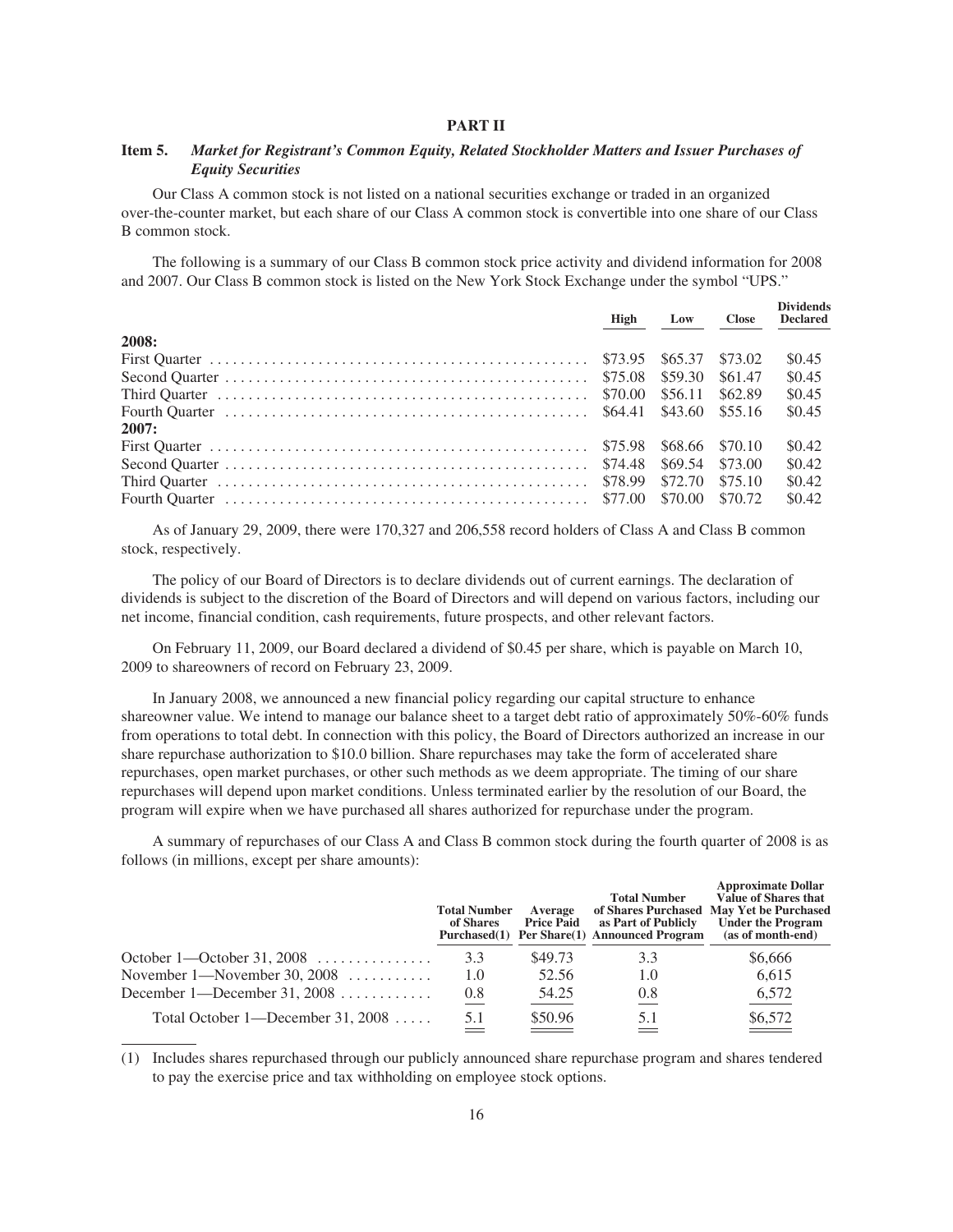#### **Shareowner Return Performance Graph**

*The following Performance Graph and related information shall not be deemed "soliciting material" or to be "filed" with the Securities and Exchange Commission, nor shall such information be incorporated by reference into any future filing under the Securities Act of 1933 or Securities Exchange Act of 1934, each as amended, except to the extent that the Company specifically incorporates such information by reference into such filing.*

The following graph shows a five-year comparison of cumulative total shareowners' returns for our class B common stock, the S&P 500 Index, and the Dow Jones Transportation Average. The comparison of the total cumulative return on investment, which is the change in the quarterly stock price plus reinvested dividends for each of the quarterly periods, assumes that \$100 was invested on December 31, 2003 in the S&P 500 Index, the Dow Jones Transportation Average, and the class B common stock of United Parcel Service, Inc.



#### **Comparison of Five Year Cumulative Total Return**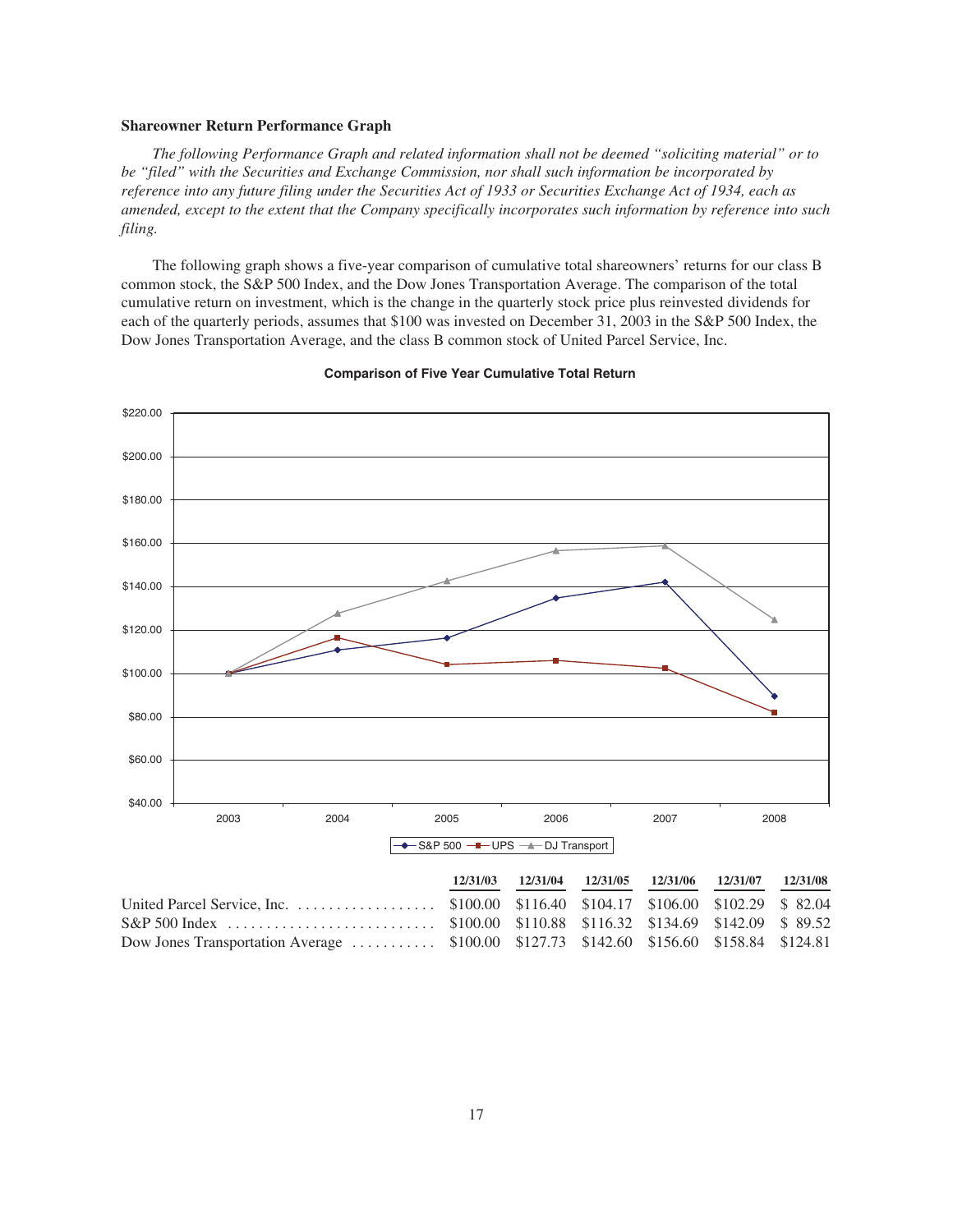### **Item 6.** *Selected Financial Data*

The following table sets forth selected financial data for each of the five years in the period ended December 31, 2008 (amounts in millions, except per share amounts). This financial data should be read together with our consolidated financial statements and related notes, Management's Discussion and Analysis of Financial Condition and Results of Operations, and other financial data appearing elsewhere in this report.

|                                                                                          | <b>Years Ended December 31,</b> |          |          |         |    |                    |            |    |          |
|------------------------------------------------------------------------------------------|---------------------------------|----------|----------|---------|----|--------------------|------------|----|----------|
|                                                                                          |                                 | 2008     | 2007     |         |    | 2006               | 2005       |    | 2004     |
| <b>Selected Income Statement Data</b><br>Revenue:                                        |                                 |          |          |         |    |                    |            |    |          |
| U.S. Domestic Package                                                                    |                                 | \$31,278 | \$30,985 |         |    | \$30,456           | \$28,610   |    | \$26,960 |
| International Package                                                                    |                                 | 11,293   |          | 10,281  |    | 9,089              | 7,977      |    | 6,809    |
| Supply Chain & Freight                                                                   |                                 | 8,915    |          | 8,426   |    | 8,002              | 5,994      |    | 2,813    |
| Total revenue<br>Operating expenses:                                                     |                                 | 51,486   |          | 49,692  |    | 47.547             | 42,581     |    | 36,582   |
| Compensation and benefits                                                                |                                 | 26,063   |          | 31,745  |    | 24,421             | 22,517     |    | 20,823   |
|                                                                                          |                                 | 20,041   |          | 17,369  |    | 16,491             | 13,921     |    | 10,770   |
| Total operating expenses<br>Operating profit (loss):                                     |                                 | 46,104   |          | 49,114  |    | 40,912             | 36,438     |    | 31,593   |
| U.S. Domestic Package                                                                    |                                 | 3,907    |          | (1,531) |    | 4,923              | 4,493      |    | 3,702    |
| International Package                                                                    |                                 | 1,580    |          | 1,831   |    | 1,710              | 1,494      |    | 1,149    |
|                                                                                          |                                 | (105)    |          | 278     |    | 2                  | 156        |    | 138      |
| Total operating profit<br>Other income (expense):                                        |                                 | 5,382    |          | 578     |    | 6,635              | 6,143      |    | 4,989    |
| Investment income                                                                        |                                 | 75       |          | 99      |    | 86                 | 104        |    | 82       |
| Interest expense $\dots\dots\dots\dots\dots\dots\dots\dots\dots\dots\dots\dots$          |                                 | (442)    |          | (246)   |    | (211)              | (172)      |    | (149)    |
|                                                                                          |                                 | 5,015    |          | 431     |    | 6,510              | 6,075      |    | 4,922    |
| Income tax expense $\dots\dots\dots\dots\dots\dots\dots\dots\dots\dots\dots\dots\dots$   |                                 | (2,012)  |          | (49)    |    | (2,308)            | (2,205)    |    | (1,589)  |
| Net income $\dots\dots\dots\dots\dots\dots\dots\dots\dots\dots\dots\dots\dots\dots\dots$ | \$                              | 3,003    | \$       | 382     | \$ | 4,202              | \$ 3,870   |    | \$ 3,333 |
| Per share amounts:                                                                       |                                 |          |          |         |    |                    |            |    |          |
|                                                                                          | \$                              | 2.96     | \$       | 0.36    | \$ | 3.87               | \$<br>3.48 | \$ | 2.95     |
| Diluted earnings per share                                                               | \$                              | 2.94     | \$       | 0.36    | \$ | 3.86               | \$<br>3.47 | \$ | 2.93     |
| Dividends declared per share<br>Weighted average shares outstanding:                     | \$                              | 1.80     | \$       | 1.68    | \$ | 1.52               | \$<br>1.32 | \$ | 1.12     |
|                                                                                          |                                 | 1,016    |          | 1,057   |    | 1,085              | 1,113      |    | 1,129    |
|                                                                                          |                                 | 1,022    |          | 1,063   |    | 1,089              | 1,116      |    | 1,137    |
|                                                                                          |                                 |          |          |         |    | As of December 31, |            |    |          |
|                                                                                          |                                 | 2008     | 2007     |         |    | 2006               | 2005       |    | 2004     |
| <b>Selected Balance Sheet Data</b>                                                       |                                 |          |          |         |    |                    |            |    |          |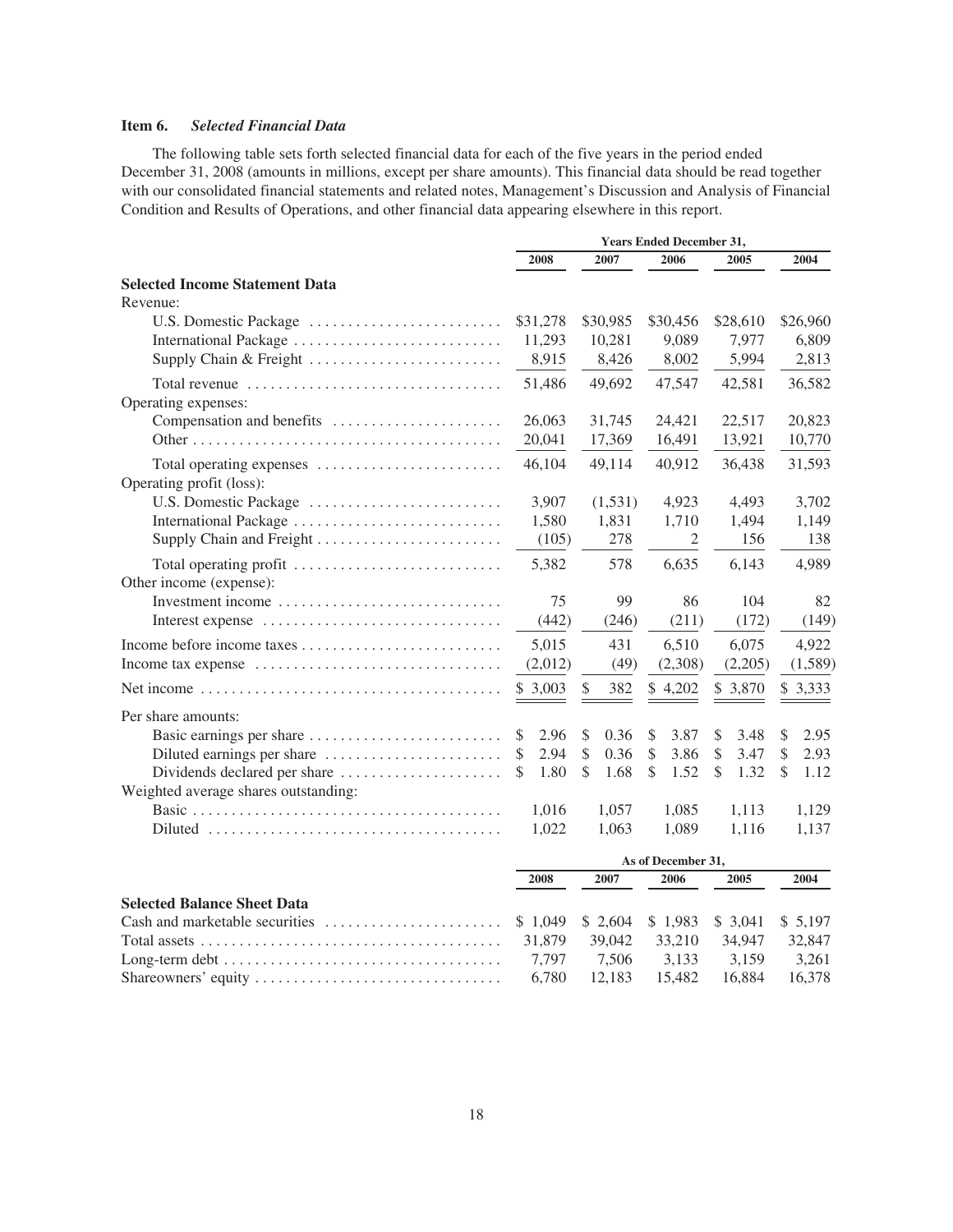# **Item 7.** *Management's Discussion and Analysis of Financial Condition and Results of Operations*

# **Operations**

The following tables set forth information showing the change in revenue, average daily package volume, and average revenue per piece, both in dollars or amounts and in percentage terms:

|                                              | <b>Year Ended</b><br>December 31, |                   | <b>Change</b> |           |  |
|----------------------------------------------|-----------------------------------|-------------------|---------------|-----------|--|
|                                              | 2008                              | 2007              | \$            | $\%$      |  |
| Revenue (in millions):                       |                                   |                   |               |           |  |
| U.S. Domestic Package:                       |                                   |                   |               |           |  |
|                                              | \$ 6,559                          | \$6,738           | \$(179)       | $(2.7)\%$ |  |
|                                              | 3,325                             | 3,359             | (34)          | (1.0)     |  |
|                                              | 21,394                            | 20,888            | 506           | 2.4       |  |
| <b>International Package:</b>                | 31,278                            | 30,985            | 293           | 0.9       |  |
|                                              | 2,344                             | 2,177             | 167           | 7.7       |  |
|                                              | 8,294                             | 7,488             | 806           | 10.8      |  |
|                                              | 655                               | 616               | 39            | 6.3       |  |
| Supply Chain & Freight:                      | 11,293                            | 10,281            | 1,012         | 9.8       |  |
|                                              | 6,293                             | 5,911             | 382           | 6.5       |  |
|                                              | 2,191                             | 2,108             | 83            | 3.9       |  |
|                                              | 431                               | 407               | 24            | 5.9       |  |
|                                              | 8,915                             | 8,426             | 489           | 5.8       |  |
|                                              | \$51,486                          | \$49,692          | \$1,794       | $3.6\%$   |  |
| Average Daily Package Volume (in thousands): |                                   |                   | #             |           |  |
| U.S. Domestic Package:                       |                                   |                   |               |           |  |
|                                              | 1,186                             | 1,277             | (91)          | $(7.1)\%$ |  |
|                                              | 947                               | 974               | (27)          | (2.8)     |  |
|                                              | 11,443                            | 11,606            | (163)         | (1.4)     |  |
| International Package:                       | 13,576                            | 13,857            | (281)         | (2.0)     |  |
|                                              | 1,150                             | 1,132             | 18            | 1.6       |  |
|                                              | 813                               | 761               | 52            | 6.8       |  |
|                                              | 1,963                             | 1,893             | 70            | 3.7       |  |
|                                              | 15,539                            | 15,750            | (211)         | $(1.3)\%$ |  |
|                                              | 252                               | 252               |               |           |  |
| Average Revenue Per Piece:                   |                                   |                   | \$            |           |  |
| U.S. Domestic Package:                       |                                   |                   |               |           |  |
|                                              |                                   | $$21.95$ $$20.94$ | \$ 1.01       | $4.8\%$   |  |
|                                              | 13.93                             | 13.69             | 0.24          | 1.8       |  |
|                                              | 7.42                              | 7.14              | 0.28          | 3.9       |  |
|                                              | 9.14                              | 8.87              | 0.27          | 3.0       |  |
| International Package:                       |                                   |                   |               |           |  |
|                                              | 8.09                              | 7.63              | 0.46          | 6.0       |  |
|                                              | 40.48                             | 39.05             | 1.43          | 3.7       |  |
|                                              | 21.50                             | 20.26             | 1.24          | 6.1       |  |
|                                              | \$10.70                           | \$10.24           | \$0.46        | $4.5\%$   |  |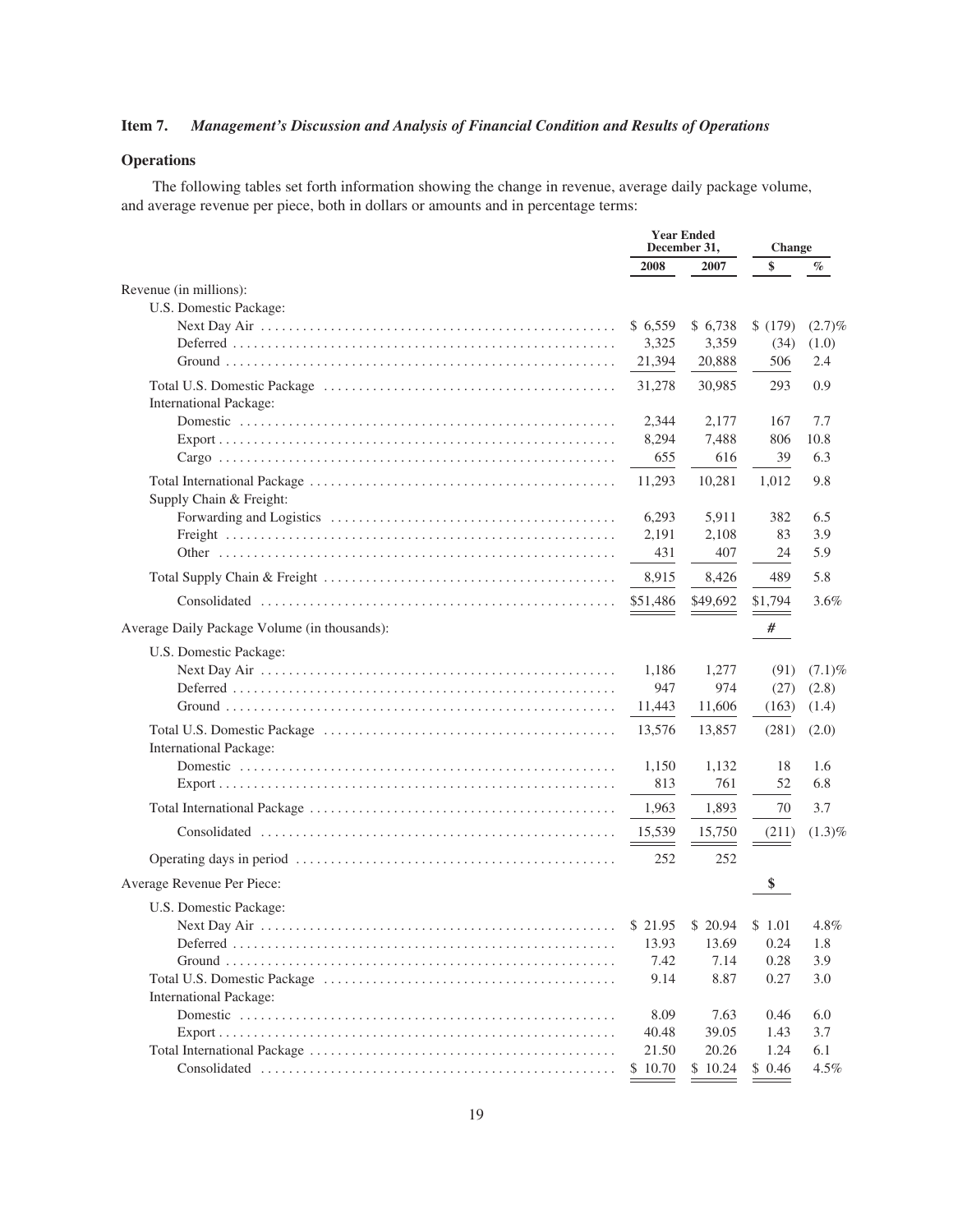|                                              | <b>Year Ended</b><br>December 31, |            | Change     |           |
|----------------------------------------------|-----------------------------------|------------|------------|-----------|
|                                              | 2007                              | 2006       | \$         | $\%$      |
| Revenue (in millions):                       |                                   |            |            |           |
| U.S. Domestic Package:                       |                                   |            |            |           |
|                                              | \$6,738                           | \$6,778    | \$<br>(40) | $(0.6)\%$ |
|                                              | 3,359                             | 3,424      | (65)       | (1.9)     |
|                                              | 20,888                            | 20,254     | 634        | 3.1       |
| <b>International Package:</b>                | 30,985                            | 30,456     | 529        | 1.7       |
|                                              | 2.177                             | 1,950      | 227        | 11.6      |
|                                              | 7,488                             | 6,554      | 934        | 14.3      |
|                                              | 616                               | 585        | 31         | 5.3       |
| Supply Chain & Freight:                      | 10,281                            | 9,089      | 1,192      | 13.1      |
|                                              | 5,911                             | 5,681      | 230        | 4.0       |
|                                              | 2,108                             | 1,952      | 156        | 8.0       |
|                                              | 407                               | 369        | 38         | 10.3      |
|                                              | 8,426                             | 8,002      | 424        | 5.3       |
|                                              | \$49,692                          | \$47,547   | \$2,145    | $4.5\%$   |
| Average Daily Package Volume (in thousands): |                                   |            | #          |           |
| U.S. Domestic Package:                       |                                   |            |            |           |
|                                              | 1,277                             | 1,267      | 10         | $0.8\%$   |
|                                              | 974                               | 993        | (19)       | (1.9)     |
|                                              | 11,606                            | 11,537     | 69         | 0.6       |
| <b>International Package:</b>                | 13,857                            | 13,797     | 60         | 0.4       |
|                                              | 1,132                             | 1,108      | 24         | 2.2       |
|                                              | 761                               | 689        | 72         | 10.4      |
|                                              | 1,893                             | 1,797      | 96         | 5.3       |
|                                              | 15,750                            | 15,594     | 156        | $1.0\%$   |
|                                              | 252                               | 253        |            |           |
| Average Revenue Per Piece:                   |                                   |            | \$         |           |
| U.S. Domestic Package:                       |                                   |            |            |           |
|                                              | \$20.94                           | \$21.14    | \$(0.20)   | (0.9)%    |
|                                              | 13.69                             | 13.63      | 0.06       | 0.4       |
|                                              | 7.14                              | 6.94       | 0.20       | 2.9       |
|                                              | 8.87                              | 8.73       | 0.14       | 1.6       |
| <b>International Package:</b>                |                                   |            |            |           |
|                                              | 7.63                              | 6.96       | 0.67       | 9.6       |
|                                              | 39.05                             | 37.60      | 1.45       | 3.9       |
|                                              | 20.26                             | 18.70      | 1.56       | 8.3       |
|                                              | \$10.24                           | \$<br>9.88 | \$0.36     | 3.6%      |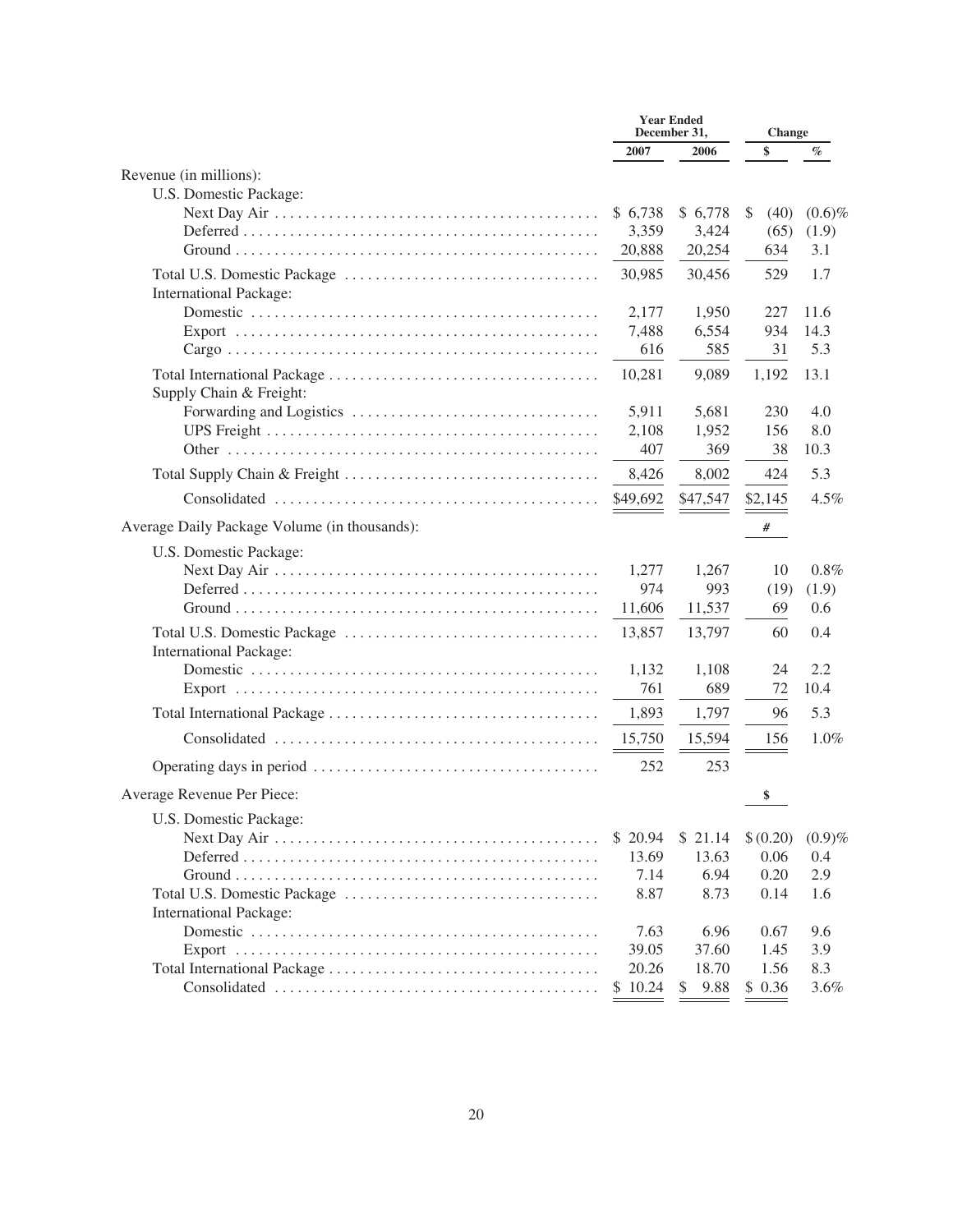The following tables set forth information showing the change in UPS Freight's less-than-truckload ("LTL") revenue, shipments, and gross weight hauled, both in dollars or amounts and in percentage terms:

|                                                                      | <b>Year Ended</b><br>December 31, |          | <b>Change</b> |           |
|----------------------------------------------------------------------|-----------------------------------|----------|---------------|-----------|
|                                                                      | 2008                              | 2007     | \$            | $\%$      |
|                                                                      | \$2,062                           | \$ 2,013 | \$49          | $2.4\%$   |
| LTL revenue per LTL hundredweight                                    | \$18.68                           | \$17.41  | \$1.27        | $7.3\%$   |
|                                                                      | 10,036                            | 10.481   | (445)         | $(4.2)\%$ |
| LTL shipments per day (in thousands) $\dots \dots \dots \dots \dots$ | 39.5                              | 41.4     | (1.9)         | $(4.6)\%$ |
| LTL gross weight hauled (in millions of pounds) $\dots \dots$        | 11,037                            | 11,560   | (523)         | $(4.5)\%$ |
|                                                                      | 1,100                             | 1,103    | (3)           | $(0.3)\%$ |
|                                                                      | 254                               | 253      |               |           |

|                                                                                   | <b>Year Ended</b><br>December 31, |         | <b>Change</b> |           |
|-----------------------------------------------------------------------------------|-----------------------------------|---------|---------------|-----------|
|                                                                                   | 2007                              | 2006    | \$            | $\%$      |
| LTL revenue (in millions) $\dots \dots \dots \dots \dots \dots \dots \dots \dots$ | \$ 2,013                          | \$1,831 | \$182         | $9.9\%$   |
| LTL revenue per LTL hundredweight                                                 | \$17.41                           | \$15.93 | \$1.48        | $9.3\%$   |
|                                                                                   | 10,481                            | 9,638   | 843           | 8.7%      |
| LTL shipments per day (in thousands) $\dots \dots \dots \dots \dots$              | 41.4                              | 38.2    | 3.2           | 8.3%      |
| LTL gross weight hauled (in millions of pounds) $\dots\dots\dots\dots$            | 11,560                            | 11,498  | 62            | $0.5\%$   |
|                                                                                   | 1,103                             | 1,193   | (90)          | $(7.5)\%$ |
|                                                                                   | 253                               | 252     |               |           |

### **Operating Profit and Margin**

The following tables set forth information showing the change in operating profit (loss), both in dollars (in millions) and in percentage terms, for each reporting segment:

|                   | <b>Year Ended</b><br>December 31, |           | <b>Change</b> |            |
|-------------------|-----------------------------------|-----------|---------------|------------|
|                   | 2008                              | 2007      |               | $\%$       |
| Reporting Segment |                                   |           |               |            |
|                   |                                   | \$(1,531) | \$5.438       | N/A        |
|                   | 1.580                             | 1.831     | (251)         | $(13.7)\%$ |
|                   | (105)                             | 278       | (383)         | N/A        |
|                   | \$5,382                           | 578<br>S. | \$4.804       | N/A        |

|                               | <b>Year Ended</b><br>December 31, |         | <b>Change</b> |            |
|-------------------------------|-----------------------------------|---------|---------------|------------|
|                               | 2007                              | 2006    |               | $\%$       |
| Reporting Segment             |                                   |         |               |            |
|                               | \$(1,531)                         | \$4,923 | \$(6,454)     | N/A        |
|                               | 1.831                             | 1.710   | -121          | $7.1\%$    |
|                               | 278                               |         | 276           | N/A        |
| Consolidated Operating Profit | \$578                             | \$6,635 | \$(6,057)     | $(91.3)\%$ |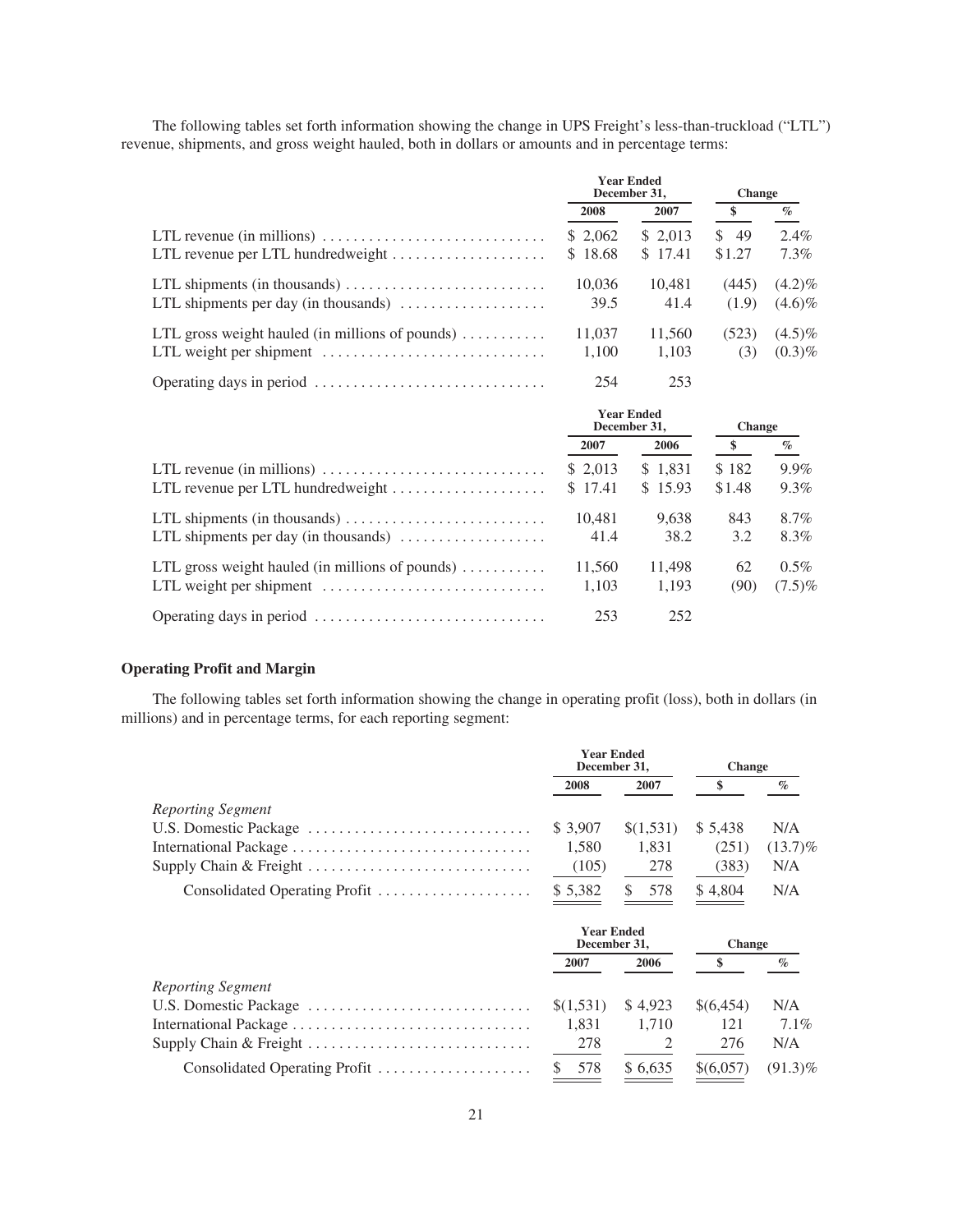The following table sets forth information showing the operating margin for each reporting segment:

|                   | <b>Year Ended December 31,</b> |      |      |
|-------------------|--------------------------------|------|------|
|                   | 2008                           | 2007 | 2006 |
| Reporting Segment |                                |      |      |
|                   |                                |      |      |
|                   |                                |      |      |
|                   |                                |      |      |
|                   |                                |      |      |

#### *U.S. Domestic Package Operations*

#### *2008 compared to 2007*

U.S. domestic package revenue increased \$293 million, or 0.9%, for the year, largely due to a 3.0% improvement in revenue per piece, partially offset by a 2.0% decrease in average daily package volume.

Next Day Air volume, deferred air volume and ground volume declined 7.1%, 2.8%, and 1.4%, respectively for the year, primarily as a result of the current U.S. recession. These declining volume trends worsened through the year with Next Day Air, deferred air, and ground volume declining 8.6%, 3.5%, and 2.1%, respectively, during the fourth quarter. Relatively high energy costs during most of the year combined with the deepening recession and weak output within the industrial production and retail sales sectors adversely affected the small package market, which places additional pressure on our domestic package volume.

The increase in overall revenue per piece of 3.0% resulted primarily from a rate increase that took effect during the first quarter and higher fuel surcharge rates, but was partially offset by an unfavorable shift in product mix. Next Day Air and Deferred revenue per piece increased 4.8% and 1.8%, respectively, and were positively impacted by the base rate increase and a higher fuel surcharge rate for air products (discussed further below). This increase was adversely impacted by lower average package weights, a mix shift toward lower yielding products, and hedging losses. Ground revenue per piece increased 3.9%, mainly due to the rate increase, as well as a higher fuel surcharge rate due to increased diesel fuel prices in 2008 compared with 2007.

On November 9, 2007, we announced a rate increase and a change in the fuel surcharge that took effect on December 31, 2007. We increased the base rates 6.9% on UPS Next Day Air, UPS 2nd Day Air, and UPS 3 Day Select, and 4.9% on UPS Ground. Other pricing changes included a \$0.10 increase in the residential surcharge, and an increase of \$0.10 in the delivery area surcharge on both residential and commercial services to certain ZIP codes.

We also modified the fuel surcharge on domestic air services by reducing the index used to determine the fuel surcharge by 2%. This fuel surcharge continues to be based on the U.S. Energy Department's Gulf Coast spot price for a gallon of kerosene-type jet fuel. Based on published rates, the average fuel surcharge on domestic air products was 25.17% in 2008, an increase from the 12.17% in 2007, due to the significant increase in jet fuel prices in early and mid-2008, but partially offset by the 2% reduction in the index. The ground fuel surcharge rate continues to fluctuate based on the U.S. Energy Department's On-Highway Diesel Fuel Price. Based on published rates, the average fuel surcharge on domestic ground products increased to 7.97% in 2008 from 4.30% in 2007, due to significantly higher diesel fuel prices in early and mid-2008. Total domestic fuel surcharge revenue, net of the impact of hedging losses, increased by \$1.119 billion in 2008 compared with 2007, primarily due to the higher fuel surcharge rates discussed above, but partially offset by the decline in volume for our air and ground products.

U.S. domestic package operating profit increased \$5.438 billion in 2008 compared with 2007. Operating profit for 2007 was adversely affected by a charge to withdraw from the Central States, Southeast and Southwest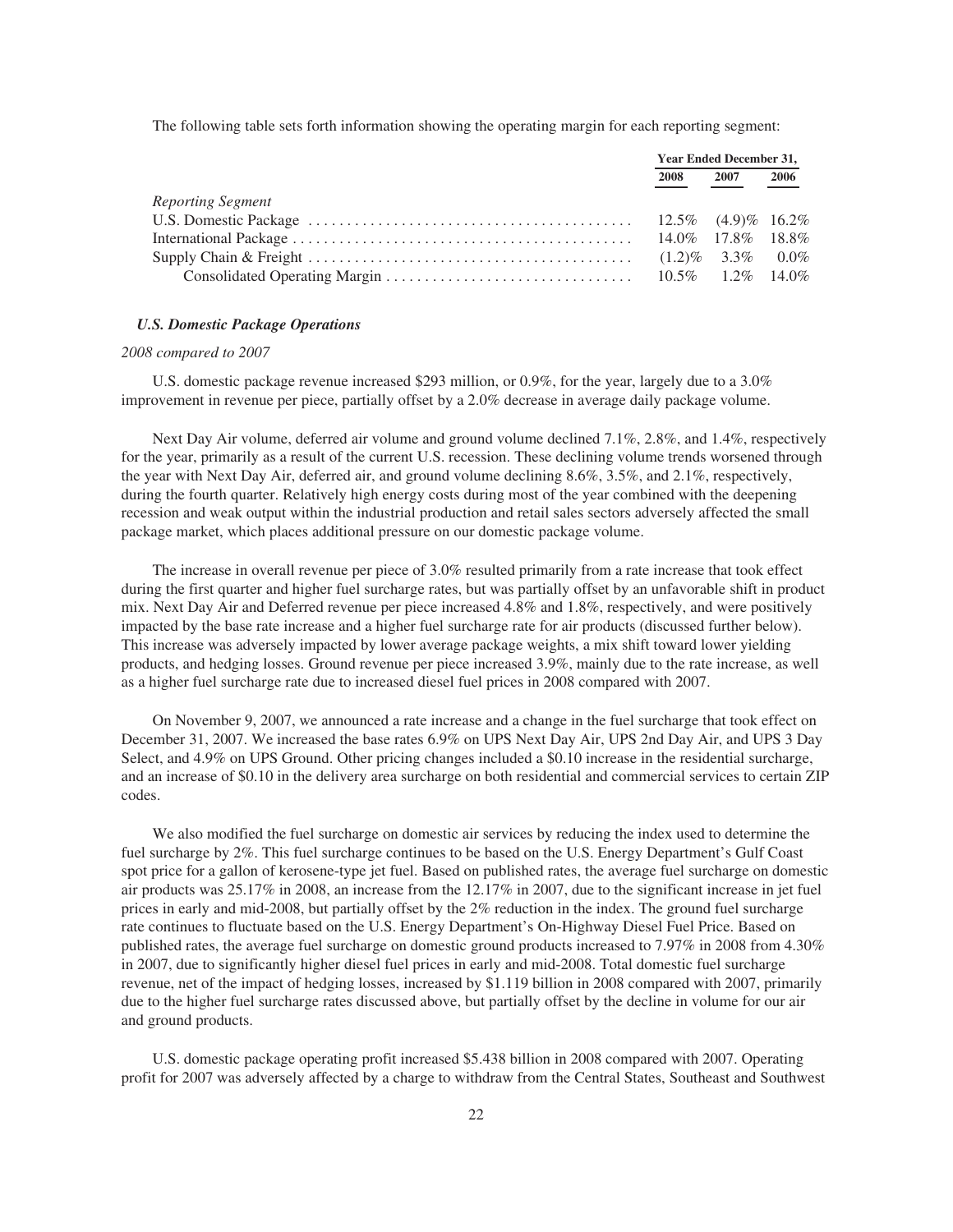Areas Pension Fund ("Central States Pension Fund"), an aircraft impairment and a Special Voluntary Separation Opportunity ("SVSO") charge (all discussed further in the "Operating Expenses" section), which reduced domestic operating profit by \$6.100 billion, \$159 million and \$53 million, respectively. The absence of these charges in 2008 favorably affected the operating profit comparison between periods.

Operating profit in 2008 was adversely impacted by the current U.S. recession, lower asset utilization due to the decline in volume, lower average package weights, and a shift in product mix away from our premium services, partially offset by the increase in the fuel surcharge relative to the cost of fuel. Because fuel costs decreased rapidly in the latter half of the year, operating profit benefited from the approximate two month time lag between the fuel price changes and when the monthly surcharge rates are applied to package shipments. Because of this time lag, fuel positively impacted the change in operating profit during 2008, which is opposite of the effect the company experienced in 2007, when fuel costs rose much faster than the fuel surcharge rate and operating profit was adversely impacted.

#### *2007 compared to 2006*

U.S. Domestic Package revenue increased \$529 million, or 1.7%, in 2007, due to a 1.6% improvement in revenue per piece and a 0.4% increase in average daily package volume. Next Day Air volume increased 0.8% and Ground volume increased 0.6% for the year, largely as a result of a solid peak season in the fourth quarter, when our Next Day Air volume rose 2.2% and Ground volume increased 1.5%. Deferred air volume declined 1.9% in 2007. Our domestic air and ground products have been impacted by the slowing U.S. economy and weak small package market in 2007. Trends in U.S. industrial production and business-to-consumer shipments in 2007 were not favorable to the overall small package market, which places pressure on our domestic package volume.

The increase in overall revenue per piece of 1.6% in 2007 resulted primarily from a rate increase that took effect earlier in the year, but was negatively impacted by lower fuel surcharge revenue and an unfavorable shift in product mix. Next Day Air revenue per piece declined 0.9%, and was negatively impacted by strong growth in our lower-yielding Next Day Air Saver products. Deferred revenue per piece increased only 0.4%. The change in revenue per piece for all our air products was negatively impacted by a lower fuel surcharge rate (discussed further below). Ground revenue per piece increased 2.9%, primarily due to the rate increase, but was also impacted slightly by a higher fuel surcharge due to higher diesel fuel prices in 2007 compared with 2006. Overall product mix reduced revenue per piece, as our premium air products suffered volume declines while our ground volume grew 0.6%.

Consistent with the practice in previous years, a rate increase took effect on January 1, 2007. We increased the base rates 6.9% on UPS Next Day Air, UPS 2nd Day Air, and UPS 3 Day Select, and 4.9% on UPS Ground. Other pricing changes included a \$0.10 increase in the residential surcharge, and a \$0.75 increase in the charge for undeliverable packages after three delivery attempts.

In January 2007, we modified the fuel surcharge on domestic air services by reducing the index used to determine the fuel surcharge by 2%. This fuel surcharge continued to be based on the U.S. Energy Department's Gulf Coast spot price for a gallon of kerosene-type jet fuel. Based on published rates, the average fuel surcharge on domestic air products was 12.17% in 2007, a decline from the 14.02% in 2006, primarily due to the 2% reduction in the index. The ground fuel surcharge rate continued to fluctuate based on the U.S. Energy Department's On-Highway Diesel Fuel Price. Based on published rates, the average fuel surcharge on domestic ground products was 4.30% in 2007, an increase from 4.13% in 2006, due to higher diesel fuel prices. As a result of the air products index rate reduction and fuel market price movements, total domestic fuel surcharge revenue decreased by \$110 million in 2007.

U.S. Domestic Package incurred an operating loss of \$1.531 billion in 2007, compared with a \$4.923 billion operating profit in 2006, largely due to a \$6.100 billion charge related to our withdrawal from the Central States Pension Fund. Additionally, Domestic Package operating results were negatively impacted by low revenue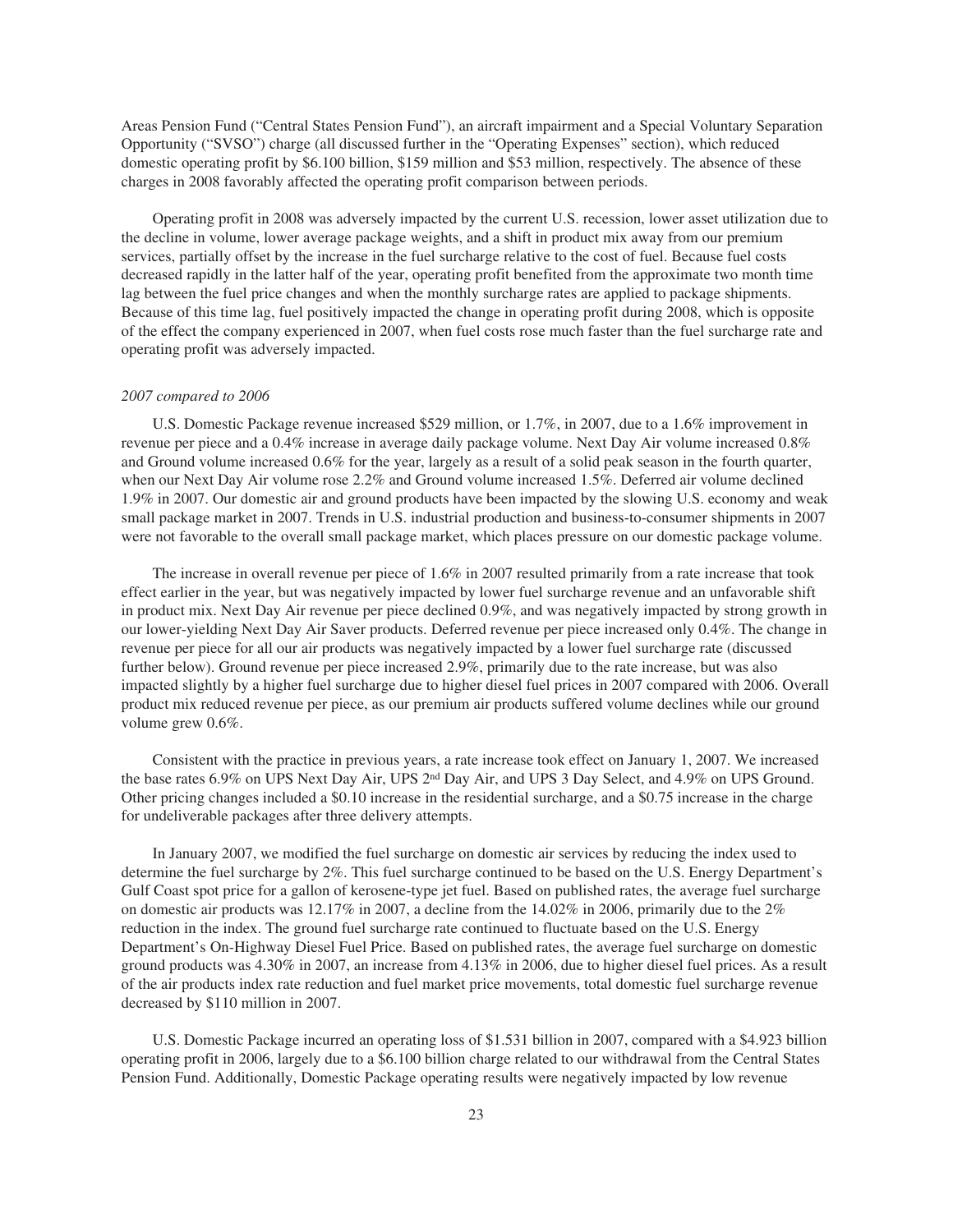growth, the aircraft impairment charge, the SVSO charge, and the impact of fuel. The aircraft impairment and SVSO charges reduced domestic operating profit by \$159 million and \$53 million, respectively. Fuel negatively impacted the change in operating profit during 2007, as fuel costs rose much faster than the fuel surcharge rate. These factors were partially offset by cost controls, including, among other categories, lower self-insurance expense. The expense associated with our self-insurance accruals for workers' compensation claims, automotive liability and general business liabilities declined as a result of several factors. The Central States Pension Fund withdrawal, aircraft impairment, and SVSO charges, as well as the impact of lower self-insurance expense, are discussed further in the "Operating Expenses" section.

#### *International Package Operations*

#### *2008 compared to 2007*

International Package revenue improved \$1.012 billion, or 9.8%, for the year, driven by a 6.8% volume increase for our export products and a 6.1% increase in total revenue per piece. The growth in revenue per piece was primarily due to rate increases, the impact of currency exchange rates, and increased fuel surcharge rates. However, as the global economic recession deepened throughout the year, fourth quarter revenue trended downward compared to the prior year fourth quarter, declining \$230 million, or 8.0%, including the impact of unfavorable currency exchange rate fluctuations discussed later.

Export volume increased in each region throughout the world in 2008, however volume began to slow in the latter half of 2008 due to difficult worldwide economic conditions. Intra-regional volume continued to experience solid growth, especially in Europe. Asian export volume continued to benefit from our geographic service expansion, including the connection of several cities to our new air hub in Shanghai, China. Export volume growth was negatively impacted by declines in shipments to the U.S. from other regions in the world, due to the slowing U.S. economy. Export volume trends weakened in the latter half of the year, due to the severe global economic slowdown, with fourth quarter export volume increasing at a much slower rate than what has been experienced over the last several years. Non-U.S. domestic volume increased 1.6% for the year, and was impacted by volume growth in our domestic businesses in the Euro zone and Canada, but negatively affected by the weak economic conditions in the United Kingdom.

Export revenue per piece increased 3.7% for the year, largely due to base rate increases, higher fuel surcharge rates, and favorable currency exchange rates, but was adversely impacted by relatively higher growth in lower revenue per piece transborder products and a shift away from our premium services. Domestic revenue per piece increased 6.0% for the year, and was affected by rate increases, higher fuel surcharge rates, and favorable exchange rates. Total average revenue per piece increased 2.7% on a currency-adjusted basis, and the overall change in segment revenue was positively affected by \$324 million during the year due to currency fluctuations, net of hedging activity. Total revenue per piece declined 8.2% in the fourth quarter of 2008, primarily due to the strengthening of the U.S. Dollar (currency-adjusted revenue per piece declined 3.0%), but also impacted by an acceleration in the shift away from our premium services and lower package weights. Fourth quarter 2008 total segment revenue was negatively impacted by \$144 million due to the currency fluctuations, net of hedging activity.

On December 31, 2007, we increased the base rates 6.9% for international shipments originating in the United States (Worldwide Express, Worldwide Express Plus, UPS Worldwide Expedited and UPS International Standard service). Rate changes for international shipments originating outside the United States vary by geographical market and occur throughout the year.

Additionally, we modified the fuel surcharge on certain U.S.-related international air services by reducing the index used to determine the fuel surcharge by 2%. The fuel surcharge for products originating outside the United States continues to be indexed to fuel prices in our different international regions, depending upon where the shipment takes place. Total international fuel surcharge revenue increased by \$586 million in 2008, due to higher fuel surcharge rates caused by increased fuel prices as well as an increase in international air volume.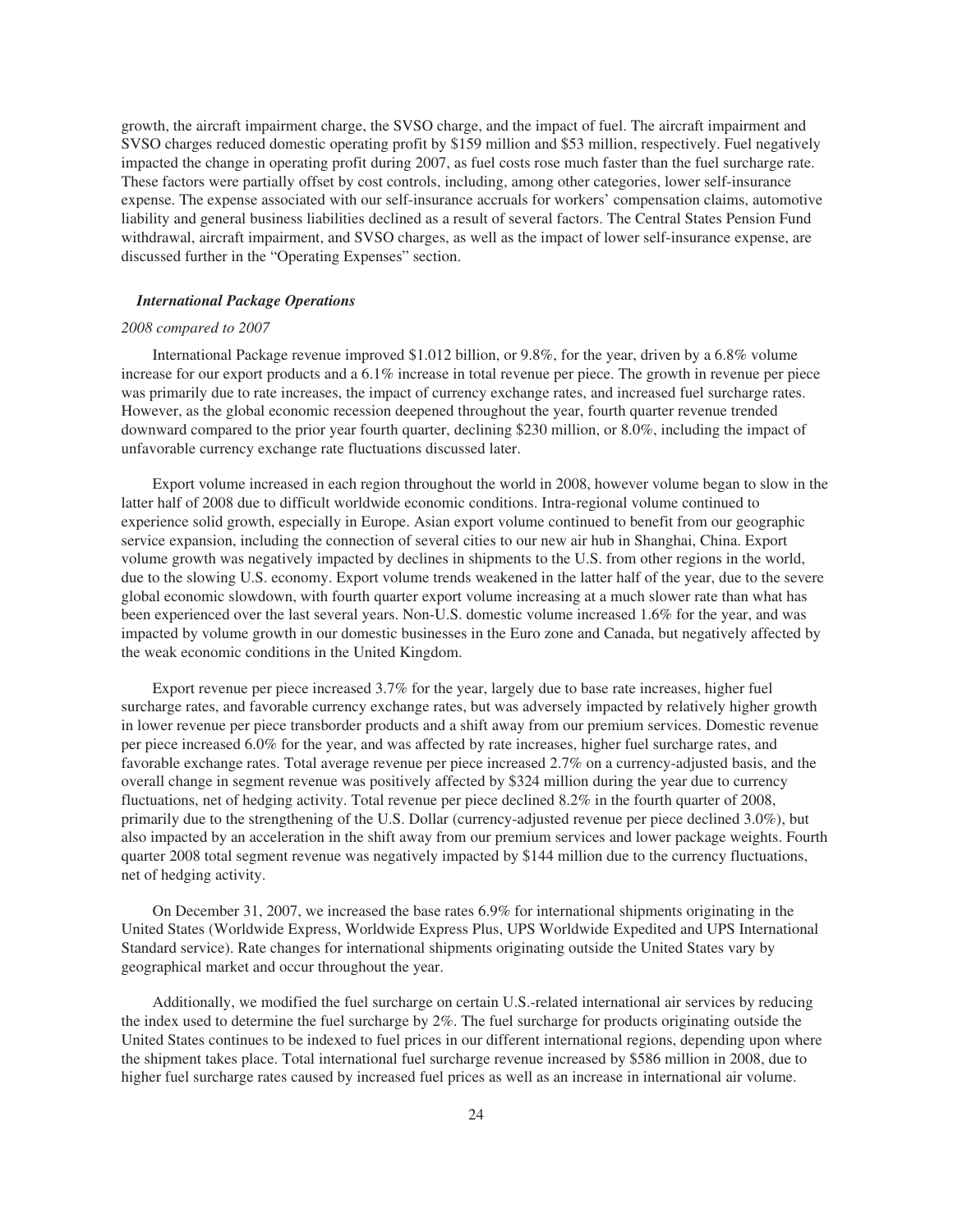International Package operating profit decreased \$251 million, or 13.7%, in 2008, and the operating margin declined to 14.0% from 17.8% in 2007. The decline in operating profit and operating margin were affected by reduced asset utilization resulting from changes in economic conditions and trade flows, such as the reduced import volume into the United States. Operating profit and margin were also negatively affected by a shift in product mix away from our premium services, as well as expenses associated with integration activities in our delivery network. Global economic weakness resulted in a weakening operating profit trend, with fourth quarter operating profit declining 34.3%.

Because fuel costs decreased rapidly in the latter half of the year, operating profit benefited from the approximate two month time lag between the fuel price changes and when the monthly surcharge rates are applied to package shipments. As a result of this time lag, fuel positively impacted the change in operating profit during 2008, which is opposite of the effect the company experienced in 2007, when fuel costs rose much faster than the fuel surcharge rate and operating profit was adversely impacted. The change in operating profit was also positively affected by \$136 million during the year due to favorable currency exchange rates, net of hedging activity.

Operating profit in 2008 was adversely impacted by a fourth quarter \$27 million impairment charge incurred on certain intangible assets in our domestic package business in the United Kingdom (discussed further in the "Operating Expenses" section). Operating profit for 2007 was adversely affected by the aircraft impairment and SVSO charges (\$62 million of the aircraft impairment charge and \$7 million of the SVSO charge impacted the International Package segment), and the absence of these charges in 2008 favorably affected the operating profit comparison between periods.

#### *2007 compared to 2006*

International Package revenue improved \$1.192 billion, or 13.1% in 2007, driven by a 10.4% volume increase for our export products and an 8.3% increase in total revenue per piece. The growth in revenue per piece was positively impacted by base rate increases and the weakening of the U.S. Dollar against several major foreign currencies in 2007, but was adversely affected by a lower fuel surcharge rate applied to our U.S. origin international air products.

Export volume increased throughout the world. Asian export volume grew strongly in key markets during the year, especially China. Asian export volume continues to benefit from our geographic service expansion, as well as strong economic growth, which benefits our intra-Asian package business. To continue this expansion, we received authority in 2007 to operate six daily flights between the U.S. and Nagoya, Japan, and began constructing a package and freight air hub in Shanghai, China that will link Shanghai to our international air network, with direct service to Europe, Asia, and the Americas.

European export volume also grew solidly, largely due to continued growth in the transborder business and improved economic and industrial output in the European Union. U.S. export volume increased at a slower pace. Non-U.S. domestic volume increased 2.2% for the year, and was impacted by growth in several major European countries and Canada.

Export revenue per piece increased 3.9% for the year, largely due to rate increases and favorable exchange rates, but was adversely impacted by relatively higher growth in lower revenue per piece transborder products, and a reduction in certain fuel surcharge rates. Non-U.S. domestic revenue per piece increased 9.6% for the year, and was affected by rate increases and favorable exchange rates. Total average revenue per piece increased 2.7% on a currency-adjusted basis, and the overall change in segment revenue was positively affected by \$464 million in 2007 due to currency fluctuations, net of hedging activity.

In January 2007, we increased rates 6.9% for international shipments originating in the United States (Worldwide Express, Worldwide Express Plus, UPS Worldwide Expedited and UPS International Standard service). Rate changes for international shipments originating outside the United States vary by geographical market and occur throughout the year.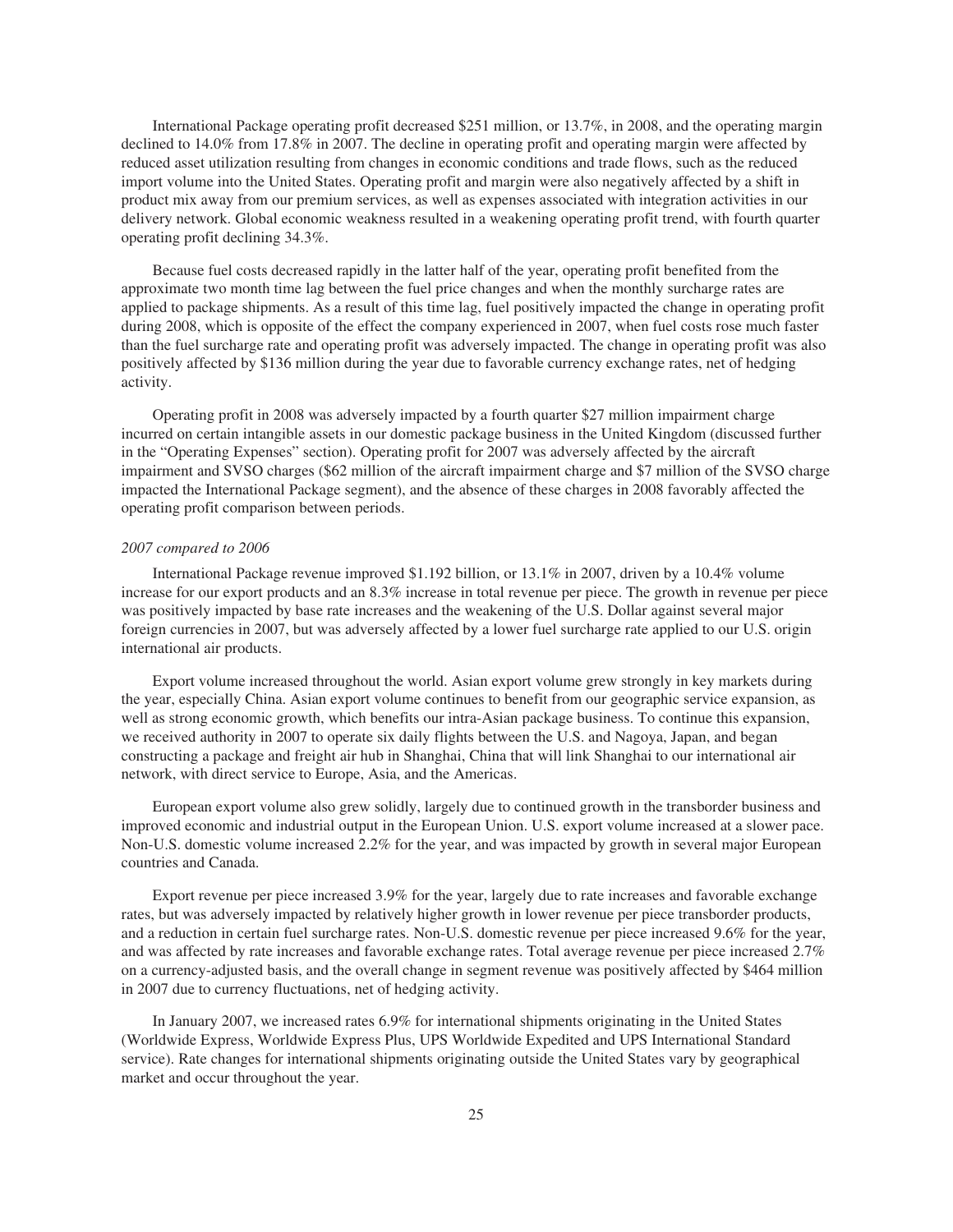Also in January 2007, we modified the fuel surcharge on certain U.S.-related international air services by reducing the index used to determine the fuel surcharge by 2%. The fuel surcharge for products originating outside the United States continues to be indexed to fuel prices in our different international regions. Total international fuel surcharge revenue increased by \$12 million during the year due to increased volume, but was partially offset by the reduction in the fuel surcharge index.

International Package operating profit increased \$121 million, or 7.1%, for the year, primarily due to the volume and revenue per piece improvements described above. The change in operating profit was also positively affected by \$153 million during the year due to favorable currency exchange rates, net of hedging activity. International Package operating profit was adversely affected in 2007 by charges related to the aircraft impairment (\$62 million) and the SVSO (\$7 million), both of which are discussed further in the "Operating Expenses" section. Operating profit was negatively impacted by fuel, as the increase in fuel surcharge revenue was more than offset by the increase in fuel expense. The adverse impact of the aircraft impairment, SVSO charge, and fuel were the primary causes of the 100 basis point decline in operating margin to 17.8%.

### *Supply Chain & Freight Operations*

### *2008 compared to 2007*

Supply Chain & Freight revenue increased \$489 million, or 5.8%, for the year. Forwarding and logistics revenue increased \$382 million, or 6.5%, for the year, primarily due to growth in international air freight, North American air freight, distribution services and mail services. Revenue growth in this business was affected by fuel and security surcharges, expanded air freight service offerings, overall market growth and improved customer retention rates. Growth was negatively impacted by weakness in the ocean freight business. Revenue declined by \$98 million in the fourth quarter of 2008 compared with 2007, as difficult worldwide economic conditions, slowing world trade, and unfavorable currency exchange rate movements negatively impacted the forwarding and logistics business. The overall change in forwarding and logistics revenue was positively affected by \$166 million during the year due to favorable currency exchange rates, but was negatively impacted by \$58 million in the fourth quarter of 2008.

UPS Freight increased revenue \$83 million, or 3.9%, for the year, as a result of improved yields and higher fuel surcharge rates, but partially offset by a decline in average daily LTL shipments. Average LTL shipments per day decreased 4.6% during the year, reflecting the weak LTL market in the United States in 2008 as compared with 2007. However, LTL revenue per hundredweight increased 7.3% for the year, due to an increase in base rates in 2008 and an increase in fuel surcharge revenue as a result of higher diesel prices. The weak U.S. LTL market declined further in the fourth quarter of 2008, which led to a revenue decline of \$41 million, or 7.8%, from the comparable quarter of 2007. Fourth quarter average LTL shipments per day decreased 8.2%, with LTL revenue per hundredweight declining 2.4%, partially due to declining fuel surcharge rates.

In January 2008, UPS Freight announced a general rate increase averaging 5.4% covering non-contractual shipments in the United States and Canada. The increase became effective on February 4, 2008, and applies to minimum charge, LTL and TL rates.

The other businesses within Supply Chain & Freight, which include our retail franchising business and our financial business, increased revenue by 5.9% during the year. This revenue growth was impacted by increased revenue from our contract to provide domestic air transportation services for the U.S. Postal Service.

Operating profit for the Supply Chain & Freight segment decreased by \$383 million for the year, primarily due to a \$548 million goodwill impairment charge recorded in the fourth quarter in the UPS Freight business unit, as discussed further in the "Operating Expenses" section. Operating profit improved in the forwarding and logistics business, primarily resulting from revenue management initiatives and a focus on asset utilization. The change in operating profit was also positively affected by \$12 million in 2008 due to favorable currency exchange rates.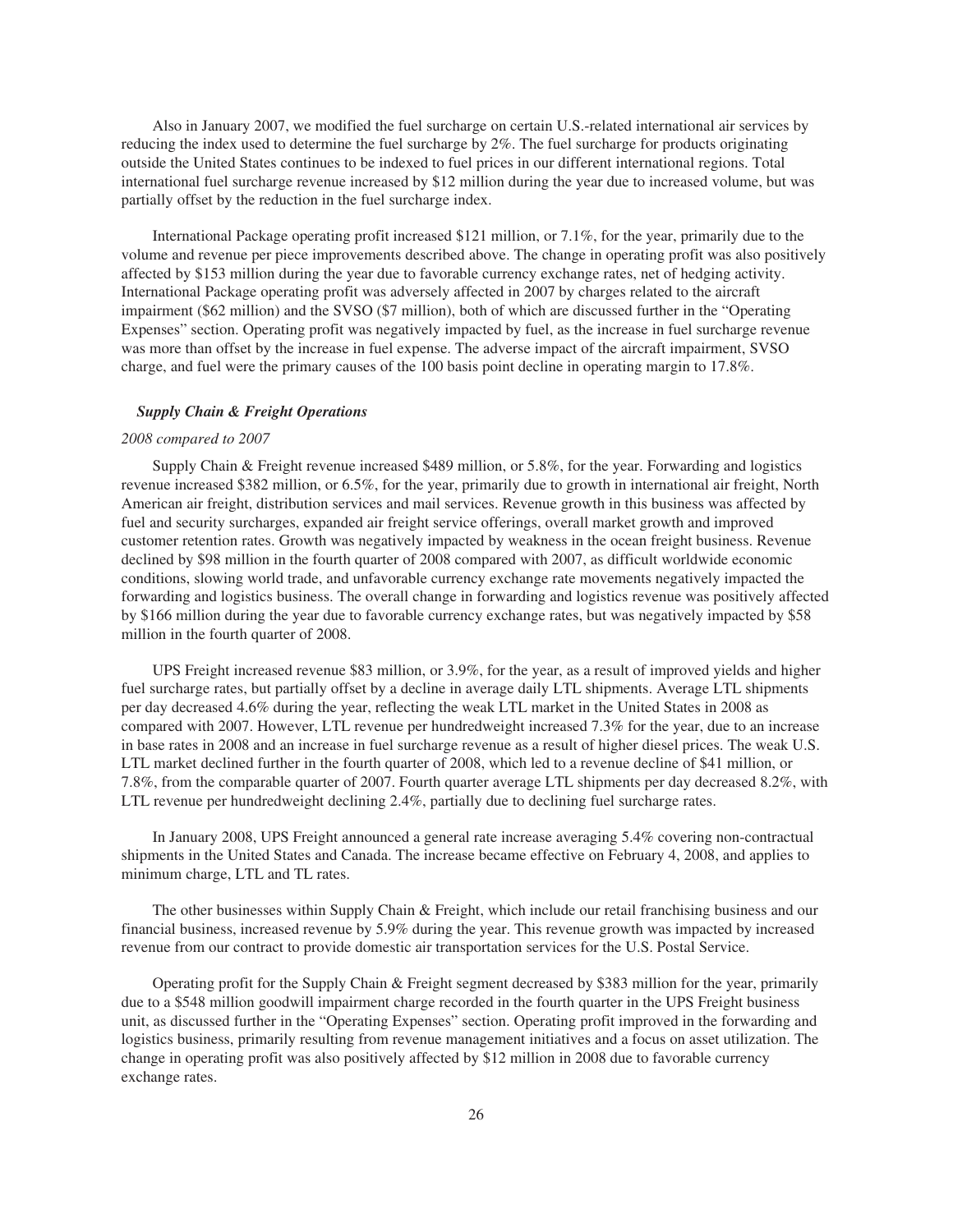Operating profit for this segment was negatively impacted in 2007 by \$8 million due to the SVSO charge and by \$46 million as a result of a charge for restructuring and disposing of certain non-core business units in France, as discussed further in the "Operating Expenses" section. The absence of these charges in 2008 favorably affected the operating profit comparison between periods.

### *2007 compared to 2006*

Supply Chain & Freight revenue increased \$424 million, or 5.3%, in 2007. Forwarding and logistics revenue increased \$230 million, or 4.0%, for the year, and was affected by favorable exchange rate movements and revenue management initiatives begun in 2006. Favorable exchange rate movements positively affected the growth in revenue by \$178 million during the year. Revenue growth in this business was driven by improvements in international air freight and mail services, which were impacted by overall market growth and lower customer turnover rates.

UPS Freight increased revenue \$156 million, or 8.0%, for the year as a result of improved yields and a strong increase in average daily shipment volume. Average LTL shipments per day increased 8.3% during the year, driven by new customer wins and leveraging our existing small package customer base for new sales opportunities. LTL revenue per hundredweight increased 9.3% during the year, due to an increase in base rates in 2007 and a focus on higher-yielding customer segments. The increase in revenue per hundredweight and average daily shipments were somewhat offset by a 7.5% decrease for the year in the LTL weight per shipment.

The other businesses within Supply Chain & Freight, which include our retail franchising business, our financial business, and our U.S. domestic cargo operations, increased revenue by 10.3% during the year. This revenue growth was primarily due to increased revenue from our contract to provide domestic air transportation services for the U.S. Postal Service.

Operating profit for the Supply Chain & Freight segment was \$278 million in 2007, compared with a profit of \$2 million in 2006, resulting in a 330 basis point improvement in the operating margin. This improvement was largely due to improved results in the forwarding and logistics business as a result of cost controls, a focus on asset utilization, and revenue management initiatives. Cost improvements were realized as a result of the restructuring program that began in 2006, which included a reduction of non-operating staff of approximately 1,400 people. Additionally, margin improvements are being realized by focusing on capacity utilization in the air freight business, through better utilizing space available on our own aircraft. Finally, revenue management initiatives put into place last year are producing better returns through reducing less profitable accounts, and ensuring that new accounts meet specific criteria that allow us to better utilize our existing transportation assets.

Operating profit in 2007 for this segment was reduced by \$46 million as a result of a charge for restructuring and disposing of certain non-core business units in France, as well as by \$8 million due to the SVSO charge. These charges are discussed further in the "Operating Expenses" section. Currency fluctuations positively affected the growth in operating profit by \$18 million in 2007.

### *Operating Expenses*

### *2008 compared to 2007*

Consolidated operating expenses decreased by \$3.010 billion, or 6.1%, for the year, primarily due to a reduction in compensation and benefits expense. Currency fluctuations in our International Package and Supply Chain & Freight segments accounted for approximately \$342 million of increased operating expenses from 2007 to 2008.

Compensation and benefits expense decreased by \$5.682 billion, or 17.9%, for the year, and was impacted by several items. The primary reason for the decrease was a reduction in pension expense for our multiemployer pension plans, largely relating to a \$6.100 billion charge in 2007 to withdraw from the Central States Pension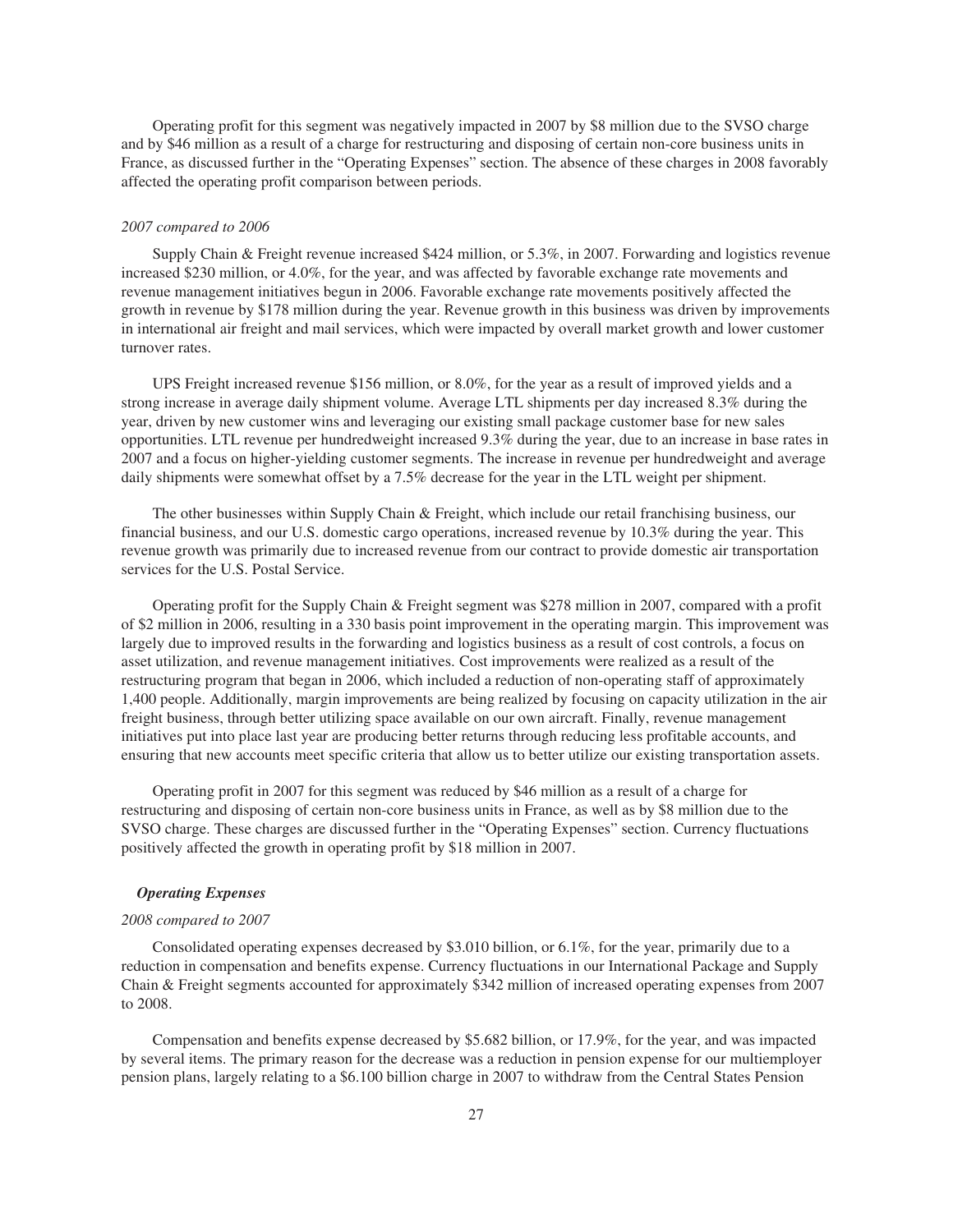Fund. Partially offsetting this was a \$216 million increase in expense for UPS-sponsored pension plans in the U.S., which was impacted by expense recognition now being required for the new UPS IBT Pension Plan. Non-pension benefits expense increased largely due to higher employee health and welfare program costs, which is impacted by medical cost inflation. Employee payroll costs increased due to contractual wage increases for our union employees and normal merit increases for our non-union employees. Compensation and benefits expense also declined due to the absence in 2008 of the SVSO and France restructuring charges, which had increased compensation and benefits expense by \$68 and \$42 million in 2007, respectively.

The 3.2% increase in repairs and maintenance was largely due to increased aircraft maintenance, somewhat offset by reduced vehicle maintenance expense. The 4.0% increase in depreciation and amortization was influenced by several factors, including higher depreciation expense on aircraft and vehicles resulting from new deliveries, but partially offset by reduced amortization expense on capitalized software resulting from a decrease in software development projects. The 11.0% increase in purchased transportation was driven by a combination of higher volume in our international package and forwarding businesses, the impact of currency exchange rates, and increased fuel surcharge rates charged to us by third-party carriers. The 39.0% increase in fuel expense was impacted by higher prices for jet-A fuel, diesel, and unleaded gasoline as well as lower hedging gains. The 7.2% increase in other occupancy expense was influenced by higher electricity and natural gas costs, as well as higher rent and property tax expense. During the fourth quarter of 2008, declining energy prices impacted costs such as purchased transportation, which decreased \$132 million, or 7.6%, and fuel, which decreased \$118 million, or 12.7%, compared with the fourth quarter of 2007.

Other expenses increased 14.9% for the year primarily due to goodwill and intangible asset impairment charges. In addition, we also experienced increased expenses for leased transportation equipment, data processing, advertising, professional services, and bad debts. These factors were partially offset by the absence in 2008 of a \$221 million aircraft impairment charge recorded in 2007.

We test our goodwill for impairment annually, as of October 1<sup>st</sup>, on a reporting unit basis in accordance with FASB Statement No. 142 "Goodwill and Other Intangible Assets" ("FAS 142"). Our reporting units are comprised of the Europe, Asia, and Americas reporting units in the International Package reporting segment, and the Forwarding & Logistics, UPS Freight, MBE / UPS Store, and UPS Capital reporting units in the Supply Chain & Freight reporting segment. The impairment test involves a two-step process. First, a comparison of the fair value of the applicable reporting unit with the aggregate carrying values, including goodwill, is performed. We primarily determine the fair value of our reporting units using a discounted cash flow model, and supplement this with observable valuation multiples for comparable companies, as applicable. If the carrying amount of a reporting unit exceeds the reporting unit's fair value, we perform the second step of the goodwill impairment test to determine the amount of impairment loss. The second step includes comparing the implied fair value of the affected reporting unit's goodwill with the carrying value of that goodwill.

In the fourth quarter of 2008, we completed our annual goodwill impairment testing and determined that our UPS Freight reporting unit, which was formed through the acquisition of Overnite Corporation in 2005, had a goodwill impairment of \$548 million. This impairment charge resulted from several factors, including a lower cash flow forecast due to a longer estimated economic recovery time for the LTL sector, and significant deterioration in equity valuations for other similar LTL industry participants. At the time of acquisition of Overnite Corporation, LTL equity valuations were higher and the economy was significantly stronger. We invested in operational improvements and technology upgrades to enhance service and performance, as well as expand service offerings. However, this process took longer than initially anticipated, and thus financial results have been below our expectations. Additionally, the LTL sector in 2008 has been adversely impacted by the economic recession in the U.S., lower industrial production and retail sales, volatile fuel prices, and significant levels of price-based competition. By the fourth quarter of 2008, the combination of these internal and external factors reduced our near term expectations for this unit, leading to the goodwill impairment charge. None of the other reporting units incurred an impairment of goodwill in 2008, nor did we have any goodwill impairment charges in 2007 or 2006.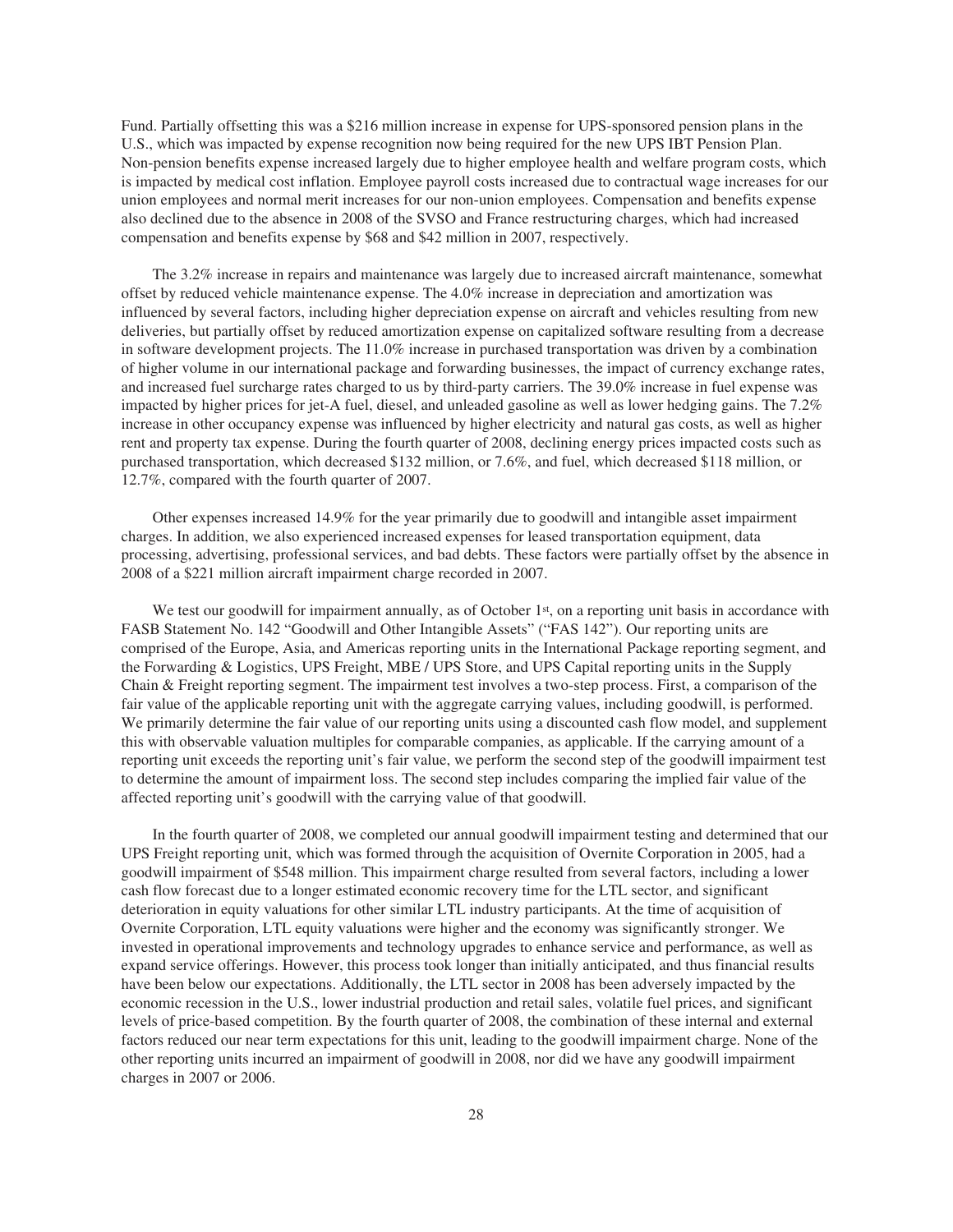As a result of weak performance in our domestic package operations in the United Kingdom, we reviewed our long-lived assets, including intangible assets, for impairment within our U.K. domestic package entity. Based on recent performance and near-term projections, the value assigned to a customer list intangible asset acquired within the U.K. domestic package business was determined to be impaired. This was the result of both higher than anticipated customer turnover and reduced operating margins associated with an acquired business. Accordingly, an intangible asset impairment charge of \$27 million was recorded for the year ended December 31, 2008.

### *2007 compared to 2006*

Consolidated operating expenses increased by \$8.202 billion, or 20.0%, in 2007 compared with 2006. Currency fluctuations in our International Package and Supply Chain & Freight segments resulted in consolidated operating expenses increasing by \$471 million for the year.

Compensation and benefits expense increased by \$7.324 billion for the year, and was impacted by several items including the charge for the withdrawal from the Central States Pension Fund, higher wage rates in the union workforce, increased stock-based compensation, higher expense for union pension and welfare programs, the SVSO charge, and the restructuring charge in our Supply Chain & Freight business in France. These increases were slightly offset by lower workers compensation expense.

Our national master agreement with the Teamsters allowed us, upon ratification, to withdraw employees from the Central States Pension Fund and to establish a jointly trusteed single-employer plan for this group ("UPS IBT Pension Plan"). Upon ratification of the contract in December 2007 and our withdrawal from the Central States Pension Fund, we recorded a pre-tax \$6.100 billion charge to establish our withdrawal liability, and made a December 2007 payment in the same amount to the Central States Pension Fund to satisfy this liability.

The withdrawal liability was based on computations performed by independent actuaries employed by the Central States Pension Fund, in accordance with the plan document and the applicable requirements of the Employee Retirement Income Security Act of 1974 ("ERISA"). We negotiated our withdrawal from the Central States Pension Fund as part of our national master agreement with the Teamsters, which included other modifications to hourly wage rates, healthcare and pension benefits, and work rules. We sought to negotiate our withdrawal from the Central States Pension Fund, as we believed the fund would likely continue to have funding challenges, and would present a risk to UPS of having to face higher future contribution requirements and a risk to the security of the pension benefits of those UPS employees who participated in the fund. We believe that we benefited financially from the ability to achieve a ratified national master agreement seven months before the expiration of the previous agreement, as well as by gaining better control over the future cost and funding of pension benefits by limiting our obligations solely to UPS Teamster employees through the new UPS IBT Pension Plan. As the UPS IBT Pension Plan matures, we believe that it will become cost beneficial from a cash flow and earnings standpoint compared with having remained in the Central States Pension Fund.

In December 2006, we offered the SVSO to approximately 640 employees who work in non-operating functions. This program was established to improve the efficiency of non-operating processes by eliminating duplication and sharing expertise across the company. The SVSO ended in February 2007, and 195, or 30% of eligible employees, accepted the offer. As a result, we recorded a charge to expense of \$68 million in the first quarter of 2007, to reflect the cash payout and the acceleration of stock compensation and certain retiree healthcare benefits under the SVSO program.

In the third quarter of 2007, we initiated a restructuring plan for our forwarding and logistics operations in France. The objective of this restructuring plan was to reduce our forwarding and logistics cost structure and focus on profitable revenue growth in the Europe region. The restructuring principally consisted of an employment reduction program, which was ratified by our company's trade union representatives in France in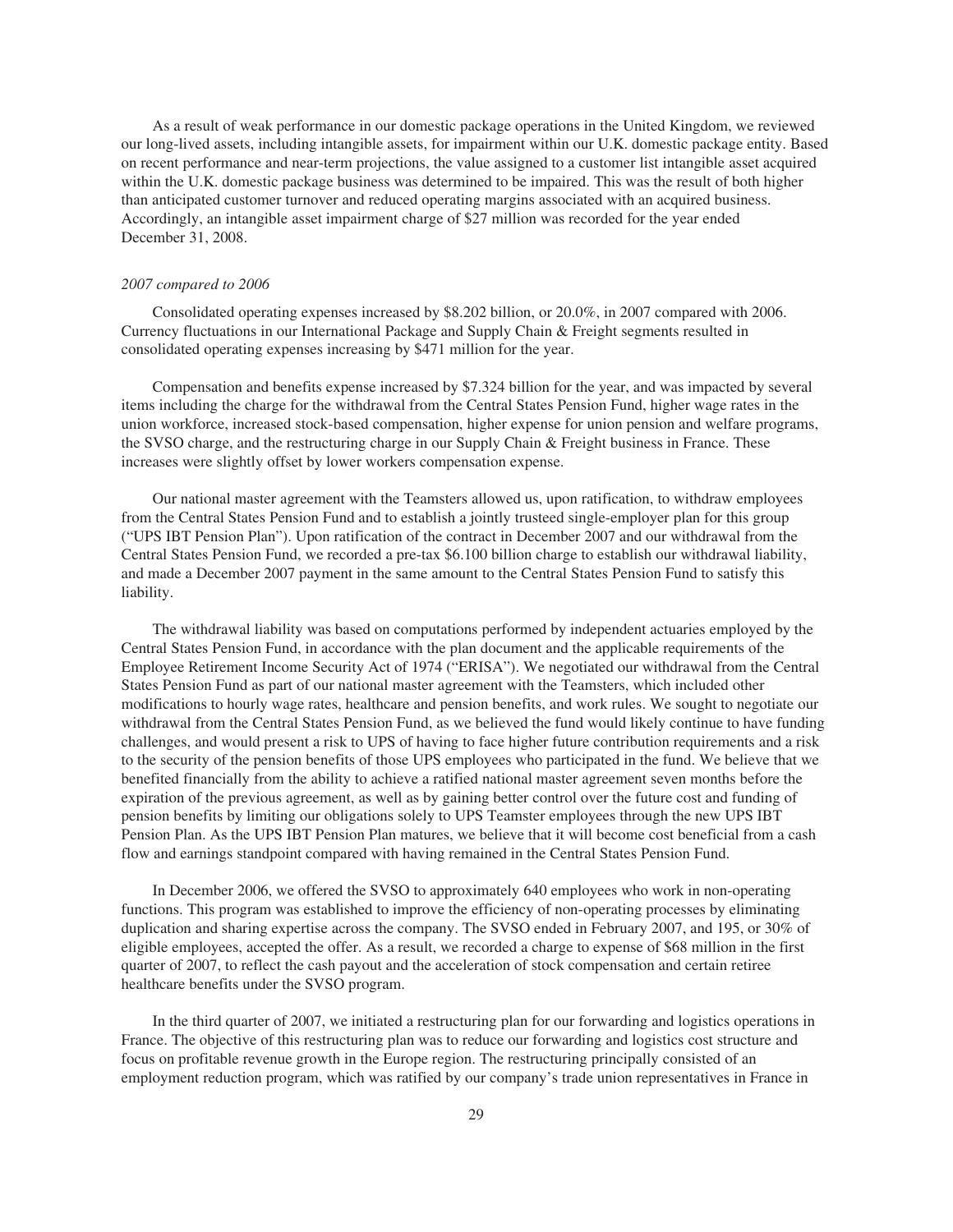July 2007. Employees participating in this program were entitled to severance benefits, including certain bonuses for employees participating in the voluntary termination phase. These severance benefits were formula-driven and were in accordance with French statutory laws as well as the applicable collective bargaining agreements. We recorded a restructuring charge of \$46 million (\$42 million related to severance costs, and thus recorded in compensation and benefits expense) in 2007 related to this program.

Stock-based and other management incentive compensation expense increased \$113 million, or 17.7%, during 2007, primarily due to 2007 awards of stock options, restricted performance units, and restricted stock units. Pension and healthcare expense increased during the year, largely due to higher expense associated with plans covering union employees, but was somewhat offset by a \$59 million decrease in expense for the UPS-sponsored pension plans in the U.S.

The expense associated with our self-insurance accruals for workers' compensation claims, automotive liability and general business liabilities was \$46 million lower in 2007 compared with 2006. Insurance reserves are established for estimates of the loss that we will ultimately incur on reported claims, as well as estimates of claims that have been incurred but not yet reported. Recorded balances are based on reserve levels, which incorporate historical loss experience and judgments about the present and expected levels of cost per claim. The lower expense reflects favorable claims experience resulting from several company initiatives put into place over the last several years and other factors, including initiatives to decrease accident frequencies, improved oversight and management of claims, improved trends in health care costs, and favorable state legislative reforms.

The 0.2% increase in repairs and maintenance reflects higher maintenance expense on aircraft, largely offset by lower maintenance expense on vehicles and buildings. The 0.2% decrease in depreciation and amortization was influenced by several factors, including lower depreciation expense on aircraft and amortization expense on capitalized software, partially offset by increased depreciation expense on vehicles. The 7.4% increase in purchased transportation was impacted by volume growth in our International Package business and currency fluctuations, as well as growth in our international forwarding business. The 12.0% increase in fuel expense for the year was primarily due to higher prices for jet and diesel fuel, as well as higher usage, but was partially mitigated by hedging gains. Other occupancy expense increased 2.1% for the year, and was affected by increased rent expense and property taxes, but partially offset by lower utilities expense. The 3.0% increase in other expenses for the year was affected by a \$221 million aircraft impairment charge, discussed further below, but partially offset with cost controls in several areas. The comparison in other expenses was also affected by an \$87 million charge to settle class action litigation in 2006.

As a result of business changes that occurred in the first quarter of 2007, including capacity-optimization programs in our domestic and international air freight forwarding business as well as changes to our aircraft orders and planned delivery dates, we began a review process of our aircraft fleet types to ensure that we maintain the optimum mix of aircraft types to service our international and domestic package businesses. The review was completed in March 2007, and based on the results of our evaluation we accelerated the planned retirement of certain Boeing 727 and 747 aircraft, and recognized an impairment and obsolescence charge of \$221 million for the aircraft and related engines and parts in 2007. This charge is included in the caption "Other expenses" in the Statement of Consolidated Income, of which \$159 million impacted our U.S. Domestic Package segment and \$62 million impacted our International Package segment.

### *Investment Income and Interest Expense*

### *2008 compared to 2007*

The decrease in investment income of \$24 million was primarily due to a lower average balance of interestearning investments, investment impairment charges, and a lower yield earned on our investments. During 2008, we recorded impairment losses on two auction rate securities that were collateralized by preferred stock issued by the Federal National Mortgage Association ("FNMA") and the Federal Home Loan Mortgage Corporation ("FHLMC"). The impairment followed actions by the U.S. Treasury Department and the Federal Housing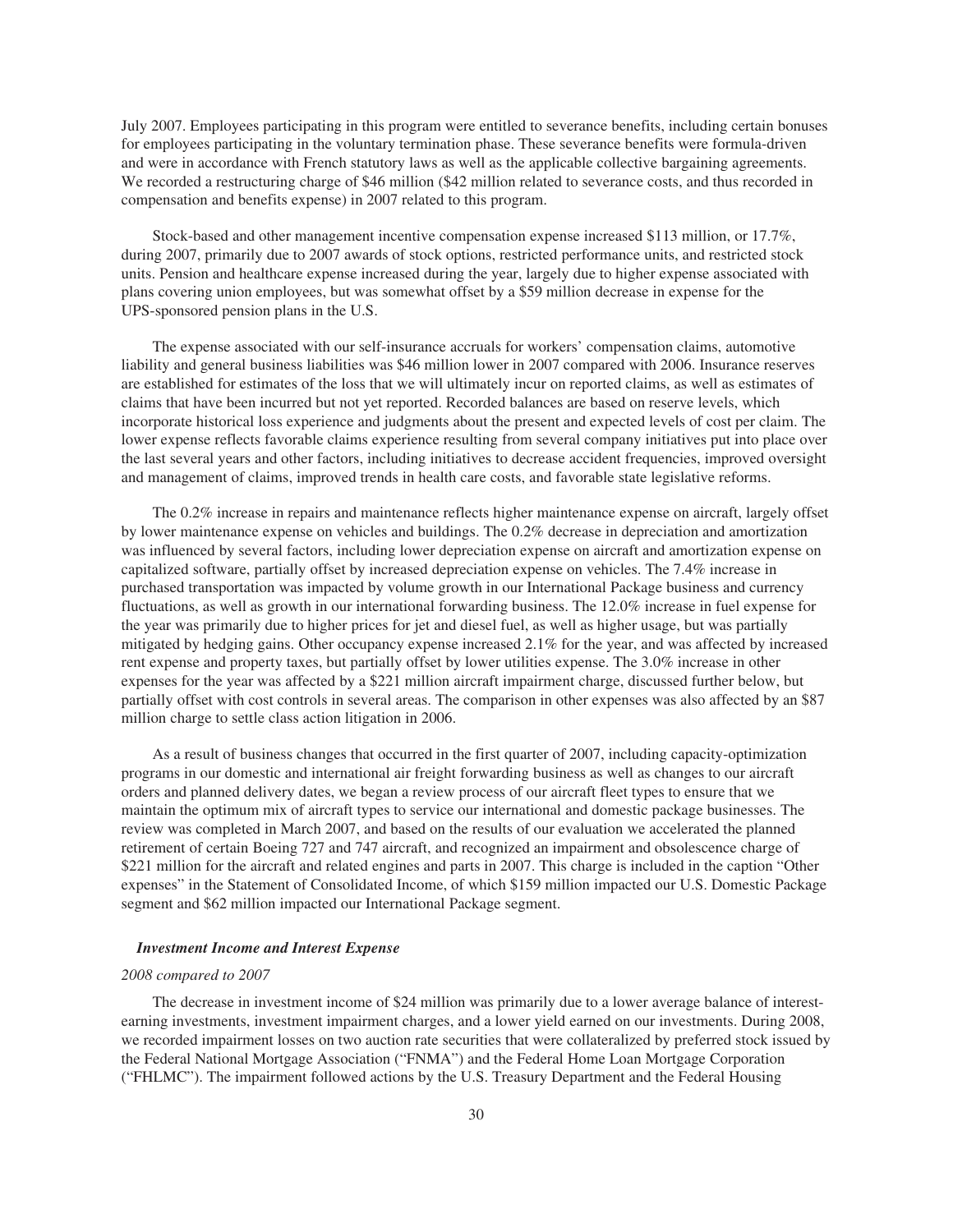Finance Agency with respect to FNMA and FHLMC. Additionally, we recorded impairment losses on a municipal auction rate security and on holdings of several medium term notes issued by Lehman Brothers Inc., which declared bankruptcy during 2008. We do not hold any other securities in any of these entities. The total of these credit-related impairment losses during 2008 was \$23 million, which was recorded in investment income on the income statement.

Interest expense increased \$196 million in 2008, primarily due to a higher average balance of outstanding debt. In early 2008, we completed the issuance of \$4.0 billion in long-term debt, the proceeds of which were used to reduce our commercial paper balance. Our commercial paper balances had previously increased to fund the \$6.100 billion Central States Pension Fund withdrawal payment in December 2007. The impact of increased debt balances was partially mitigated, however, by lower average rates incurred on our variable rate debt and interest rate swap agreements as a result of declines in short-term interest rates in the United States throughout 2008.

### *2007 compared to 2006*

The increase in investment income of \$13 million was primarily due to higher realized gains on sales of investments, but partially offset by a lower average balance of interest-earning investments and increased equitymethod losses on investment partnerships.

Interest expense increased \$35 million in 2007, primarily due to higher average debt balances outstanding, largely related to commercial paper. Our commercial paper balances increased in the fourth quarter of 2007, causing a corresponding increase in interest expense, as a result of the payment made to withdraw from the Central States Pension Fund. Increased interest charges were somewhat offset, however, by higher capitalized interest related to various construction projects, including aircraft purchases and our Worldport expansion.

### *Income Tax Expense*

### *2008 compared to 2007*

Income tax expense increased by \$1.963 billion in 2008 compared with 2007, primarily due to higher pre-tax income. Pre-tax income in 2007 was adversely impacted by the Central States withdrawal charge, as noted previously. The effective tax rate was 40.1% in 2008, compared with 11.4% in 2007. The increase in the effective tax rate was primarily due to several factors resulting from the Central States withdrawal charge in 2007. These factors included having proportionally lower tax credits in 2008, and the effect of having a much higher proportion of our taxable income in 2008 being subject to tax in the United States, whereas a relatively greater proportion of taxable income in 2007 was subject to tax outside the United States, where effective tax rates are generally lower. The effective tax rate in 2008 was also 4.1 percentage points higher due to the lack of tax deductibility of the \$548 million goodwill and \$27 million intangible impairment charges discussed previously.

### *2007 compared to 2006*

Income tax expense declined by \$2.259 billion in 2007 compared with 2006, due to lower pre-tax income primarily resulting from the Central States Pension Fund withdrawal charge. The effective tax rate was 11.4% in 2007 and 35.5% in 2006. During 2007, our effective tax rate was reduced primarily due to proportionally higher tax credits and the effect of having a relatively larger proportion of our taxable income being earned in international jurisdictions with lower tax rates.

#### *Net Income and Earnings Per Share*

### *2008 compared to 2007*

Net income for 2008 was \$3.003 billion, compared with the \$382 million achieved in 2007, resulting in an increase in diluted earnings per share to \$2.94 in 2008 from \$0.36 in 2007. The increase in net income was largely due to the absence in 2008 of some of the previously discussed charges to expense in 2007. In 2007, net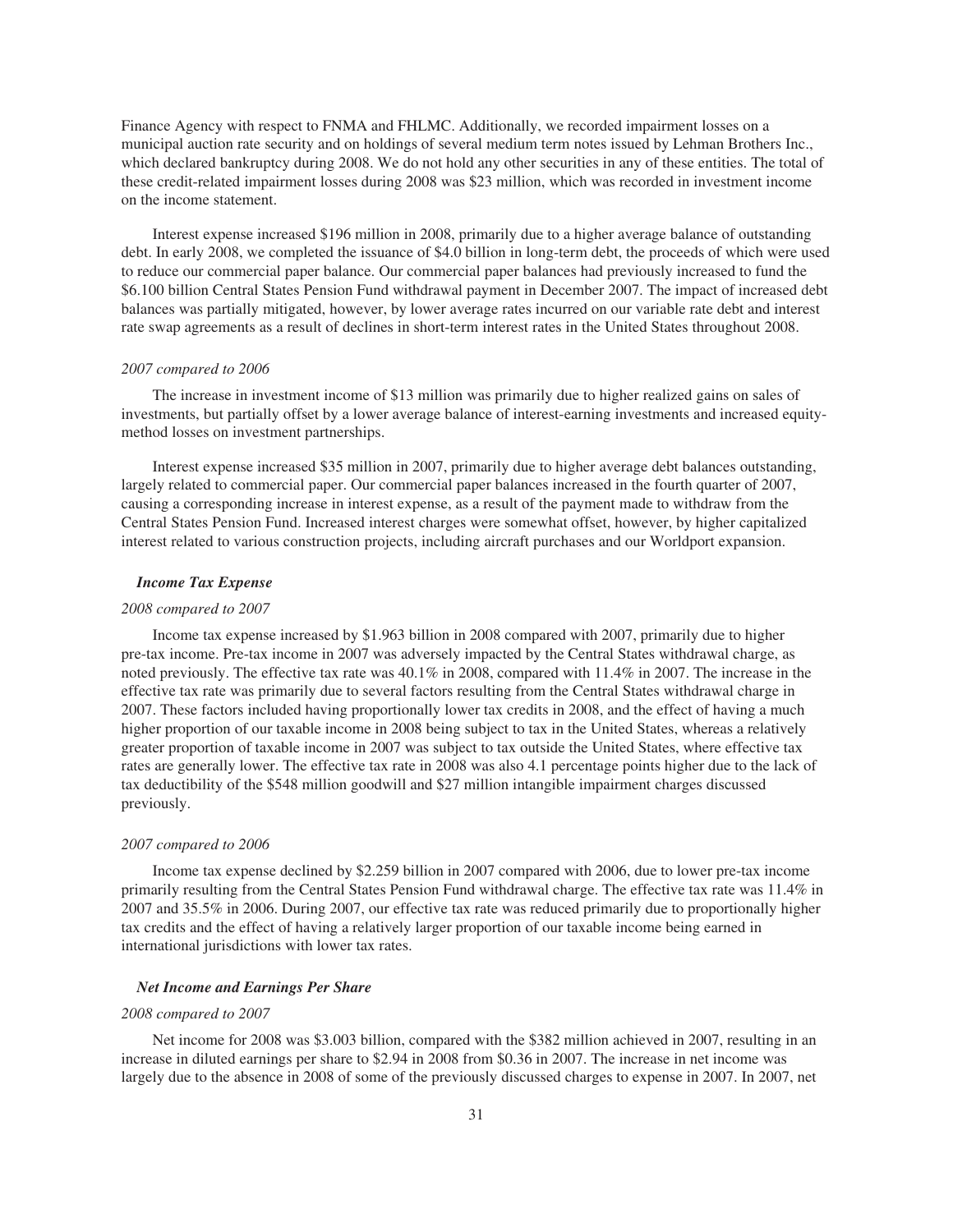income was negatively impacted by the after-tax impact of the charge recorded to reflect our withdrawal from the Central States Pension Fund (\$3.772 billion), the charge related to the restructuring and disposal of certain logistics operations in France (\$31 million), the aircraft impairment charge (\$141 million), and SVSO charge (\$43 million). The combination of these four charges reduced 2007 diluted earnings per share by \$3.75.

In 2008, net income was adversely affected by the UPS Freight goodwill impairment charge (\$548 million) and customer list intangible asset impairment charge in the United Kingdom (\$27 million). The combination of these two charges reduced 2008 diluted earnings per share by \$0.56. Net income during 2008 was also adversely impacted by the deteriorating worldwide economic situation, as previously discussed. Earnings per share was favorably impacted by a reduction in outstanding shares as a result of our ongoing share repurchase program, as the total number of outstanding shares declined by 4.3% during 2008.

### *2007 compared to 2006*

Net income for 2007 was \$382 million, a decrease from the \$4.202 billion achieved in 2006, resulting in a decrease in diluted earnings per share to \$0.36 in 2007 from \$3.86 in 2006. This decrease in net income was largely due to the after-tax \$3.772 billion charge recorded to reflect our withdrawal from the Central States Pension Fund. Additionally, 2007 net income was adversely impacted by \$31 million as a result of the restructuring charge in our France Supply Chain & Freight business, \$141 million as a result of the aircraft impairment charge, and \$43 million as a result of the SVSO charge. These items were partially offset by the improved results in our International Package and Supply Chain & Freight segments.

The reduction in basic and diluted earnings per share were largely due to the pension withdrawal, aircraft impairment, France restructuring, and SVSO charges noted above. These items reduced basic and diluted earnings per share by \$3.77 and \$3.75 in 2007. Earnings per share was favorably impacted by a reduction in outstanding shares as a result of our ongoing share repurchase program, as the total number of outstanding shares declined by 2.7% during 2007.

### **Liquidity and Capital Resources**

#### *Operating Activities*

Net cash provided by operating activities was \$8.426, \$1.123, and \$5.589 billion in 2008, 2007, and 2006, respectively. The increase in 2008 operating cash flows compared with 2007 was impacted by several items, including changes in pension fundings, tax payments and refunds, and rates for our delivery services.

In 2007, operating cash flow was adversely impacted by the \$6.100 billion payment made to withdraw from the Central States Pension Fund. Total contributions to our pension and postretirement benefit plans declined in 2008 compared with 2007, even excluding the Central States Pension Fund withdrawal payment. As discussed in Note 5 to the consolidated financial statements, total multiemployer pension plan fundings decreased by \$473 million in 2008 compared with 2007 (excluding the \$6.100 billion withdrawal charge in 2007), largely due to the lack of contributions to the Central States Pension Fund in 2008 subsequent to our withdrawal. Additionally, contributions to our company-sponsored pension and postretirement plans declined by \$441 million in 2008 compared with 2007, as we had no material minimum funding requirements in 2008 and we made no significant discretionary contributions to our plans. As discussed further in the "Contractual Commitments" section, we do have minimum funding requirements in the next several years, primarily related to the UPS IBT Pension Plan.

The increase in operating cash flow was also favorably impacted by the timing of tax refunds and estimated tax payments in both 2008 and 2007. In 2008, we received an \$850 million U.S. federal tax refund due to prior overpayments of our estimated tax liability, primarily resulting from the deductibility of the Central States Pension Fund withdrawal payment for tax purposes. Additionally, the amount of U.S. federal quarterly estimated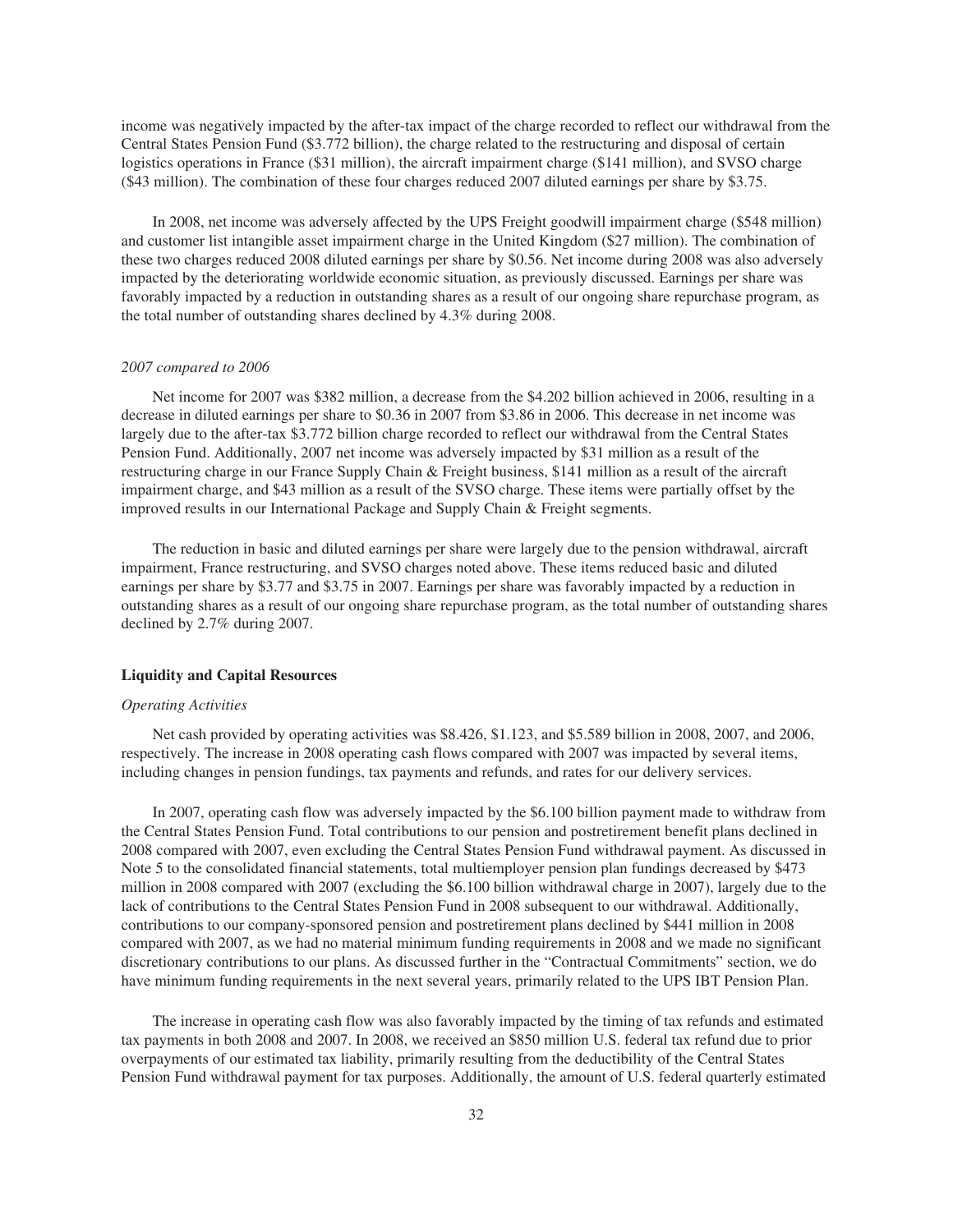income tax payments was lower in 2007 compared with 2006, also primarily relating to the deductibility of the pension withdrawal payment. As of December 31, 2008, we have received substantially all of the expected cash tax benefits resulting from the withdrawal payment.

Changes in package volume and pricing affect operating cash flow. As noted previously, we increased rates in our package delivery and LTL services at the end of 2007. Additionally, in October 2008, we announced a base rate increase and a change in the fuel surcharge that took effect on January 5, 2009. We increased the base rates 6.9% on UPS Next Day Air, UPS 2nd Day Air, and UPS 3 Day Select, and 5.9% on UPS Ground. We also increased the base rates 6.9% for international shipments originating in the United States (Worldwide Express, Worldwide Express Plus, UPS Worldwide Expedited and UPS International Standard service). Other pricing changes included a \$0.10 increase in the residential surcharge, and an increase of \$0.10 in the delivery area surcharge on both residential and commercial services to certain ZIP codes. These rate changes are customary, and are consistent with previous years' rate increases. Additionally, we modified the fuel surcharge on domestic and U.S.-origin international air services by reducing by 2% the index used to determine the fuel surcharge. The UPS Ground fuel surcharge continues to fluctuate based on the U.S. Energy Department's On-Highway Diesel Fuel Price. Rate changes for shipments originating outside the U.S. are made throughout the year and vary by geographic market.

In October 2008, UPS Freight announced a general rate increase averaging 5.9% covering non-contractual shipments in the United States and Canada. The increase took effect on January 5, 2009, and applies to minimum charge, LTL and TL rates.

### *Investing Activities*

Net cash used in investing activities was \$3.179, \$2.199, and \$2.340 billion in 2008, 2007, and 2006, respectively. The increase in cash used in 2008 compared with 2007 was primarily due to increased net purchases of marketable securities. Net (purchases) sales of marketable securities were (\$278), \$621, and \$482 million in 2008, 2007, and 2006, respectively. The net sales of marketable securities in 2007 and 2006 were primarily used to fund our pension and postretirement medical benefit plans, as well as to repurchase shares.

Capital expenditures represent a primary use of cash in investing activities, as follows (in millions):

| 2008 | 2007                    | 2006 |
|------|-------------------------|------|
|      |                         |      |
| 852  | 1.137 1.150             |      |
| 539  | 492                     | 831  |
|      | 338                     | 384  |
|      | \$2,636 \$2,820 \$3,085 |      |

As described in the "Contractual Commitments" section below, we have commitments for the purchase of aircraft, vehicles, equipment and other fixed assets to provide for the replacement of existing capacity and anticipated future growth. We fund our capital expenditures with our cash from operations. The reduction in capital expenditures was largely due to the timing of aircraft deliveries. Capital expenditures on buildings and facilities increased in 2008, primarily resulting from our Worldport hub expansion, as well as the expansion and new construction projects at other facilities in Europe, Canada, and China. In the fourth quarter of 2008, we opened our new international air hub in Shanghai, China, and also began construction of our new intra-Asia air hub in Shenzhen, China.

We had a net cash use of \$49 and \$39 million in 2008 and 2007, respectively, and net cash generation of \$68 million in 2006, due to originations, sales, and customer paydowns of finance receivables, primarily in our commercial lending, asset-based lending, and leasing portfolios.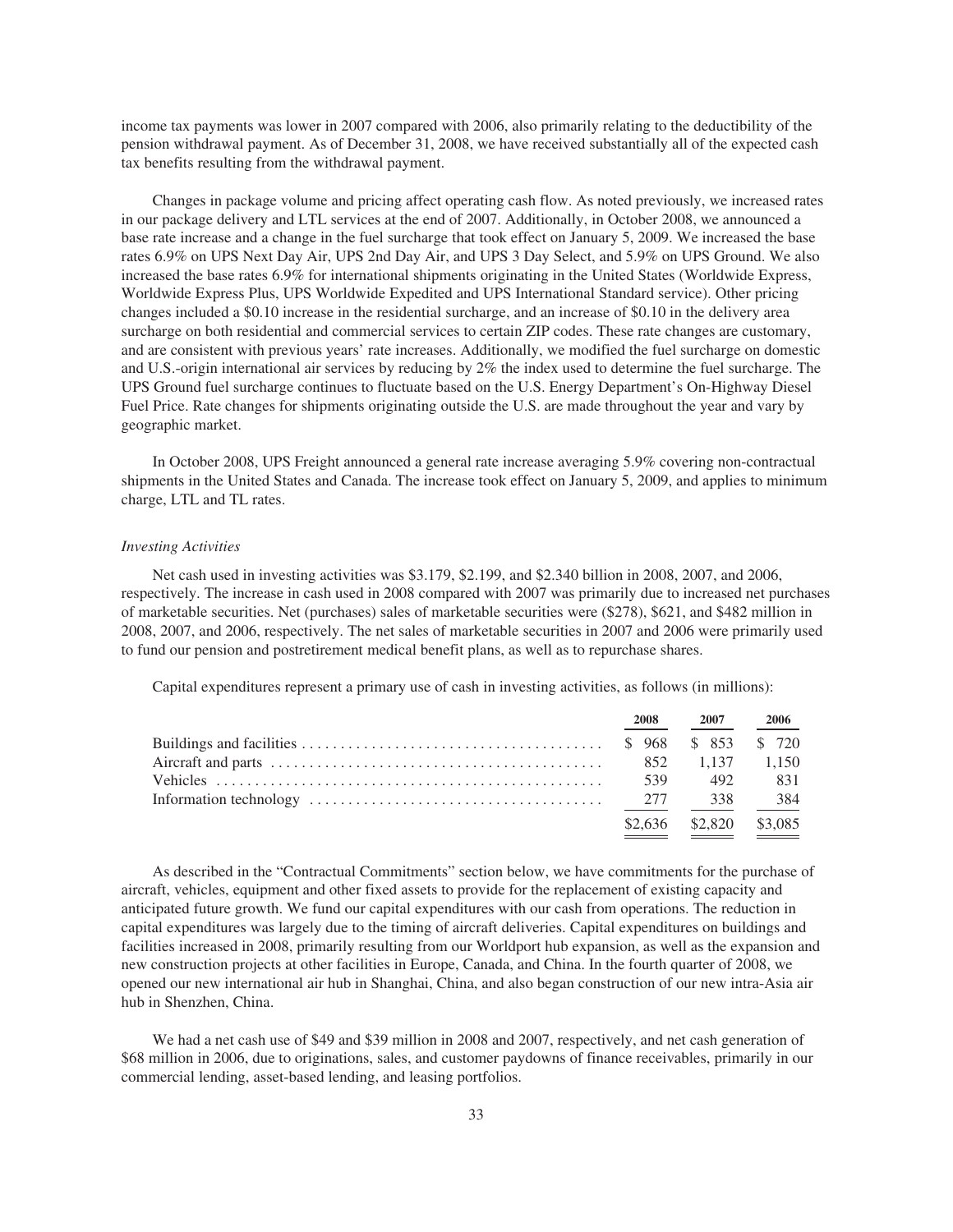Other investing activities reflected a cash outflow of \$363 million in 2008 as compared with a \$46 million outflow in 2007 and a \$120 million cash inflow in 2006, and was impacted by cash settlements of derivative contracts used in our energy and currency hedging programs, the timing of aircraft purchase contract deposits on our Boeing 767-300 and Boeing 747-400 aircraft orders, and increases in restricted cash balances. In 2008, we entered into an escrow agreement with an insurance carrier to guarantee our self-insurance obligations. This agreement required us to provide \$191 million in cash collateral to the insurance carrier, which is classified as restricted cash within other non-current assets on our consolidated balance sheet as of December 31, 2008. We received (paid) cash related to purchases and settlements of energy and currency derivative contracts of (\$208), (\$140), and \$233 million during 2008, 2007, and 2006, respectively.

### *Financing Activities*

Net cash provided by (used in) financing activities was \$(6.702), \$2.297, and (\$3.851) billion in 2008, 2007, and 2006, respectively. Our primary uses of cash flows for financing activities are to repurchase shares, pay cash dividends, and make debt principal repayments.

We repaid debt principal, net of issuances, of \$921 million in 2008, compared with net issuances of debt of \$6.509 billion in 2007. In 2007, we increased our commercial paper borrowings to fund the \$6.100 billion withdrawal payment to the Central States Pension Fund (commercial paper increased \$6.575 billion at December 31, 2007 over December 31, 2006) upon ratification of our labor contract with the Teamsters, as previously discussed. In 2008, we repaid most of this commercial paper with the proceeds from a \$4.0 billion senior notes offering, as well as the \$850 million U.S. federal tax refund received. In January 2008, we completed an offering of \$1.750 billion of 4.50% senior notes due January 2013, \$750 million of 5.50% senior notes due January 2018, and \$1.500 billion of 6.20% senior notes due January 2038. All of these notes pay interest semiannually, and allow for redemption of the notes by UPS at any time by paying the greater of the principal amount or a "make-whole" amount, plus accrued interest. After pricing and underwriting discounts, we received a total of \$3.961 billion in cash proceeds from the offering. Concurrent with the issuance these notes, we settled certain derivatives that were designated as hedges of the notes offering, resulting in a cash outflow of \$84 million (which is reported in other financing activities on the cash flow statement).

Other than commercial paper, repayments of debt consisted primarily of scheduled principal payments on our capital lease obligations, redemption of certain tranches of UPS Notes, and principal payments on debt related to our investment in certain partnerships. During 2008, we called for the redemption of \$327 million of notes issued under our UPS Notes program, and the associated swaps on the notes were terminated. We consider the overall fixed and floating interest rate mix of our portfolio and the related overall cost of borrowing when planning for future issuances and non-scheduled repayments of debt.

In January 2008, we announced a new financial policy regarding our capital structure to enhance shareowner value. We intend to manage our balance sheet to a target debt ratio of approximately 50%-60% funds from operations to total debt. In connection with this policy, the Board of Directors authorized an increase in our share repurchase authorization to \$10.0 billion. Share repurchases may take the form of accelerated share repurchases, open market purchases, or other such methods as we deem appropriate. The timing of our share repurchases will depend upon market conditions. Unless terminated earlier by the resolution of our Board, the program will expire when we have purchased all shares authorized for repurchase under the program. During 2008, 2007, and 2006, we repurchased a total of 53.6, 35.9, and 32.6 million shares of Class A and Class B common stock for \$3.558, \$2.618, and \$2.455 billion, respectively (\$3.570, \$2.639, and \$2.460 billion reported on the statement of cash flows due to timing of settlements).

Our quarterly cash dividends declared were \$0.45, \$0.42, and \$0.38 per share in 2008, 2007, and 2006, respectively. Additionally, in 2008 the Board of Directors approved an earlier payment schedule for the November dividend declaration, as in prior years this dividend was payable the following January. As a result, a total of five dividend payments were made in 2008. This extra dividend payment, along with the higher quarterly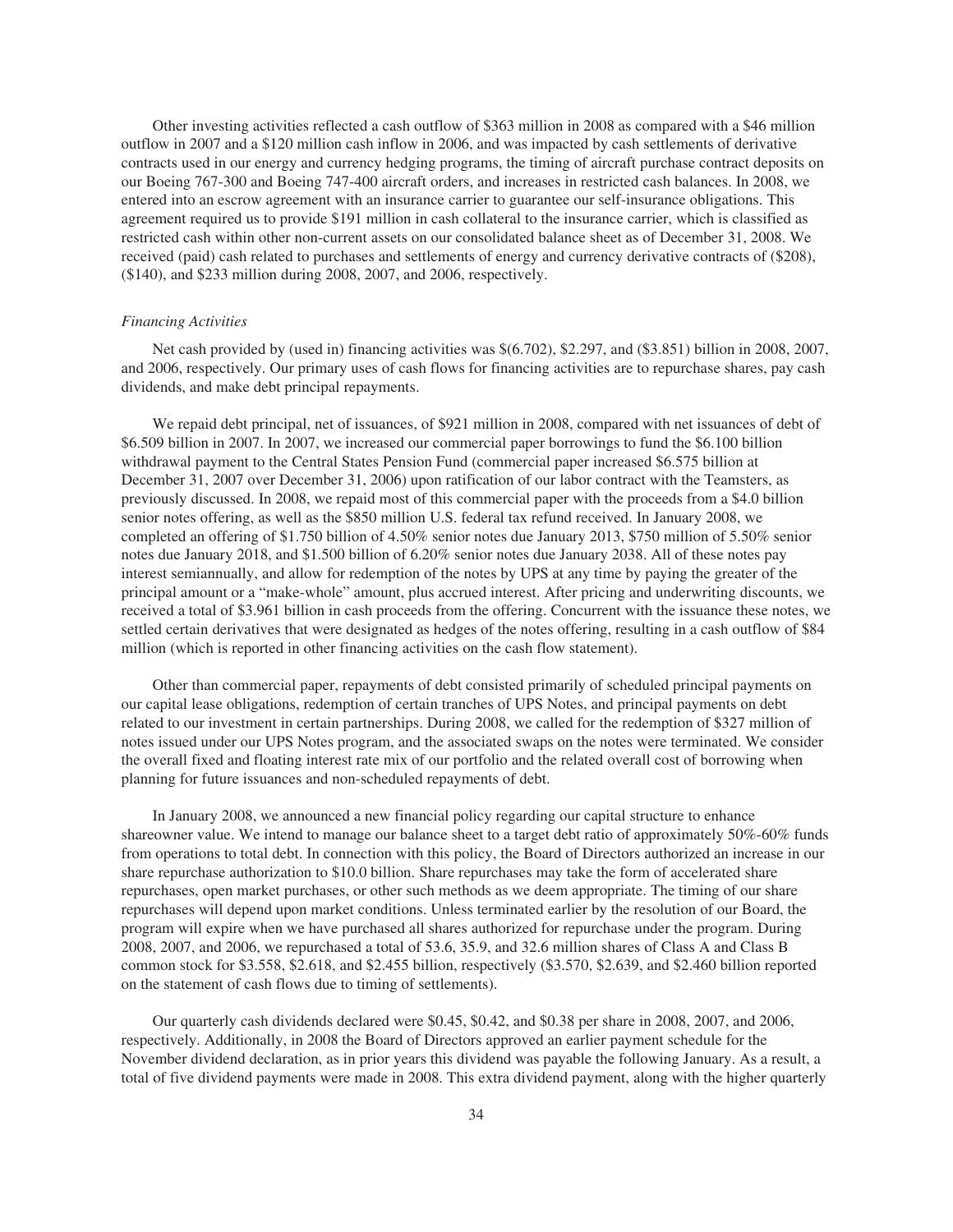dividend per share, resulted in an increase in total cash dividends paid to \$2.219 billion in 2008 from \$1.703 billion in 2007 and \$1.577 billion in 2006. The declaration of dividends is subject to the discretion of the Board of Directors and will depend on various factors, including our net income, financial condition, cash requirements, future prospects, and other relevant factors. We expect to continue the practice of paying regular cash dividends. On February 11, 2009, our Board declared a dividend of \$0.45 per share, which is payable on March 10, 2009 to shareowners of record on February 23, 2009.

### *Sources of Credit*

We are authorized to borrow up to \$10.0 billion under our U.S. commercial paper program. We had \$2.922 billion outstanding under this program as of December 31, 2008, with an average interest rate of 0.55%. At December 31, 2008, we classified \$1.0 billion of our commercial paper as long-term debt on our balance sheet, based on our intent and ability to refinance this debt on a long-term basis in the future. We also maintain a European commercial paper program under which we are authorized to borrow up to  $\epsilon$ 1.0 billion in a variety of currencies, however no amounts were outstanding under this program as of December 31, 2008.

We maintain two credit agreements with a consortium of banks. One of these agreements provides revolving credit facilities of \$4.5 billion, and expires on April 16, 2009. The second agreement provides revolving credit facilities of \$1.0 billion, and expires on April 19, 2012. Interest on any amounts we borrow under these facilities would be charged at 90-day LIBOR plus 15 basis points. At December 31, 2008, there were no outstanding borrowings under these facilities.

In addition to these credit facilities, we have an automatically effective registration statement on Form S-3 filed with the SEC that is available for registered offerings of short or long-term debt securities.

As of December 31, 2008, our Moody's and Standard & Poor's ("S&P") short-term credit ratings were P-1 and A-1+, respectively, and our Moody's and S&P long-term credit ratings were Aa2 and AA-, respectively, with a stable outlook from both of these credit rating agencies.

Our existing debt instruments and credit facilities do not have cross-default or ratings triggers, however these debt instruments and credit facilities do subject us to certain financial covenants. These covenants limit the amount of secured indebtedness that may be incurred by the Company, and limit the amount of sale-leaseback transactions that the Company may engage in, to 10% of net tangible assets each. As of December 31, 2008 and for all prior periods, we have satisfied these financial covenants. As of December 31, 2008, 10% of net tangible assets is equivalent to \$2.156 billion, however we have no qualifying sale-leaseback transactions or secured indebtedness outstanding. We do not expect these covenants to have a material impact on financial condition or liquidity.

### *Guarantees and Other Off-Balance Sheet Arrangements*

We do not have guarantees or other off-balance sheet financing arrangements, including variable interest entities, which we believe could have a material impact on financial condition or liquidity.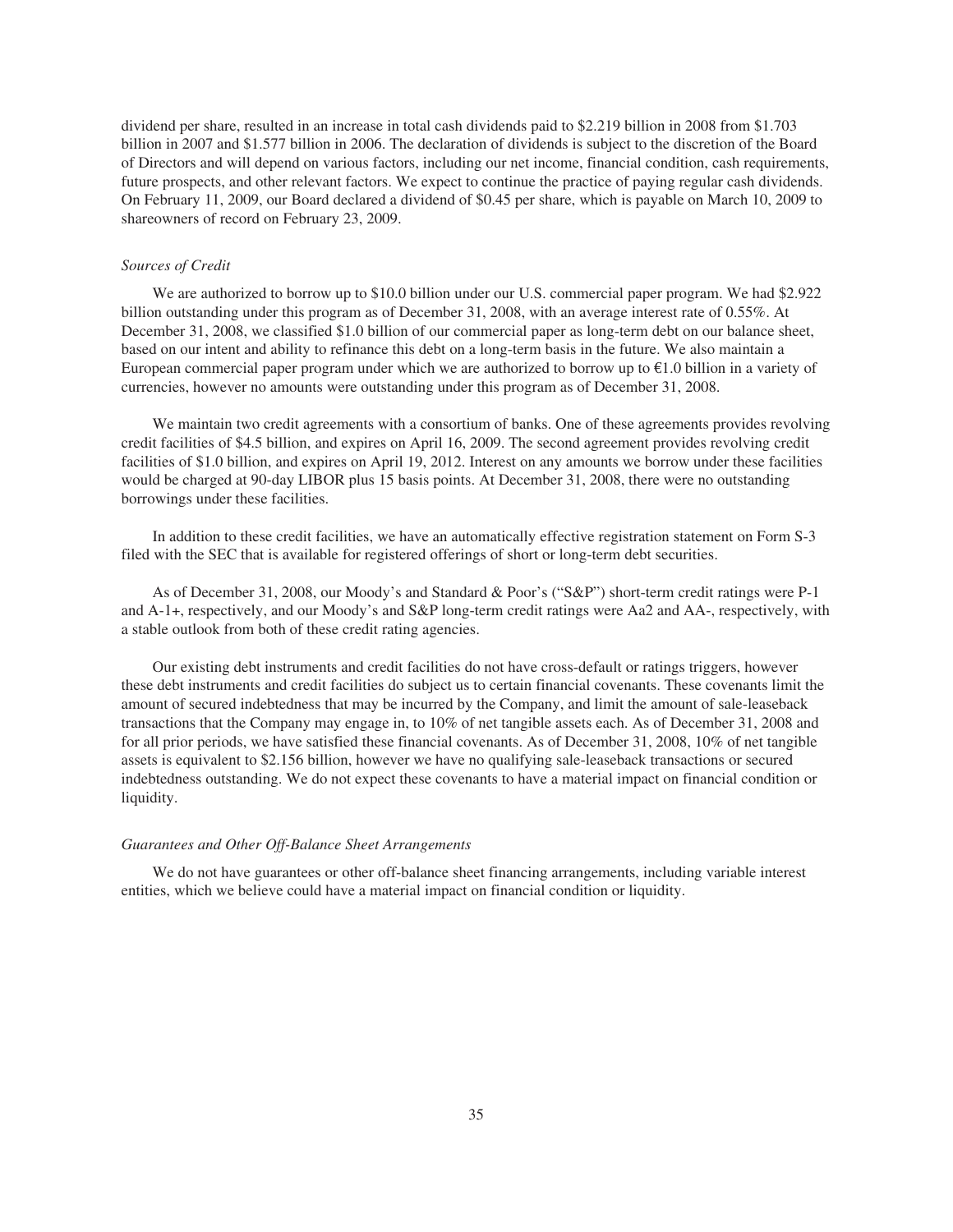### *Contractual Commitments*

We have contractual obligations and commitments in the form of capital leases, operating leases, debt obligations, purchase commitments, pension fundings, and certain other liabilities. We intend to satisfy these obligations through the use of cash flow from operations. The following table summarizes the expected cash outflow to satisfy our contractual obligations and commitments as of December 31, 2008 (in millions):

| Year                                                          | Capital<br><b>Leases</b> | <b>Operating</b><br><b>Leases</b> | Debt<br><b>Principal</b> | Debt<br><b>Interest</b> | <b>Purchase</b><br><b>Commitments</b> | <b>Pension</b><br><b>Fundings</b> | <b>Other</b><br><b>Liabilities</b> |
|---------------------------------------------------------------|--------------------------|-----------------------------------|--------------------------|-------------------------|---------------------------------------|-----------------------------------|------------------------------------|
|                                                               |                          | \$344                             | \$2,007                  | \$ 331                  | \$ 708                                | \$ 778                            | \$74                               |
|                                                               | 121                      | 288                               | 18                       | 326                     | 658                                   | 593                               | 71                                 |
|                                                               | 29                       | 217                               |                          | 326                     | 667                                   | 828                               | -69                                |
| 2012                                                          | 30                       | 147                               | 22                       | 325                     | 406                                   | 945                               | 67                                 |
|                                                               | 31                       | 109                               | 1.768                    | 285                     |                                       | 964                               | -65                                |
|                                                               | 246                      | 423                               | 5.658                    | 4.526                   |                                       |                                   | 139                                |
| $Total \dots \dots \dots \dots \dots \dots \dots \dots \dots$ | \$540                    | \$1,528                           | \$9.478                  | \$6.119                 | \$2,439                               | \$4,108                           | \$485                              |

Our capital lease obligations relate primarily to leases on aircraft. Capital leases, operating leases, and purchase commitments, as well as our debt principal obligations, are discussed further in Note 8 to our consolidated financial statements. The amount of interest on our debt was calculated as the contractual interest payments due on our fixed-rate debt, in addition to interest on variable rate debt that was calculated based on interest rates as of December 31, 2008. The calculations of debt interest do not take into account the effect of interest rate swap agreements. For debt denominated in a foreign currency, the U.S. Dollar equivalent principal amount of the debt at the end of the year was used as the basis to calculate future interest payments.

Purchase commitments represent contractual agreements to purchase goods or services that are legally binding, the largest of which are orders for aircraft, engines, and parts. As of December 31, 2008, we maintain orders for 27 Boeing 767-300ER freighters to be delivered between 2009 and 2012, and five Boeing 747-400F aircraft scheduled for delivery during 2009 and 2010. These aircraft purchase orders will provide for the replacement of existing capacity and anticipated future growth.

Pension fundings represent the anticipated required cash contributions that will be made to the UPS IBT Pension Plan, which was established upon ratification of the national master agreement with the Teamsters, as well as the UPS Retirement Plan and the UPS Pension Plan. These plans are discussed further in Note 5 to the consolidated financial statements. The pension funding requirements were estimated under the provisions of the Pension Protection Act of 2006 and the Employee Retirement Income Security Act of 1974, using discount rates, asset returns, and other assumptions appropriate for these plans. To the extent that the funded status of these plans in future years differs from our current projections, the actual contributions made in future years could materially differ from the amounts shown in the table above.

As a result of losses experienced in the global equity markets, our U.S. domestic pension plans experienced a negative return on assets of approximately 26% in 2008, however these losses did not trigger any minimum funding requirement for contributions in 2009 in the UPS Retirement Plan or UPS Pension Plan. The amount of any minimum funding requirement, as applicable, for these plans could change significantly in future periods, depending on many factors, including future plan asset returns and discount rates. A sustained significant decline in the world equity markets, and the resulting impact on our pension assets and investment returns, could result in our domestic pension plans being subject to significantly higher minimum funding requirements. Such an outcome could have a material adverse impact on our financial position and cash flows in future periods.

The contractual payments due under the "other liabilities" column primarily includes commitment payments related to our investment in certain partnerships. The table above does not include approximately \$388 million of unrecognized tax benefits that have been recognized as liabilities in accordance with FASB Interpretation No. 48,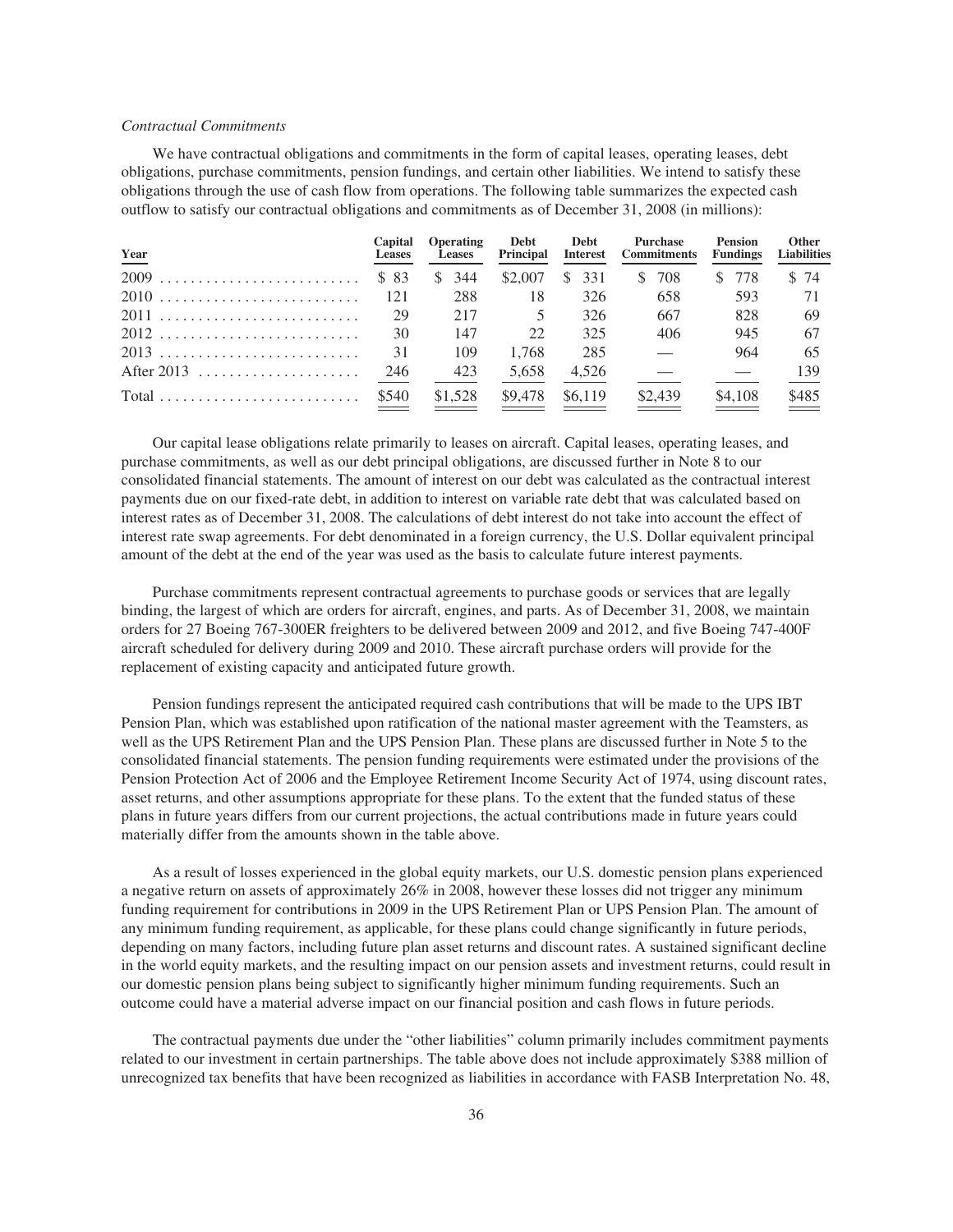"Accounting for Uncertainty in Income Taxes—an Interpretation of FASB Statement No. 109" ("FIN 48"), because we are uncertain if or when such amounts will ultimately be settled in cash. In addition, although we have recognized and disclosed unrecognized tax benefits in accordance with FIN 48, we also have outstanding recognized tax benefits in excess of the recorded liabilities such that we do not believe a net contractual obligation exists to the taxing authorities. FIN 48 is discussed further in Note 13 to the consolidated financial statements.

As of December 31, 2008, we had outstanding letters of credit totaling approximately \$2.132 billion issued in connection with routine business requirements. We also issue surety bonds as an alternative to letters of credit in certain instances, and as of December 31, 2008, we had \$262 million of surety bonds written. As of December 31, 2008, we had unfunded loan commitments totaling \$885 million associated with our financial business.

We believe that funds from operations and borrowing programs will provide adequate sources of liquidity and capital resources to meet our expected long-term needs for the operation of our business, including anticipated capital expenditures, such as commitments for aircraft purchases, for the foreseeable future.

### *Contingencies*

We are a defendant in a number of lawsuits filed in state and federal courts containing various class-action allegations under state wage-and-hour laws. In one of these cases, Marlo v. UPS, which was certified as a class action in a California federal court in June 2004, plaintiffs allege that they improperly were denied overtime, and seek penalties for missed meal and rest periods, and interest and attorneys' fees. Plaintiffs purport to represent a class of 1,300 full-time supervisors. In August 2005, the court granted summary judgment in favor of UPS on all claims, and plaintiff appealed the ruling. In October 2007, the appeals court reversed the lower court's ruling. In April 2008, the Court decertified the class and vacated the trial scheduled for April 29, 2008. We have denied any liability with respect to these claims and intend to vigorously defend ourselves in this case. At this time, we have not determined the amount of any liability that may result from this matter or whether such liability, if any, would have a material adverse effect on our financial condition, results of operations, or liquidity.

In another case, Hohider v. UPS, which in July 2007 was certified as a class action in a Pennsylvania federal court, plaintiffs have challenged certain aspects of the Company's interactive process for assessing requests for reasonable accommodation under the Americans with Disabilities Act. Plaintiffs purport to represent a class of over 35,000 current and former employees, and seek back-pay, and compensatory and punitive damages, as well as attorneys' fees. In August 2007, the Third Circuit Court of Appeals granted the Company's Petition to hear the appeal of the trial court's certification order. Oral argument took place in November 2008. The appeal will likely take one year. We have denied any liability with respect to these claims and intend to vigorously defend ourselves in this case. At this time, we have not determined the amount of any liability that may result from this matter or whether such liability, if any, would have a material adverse effect on our financial condition, results of operations, or liquidity.

UPS and Mail Boxes Etc., Inc. are defendants in various lawsuits brought by franchisees who operate Mail Boxes Etc. centers and The UPS Store locations. These lawsuits relate to the rebranding of Mail Boxes Etc. centers to The UPS Store, The UPS Store business model, the representations made in connection with the rebranding and the sale of The UPS Store franchises, and UPS's sale of services in the franchisees' territories. We have denied any liability with respect to these claims and intend to defend ourselves vigorously. At this time, we have not determined the amount of any liability that may result from these matters or whether such liability, if any, would have a material adverse effect on our financial condition, results of operations, or liquidity.

UPS Freight, along with several other companies involved in the LTL freight business, is a defendant in a Multi-District Litigation pending in the United States District Court for the Northern District of Georgia. The lawsuits allege that the defendants conspired to fix fuel surcharge rates, and they seek injunctive relief, treble damages and attorneys' fees. We have denied any liability with respect to these claims and intend to vigorously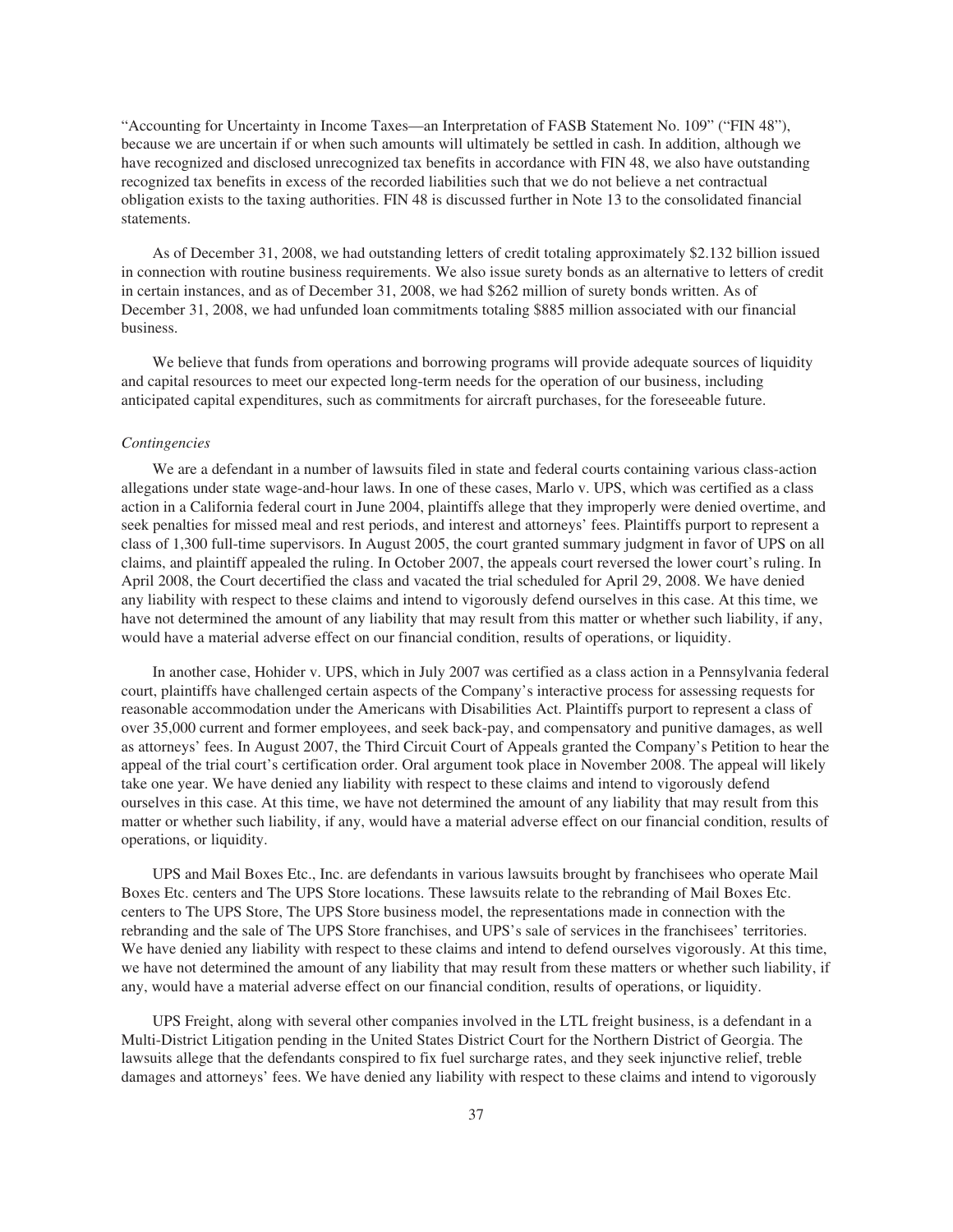defend ourselves in these cases, and defendants' motion to dismiss is pending for decision by the Court. These cases are at a preliminary stage and at this time, we have not determined the amount of any liability that may result from this matter or whether such liability, if any, would have a material adverse effect on our financial condition, results of operations, or liquidity.

We are a defendant in various other lawsuits that arose in the normal course of business. We believe that the eventual resolution of these cases will not have a material adverse effect on our financial condition, results of operations, or liquidity.

We file income tax returns in the U.S. federal jurisdiction, most U.S. state and local jurisdictions, and many non-U.S. jurisdictions. As of December 31, 2008, we had substantially resolved all U.S. federal income tax matters for tax years prior to 1999. In February and July 2008, the Internal Revenue Service ("IRS") completed its audit of the tax years 1999 through 2002 and tax years 2003 through 2004, respectively, with only a limited number of issues that will be considered by the IRS Appeals Office by the end of 2009. In late 2008, the IRS began the initial planning phase of the income tax audit for tax years 2005 through 2007. Along with this audit for tax years 2005 through 2007, the IRS is currently examining non-income based taxes, including employment and excise taxes on transportation of property by air and fuel purchases, which could lead to proposed assessments. The IRS has not presented an official position with regard to these taxes at this time, and therefore we are not able to determine the technical merit of any potential assessment; however, we do not believe that the resolution of this matter would have a material adverse effect on our financial condition, results of operations, or liquidity. With few exceptions, we are no longer subject to U.S. state and local and non-U.S. income tax examinations by tax authorities for tax years prior to 1999, but certain U.S. state and local matters are subject to ongoing litigation.

As of December 31, 2008, we had approximately 260,000 employees employed under a national master agreement and various supplemental agreements with local unions affiliated with the Teamsters. In September 2007, we reached a new national master agreement with the Teamsters, which was ratified in December 2007. The new agreement provides for wage increases as well as contributions to healthcare and pension plans, and most economic provisions of the new five year agreement took effect on August 1, 2008, with the exception of our withdrawal from the Central States Pension Fund which occurred in 2007. We have approximately 2,900 pilots who are employed under a collective bargaining agreement with the Independent Pilots Association, which becomes amendable at the end of 2011. Our airline mechanics are covered by a collective bargaining agreement with Teamsters Local 2727, which became amendable in November 2006. We began formal negotiations with Teamsters Local 2727 in October 2006. In addition, the majority of our ground mechanics who are not employed under agreements with the Teamsters are employed under collective bargaining agreements with the International Association of Machinists and Aerospace Workers (approximately 3,000). These agreements run through July 31, 2009.

We participate in a number of trustee-managed multi-employer pension and health and welfare plans for employees covered under collective bargaining agreements. Several factors could cause us to make significantly higher future contributions to these plans, including unfavorable investment performance, changes in demographics, and increased benefits to participants. At this time, we are unable to determine the amount of additional future contributions, if any, or whether any material adverse effect on our financial condition, results of operations, or liquidity would result from our participation in these plans.

### *Other Matters*

We received grand jury subpoenas from the Antitrust Division of the DOJ regarding the DOJ's investigations into certain pricing practices in the air cargo industry in July 2006, and into certain pricing practices in the freight forwarding industry in December 2007. In October 2007 and June 2008, we received information requests from the European Commission relating to its investigation of certain pricing practices in the freight forwarding industry. We also received and responded to related information requests from competition authorities in other jurisdictions. We are cooperating with these inquiries.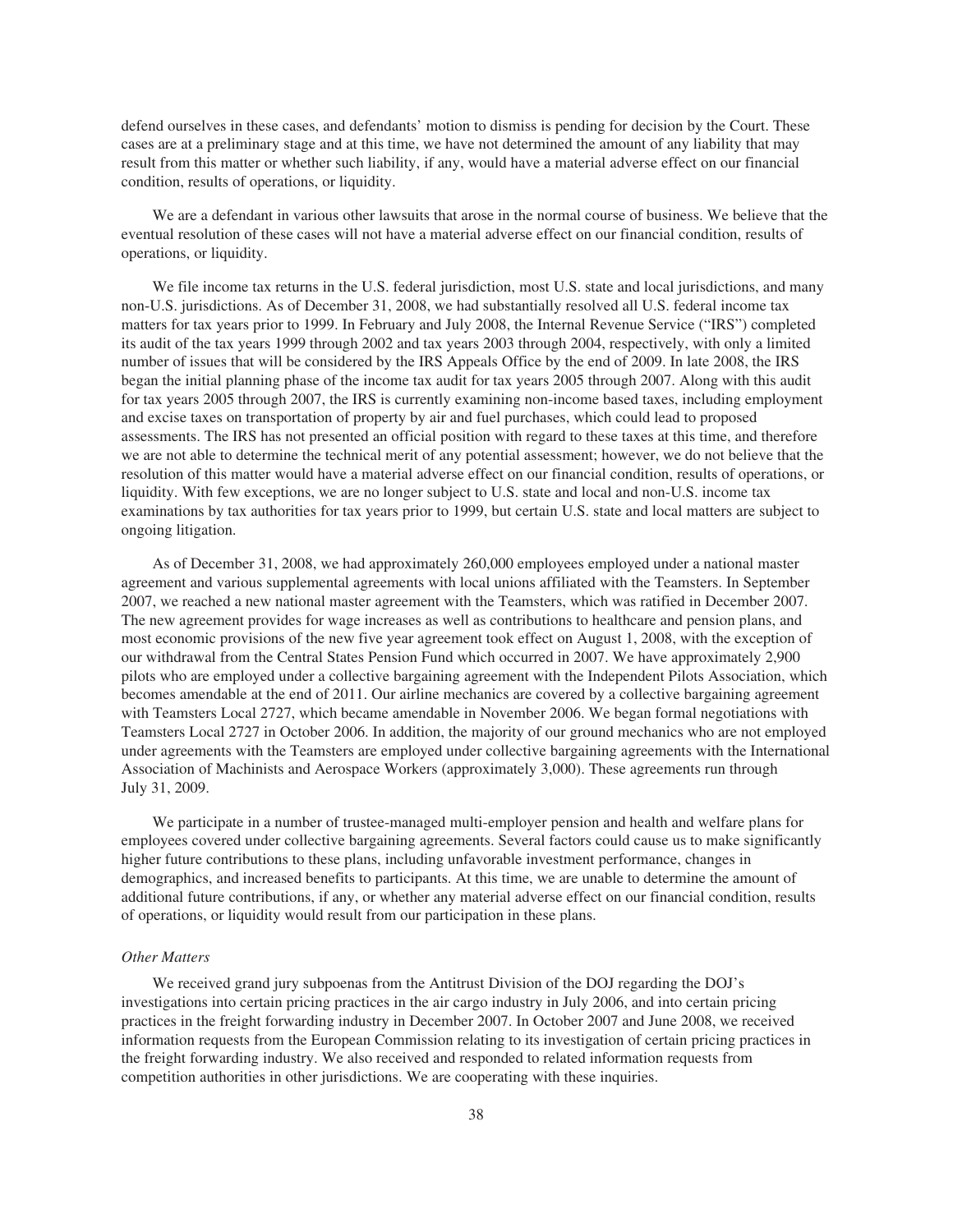### **New Accounting Pronouncements**

In September 2006, the FASB issued Statement No. 157 "Fair Value Measurements" ("FAS 157"), which was issued to define fair value, establish a framework for measuring fair value, and expand disclosures about fair value measurements, and is effective for fiscal years beginning after November 15, 2007. In February 2008, the FASB deferred the effective date of FAS 157 for one year for certain nonfinancial assets and liabilities, and removed certain leasing transactions from its scope. We adopted FAS 157 on January 1, 2008, and the impact of adoption was not material to our results of operations or financial condition. The disclosures required by FAS 157 are discussed in Note 16 to the consolidated financial statements.

In September 2006, the FASB issued Statement No. 158 "Employers' Accounting for Defined Benefit Pension and Other Postretirement Plans (an amendment of FASB Statements No. 87, 88, 106, and 132(R))" ("FAS 158"). This statement requires us to recognize the funded status of defined benefit pension and other postretirement plans as an asset or liability in the balance sheet, and required delayed recognition items, consisting of actuarial gains and losses and prior service costs and credits, to be recognized in other comprehensive income and subsequently amortized to the income statement. On December 31, 2006, we adopted the recognition and disclosure provisions of FAS 158, which resulted in a reduction to AOCI of \$2.097 billion and a reduction of long-term deferred tax liabilities of \$1.258 billion.

Additionally, we previously utilized the early measurement date option available under Statement No. 87 "Employers' Accounting for Pensions", and we measured the funded status of our plans as of September 30 each year. Under the provisions of FAS 158, we were required to use a December 31 measurement date for all of our pension and postretirement benefit plans beginning in 2008. As a result of this change in measurement date, we recorded a cumulative effect after-tax \$44 million reduction to retained earnings as of January 1, 2008. The adoption of FAS 158 is discussed in Note 5 to the consolidated financial statements.

In February 2007, the FASB issued Statement No. 159 "The Fair Value Option for Financial Assets and Financial Liabilities" ("FAS 159"), which gives entities the option to measure eligible financial assets, financial liabilities and firm commitments at fair value (i.e., the fair value option), on an instrument-by-instrument basis, that are otherwise not accounted for at fair value under other accounting standards. The election to use the fair value option is available at specified election dates, such as when an entity first recognizes a financial asset or financial liability or upon entering into a firm commitment. Subsequent changes in fair value must be recorded in earnings. Additionally, FAS 159 allows for a one-time election for existing positions upon adoption, with the transition adjustment recorded to beginning retained earnings. We adopted FAS 159 on January 1, 2008, and elected to apply the fair value option to our investment in certain investment partnerships that were previously accounted for under the equity method. Accordingly, we recorded a \$16 million reduction to retained earnings as of January 1, 2008, representing the cumulative effect adjustment of adopting FAS 159. The adoption of FAS 159 is discussed in Note 16 to the consolidated financial statements.

In June 2006, the FASB issued FASB Interpretation No. 48, "Accounting for Uncertainty in Income Taxes—an Interpretation of FASB Statement No. 109" ("FIN 48"). FIN 48 requires that we determine whether a tax position is more likely than not to be sustained upon examination, including resolution of any related appeals or litigation processes, based on the technical merits of the position. Once it is determined that a position meets this recognition threshold, the position is measured to determine the amount of benefit to be recognized in the financial statements. On January 1, 2007, we adopted the provisions of FIN 48, and the impact of this Interpretation is discussed in Note 13 to the consolidated financial statements.

In June 2007, the EITF reached consensus on Issue No. 06-11, "Accounting for Income Tax Benefits of Dividends on Share-Based Payment Awards." EITF 06-11 requires that the tax benefit related to dividend equivalents paid on restricted stock units, which are expected to vest, be recorded as an increase to additional paid-in capital. EITF 06-11 is applied prospectively for tax benefits on dividends declared in fiscal years beginning after December 15, 2007. We adopted the provisions of EITF 06-11 beginning in the first quarter of 2008. This adoption did not have a material impact on our results of operations or financial condition.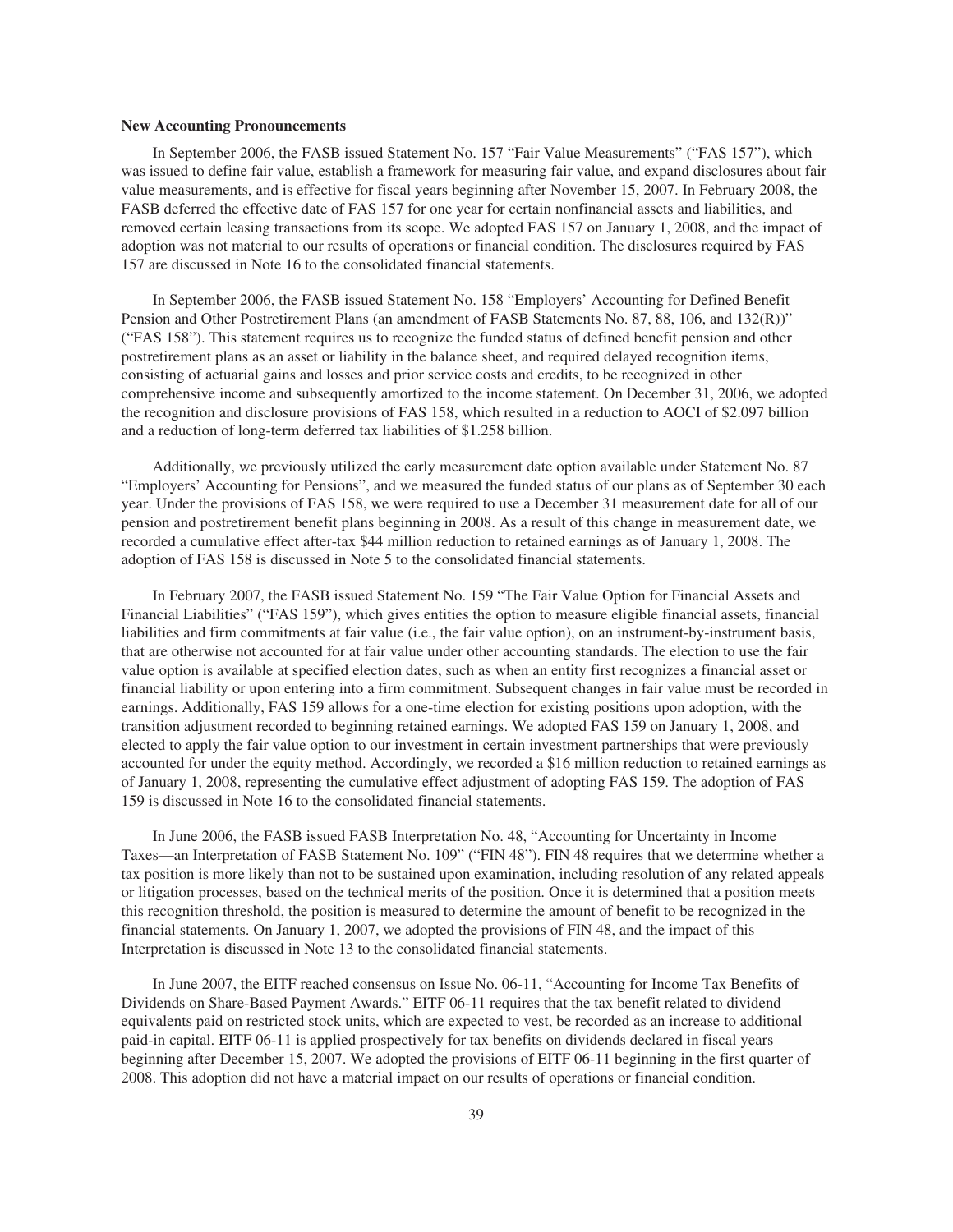In December 2007, the FASB issued Statement No. 141(R) "Business Combinations" ("FAS 141(R)"). FAS 141(R) requires the acquiring entity in a business combination to recognize the full fair value of assets acquired and liabilities assumed in the transaction (whether a full or partial acquisition); establishes the acquisition-date fair value as the measurement objective for all assets acquired and liabilities assumed; requires expensing of most transaction and restructuring costs; and requires the acquirer to disclose in its financial statements the information needed to evaluate and understand the nature and financial effect of the business combination. FAS 141(R) applies prospectively to business combinations for which the acquisition date is on or after January 1, 2009. The impact of FAS No. 141(R) on our consolidated financial statements will depend upon the nature, terms and size of the acquisitions we consummate after the effective date.

In December 2007, the FASB issued Statement No. 160, "Noncontrolling Interests in Consolidated Financial Statements—an amendment of Accounting Research Bulletin No. 51" ("FAS 160"). FAS 160 requires reporting entities to present noncontrolling (minority) interests as equity (as opposed to as a liability or mezzanine equity) and provides guidance on the accounting for transactions between an entity and noncontrolling interests. As of December 31, 2008, we had approximately \$5 million in noncontrolling interests classified in other non-current liabilities. FAS 160 applies prospectively as of January 1, 2009, except for the presentation and disclosure requirements which will be applied retrospectively for all periods presented.

In March 2008, the FASB issued Statement No. 161, "Disclosures about Derivative Instruments and Hedging Activities, an amendment of FASB Statement No. 133" ("FAS 161"), which requires additional disclosures about the objectives of derivative instruments and hedging activities, the method of accounting for such instruments under FAS 133 and its related interpretations, and a tabular disclosure of the effects of such instruments and related hedged items on our financial position, financial performance, and cash flows. We adopted FAS 161 on January 1, 2009. FAS 161 only impacts our disclosures, and does not impact our financial position, results of operations, or cash flows. These new disclosures will be required for us beginning in our Form 10-Q for the quarter ended March 31, 2009.

In October 2008, the FASB issued Staff Position No. FAS 157-3, "Determining the Fair Value of a Financial Asset When the Market for That Asset is Not Active" ("FSP 157-3"). FSP 157-3 clarifies the application of FAS 157, which we adopted as of January 1, 2008, in cases where a market is not active. We have considered the guidance provided by FSP 157-3 in our determination of estimated fair values as of December 31, 2008, and the impact was not material.

In December 2008, the FASB issued FSP FAS 132(R)-1, "Employers' Disclosure about Postretirement Benefit Plan Assets", which amends Statement 132(R) to require more detailed disclosures about employers' pension plan assets. New disclosures will include more information on investment strategies, major categories of assets, concentrations of risk within plan assets, and valuation techniques used to measure the fair value of plan assets. This new standard requires new disclosures only, and will have no impact on our consolidated financial position, results of operations, or cash flows. These new disclosures will be required for us beginning in our Form 10-K for the year ending December 31, 2009.

### **Critical Accounting Policies and Estimates**

Our discussion and analysis of our financial condition and results of operations are based on our consolidated financial statements, which are prepared in accordance with accounting principles generally accepted in the United States of America. As indicated in Note 1 to our consolidated financial statements, the amounts of assets, liabilities, revenue, and expenses reported in our financial statements are affected by estimates and judgments that are necessary to comply with generally accepted accounting principles. We base our estimates on prior experience and other assumptions that we consider reasonable to our circumstances. Actual results could differ from our estimates, which would affect the related amounts reported in our financial statements. While estimates and judgments are applied in arriving at many reported amounts, we believe that the following matters may involve a higher degree of judgment and complexity.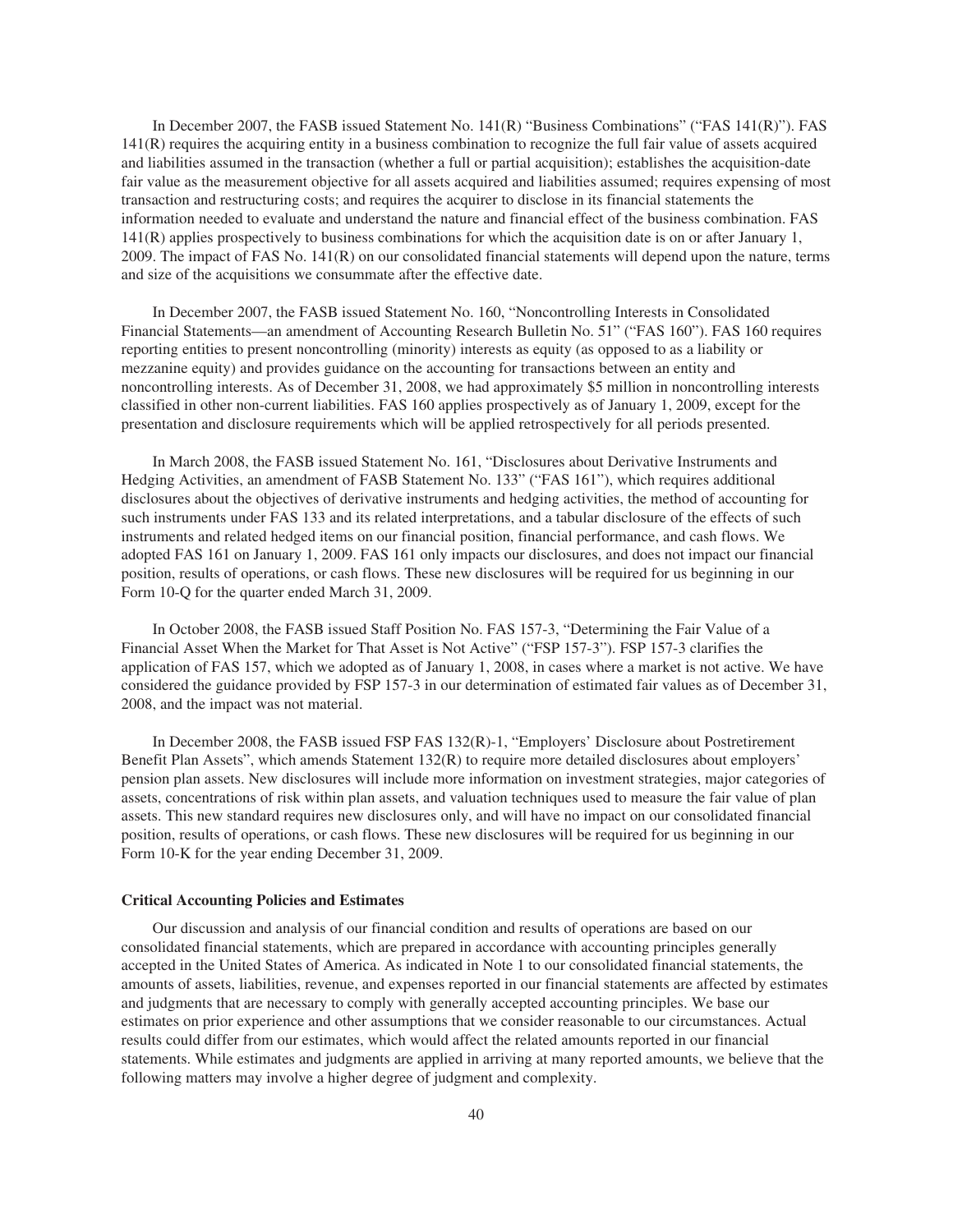*Contingencies*—As discussed in Note 9 to our consolidated financial statements, we are involved in various legal proceedings and contingencies. We have recorded liabilities for these matters in accordance with Statement of Financial Accounting Standards No. 5, "Accounting for Contingencies" ("FAS 5"). FAS 5 requires a liability to be recorded based on our estimate of the probable cost of the resolution of a contingency. The actual resolution of these contingencies may differ from our estimates. If a contingency is settled for an amount greater than our estimate, a future charge to income would result. Likewise, if a contingency is settled for an amount that is less than our estimate, a future credit to income would result.

The events that may impact our contingent liabilities are often unique and generally are not predictable. At the time a contingency is identified, we consider all relevant facts as part of our FAS 5 evaluation. We record a liability for a loss that meets the recognition criteria of FAS 5. These criteria require recognition of a liability when the loss is probable of occurring and reasonably estimable. Events may arise that were not anticipated and the outcome of a contingency may result in a loss to us that differs from our previously estimated liability. These factors could result in a material difference between estimated and actual operating results. Contingent losses that meet the recognition criteria under FAS 5, excluding those related to income taxes and self insurance which are discussed further below, were not material to the Company's financial position as of December 31, 2008. In addition, we have certain contingent liabilities that have not been recognized as of December 31, 2008, because a loss is not reasonably estimable.

*Goodwill and Intangible Impairment*—We account for goodwill in accordance with Statement of Financial Accounting Standards No. 142, "Goodwill and Other Intangible Assets" ("FAS 142"), which requires annual impairment testing of goodwill for each of our reporting units. Our reporting units are comprised of the Europe, Asia, and Americas reporting units in the International Package reporting segment, and the Forwarding & Logistics, UPS Freight, MBE / UPS Store, and UPS Capital reporting units in the Supply Chain & Freight reporting segment. Our annual goodwill impairment testing date is October 1st for each reporting unit. The impairment test involves a two-step process. First, a comparison of the fair value of the applicable reporting unit with the aggregate carrying values, including goodwill, is performed. If the carrying amount of a reporting unit exceeds the reporting unit's fair value, we perform the second step of the goodwill impairment test to determine the amount of impairment loss. The second step includes comparing the implied fair value of the affected reporting unit's goodwill with the carrying value of that goodwill.

We primarily determine the fair value of our reporting units using a discounted cash flow model ("DCF model"), and supplement this with observable valuation multiples for comparable companies, as applicable. The completion of the DCF model requires that we make a number of significant assumptions to produce an estimate of future cash flows. These assumptions include projections of future revenue, costs and working capital changes. In addition, we make assumptions about the estimated cost of capital and other relevant variables, as required, in estimating the fair value of our reporting units. The projections that we use in our DCF model are updated annually and will change over time based on the historical performance and changing business conditions for each of our reporting units. The determination of whether goodwill is impaired involves a significant level of judgment in these assumptions, and changes in our business strategy, government regulations, or market conditions could significantly impact these judgments. We will continue to monitor market conditions and other factors to determine if interim impairment tests are necessary in future periods. If impairment indicators are present in future periods, the resulting impairment charges could have a material impact on our results of operations.

In the fourth quarter of 2008, we completed our annual goodwill impairment testing and determined that our UPS Freight reporting unit, which was formed through the acquisition of Overnite Corporation in 2005, had a goodwill impairment of \$548 million. This impairment charge resulted from several factors, including a lower cash flow forecast due to a longer estimated economic recovery time for the LTL sector, and significant deterioration in equity valuations for other similar LTL industry participants. At the time of acquisition of Overnite Corporation, LTL equity valuations were higher and the economy was significantly stronger. We invested in operational improvements and technology upgrades to enhance service and performance, as well as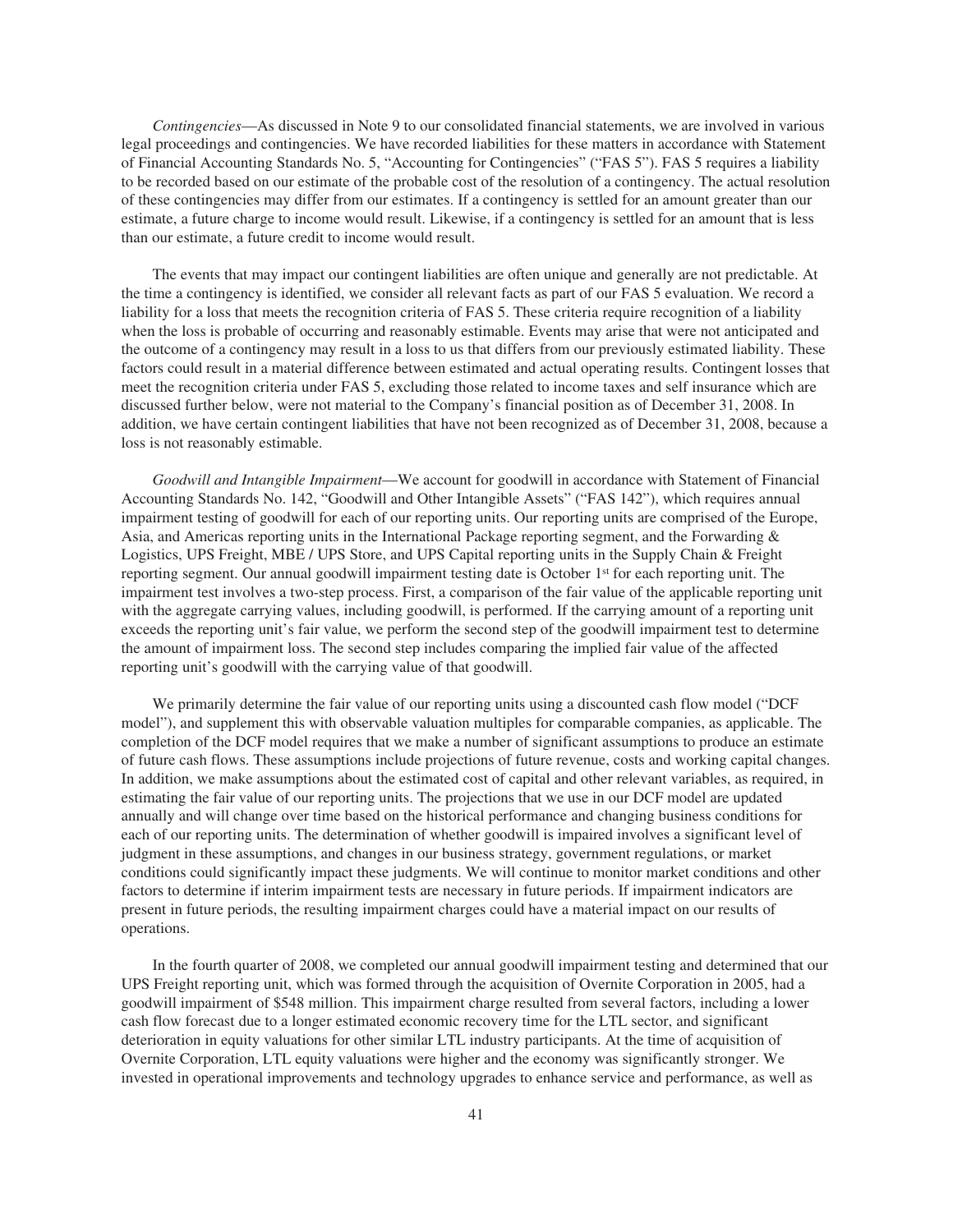expand service offerings. However, this process took longer than initially anticipated, and thus financial results have been below our expectations. Additionally, the LTL sector in 2008 has been adversely impacted by the economic recession in the U.S., lower industrial production and retail sales, volatile fuel prices, and significant levels of price-based competition. By the fourth quarter of 2008, the combination of these internal and external factors reduced our near term expectations for this unit, leading to the goodwill impairment charge. None of the other reporting units incurred an impairment of goodwill in 2008, nor did we have any goodwill impairment charges in 2007 or 2006.

All of our recorded intangible assets other than goodwill are deemed to be finite-lived intangibles, and are thus amortized over their estimated useful lives. In accordance with Statement of Financial Accounting Standards No. 144 "Accounting for the Impairment or Disposal of Long-Lived Assets" ("FAS 144"), impairment tests for these intangible assets are only performed when a triggering event occurs that indicates that the carrying value of the intangible may not be recoverable based on the undiscounted future cash flows of the intangible. If the carrying amount of the intangible is determined not to be recoverable, a write-down to fair value is recorded. Fair values are determined based on a DCF model. As a result of weak performance in our domestic U.K. package operations, we reviewed our intangible assets for impairment within our U.K. domestic package entity. Based on recent performance and near-term projections, the value assigned to a customer list intangible asset acquired within the UK domestic package business was determined to be impaired. This was the result of both higher than anticipated customer turnover and reduced operating margins associated with an acquired business. Accordingly, an intangible asset impairment charge of \$27 million was recorded for the year ended December 31, 2008. No other intangible asset impairments were recognized in 2008, nor were any such impairments recognized in 2007 or 2006.

*Self-Insurance Accruals*—We self-insure costs associated with workers' compensation claims, automotive liability, health and welfare, and general business liabilities, up to certain limits. Insurance reserves are established for estimates of the loss that we will ultimately incur on reported claims, as well as estimates of claims that have been incurred but not yet reported. Recorded balances are based on reserve levels, which incorporate historical loss experience and judgments about the present and expected levels of cost per claim. Trends in actual experience are a significant factor in the determination of such reserves. We believe our estimated reserves for such claims are adequate, but actual experience in claim frequency and/or severity could materially differ from our estimates and affect our results of operations.

Workers' compensation, automobile liability and general liability insurance claims may take several years to completely settle. Consequently, actuarial estimates are required to project the ultimate cost that will be incurred to fully resolve the claims. A number of factors can affect the actual cost of a claim, including the length of time the claim remains open, trends in health care costs and the results of related litigation. Furthermore, claims may emerge in future years for events that occurred in a prior year at a rate that differs from previous actuarial projections. Changes in state legislation with respect to workers compensation can affect the adequacy of our self-insurance accruals. All of these factors can result in revisions to prior actuarial projections and produce a material difference between estimated and actual operating results.

We sponsor a number of health and welfare insurance plans for our employees. These liabilities and related expenses are based on estimates of the number of employees and eligible dependents covered under the plans, anticipated medical usage by participants and overall trends in medical costs and inflation. Actual results may differ from these estimates and, therefore, produce a material difference between estimated and actual operating results.

*Pension and Postretirement Medical Benefits*—As discussed in Note 5 to our consolidated financial statements, we maintain several defined benefit and postretirement benefit plans. Our pension and other postretirement benefit costs are calculated using various actuarial assumptions and methodologies as prescribed by Statement of Financial Accounting Standards No. 87, "Employers' Accounting for Pensions" and Statement of Financial Accounting Standards No. 106, "Employers' Accounting for Postretirement Benefits Other than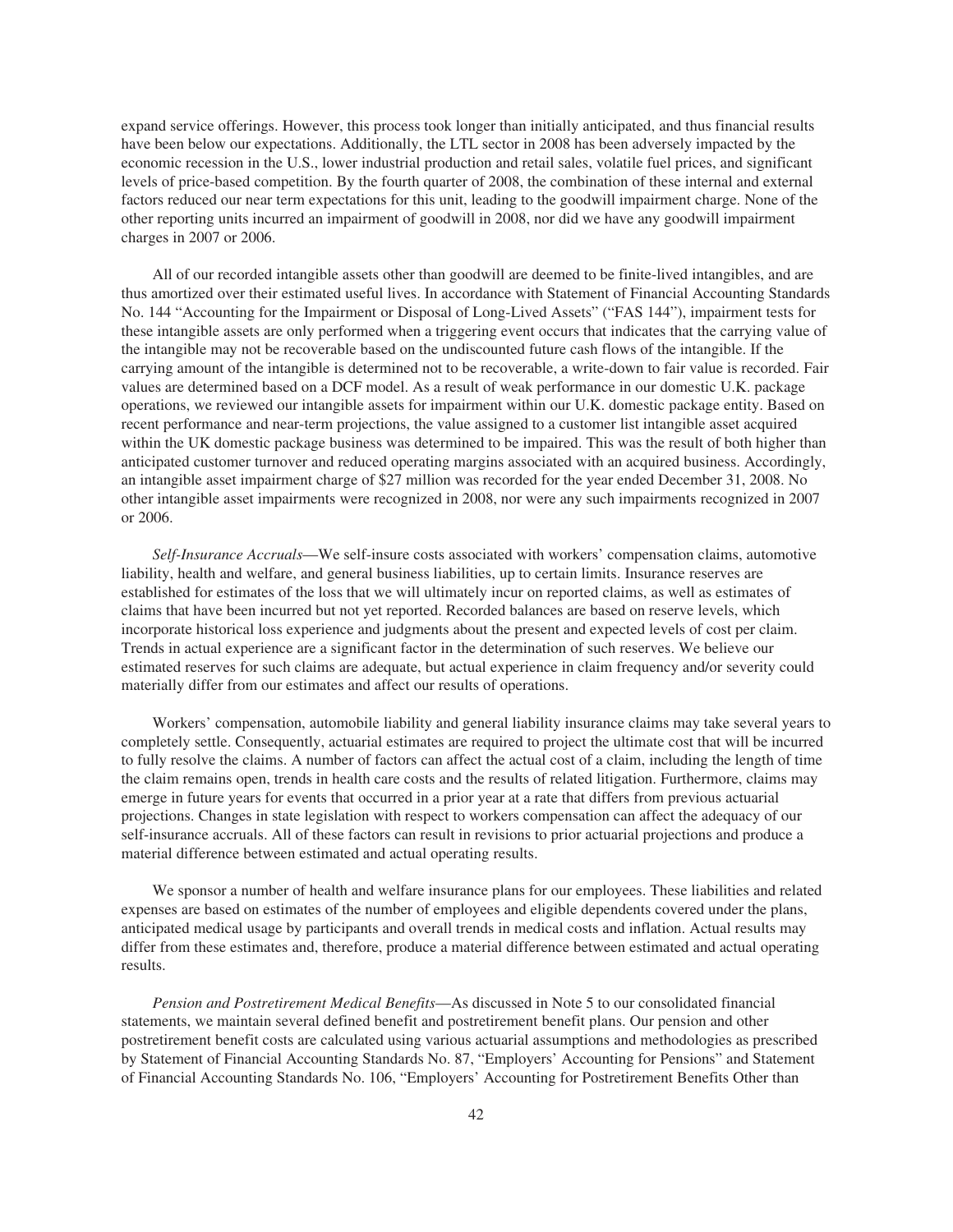Pensions." These assumptions include discount rates, health care cost trend rates, inflation, rate of compensation increases, expected return on plan assets, mortality rates, and other factors. Actual results that differ from our assumptions are accumulated and amortized over future periods and, therefore, generally affect our recognized expense and recorded obligation in such future periods. We believe that the assumptions utilized in recording the obligations under our plans are reasonable, and represent our best estimates, based on information as to historical experience and performance as well as other factors that might cause future expectations to differ from past trends. Differences in actual experience or changes in assumptions may affect our pension and other postretirement obligations and future expense. A 25 basis point change in the assumed discount rate, expected return on assets, and health care cost trend rate for the U.S. pension and postretirement benefit plans would result in the following increases (decreases) on the Company's costs and obligations for the year 2008 (in millions):

|                                                         | 25 Basis Point<br><b>Increase</b> | 25 Basis Point<br><b>Decrease</b> |
|---------------------------------------------------------|-----------------------------------|-----------------------------------|
| <b>Pension Plans</b>                                    |                                   |                                   |
| Discount Rate:                                          |                                   |                                   |
|                                                         | \$(44)                            | \$52                              |
|                                                         | (605)                             | 639                               |
| Return on Assets:                                       |                                   |                                   |
|                                                         | (42)                              | 42                                |
| <b>Postretirement Medical Plans</b>                     |                                   |                                   |
| Discount Rate:                                          |                                   |                                   |
|                                                         | (7)                               | 6                                 |
| Effect on accumulated postretirement benefit obligation | (80)                              | 82                                |
| Health Care Cost Trend Rate:                            |                                   |                                   |
|                                                         | 2                                 | (3)                               |
| Effect on accumulated postretirement benefit obligation | 25                                | [26]                              |

*Fair Value Measurements*—In the normal course of business, we hold and issue financial instruments that contain elements of market risk, including derivatives, marketable securities, finance receivables, other investments, and debt. Certain of these financial instruments are required to be recorded at fair value, principally derivatives, marketable securities, and certain other investments. Fair values are based on listed market prices, when such prices are available. To the extent that listed market prices are not available, fair value is determined based on other relevant factors, including dealer price quotations. Certain financial instruments, including over-the-counter derivative instruments, are valued using pricing models that consider, among other factors, contractual and market prices, correlations, time value, credit spreads, and yield curve volatility factors. Changes in the fixed income, equity, foreign exchange, and commodity markets will impact our estimates of fair value in the future, potentially affecting our results of operations. A quantitative sensitivity analysis of our exposure to changes in commodity prices, foreign currency exchange rates, interest rates, and equity prices is presented in the "Market Risk" section of this report.

Our assets and liabilities recorded at fair value have been categorized based upon a fair value hierarchy in accordance with FAS 157. Level 1 inputs utilize quoted prices in active markets for identical assets or liabilities. Level 2 inputs are based on other observable market data, such as quoted prices for similar assets and liabilities, and inputs other than quoted prices that are observable, such as interest rates and yield curves. Level 3 inputs are developed from unobservable data reflecting our own assumptions, and include situations where there is little or no market activity for the asset or liability.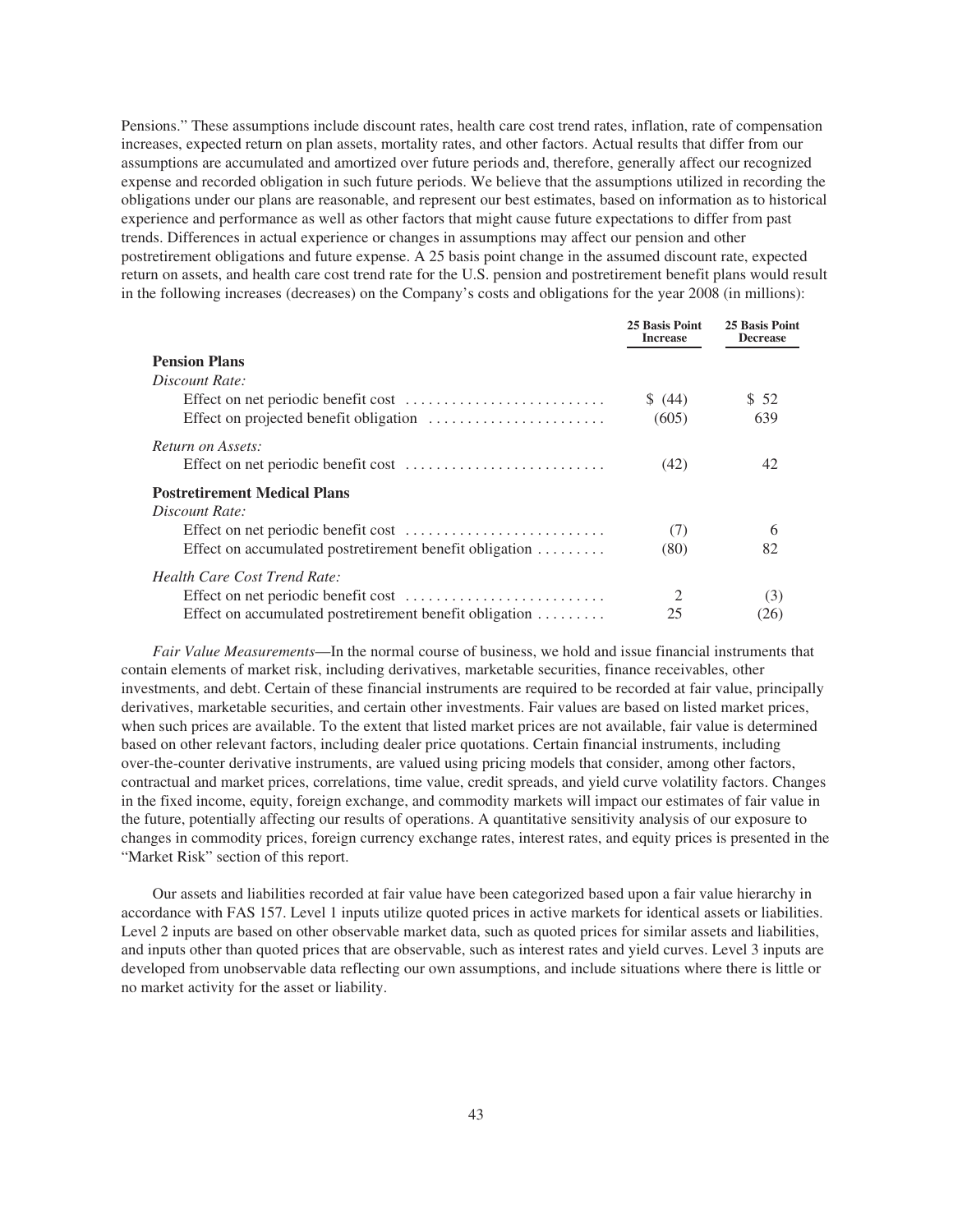The following is a general description of the valuation methodologies used for financial assets and liabilities measured at fair value, including the general classification of such assets and liabilities pursuant to the valuation hierarchy.

*Derivative Contracts*—Our foreign currency, interest rate, and energy derivatives are largely comprised of over-the-counter derivatives, which are primarily valued using pricing models that rely on market observable inputs such as yield curves, currency exchange rates, and commodity forward prices, and therefore are classified as Level 2.

*Marketable Securities*—Marketable securities utilizing Level 1 inputs include active exchange-traded equity securities and equity index funds, and most U.S. Government debt securities, as these securities all have quoted prices in active markets. Marketable securities utilizing Level 2 inputs include non-auction rate asset-backed securities, corporate bonds, and municipal bonds. These securities are valued using market corroborated pricing, matrix pricing, or other models that utilize observable inputs such as yield curves.

We have classified our auction rate securities portfolio as utilizing Level 3 inputs, as their valuation requires substantial judgment and estimation of factors that are not currently observable in the market due to the lack of trading in the securities. These valuations may be revised in future periods as market conditions evolve. These securities were valued as of December 31, 2008 considering several factors, including the credit quality of the securities, the rate of interest received since the failed auctions began, the yields of securities similar to the underlying auction rate securities, and the input of broker-dealers in these securities.

*Other Investments*—Financial assets and liabilities utilizing Level 3 inputs include our holdings in certain investment partnerships. These partnership holdings do not have any quoted prices, nor can they be valued using inputs based on observable market data. These investments are valued internally using a discounted cash flow model based on each partnership's financial statements and cash flow projections.

*Depreciation, Residual Value, and Impairment of Fixed Assets*—As of December 31, 2008, we had \$18.265 billion of net fixed assets, the most significant category of which is aircraft. In accounting for fixed assets, we make estimates about the expected useful lives and the expected residual values of the assets, and the potential for impairment based on the fair values of the assets and the cash flows generated by these assets.

In estimating the lives and expected residual values of aircraft, we have relied upon actual experience with the same or similar aircraft types. Subsequent revisions to these estimates could be caused by changes to our maintenance program, changes in the utilization of the aircraft, governmental regulations on aging aircraft, and changing market prices of new and used aircraft of the same or similar types. We periodically evaluate these estimates and assumptions, and adjust the estimates and assumptions as necessary. Adjustments to the expected lives and residual values are accounted for on a prospective basis through depreciation expense.

In accordance with the provisions of FAS 144, we review long-lived assets for impairment when circumstances indicate the carrying amount of an asset may not be recoverable based on the undiscounted future cash flows of the asset. If the carrying amount of the asset is determined not to be recoverable, a write-down to fair value is recorded. Fair values are determined based on quoted market values, discounted cash flows, or external appraisals, as applicable. We review long-lived assets for impairment at the individual asset or the asset group level for which the lowest level of independent cash flows can be identified. The circumstances that would indicate potential impairment may include, but are not limited to, a significant change in the extent to which an asset is utilized, a significant decrease in the market value of an asset, and operating or cash flow losses associated with the use of the asset. In estimating cash flows, we project future volume levels for our different air express products in all geographic regions in which we do business. Adverse changes in these volume forecasts, or a shortfall of our actual volume compared with our projections, could result in our current aircraft capacity exceeding current or projected demand. This situation would lead to an excess of a particular aircraft type, resulting in an aircraft impairment charge or a reduction of the expected life of an aircraft type (thus resulting in increased depreciation expense).

We continually monitor our aircraft fleet utilization in light of current and projected volume levels, aircraft fuel prices, and other factors. Changes in any of these factors, including a continuation of the rapid economic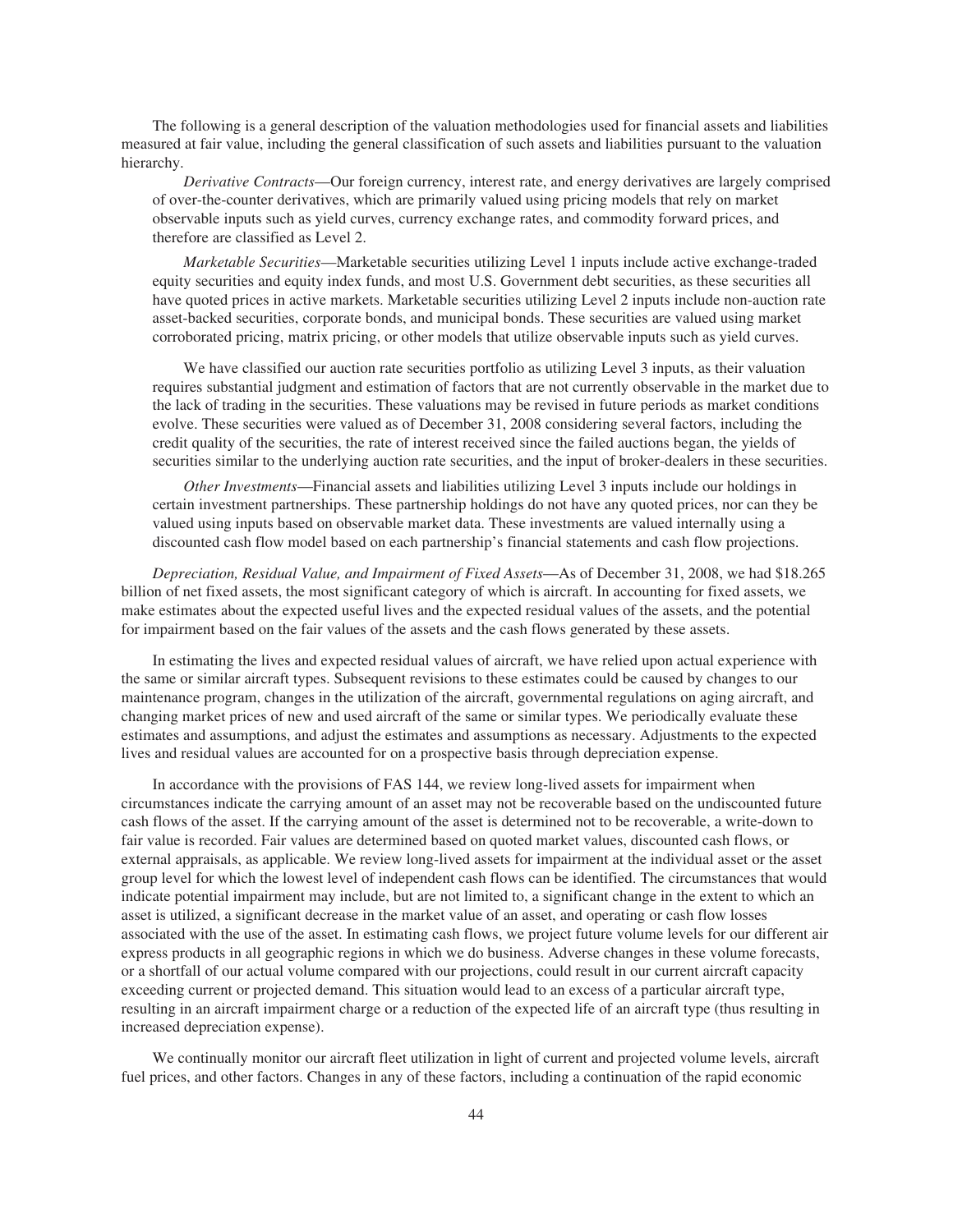decline experienced in the second half of 2008, could result in modifications to our current aircraft fleet plan. Such modifications could result in a reduction in the expected useful life of an aircraft type or in impairment losses related to the early retirement of particular aircraft.

As a result of business changes that occurred in the first quarter of 2007, including capacity-optimization programs in our domestic and international air freight forwarding business as well as changes to our aircraft orders and planned delivery dates, we began a review process of our aircraft fleet types to ensure that we maintain the optimum mix of aircraft types to service our international and domestic package businesses. The review was completed in March 2007, and based on the results of our evaluation, we accelerated the planned retirement of certain Boeing 727 and 747 aircraft, and recognized an impairment and obsolescence charge of \$221 million for the aircraft and related engines and parts in 2007.

During 2006, we reevaluated the anticipated service lives of our Boeing 757, Boeing 767, and Airbus A300 fleets, and as a result of this evaluation, increased the depreciable lives from 20 to 30 years and reduced the residual values from 30% to 10% of original cost. This change did not have a material effect on our results of operations.

*Income Taxes*—We make certain estimates and judgments in determining income tax expense for financial statement purposes. These estimates and judgments occur in the calculation of income by legal entity and jurisdiction, tax credits, benefits, and deductions, and in the calculation of certain tax assets and liabilities, which arise from differences in the timing of recognition of revenue and expense for tax and financial statement purposes, as well as the interest and penalties related to these uncertain tax positions. Significant changes to these estimates may result in an increase or decrease to our tax provision in a subsequent period.

We assess the likelihood that we will be able to recover our deferred tax assets. If recovery is not likely, we must increase our provision for taxes by recording a valuation allowance against the deferred tax assets that we estimate will not ultimately be recoverable. We believe that we will ultimately recover a substantial majority of the deferred tax assets recorded on our consolidated balance sheets. However, should there be a change in our ability to recover our deferred tax assets, our tax provision would increase in the period in which we determined that the recovery was not likely.

The calculation of our tax liabilities involves dealing with uncertainties in the application of complex tax regulations. In the first quarter of 2007, we adopted FASB Interpretation No. 48, "Accounting for Uncertainty in Income Taxes—an interpretation of SFAS No. 109" ("FIN 48"), and related guidance (see Note 13 in the consolidated financial statements). As a result of the implementation of FIN 48, we recognize liabilities for uncertain tax positions based on a two-step process prescribed in the interpretation. The first step is to evaluate the tax position for recognition by determining if the weight of available evidence indicates that it is more likely than not that the position will be sustained on audit, including resolution of related appeals or litigation processes, if any. The second step requires us to estimate and measure the tax benefit as the largest amount that is more than 50% likely to be realized upon ultimate settlement. It is inherently difficult and subjective to estimate such amounts, as we have to determine the probability of various possible outcomes. We reevaluate these uncertain tax positions on a quarterly basis. This evaluation is based on factors including, but not limited to, changes in facts or circumstances, changes in tax law, effectively settled issues under audit, and new audit activity. Such a change in recognition or measurement would result in the recognition of a tax benefit or an additional charge to the tax provision.

*Accounts Receivable*—We utilize the reserve method for recognizing bad debt expense associated with our accounts receivable. This requires us to make our best estimate of the probable losses inherent in our customer receivables at each balance sheet date. These estimates require consideration of historical loss experience, adjusted for current conditions, trends in customer payment frequency, and judgments about the probable effects of relevant observable data, including present economic conditions and the financial health of specific customers and market sectors. Our risk management process includes standards and policies for reviewing major account exposures and concentrations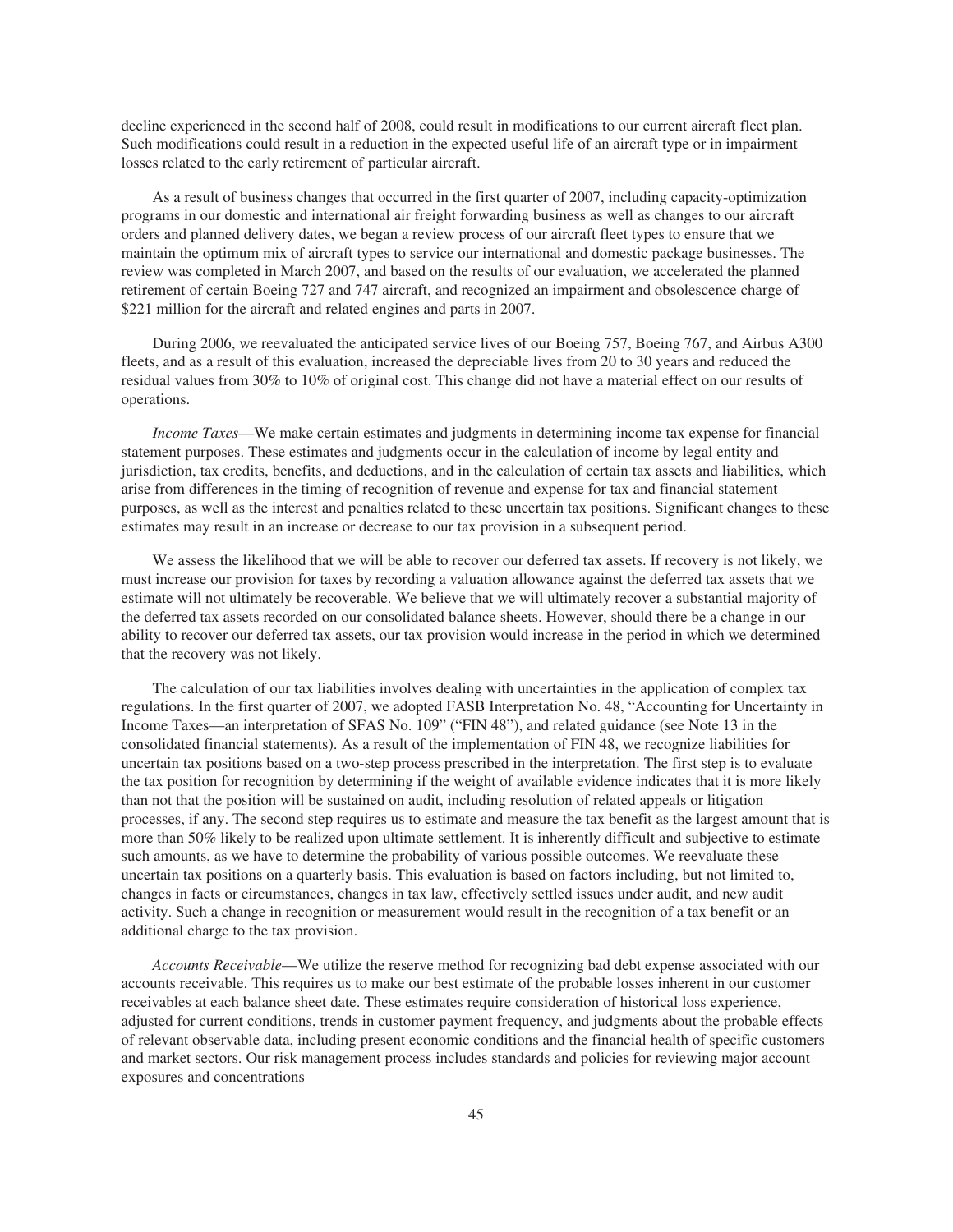of risk. Continued deterioration in macro economic variables could result in our ultimate loss exposures on our accounts receivable being significantly higher than what we have currently estimated and reserved for in our allowance for doubtful accounts. Our total allowance for doubtful accounts as of December 31, 2008 and 2007 was \$155 and \$163 million, respectively. Our total provision for doubtful accounts charged to expense during the years ended December 31, 2008, 2007, and 2006 was \$277, \$225, and \$159 million, respectively.

### **Forward-Looking Statements**

"Management's Discussion and Analysis of Financial Condition and Results of Operations" and other parts of this report contain "forward-looking" statements about matters that inherently are difficult to predict. The words "believes," "expects," "anticipates," "we see," and similar expressions are intended to identify forwardlooking statements. These statements include statements regarding our intent, belief and current expectations about our strategic direction, prospects and future results. We have described some of the important factors that affect these statements as we discussed each subject. Forward-looking statements involve risks and uncertainties, and certain factors may cause actual results to differ materially from those contained in the forward-looking statements.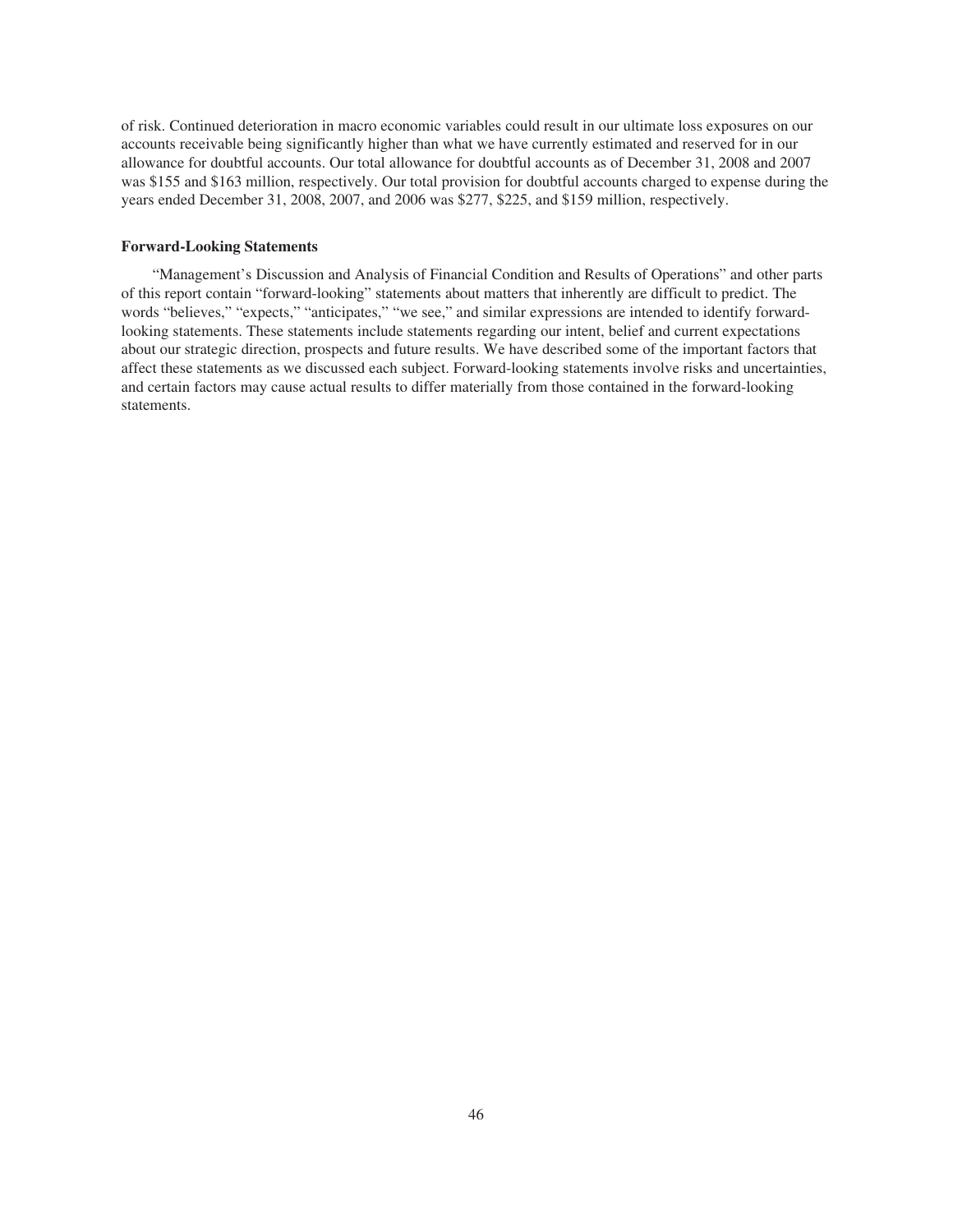### **Item 7A.** *Quantitative and Qualitative Disclosures about Market Risk*

We are exposed to market risk from changes in certain commodity prices, foreign currency exchange rates, interest rates, and equity prices. All of these market risks arise in the normal course of business, as we do not engage in speculative trading activities. In order to manage the risk arising from these exposures, we utilize a variety of foreign exchange, interest rate, equity and commodity forward contracts, options, and swaps.

The following analysis provides quantitative information regarding our exposure to commodity price risk, foreign currency exchange risk, interest rate risk, and equity price risk. We utilize valuation models to evaluate the sensitivity of the fair value of financial instruments with exposure to market risk that assume instantaneous, parallel shifts in exchange rates, interest rate yield curves, and commodity and equity prices. For options and instruments with non-linear returns, models appropriate to the instrument are utilized to determine the impact of market shifts. There are certain limitations inherent in the sensitivity analyses presented, primarily due to the assumption that exchange rates change in a parallel fashion and that interest rates change instantaneously. In addition, the analyses are unable to reflect the complex market reactions that normally would arise from the market shifts modeled*.*

A discussion of our accounting policies for derivative instruments and further disclosures are provided in Note 15 to the consolidated financial statements.

### *Commodity Price Risk*

We are exposed to changes in the prices of refined fuels, principally jet-A, diesel, and unleaded gasoline. Currently, the fuel surcharges that we apply to our domestic and international package and LTL services are the primary means of reducing the risk of adverse fuel price changes. Additionally, we use a combination of options contracts to provide partial protection from changing fuel and energy prices. The net fair value of such contracts subject to price risk, excluding the underlying exposures, as of December 31, 2008 and 2007 was an asset (liability) of \$0 and \$(179) million, respectively. The potential loss in the fair value of these derivative contracts, assuming a hypothetical 10% adverse change in the underlying commodity price, would be approximately \$0 and \$42 million at December 31, 2008 and 2007, respectively. This amount excludes the offsetting impact of the price risk inherent in the physical purchase of the underlying commodities.

In the fourth quarter of 2008, we terminated several energy derivatives and received \$87 million in cash. Additionally, in the second quarter of 2006, we terminated several energy derivatives and received \$229 million in cash. These transactions are reported in other investing activities in the statement of cash flows. As these derivatives qualified for hedge accounting, were designated as hedges, and maintained their effectiveness, the gains associated with these hedges were recognized in income over the original term of the hedges. The hedges that were terminated in the fourth quarter of 2008 will be recognized in the income statement through the first quarter of 2009.

### *Foreign Currency Exchange Risk*

We have foreign currency risks related to our revenue, operating expenses, and financing transactions in currencies other than the local currencies in which we operate. We are exposed to currency risk from the potential changes in functional currency values of our foreign currency-denominated assets, liabilities, and cash flows. Our most significant foreign currency exposures relate to the Euro, the British Pound Sterling and the Canadian Dollar. We use a combination of purchased and written options and forward contracts to hedge cash flow currency exposures. These derivative instruments generally cover forecasted foreign currency exposures for periods of 12 to 24 months. As of December 31, 2008 and 2007, the net fair value of the hedging instruments described above was an asset (liability) of \$241 and \$(42) million, respectively. The potential loss in fair value for such instruments from a hypothetical 10% adverse change in quoted foreign currency exchange rates would be approximately \$239 and \$387 million at December 31, 2008 and 2007, respectively. This sensitivity analysis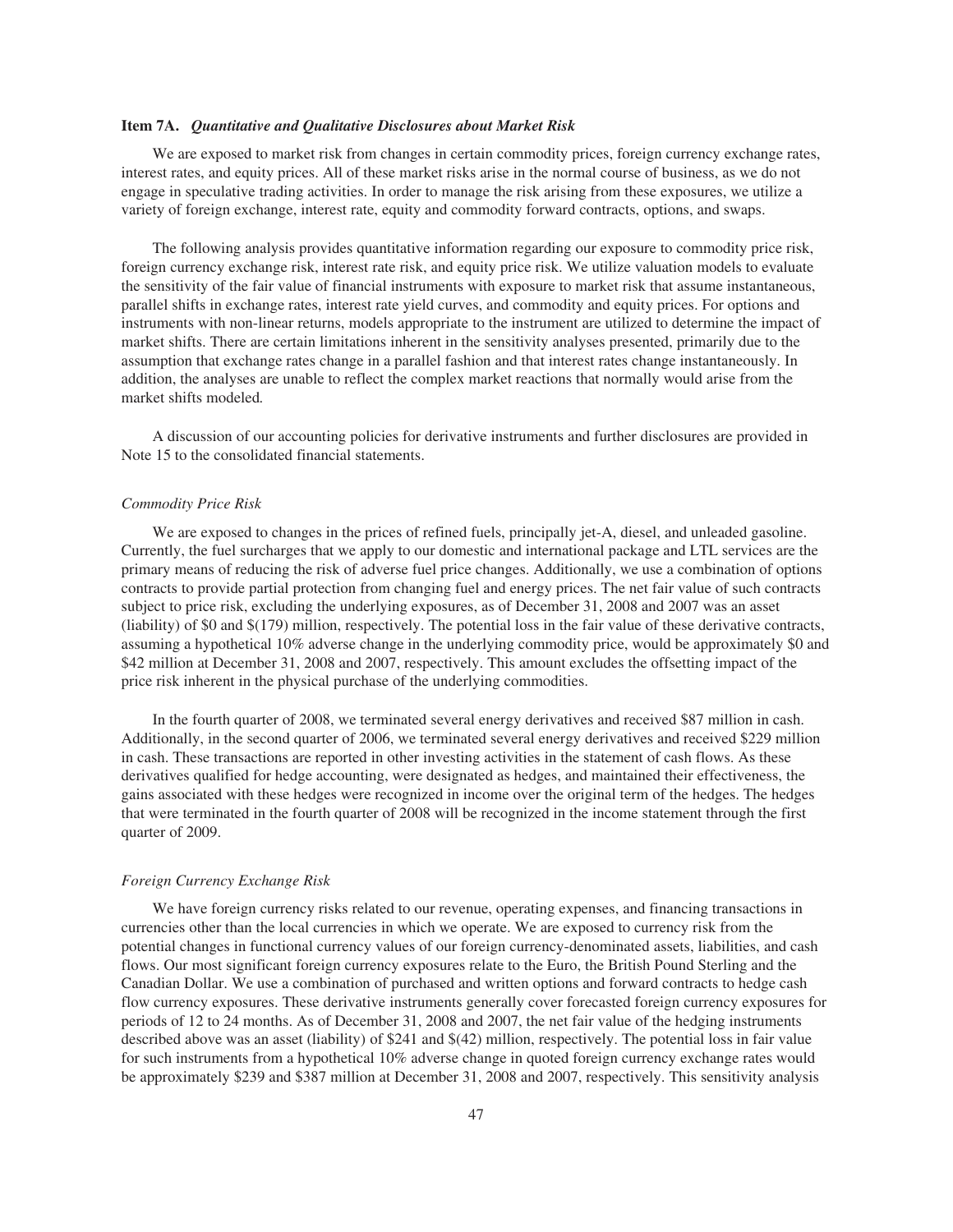assumes a parallel shift in the foreign currency exchange rates. Exchange rates rarely move in the same direction. The assumption that exchange rates change in a parallel fashion may overstate the impact of changing exchange rates on assets and liabilities denominated in a foreign currency.

### *Interest Rate Risk*

As described in Note 8 to the consolidated financial statements, we have issued debt instruments, including debt associated with capital leases, that accrue expense at fixed and floating rates of interest. We use a combination of derivative instruments, including interest rate swaps and cross-currency interest rate swaps, as part of our program to manage the fixed and floating interest rate mix of our total debt portfolio and related overall cost of borrowing. These swaps are generally entered into concurrently with the issuance of the debt that they are intended to modify, and the notional amount, interest payment, and maturity dates of the swaps match the terms of the associated debt. We also utilize forward starting swaps and similar instruments to lock in all or a portion of the borrowing cost of anticipated debt issuances. The net fair value of our interest rate swaps at December 31, 2008 and 2007 was a liability of \$388 and \$94 million, respectively.

Our floating rate debt and interest rate swaps subject us to risk resulting from changes in short-term (primarily LIBOR) interest rates. The potential change in annual interest expense resulting from a hypothetical 100 basis point change in short-term interest rates applied to our floating rate debt and swap instruments (excluding hedges of anticipated debt issuances) at December 31, 2008 and 2007 would be approximately \$41 and \$100 million, respectively.

We have investments in debt and preferred equity securities (including auction rate securities), as well as cash-equivalent instruments, some of which accrue income at variable rates of interest. The potential change in annual investment income resulting from a hypothetical 100 basis point change in interest rates applied to our investments exposed to variable interest rates at December 31, 2008 and 2007 would be approximately \$6 and \$15 million, respectively.

Additionally, as described in Note 3 to the consolidated financial statements, we hold a portfolio of finance receivables that accrue income at fixed and floating rates of interest. The potential change in the annual income resulting from a hypothetical 100 basis point change in interest rates applied to our variable rate finance receivables at December 31, 2008 and 2007 would be immaterial.

This interest rate sensitivity analysis assumes interest rate changes are instantaneous, parallel shifts in the yield curve. In reality, interest rate changes are rarely instantaneous or parallel. While this is our best estimate of the impact of the specified interest rate scenarios, these estimates should not be viewed as forecasts. We adjust the fixed and floating interest rate mix of our interest rate sensitive assets and liabilities in response to changes in market conditions.

### *Equity Price Risk*

We hold investments in various common equity securities that are subject to price risk, and for certain of these securities, we utilize options to hedge this price risk. At December 31, 2008 and 2007, the fair value of such investments was \$30 and \$35 million, respectively. The potential change in the fair value of such investments, assuming a 10% change in equity prices net of the offsetting impact of any hedges, would be approximately \$3 and \$4 million at December 31, 2008 and 2007.

### *Credit Risk*

The forward contracts, swaps, and options previously discussed contain an element of risk that the counterparties may be unable to meet the terms of the agreements. However, we minimize such risk exposures for these instruments by limiting the counterparties to financial institutions that meet established credit guidelines. We do not expect to incur any material losses as a result of counterparty default.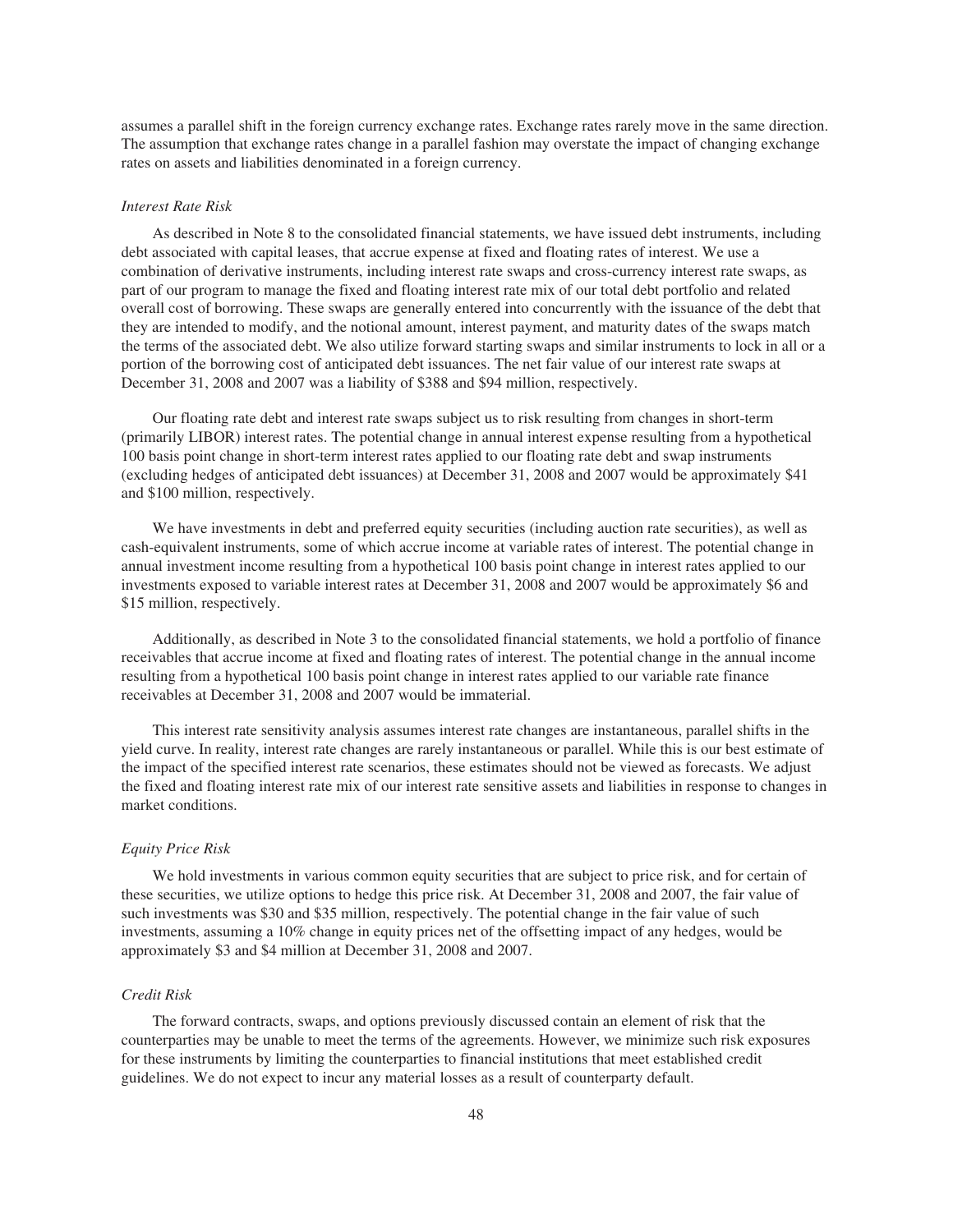### **Item 8.** *Financial Statements and Supplementary Data*

### **Report of Independent Registered Public Accounting Firm**

Board of Directors and Shareowners United Parcel Service, Inc. Atlanta, Georgia

We have audited the internal control over financial reporting of United Parcel Service, Inc. and subsidiaries (the "Company") as of December 31, 2008, based on criteria established in *Internal Control—Integrated Framework* issued by the Committee of Sponsoring Organizations of the Treadway Commission. The Company's management is responsible for maintaining effective internal control over financial reporting and for its assessment of the effectiveness of internal control over financial reporting, included in the accompanying *Management's Report on Internal Control Over Financial Reporting*. Our responsibility is to express an opinion on the Company's internal control over financial reporting based on our audit.

We conducted our audit in accordance with the standards of the Public Company Accounting Oversight Board (United States). Those standards require that we plan and perform the audit to obtain reasonable assurance about whether effective internal control over financial reporting was maintained in all material respects. Our audit included obtaining an understanding of internal control over financial reporting, assessing the risk that a material weakness exists, testing and evaluating the design and operating effectiveness of internal control based on the assessed risk, and performing such other procedures as we considered necessary in the circumstances. We believe that our audit provides a reasonable basis for our opinion.

A company's internal control over financial reporting is a process designed by, or under the supervision of, the company's principal executive and principal financial officers, or persons performing similar functions, and effected by the company's board of directors, management, and other personnel to provide reasonable assurance regarding the reliability of financial reporting and the preparation of financial statements for external purposes in accordance with generally accepted accounting principles. A company's internal control over financial reporting includes those policies and procedures that (1) pertain to the maintenance of records that, in reasonable detail, accurately and fairly reflect the transactions and dispositions of the assets of the company; (2) provide reasonable assurance that transactions are recorded as necessary to permit preparation of financial statements in accordance with generally accepted accounting principles, and that receipts and expenditures of the company are being made only in accordance with authorizations of management and directors of the company; and (3) provide reasonable assurance regarding prevention or timely detection of unauthorized acquisition, use, or disposition of the company's assets that could have a material effect on the financial statements.

Because of the inherent limitations of internal control over financial reporting, including the possibility of collusion or improper management override of controls, material misstatements due to error or fraud may not be prevented or detected on a timely basis. Also, projections of any evaluation of the effectiveness of the internal control over financial reporting to future periods are subject to the risk that the controls may become inadequate because of changes in conditions, or that the degree of compliance with the policies or procedures may deteriorate.

In our opinion, the Company maintained, in all material respects, effective internal control over financial reporting as of December 31, 2008, based on the criteria established in *Internal Control—Integrated Framework* issued by the Committee of Sponsoring Organizations of the Treadway Commission.

We have also audited, in accordance with the standards of the Public Company Accounting Oversight Board (United States), the consolidated balance sheet of United Parcel Service, Inc. and its subsidiaries as of December 31, 2008, and the related statements of consolidated income, comprehensive income (loss), and cash flows for the year ended December 31, 2008 and our report dated February 27, 2009 expressed an unqualified opinion on those financial statements.

Deloitte & Touche LLP

Atlanta, Georgia February 27, 2009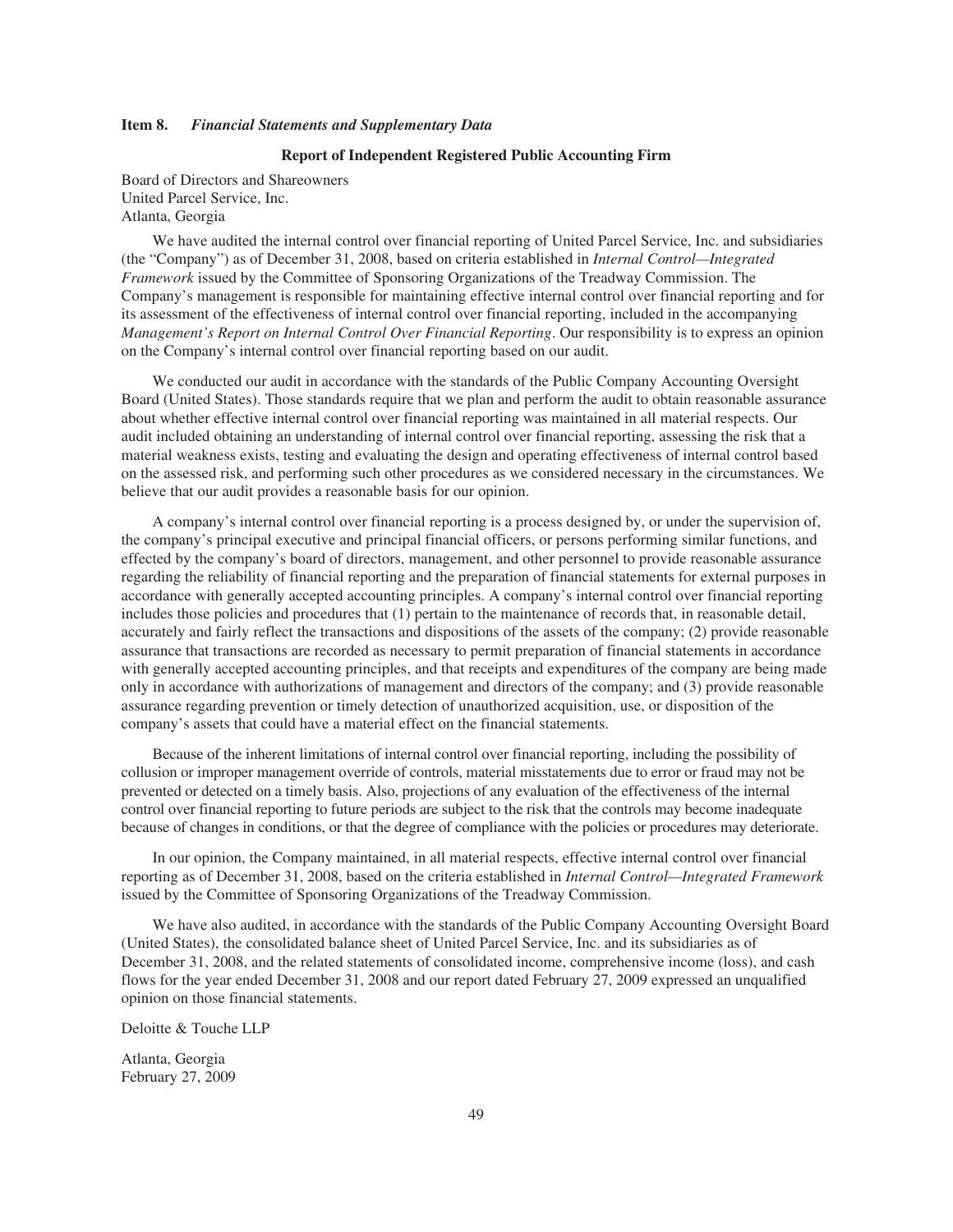### **REPORT OF INDEPENDENT REGISTERED PUBLIC ACCOUNTING FIRM**

Board of Directors and Shareowners United Parcel Service, Inc. Atlanta, Georgia

We have audited the accompanying consolidated balance sheets of United Parcel Service, Inc. and subsidiaries (the "Company") as of December 31, 2008 and 2007, and the related statements of consolidated income, comprehensive income (loss), and cash flows for each of the three years in the period ended December 31, 2008. These consolidated financial statements are the responsibility of the Company's management. Our responsibility is to express an opinion on these financial statements based on our audits.

We conducted our audits in accordance with the standards of the Public Company Accounting Oversight Board (United States). Those standards require that we plan and perform the audit to obtain reasonable assurance about whether the financial statements are free of material misstatement. An audit includes examining, on a test basis, evidence supporting the amounts and disclosures in the financial statements. An audit also includes assessing the accounting principles used and significant estimates made by management, as well as evaluating the overall financial statement presentation. We believe that our audits provide a reasonable basis for our opinion.

In our opinion, such consolidated financial statements present fairly, in all material respects, the financial position of United Parcel Service Inc. and subsidiaries at December 31, 2008 and 2007, and the results of their operations and their cash flows for each of the three years in the period ended December 31, 2008, in conformity with accounting principles generally accepted in the United States of America.

As described in Notes 1, 5, and 13 to the consolidated financial statements, the Company adopted the provisions of Financial Accounting Standards Board Interpretation No. 48, "Accounting for Uncertainty in Income Taxes (an interpretation of FASB Statement No. 109)," on January 1, 2007, the provisions of Statement of Financial Accounting Standards No. 123 (revised 2004), "Share-Based Payment," on January 1, 2006, and the recognition and disclosure provisions of Statement of Financial Accounting Standards No. 158, "Employers' Accounting for Defined Benefit Pension and Other Postretirement Plans (an amendment of FASB Statements No. 87, 88, 106, and 132(R))," on December 31, 2006.

We have also audited, in accordance with the standards of the Public Company Accounting Oversight Board (United States), the Company's internal control over financial reporting as of December 31, 2008, based on the criteria established in *Internal Control—Integrated Framework* issued by the Committee of Sponsoring Organizations of the Treadway Commission and our report dated February 27, 2009 expressed an unqualified opinion on the Company's internal control over financial reporting.

Deloitte & Touche LLP

Atlanta, Georgia February 27, 2009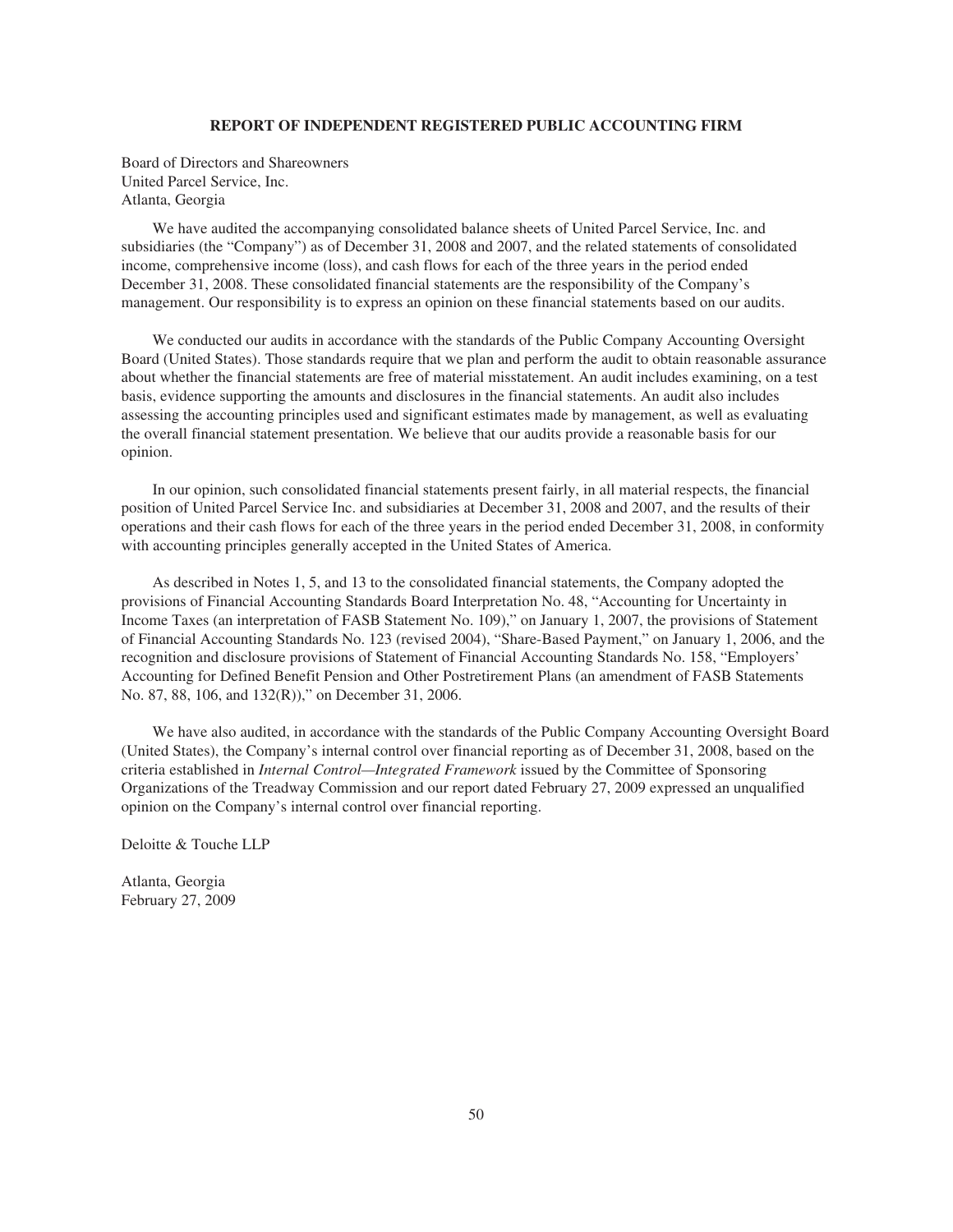# **UNITED PARCEL SERVICE, INC. AND SUBSIDIARIES CONSOLIDATED BALANCE SHEETS (In millions)**

|                                                                     | December 31,                  |          |
|---------------------------------------------------------------------|-------------------------------|----------|
|                                                                     | 2008                          | 2007     |
| <b>ASSETS</b>                                                       |                               |          |
| <b>Current Assets:</b>                                              |                               |          |
|                                                                     | 507<br>S                      | \$2,027  |
|                                                                     | 542                           | 577      |
|                                                                     | 5,547                         | 6,084    |
|                                                                     | 480                           | 468      |
|                                                                     | 494                           | 606      |
|                                                                     | 167                           | 1,256    |
|                                                                     | 1,108                         | 742      |
|                                                                     | 8,845                         | 11,760   |
|                                                                     | 18,265                        | 17,663   |
|                                                                     | 10                            | 4,421    |
|                                                                     | 1,986                         | 2,577    |
|                                                                     | 511                           | 628      |
|                                                                     | 476                           | 431      |
|                                                                     | 1,786                         | 1,562    |
|                                                                     | \$31,879                      | \$39,042 |
| <b>LIABILITIES AND SHAREOWNERS' EQUITY</b>                          |                               |          |
| Current Liabilities:                                                |                               |          |
| Current maturities of long-term debt and commercial paper           | \$2,074                       | \$ 3,512 |
|                                                                     | 1,855                         | 1,819    |
|                                                                     | 1,436                         | 1,414    |
|                                                                     | $\overbrace{\phantom{12333}}$ | 440      |
|                                                                     | 732                           | 704      |
|                                                                     | 1,720                         | 1,951    |
|                                                                     | 7,817                         | 9,840    |
|                                                                     | 7,797                         | 7,506    |
|                                                                     | 6,323                         | 4,438    |
|                                                                     | 588                           | 2,620    |
|                                                                     | 1,710                         | 1,651    |
|                                                                     | 864                           | 804      |
| Shareowners' Equity:                                                |                               |          |
| Class A common stock $(314$ and 349 shares issued in 2008 and 2007) | 3                             | 3        |
| Class B common stock (684 and 694 shares issued in 2008 and 2007)   | 7                             | 7        |
|                                                                     | $\hspace{0.05cm}$             |          |
|                                                                     | 12,412                        | 14,186   |
|                                                                     | (5,642)                       | (2,013)  |
|                                                                     | 121                           | 137      |
|                                                                     | 6,901                         | 12,320   |
| Less: Treasury stock (2 shares in 2008 and 2007)                    | (121)                         | (137)    |
|                                                                     | 6,780                         | 12,183   |
|                                                                     | \$31,879                      | \$39,042 |

See notes to consolidated financial statements.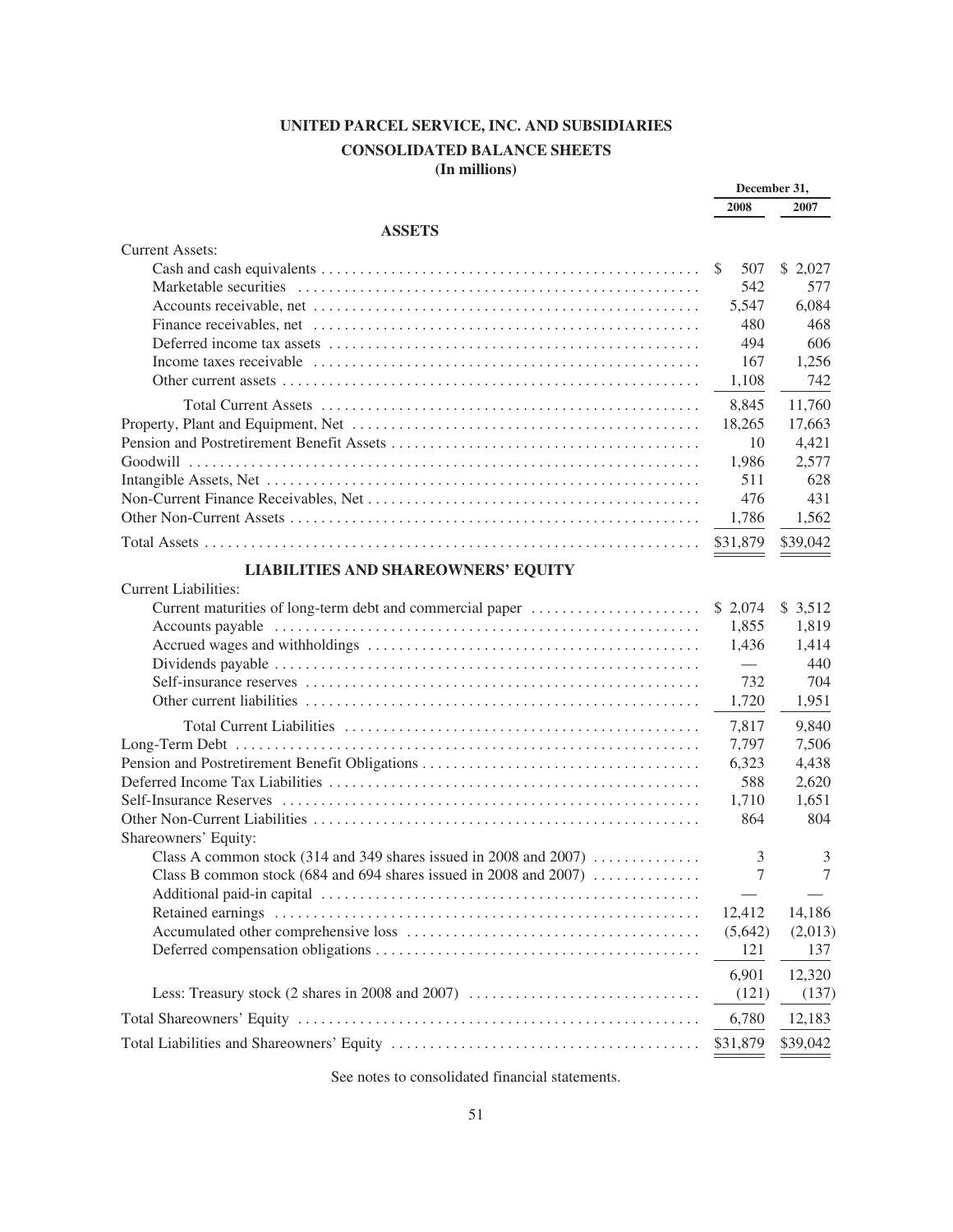## **UNITED PARCEL SERVICE, INC. AND SUBSIDIARIES**

## **STATEMENTS OF CONSOLIDATED INCOME (In millions, except per share amounts)**

|                                                                                                               | <b>Years Ended December 31.</b> |            |              |
|---------------------------------------------------------------------------------------------------------------|---------------------------------|------------|--------------|
|                                                                                                               | 2008                            | 2007       | 2006         |
| Revenue                                                                                                       | \$51,486                        | \$49,692   | \$47,547     |
| <b>Operating Expenses:</b>                                                                                    |                                 |            |              |
|                                                                                                               | 26,063                          | 31,745     | 24.421       |
|                                                                                                               | 1.194                           | 1.157      | 1.155        |
|                                                                                                               | 1.814                           | 1.745      | 1.748        |
|                                                                                                               | 6,550                           | 5,902      | 5,496        |
|                                                                                                               | 4.134                           | 2,974      | 2,655        |
|                                                                                                               | 1.027                           | 958        | 938          |
|                                                                                                               | 5,322                           | 4,633      | 4,499        |
|                                                                                                               | 46,104                          | 49,114     | 40,912       |
|                                                                                                               | 5,382                           | 578        | 6,635        |
| Other Income and (Expense):                                                                                   |                                 |            |              |
| Investment income $\dots \dots \dots \dots \dots \dots \dots \dots \dots \dots \dots \dots \dots \dots \dots$ | 75                              | 99         | 86           |
|                                                                                                               | (442)                           | (246)      | (211)        |
|                                                                                                               | (367)                           | (147)      | (125)        |
|                                                                                                               | 5.015                           | 431        | 6.510        |
|                                                                                                               | 2,012                           | 49         | 2,308        |
|                                                                                                               | \$3,003                         | \$<br>382  | 4,202<br>\$. |
|                                                                                                               | 2.96<br><sup>S</sup>            | \$<br>0.36 | 3.87         |
|                                                                                                               | 2.94<br><sup>S</sup>            | 0.36<br>S. | 3.86<br>\$.  |

## **STATEMENTS OF CONSOLIDATED COMPREHENSIVE INCOME (LOSS) (In millions)**

|                                                                                              | <b>Years Ended December 31,</b> |        |                |  |
|----------------------------------------------------------------------------------------------|---------------------------------|--------|----------------|--|
|                                                                                              | 2008                            | 2007   | 2006           |  |
|                                                                                              | \$ 3,003                        | \$ 382 | \$4,202        |  |
| Change in foreign currency translation adjustment                                            | (119)                           | 190    | 54             |  |
| Change in unrealized gain (loss) on marketable securities, net of $\{ax$ ,                   | (69)                            | (3)    | $\overline{1}$ |  |
| Change in unrealized gain (loss) on cash flow hedges, net of tax $\dots\dots\dots\dots\dots$ | 143                             | (318)  | (15)           |  |
| Change in unrecognized pension and postretirement benefit costs, net of tax $\dots\dots$     | (3,597)                         | 323    | 16             |  |
|                                                                                              | \$ (639) \$574                  |        | \$4,258        |  |

See notes to consolidated financial statements.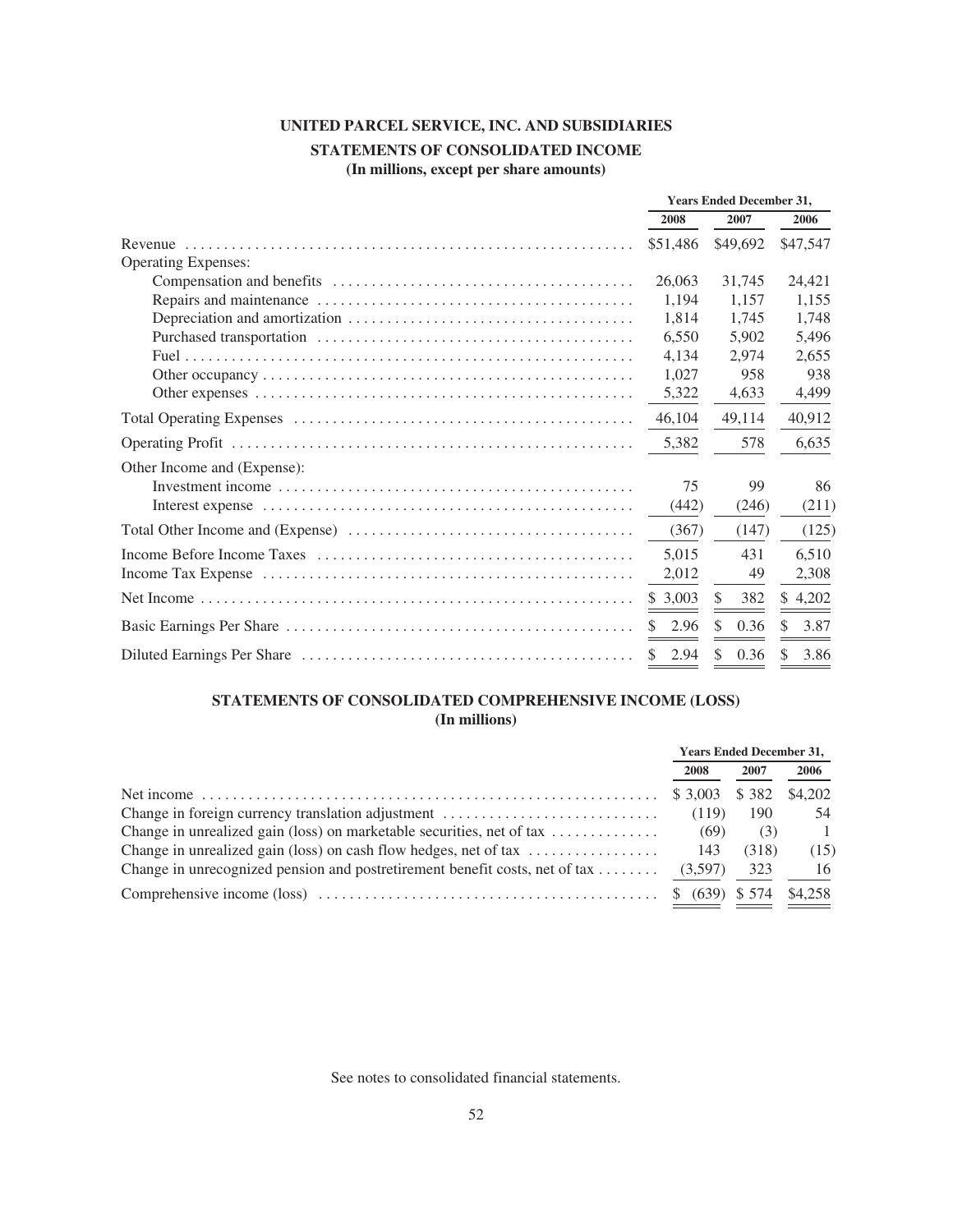## **UNITED PARCEL SERVICE, INC. AND SUBSIDIARIES**

## **STATEMENTS OF CONSOLIDATED CASH FLOWS (In millions)**

| 2008<br>2007<br>2006<br><b>Cash Flows From Operating Activities:</b><br>\$<br>\$4,202<br>\$ 3,003<br>382<br>Adjustments to reconcile net income to net cash from operating activities:<br>1,814<br>1,745<br>1,748<br>726<br>513<br>568<br>Pension and postretirement benefit contributions<br>(687)<br>(246)<br>187<br>99<br>(249)<br>516<br>447<br>369<br>87<br>69<br>180<br>575<br>221<br>128<br>634<br>243<br>Changes in assets and liabilities, net of effect of acquisitions:<br>197<br>(380)<br>(77)<br>(1,191)<br>Income taxes receivable $\dots \dots \dots \dots \dots \dots \dots \dots \dots \dots \dots \dots$<br>1,161<br>17<br>82<br>(144)<br>(3)<br>87<br>(37)<br>24<br>12<br>44<br>108<br>(184)<br>56<br>(120)<br>(31)<br>(114)<br>(18)<br>5,589<br>8,426<br>1,123<br><b>Cash Flows From Investing Activities:</b><br>(2,820)<br>(2,636)<br>Proceeds from disposals of property, plant and equipment<br>147<br>85<br>75<br>Purchases of marketable securities and short-term investments<br>(3,391)<br>(9,017)<br>Sales and maturities of marketable securities and short-term investments<br>3,113<br>9,638<br>9,538<br>Net (increase) decrease in finance receivables<br>(49)<br>68<br>(39)<br>120<br>(363)<br>(46)<br>(3,179)<br>(2,199)<br>(2,340)<br><b>Cash Flows From Financing Activities:</b><br>2,613<br>(2,016)<br>(513)<br>4,094<br>3,613<br>649<br>(2,518)<br>(198)<br>(90)<br>(3,570)<br>(2,639)<br>(2,460)<br>169<br>174<br>164<br>Dividends<br>(2,219)<br>(1,703)<br>(1,577)<br>(161)<br>(44)<br>(24)<br>Net cash provided by (used in) financing activities<br>(6,702)<br>2,297<br>(3,851)<br>Effect Of Exchange Rate Changes On Cash And Cash Equivalents<br>12<br>27<br>(65)<br>Net Increase (Decrease) In Cash And Cash Equivalents<br>(1,520)<br>1,233<br><b>Cash And Cash Equivalents:</b><br>1,369<br>2,027<br>794<br>507<br>\$<br>\$2,027<br>\$<br>794<br><b>Cash Paid During The Period For:</b><br>359<br>210<br>\$<br>248 | <b>Years Ended December 31,</b> |         |          |
|----------------------------------------------------------------------------------------------------------------------------------------------------------------------------------------------------------------------------------------------------------------------------------------------------------------------------------------------------------------------------------------------------------------------------------------------------------------------------------------------------------------------------------------------------------------------------------------------------------------------------------------------------------------------------------------------------------------------------------------------------------------------------------------------------------------------------------------------------------------------------------------------------------------------------------------------------------------------------------------------------------------------------------------------------------------------------------------------------------------------------------------------------------------------------------------------------------------------------------------------------------------------------------------------------------------------------------------------------------------------------------------------------------------------------------------------------------------------------------------------------------------------------------------------------------------------------------------------------------------------------------------------------------------------------------------------------------------------------------------------------------------------------------------------------------------------------------------------------------------------------------------------------------------------------------------------------------------------|---------------------------------|---------|----------|
|                                                                                                                                                                                                                                                                                                                                                                                                                                                                                                                                                                                                                                                                                                                                                                                                                                                                                                                                                                                                                                                                                                                                                                                                                                                                                                                                                                                                                                                                                                                                                                                                                                                                                                                                                                                                                                                                                                                                                                      |                                 |         |          |
|                                                                                                                                                                                                                                                                                                                                                                                                                                                                                                                                                                                                                                                                                                                                                                                                                                                                                                                                                                                                                                                                                                                                                                                                                                                                                                                                                                                                                                                                                                                                                                                                                                                                                                                                                                                                                                                                                                                                                                      |                                 |         |          |
|                                                                                                                                                                                                                                                                                                                                                                                                                                                                                                                                                                                                                                                                                                                                                                                                                                                                                                                                                                                                                                                                                                                                                                                                                                                                                                                                                                                                                                                                                                                                                                                                                                                                                                                                                                                                                                                                                                                                                                      |                                 |         |          |
|                                                                                                                                                                                                                                                                                                                                                                                                                                                                                                                                                                                                                                                                                                                                                                                                                                                                                                                                                                                                                                                                                                                                                                                                                                                                                                                                                                                                                                                                                                                                                                                                                                                                                                                                                                                                                                                                                                                                                                      |                                 |         |          |
|                                                                                                                                                                                                                                                                                                                                                                                                                                                                                                                                                                                                                                                                                                                                                                                                                                                                                                                                                                                                                                                                                                                                                                                                                                                                                                                                                                                                                                                                                                                                                                                                                                                                                                                                                                                                                                                                                                                                                                      |                                 |         |          |
|                                                                                                                                                                                                                                                                                                                                                                                                                                                                                                                                                                                                                                                                                                                                                                                                                                                                                                                                                                                                                                                                                                                                                                                                                                                                                                                                                                                                                                                                                                                                                                                                                                                                                                                                                                                                                                                                                                                                                                      |                                 |         |          |
|                                                                                                                                                                                                                                                                                                                                                                                                                                                                                                                                                                                                                                                                                                                                                                                                                                                                                                                                                                                                                                                                                                                                                                                                                                                                                                                                                                                                                                                                                                                                                                                                                                                                                                                                                                                                                                                                                                                                                                      |                                 |         | (1,625)  |
|                                                                                                                                                                                                                                                                                                                                                                                                                                                                                                                                                                                                                                                                                                                                                                                                                                                                                                                                                                                                                                                                                                                                                                                                                                                                                                                                                                                                                                                                                                                                                                                                                                                                                                                                                                                                                                                                                                                                                                      |                                 |         |          |
|                                                                                                                                                                                                                                                                                                                                                                                                                                                                                                                                                                                                                                                                                                                                                                                                                                                                                                                                                                                                                                                                                                                                                                                                                                                                                                                                                                                                                                                                                                                                                                                                                                                                                                                                                                                                                                                                                                                                                                      |                                 |         |          |
|                                                                                                                                                                                                                                                                                                                                                                                                                                                                                                                                                                                                                                                                                                                                                                                                                                                                                                                                                                                                                                                                                                                                                                                                                                                                                                                                                                                                                                                                                                                                                                                                                                                                                                                                                                                                                                                                                                                                                                      |                                 |         |          |
|                                                                                                                                                                                                                                                                                                                                                                                                                                                                                                                                                                                                                                                                                                                                                                                                                                                                                                                                                                                                                                                                                                                                                                                                                                                                                                                                                                                                                                                                                                                                                                                                                                                                                                                                                                                                                                                                                                                                                                      |                                 |         |          |
|                                                                                                                                                                                                                                                                                                                                                                                                                                                                                                                                                                                                                                                                                                                                                                                                                                                                                                                                                                                                                                                                                                                                                                                                                                                                                                                                                                                                                                                                                                                                                                                                                                                                                                                                                                                                                                                                                                                                                                      |                                 |         |          |
|                                                                                                                                                                                                                                                                                                                                                                                                                                                                                                                                                                                                                                                                                                                                                                                                                                                                                                                                                                                                                                                                                                                                                                                                                                                                                                                                                                                                                                                                                                                                                                                                                                                                                                                                                                                                                                                                                                                                                                      |                                 |         |          |
|                                                                                                                                                                                                                                                                                                                                                                                                                                                                                                                                                                                                                                                                                                                                                                                                                                                                                                                                                                                                                                                                                                                                                                                                                                                                                                                                                                                                                                                                                                                                                                                                                                                                                                                                                                                                                                                                                                                                                                      |                                 |         |          |
|                                                                                                                                                                                                                                                                                                                                                                                                                                                                                                                                                                                                                                                                                                                                                                                                                                                                                                                                                                                                                                                                                                                                                                                                                                                                                                                                                                                                                                                                                                                                                                                                                                                                                                                                                                                                                                                                                                                                                                      |                                 |         |          |
|                                                                                                                                                                                                                                                                                                                                                                                                                                                                                                                                                                                                                                                                                                                                                                                                                                                                                                                                                                                                                                                                                                                                                                                                                                                                                                                                                                                                                                                                                                                                                                                                                                                                                                                                                                                                                                                                                                                                                                      |                                 |         |          |
|                                                                                                                                                                                                                                                                                                                                                                                                                                                                                                                                                                                                                                                                                                                                                                                                                                                                                                                                                                                                                                                                                                                                                                                                                                                                                                                                                                                                                                                                                                                                                                                                                                                                                                                                                                                                                                                                                                                                                                      |                                 |         |          |
|                                                                                                                                                                                                                                                                                                                                                                                                                                                                                                                                                                                                                                                                                                                                                                                                                                                                                                                                                                                                                                                                                                                                                                                                                                                                                                                                                                                                                                                                                                                                                                                                                                                                                                                                                                                                                                                                                                                                                                      |                                 |         |          |
|                                                                                                                                                                                                                                                                                                                                                                                                                                                                                                                                                                                                                                                                                                                                                                                                                                                                                                                                                                                                                                                                                                                                                                                                                                                                                                                                                                                                                                                                                                                                                                                                                                                                                                                                                                                                                                                                                                                                                                      |                                 |         |          |
|                                                                                                                                                                                                                                                                                                                                                                                                                                                                                                                                                                                                                                                                                                                                                                                                                                                                                                                                                                                                                                                                                                                                                                                                                                                                                                                                                                                                                                                                                                                                                                                                                                                                                                                                                                                                                                                                                                                                                                      |                                 |         |          |
|                                                                                                                                                                                                                                                                                                                                                                                                                                                                                                                                                                                                                                                                                                                                                                                                                                                                                                                                                                                                                                                                                                                                                                                                                                                                                                                                                                                                                                                                                                                                                                                                                                                                                                                                                                                                                                                                                                                                                                      |                                 |         |          |
|                                                                                                                                                                                                                                                                                                                                                                                                                                                                                                                                                                                                                                                                                                                                                                                                                                                                                                                                                                                                                                                                                                                                                                                                                                                                                                                                                                                                                                                                                                                                                                                                                                                                                                                                                                                                                                                                                                                                                                      |                                 |         |          |
|                                                                                                                                                                                                                                                                                                                                                                                                                                                                                                                                                                                                                                                                                                                                                                                                                                                                                                                                                                                                                                                                                                                                                                                                                                                                                                                                                                                                                                                                                                                                                                                                                                                                                                                                                                                                                                                                                                                                                                      |                                 |         |          |
|                                                                                                                                                                                                                                                                                                                                                                                                                                                                                                                                                                                                                                                                                                                                                                                                                                                                                                                                                                                                                                                                                                                                                                                                                                                                                                                                                                                                                                                                                                                                                                                                                                                                                                                                                                                                                                                                                                                                                                      |                                 |         | (3,085)  |
|                                                                                                                                                                                                                                                                                                                                                                                                                                                                                                                                                                                                                                                                                                                                                                                                                                                                                                                                                                                                                                                                                                                                                                                                                                                                                                                                                                                                                                                                                                                                                                                                                                                                                                                                                                                                                                                                                                                                                                      |                                 |         |          |
|                                                                                                                                                                                                                                                                                                                                                                                                                                                                                                                                                                                                                                                                                                                                                                                                                                                                                                                                                                                                                                                                                                                                                                                                                                                                                                                                                                                                                                                                                                                                                                                                                                                                                                                                                                                                                                                                                                                                                                      |                                 |         | (9,056)  |
|                                                                                                                                                                                                                                                                                                                                                                                                                                                                                                                                                                                                                                                                                                                                                                                                                                                                                                                                                                                                                                                                                                                                                                                                                                                                                                                                                                                                                                                                                                                                                                                                                                                                                                                                                                                                                                                                                                                                                                      |                                 |         |          |
|                                                                                                                                                                                                                                                                                                                                                                                                                                                                                                                                                                                                                                                                                                                                                                                                                                                                                                                                                                                                                                                                                                                                                                                                                                                                                                                                                                                                                                                                                                                                                                                                                                                                                                                                                                                                                                                                                                                                                                      |                                 |         |          |
|                                                                                                                                                                                                                                                                                                                                                                                                                                                                                                                                                                                                                                                                                                                                                                                                                                                                                                                                                                                                                                                                                                                                                                                                                                                                                                                                                                                                                                                                                                                                                                                                                                                                                                                                                                                                                                                                                                                                                                      |                                 |         |          |
|                                                                                                                                                                                                                                                                                                                                                                                                                                                                                                                                                                                                                                                                                                                                                                                                                                                                                                                                                                                                                                                                                                                                                                                                                                                                                                                                                                                                                                                                                                                                                                                                                                                                                                                                                                                                                                                                                                                                                                      |                                 |         |          |
|                                                                                                                                                                                                                                                                                                                                                                                                                                                                                                                                                                                                                                                                                                                                                                                                                                                                                                                                                                                                                                                                                                                                                                                                                                                                                                                                                                                                                                                                                                                                                                                                                                                                                                                                                                                                                                                                                                                                                                      |                                 |         |          |
|                                                                                                                                                                                                                                                                                                                                                                                                                                                                                                                                                                                                                                                                                                                                                                                                                                                                                                                                                                                                                                                                                                                                                                                                                                                                                                                                                                                                                                                                                                                                                                                                                                                                                                                                                                                                                                                                                                                                                                      |                                 |         |          |
|                                                                                                                                                                                                                                                                                                                                                                                                                                                                                                                                                                                                                                                                                                                                                                                                                                                                                                                                                                                                                                                                                                                                                                                                                                                                                                                                                                                                                                                                                                                                                                                                                                                                                                                                                                                                                                                                                                                                                                      |                                 |         |          |
|                                                                                                                                                                                                                                                                                                                                                                                                                                                                                                                                                                                                                                                                                                                                                                                                                                                                                                                                                                                                                                                                                                                                                                                                                                                                                                                                                                                                                                                                                                                                                                                                                                                                                                                                                                                                                                                                                                                                                                      |                                 |         |          |
|                                                                                                                                                                                                                                                                                                                                                                                                                                                                                                                                                                                                                                                                                                                                                                                                                                                                                                                                                                                                                                                                                                                                                                                                                                                                                                                                                                                                                                                                                                                                                                                                                                                                                                                                                                                                                                                                                                                                                                      |                                 |         |          |
|                                                                                                                                                                                                                                                                                                                                                                                                                                                                                                                                                                                                                                                                                                                                                                                                                                                                                                                                                                                                                                                                                                                                                                                                                                                                                                                                                                                                                                                                                                                                                                                                                                                                                                                                                                                                                                                                                                                                                                      |                                 |         |          |
|                                                                                                                                                                                                                                                                                                                                                                                                                                                                                                                                                                                                                                                                                                                                                                                                                                                                                                                                                                                                                                                                                                                                                                                                                                                                                                                                                                                                                                                                                                                                                                                                                                                                                                                                                                                                                                                                                                                                                                      |                                 |         |          |
|                                                                                                                                                                                                                                                                                                                                                                                                                                                                                                                                                                                                                                                                                                                                                                                                                                                                                                                                                                                                                                                                                                                                                                                                                                                                                                                                                                                                                                                                                                                                                                                                                                                                                                                                                                                                                                                                                                                                                                      |                                 |         |          |
|                                                                                                                                                                                                                                                                                                                                                                                                                                                                                                                                                                                                                                                                                                                                                                                                                                                                                                                                                                                                                                                                                                                                                                                                                                                                                                                                                                                                                                                                                                                                                                                                                                                                                                                                                                                                                                                                                                                                                                      |                                 |         |          |
|                                                                                                                                                                                                                                                                                                                                                                                                                                                                                                                                                                                                                                                                                                                                                                                                                                                                                                                                                                                                                                                                                                                                                                                                                                                                                                                                                                                                                                                                                                                                                                                                                                                                                                                                                                                                                                                                                                                                                                      |                                 |         |          |
|                                                                                                                                                                                                                                                                                                                                                                                                                                                                                                                                                                                                                                                                                                                                                                                                                                                                                                                                                                                                                                                                                                                                                                                                                                                                                                                                                                                                                                                                                                                                                                                                                                                                                                                                                                                                                                                                                                                                                                      |                                 |         |          |
|                                                                                                                                                                                                                                                                                                                                                                                                                                                                                                                                                                                                                                                                                                                                                                                                                                                                                                                                                                                                                                                                                                                                                                                                                                                                                                                                                                                                                                                                                                                                                                                                                                                                                                                                                                                                                                                                                                                                                                      |                                 |         | (575)    |
|                                                                                                                                                                                                                                                                                                                                                                                                                                                                                                                                                                                                                                                                                                                                                                                                                                                                                                                                                                                                                                                                                                                                                                                                                                                                                                                                                                                                                                                                                                                                                                                                                                                                                                                                                                                                                                                                                                                                                                      |                                 |         |          |
|                                                                                                                                                                                                                                                                                                                                                                                                                                                                                                                                                                                                                                                                                                                                                                                                                                                                                                                                                                                                                                                                                                                                                                                                                                                                                                                                                                                                                                                                                                                                                                                                                                                                                                                                                                                                                                                                                                                                                                      |                                 |         |          |
|                                                                                                                                                                                                                                                                                                                                                                                                                                                                                                                                                                                                                                                                                                                                                                                                                                                                                                                                                                                                                                                                                                                                                                                                                                                                                                                                                                                                                                                                                                                                                                                                                                                                                                                                                                                                                                                                                                                                                                      |                                 |         |          |
|                                                                                                                                                                                                                                                                                                                                                                                                                                                                                                                                                                                                                                                                                                                                                                                                                                                                                                                                                                                                                                                                                                                                                                                                                                                                                                                                                                                                                                                                                                                                                                                                                                                                                                                                                                                                                                                                                                                                                                      |                                 |         |          |
|                                                                                                                                                                                                                                                                                                                                                                                                                                                                                                                                                                                                                                                                                                                                                                                                                                                                                                                                                                                                                                                                                                                                                                                                                                                                                                                                                                                                                                                                                                                                                                                                                                                                                                                                                                                                                                                                                                                                                                      |                                 |         |          |
|                                                                                                                                                                                                                                                                                                                                                                                                                                                                                                                                                                                                                                                                                                                                                                                                                                                                                                                                                                                                                                                                                                                                                                                                                                                                                                                                                                                                                                                                                                                                                                                                                                                                                                                                                                                                                                                                                                                                                                      | \$<br>760                       | \$1,351 | \$ 2,061 |

See notes to consolidated financial statements.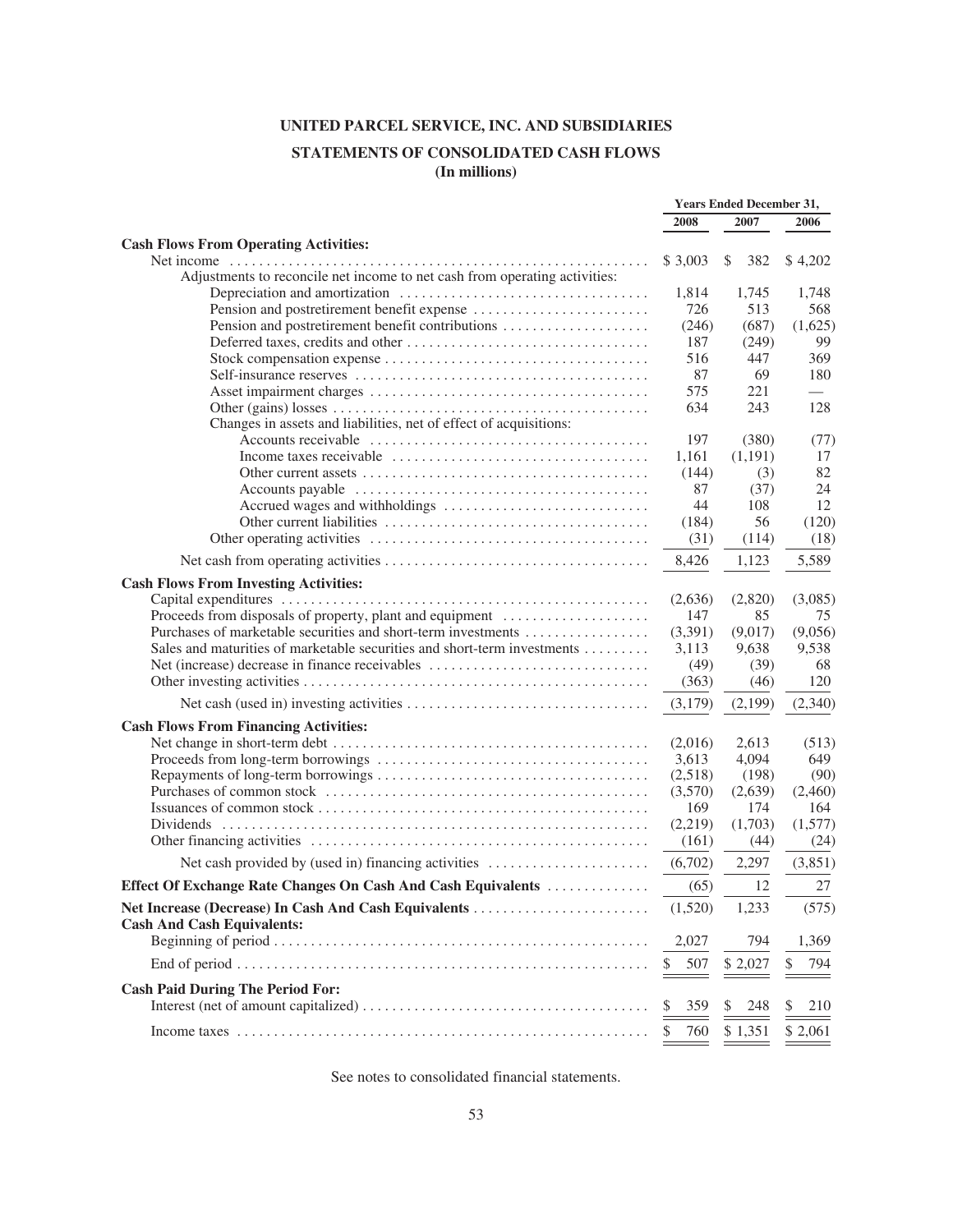### **NOTE 1. SUMMARY OF ACCOUNTING POLICIES**

### *Basis of Financial Statements and Business Activities*

The accompanying financial statements include the accounts of United Parcel Service, Inc., and all of its consolidated subsidiaries (collectively "UPS" or the "Company"). All intercompany balances and transactions have been eliminated.

UPS concentrates its operations in the field of transportation services, primarily domestic and international letter and package delivery. Through our Supply Chain & Freight subsidiaries, we are also a global provider of specialized transportation, logistics, and financial services.

The preparation of financial statements in conformity with accounting principles generally accepted in the United States of America requires management to make estimates and assumptions that affect the reported amounts of assets and liabilities and disclosure of contingent assets and liabilities at the date of the financial statements and the reported amounts of revenues and expenses during the reporting period. Actual results could differ from those estimates.

### *Revenue Recognition*

*U.S. Domestic and International Package Operations*—Revenue is recognized upon delivery of a letter or package, in accordance with EITF 91-9 "Revenue and Expense Recognition for Freight Services in Process".

*Forwarding and Logistics*—Freight forwarding revenue and the expense related to the transportation of freight is recognized at the time the services are performed, and presented in accordance with EITF 99-19 "Reporting Revenue Gross as a Principal Versus Net as an Agent". Material management and distribution revenue is recognized upon performance of the service provided. Customs brokerage revenue is recognized upon completing documents necessary for customs entry purposes.

*Freight*—Revenue is recognized upon delivery of a less-than-truckload ("LTL") or truckload ("TL") shipment, in accordance with EITF 91-9.

*Financial Services*—Income on loans and direct finance leases is recognized on the effective interest method. Accrual of interest income is suspended at the earlier of the time at which collection of an account becomes doubtful or the account becomes 90 days delinquent. Income on operating leases is recognized on the straight-line method over the terms of the underlying leases.

### *Cash and Cash Equivalents*

Cash and cash equivalents consist of highly liquid investments that are readily convertible into cash. We consider securities with maturities of three months or less, when purchased, to be cash equivalents. The carrying amount of these securities approximates fair value because of the short-term maturity of these instruments.

Restricted cash and cash equivalents relate to our self-insurance requirements. In 2008, we entered into an escrow agreement with an insurance carrier to guarantee our self-insurance obligations. This agreement required us to provide \$191 million in collateral to the insurance carrier, which is classified as "other non-current assets" on our consolidated balance sheet as of December 31, 2008, and in "other investing activities" in the cash flow statement. This restricted cash is invested in money market funds and similar cash equivalent type assets.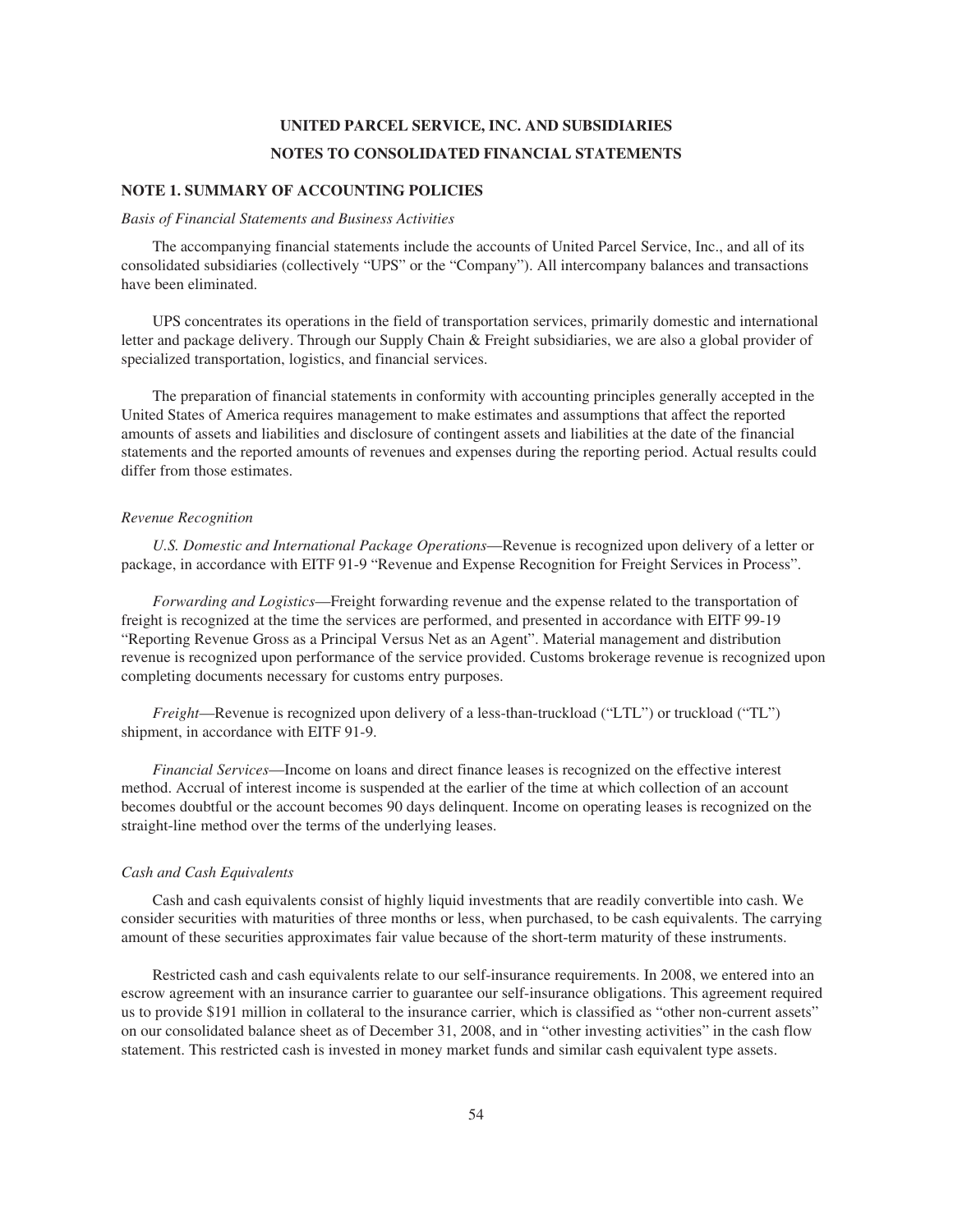### *Marketable Securities*

Marketable securities are classified as available-for-sale and are carried at fair value, with related unrealized gains and losses reported, net of tax, as accumulated other comprehensive income ("AOCI"), a separate component of shareowners' equity. The amortized cost of debt securities is adjusted for amortization of premiums and accretion of discounts to maturity. Such amortization and accretion is included in investment income, along with interest and dividends. The cost of securities sold is based on the specific identification method; realized gains and losses resulting from such sales are included in investment income.

Investment securities are reviewed for impairment in accordance with FASB Statement No. 115 "Accounting for Certain Investments in Debt and Equity Securities" and FASB Staff Position ("FSP") 115-1 "The Meaning of Other-Than-Temporary Impairment and Its Application to Certain Investments." We periodically review our investments for indications of other than temporary impairment considering many factors, including the extent and duration to which a security's fair value has been less than its cost, overall economic and market conditions, and the financial condition and specific prospects for the issuer. Impairment of investment securities results in a charge to income when a market decline below cost is other than temporary.

### *Accounts Receivable*

We utilize the reserve method for recognizing bad debt expense associated with our accounts receivable. This requires us to make our best estimate of the probable losses in our customer receivables at each balance sheet date. These estimates consider historical loss experience, adjusted for current conditions, trends in customer payment frequency, and judgments about the probable effects of relevant observable data, including present economic conditions and the financial health of specific customers and market sectors.

Our total allowance for doubtful accounts as of December 31, 2008 and 2007 was \$155 and \$163 million, respectively. Our total provision for doubtful accounts charged to expense during the years ended December 31, 2008, 2007, and 2006 was \$277, \$225, and \$159 million, respectively.

### *Property, Plant and Equipment*

Property, plant and equipment are carried at cost. Depreciation and amortization are provided by the straight-line method over the estimated useful lives of the assets, which are as follows: Vehicles—5 to 15 years; Aircraft—12 to 30 years; Buildings—20 to 40 years; Leasehold Improvements—terms of leases; Plant Equipment—6 to 10 years; Technology Equipment—3 to 5 years. The costs of major airframe and engine overhauls, as well as routine maintenance and repairs, are charged to expense as incurred. During 2006, we reevaluated the anticipated service lives of our Boeing 757, Boeing 767, and Airbus A300 fleets, and as a result of this evaluation, increased the depreciable lives from 20 to 30 years and reduced the residual values from 30% to 10% of original cost. This change did not have a material effect on our results of operations.

Interest incurred during the construction period of certain property, plant and equipment is capitalized until the underlying assets are placed in service, at which time amortization of the capitalized interest begins, straightline, over the estimated useful lives of the related assets. Capitalized interest was \$48, \$67, and \$48 million for 2008, 2007, and 2006, respectively.

## *Impairment of Long-Lived Assets*

In accordance with the provisions of FASB Statement No. 144 "Accounting for the Impairment or Disposal of Long-Lived Assets," we review long-lived assets for impairment when circumstances indicate the carrying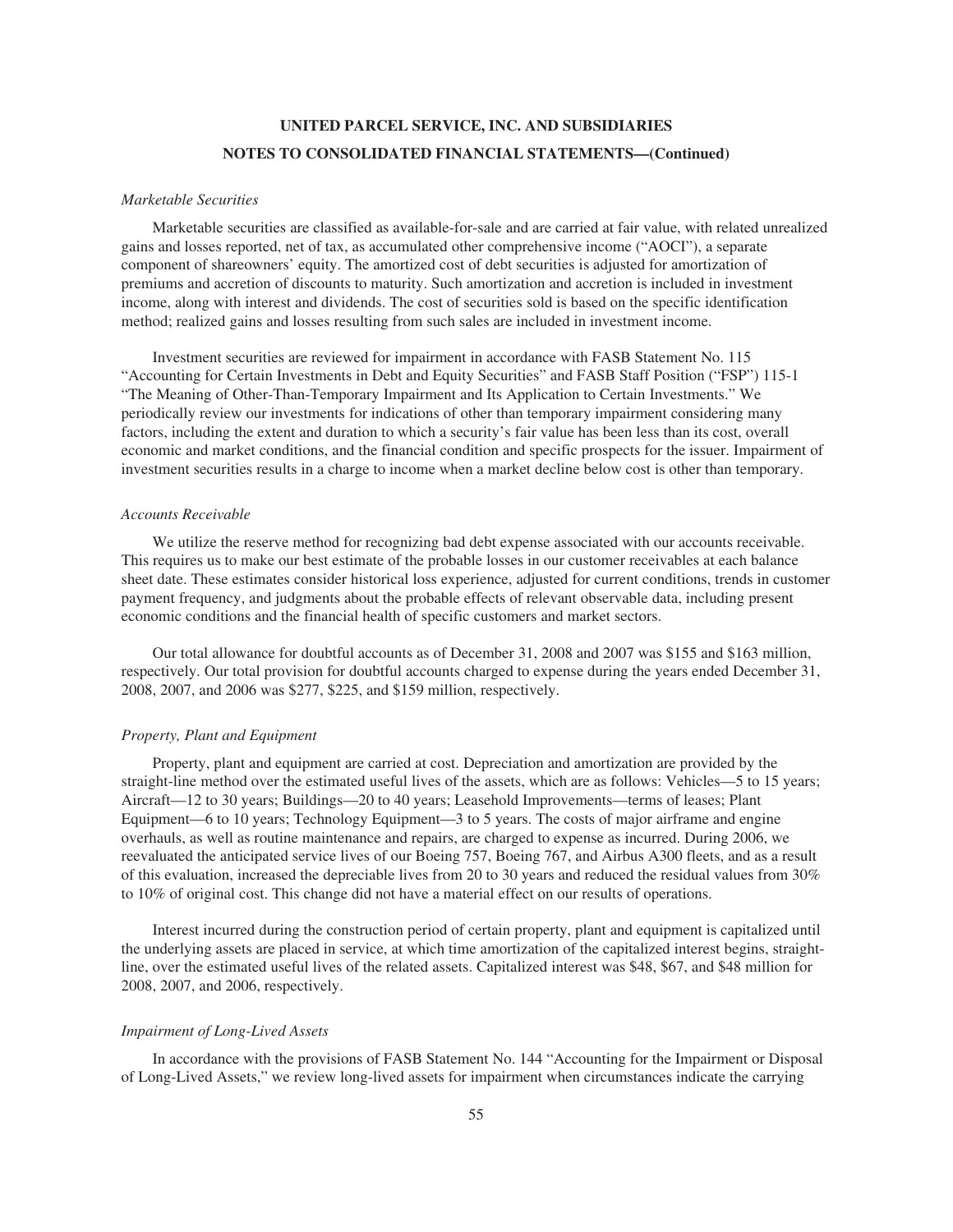amount of an asset may not be recoverable based on the undiscounted future cash flows of the asset. If the carrying amount of the asset is determined not to be recoverable, a write-down to fair value is recorded. Fair values are determined based on quoted market values, discounted cash flows, or external appraisals, as applicable. We review long-lived assets for impairment at the individual asset or the asset group level for which the lowest level of independent cash flows can be identified.

### *Goodwill and Intangible Assets*

Costs of purchased businesses in excess of net assets acquired (goodwill), and intangible assets are accounted for under the provisions of FASB Statement No. 142 "Goodwill and Other Intangible Assets" ("FAS 142"). Under FAS 142, we are required to test all goodwill for impairment at least annually, unless changes in circumstances indicate an impairment may have occurred sooner. We are required to test goodwill on a "reporting unit" basis. A reporting unit is the operating segment unless, for businesses within that operating segment, discrete financial information is prepared and regularly reviewed by management, in which case such a component business is the reporting unit.

A fair value approach is used to test goodwill for impairment. An impairment charge is recognized for the amount, if any, by which the carrying amount of goodwill exceeds its fair value. We primarily determine the fair value of our reporting units using a discounted cash flow model, and supplement this with observable valuation multiples for comparable companies, as applicable.

Finite-lived intangible assets, including trademarks, licenses, patents, customer lists, non-compete agreements, and franchise rights are amortized on a straight-line basis over the estimated useful lives of the assets, which range from 2 to 20 years. Capitalized software is amortized over periods ranging from 3 to 5 years.

### *Self-Insurance Accruals*

We self-insure costs associated with workers' compensation claims, automotive liability, health and welfare, and general business liabilities, up to certain limits. Insurance reserves are established for estimates of the loss that we will ultimately incur on reported claims, as well as estimates of claims that have been incurred but not yet reported. Recorded balances are based on reserve levels, which incorporate historical loss experience and judgments about the present and expected levels of cost per claim.

## *Income Taxes*

Income taxes are accounted for under FASB Statement No. 109, "Accounting for Income Taxes" ("FAS 109"). FAS 109 is an asset and liability approach that requires the recognition of deferred tax assets and liabilities for the expected future tax consequences of events that have been recognized in our financial statements or tax returns. In estimating future tax consequences, FAS 109 generally considers all expected future events other than proposed changes in the tax law or rates. Valuation allowances are provided if it is more likely than not that a deferred tax asset will not be realized.

We recognize liabilities for uncertain tax positions based on a two-step process. The first step is to evaluate the tax position for recognition by determining if the weight of available evidence indicates that it is more likely than not that the position will be sustained on audit, including resolution of related appeals or litigation processes, if any. The second step requires us to estimate and measure the tax benefit as the largest amount that is more than 50% likely to be realized upon ultimate settlement. It is inherently difficult and subjective to estimate such amounts, as we have to determine the probability of various possible outcomes. We reevaluate these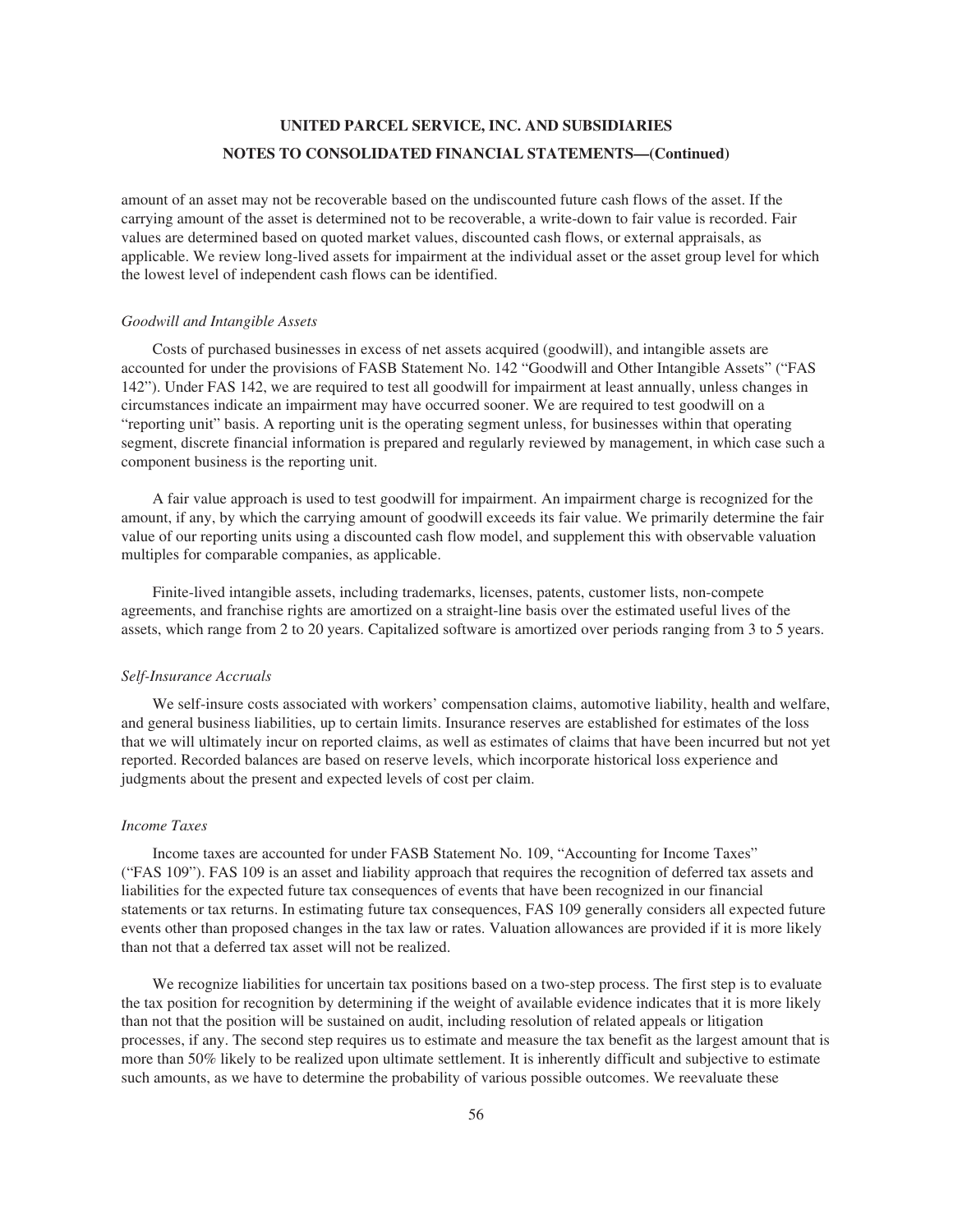uncertain tax positions on a quarterly basis. This evaluation is based on factors including, but not limited to, changes in facts or circumstances, changes in tax law, effectively settled issues under audit, and new audit activity. Such a change in recognition or measurement would result in the recognition of a tax benefit or an additional charge to the tax provision.

### *Foreign Currency Translation*

We translate the results of operations of our foreign subsidiaries using average exchange rates during each period, whereas balance sheet accounts are translated using exchange rates at the end of each period. Balance sheet currency translation adjustments are recorded in AOCI. Net currency transaction gains and losses included in other operating expenses were pre-tax gains of \$46, \$26, and \$23 million in 2008, 2007 and 2006, respectively.

### *Stock-Based Compensation*

Stock-based compensation is accounted for under FASB Statement No. 123 (revised 2004), "Share-Based Payment" ("FAS 123(R)"). FAS 123(R), which was adopted on January 1, 2006 using the modified-prospective transition method, requires all share-based awards to employees to be measured based on their fair values and expensed over the period during which an employee is required to provide service in exchange for the award (the vesting period). Prior to January 1, 2006, we accounted for stock-based compensation under the recognition and measurement provisions of FASB Statement No. 123, "Accounting for Stock-Based Compensation". We issue employee share-based awards under the UPS Incentive Compensation Plan that are subject to specific vesting conditions; generally, the awards cliff vest or vest ratably over a five year period, "the nominal vesting period," or at the date the employee retires (as defined by the plan), if earlier. For awards that specify an employee vests in the award upon retirement, we accounted for the awards using the nominal vesting period approach prior to the adoption of FAS 123(R). Under this approach, we record compensation expense over the nominal vesting period. If the employee retires before the end of the nominal vesting period, any remaining unrecognized compensation expense is recorded at the date of retirement.

Upon our adoption of FAS  $123(R)$ , we revised our approach to apply the non-substantive vesting period approach to all new share-based compensation awards. Under this approach, compensation cost is recognized immediately for awards granted to retirement-eligible employees, or over the period from the grant date to the date retirement eligibility is achieved, if that is expected to occur during the nominal vesting period. We continue to apply the nominal vesting period approach for any awards granted prior to January 1, 2006, and for the remaining portion of the then unvested outstanding awards.

If we had accounted for all share-based compensation awards granted prior to January 1, 2006 under the non-substantive vesting period approach, the impact to our net income and earnings per share would have been immaterial for all prior periods.

#### *Derivative Instruments*

Derivative instruments are accounted for in accordance with FASB Statement No. 133, "Accounting for Derivative Instruments and Hedging Activities" ("FAS 133"), as amended, which requires all financial derivative instruments to be recorded on our balance sheet at fair value. Derivatives not designated as hedges must be adjusted to fair value through income. If a derivative is designated as a hedge, depending on the nature of the hedge, changes in its fair value that are considered to be effective, as defined, either offset the change in fair value of the hedged assets, liabilities, or firm commitments through income, or are recorded in AOCI until the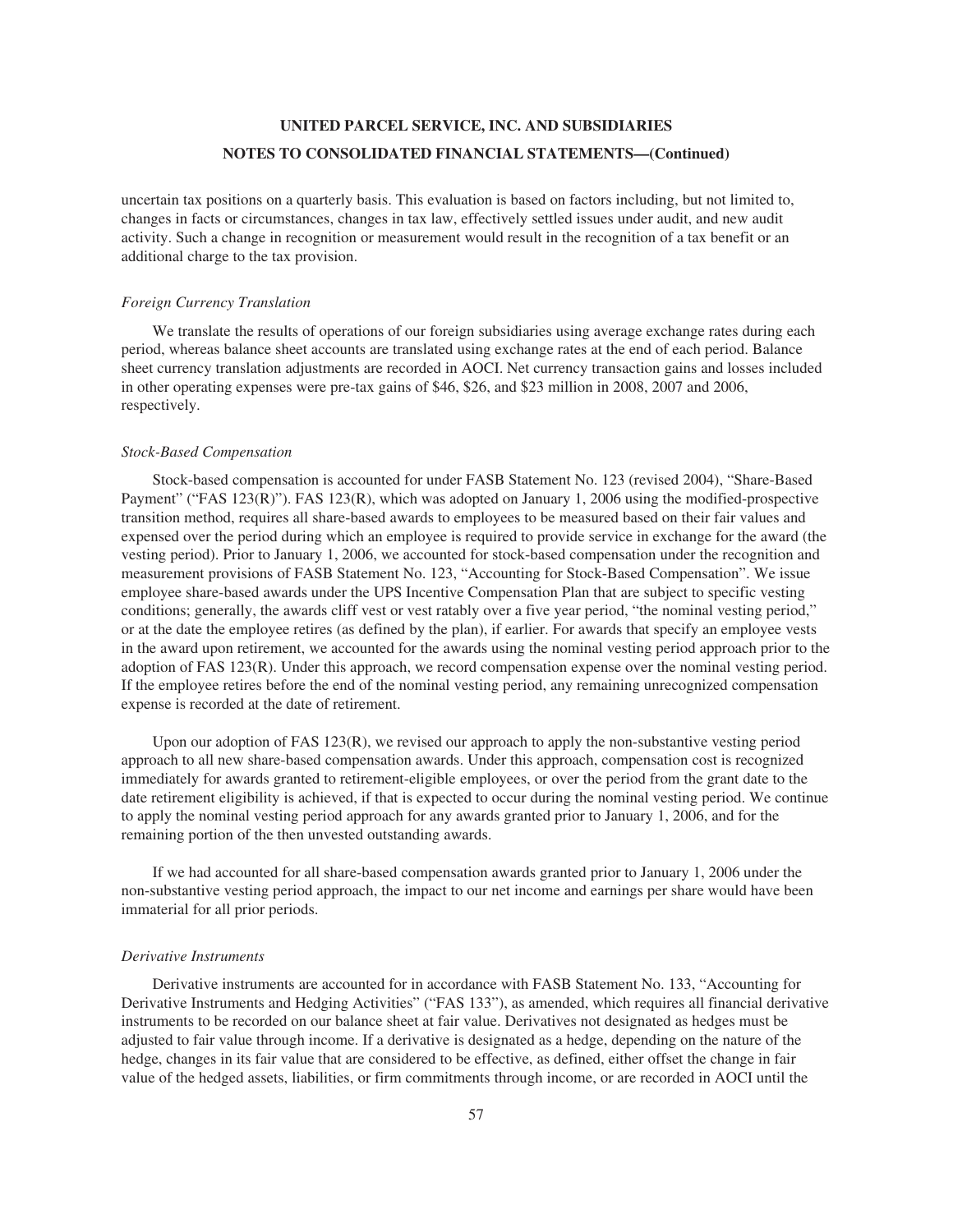hedged item is recorded in income. Any portion of a change in a derivative's fair value that is considered to be ineffective, or is excluded from the measurement of effectiveness, is recorded immediately in income.

### *New Accounting Pronouncements*

In June 2007, the EITF reached consensus on Issue No. 06-11, "Accounting for Income Tax Benefits of Dividends on Share-Based Payment Awards." EITF 06-11 requires that the tax benefit related to dividend equivalents paid on restricted stock units, which are expected to vest, be recorded as an increase to additional paid-in capital. EITF 06-11 is applied prospectively for tax benefits on dividends declared in fiscal years beginning after December 15, 2007. We adopted the provisions of EITF 06-11 beginning in the first quarter of 2008. This adoption did not have a material impact on our results of operations or financial condition.

In December 2007, the FASB issued Statement No. 141(R) "Business Combinations" ("FAS 141(R)"). FAS 141(R) requires the acquiring entity in a business combination to recognize the full fair value of assets acquired and liabilities assumed in the transaction (whether a full or partial acquisition); establishes the acquisition-date fair value as the measurement objective for all assets acquired and liabilities assumed; requires expensing of most transaction and restructuring costs; and requires the acquirer to disclose in its financial statements the information needed to evaluate and understand the nature and financial effect of the business combination. FAS 141(R) applies prospectively to business combinations for which the acquisition date is on or after January 1, 2009. The impact of FAS No. 141(R) on our consolidated financial statements will depend upon the nature, terms and size of the acquisitions we consummate after the effective date.

In December 2007, the FASB issued Statement No. 160, "Noncontrolling Interests in Consolidated Financial Statements—an amendment of Accounting Research Bulletin No. 51" ("FAS 160"). FAS 160 requires reporting entities to present noncontrolling (minority) interests as equity (as opposed to as a liability or mezzanine equity) and provides guidance on the accounting for transactions between an entity and noncontrolling interests. As of December 31, 2008, we had approximately \$5 million in noncontrolling interests classified in other non-current liabilities. FAS 160 applies prospectively as of January 1, 2009, except for the presentation and disclosure requirements which will be applied retrospectively for all periods presented.

In March 2008, the FASB issued Statement No. 161, "Disclosures about Derivative Instruments and Hedging Activities, an amendment of FASB Statement No. 133" ("FAS 161"), which requires additional disclosures about the objectives of derivative instruments and hedging activities, the method of accounting for such instruments under FAS 133 and its related interpretations, and a tabular disclosure of the effects of such instruments and related hedged items on our financial position, financial performance, and cash flows. We adopted FAS 161 on January 1, 2009. FAS 161 only impacts our disclosures, and does not impact our financial position, results of operations, or cash flows. These new disclosures will be required for us beginning in our Form 10-Q for the quarter ended March 31, 2009.

In October 2008, the FASB issued Staff Position No. FAS 157-3, "Determining the Fair Value of a Financial Asset When the Market for That Asset is Not Active" ("FSP 157-3"). FSP 157-3 clarifies the application of FAS 157, which we adopted as of January 1, 2008, in cases where a market is not active. We have considered the guidance provided by FSP 157-3 in our determination of estimated fair values as of December 31, 2008, and the impact was not material.

In December 2008, the FASB issued FSP FAS 132(R)-1, "Employers' Disclosure about Postretirement Benefit Plan Assets", which amends Statement 132(R) to require more detailed disclosures about employers' pension plan assets. New disclosures will include more information on investment strategies, major categories of assets, concentrations of risk within plan assets, and valuation techniques used to measure the fair value of plan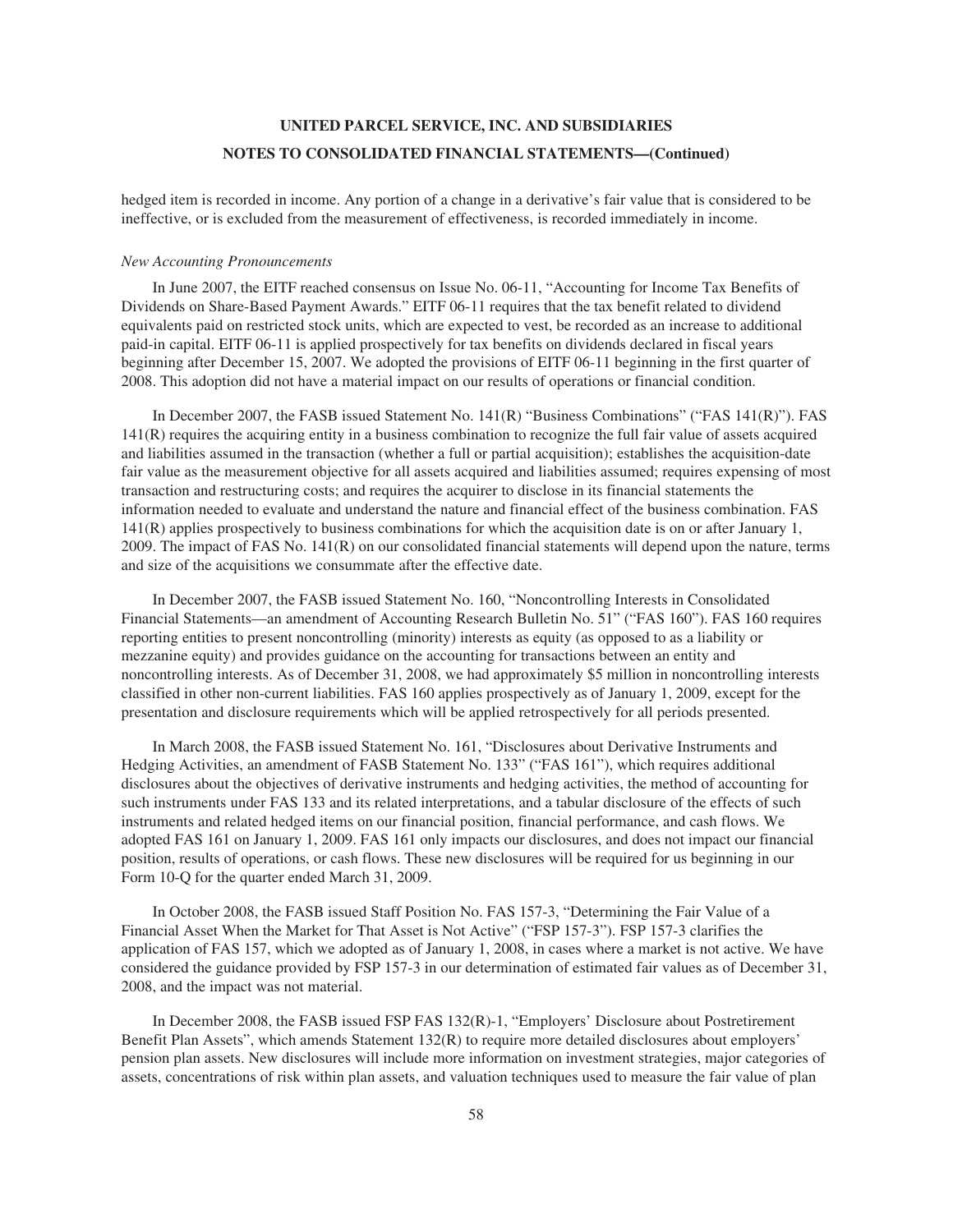assets. This new standard requires new disclosures only, and will have no impact on our consolidated financial position, results of operations, or cash flows. These new disclosures will be required for us beginning in our Form 10-K for the year ending December 31, 2009.

### *Changes in Presentation*

Certain prior year amounts have been reclassified to conform to the current year presentation.

## **NOTE 2. MARKETABLE SECURITIES**

The following is a summary of marketable securities classified as available-for-sale at December 31, 2008 and 2007 (in millions):

|                                                                                  | Cost                        | <b>Unrealized</b><br>Gains | <b>Unrealized</b><br>Losses | <b>Estimated</b><br><b>Fair Value</b> |
|----------------------------------------------------------------------------------|-----------------------------|----------------------------|-----------------------------|---------------------------------------|
| 2008                                                                             |                             |                            |                             |                                       |
| Current marketable securities:                                                   |                             |                            |                             |                                       |
| U.S. government and agency debt securities $\dots\dots\dots\dots\dots\dots\dots$ | \$93                        | S.<br>2                    |                             | \$95                                  |
|                                                                                  | 278                         | 3                          | 11                          | 270                                   |
|                                                                                  | 158                         | 5                          | 3                           | 160                                   |
|                                                                                  | $\mathcal{D}_{\mathcal{L}}$ |                            |                             | 2                                     |
|                                                                                  | 26                          |                            | 13                          | 13                                    |
|                                                                                  |                             |                            |                             |                                       |
| Non-current marketable securities:                                               | 559                         | 10                         | 27                          | 542                                   |
|                                                                                  | 150                         |                            | 34                          | 116                                   |
| U.S. state and local municipal debt securities $\dots \dots \dots \dots \dots$   | 116                         |                            | 29                          | 87                                    |
|                                                                                  | 21                          |                            | 8                           | 13                                    |
|                                                                                  | 25                          | 3                          |                             | 28                                    |
|                                                                                  | 312                         |                            | 71                          | 244                                   |
|                                                                                  | \$871                       | 13                         | \$98                        | \$786                                 |

|                                                                                        | Cost          | <b>Unrealized</b><br>Gains | <b>Unrealized</b><br><b>Losses</b> | <b>Estimated</b><br><b>Fair Value</b> |
|----------------------------------------------------------------------------------------|---------------|----------------------------|------------------------------------|---------------------------------------|
| 2007                                                                                   |               |                            |                                    |                                       |
| U.S. government and agency debt securities $\dots \dots \dots \dots \dots \dots$ \$ 59 |               | $\frac{1}{2}$              |                                    | \$ 61                                 |
|                                                                                        |               |                            |                                    | 251                                   |
|                                                                                        | - 152         |                            |                                    | 154                                   |
|                                                                                        | 4             |                            |                                    |                                       |
|                                                                                        | $\mathcal{D}$ |                            |                                    |                                       |
|                                                                                        | 103           |                            |                                    | 103                                   |
|                                                                                        |               |                            |                                    |                                       |
|                                                                                        |               | -6                         | $\overline{2}$                     | 577                                   |
|                                                                                        |               | 8                          |                                    | 33                                    |
|                                                                                        | \$598         | \$14                       | $\mathcal{S}$<br>$\mathcal{L}$     | \$610                                 |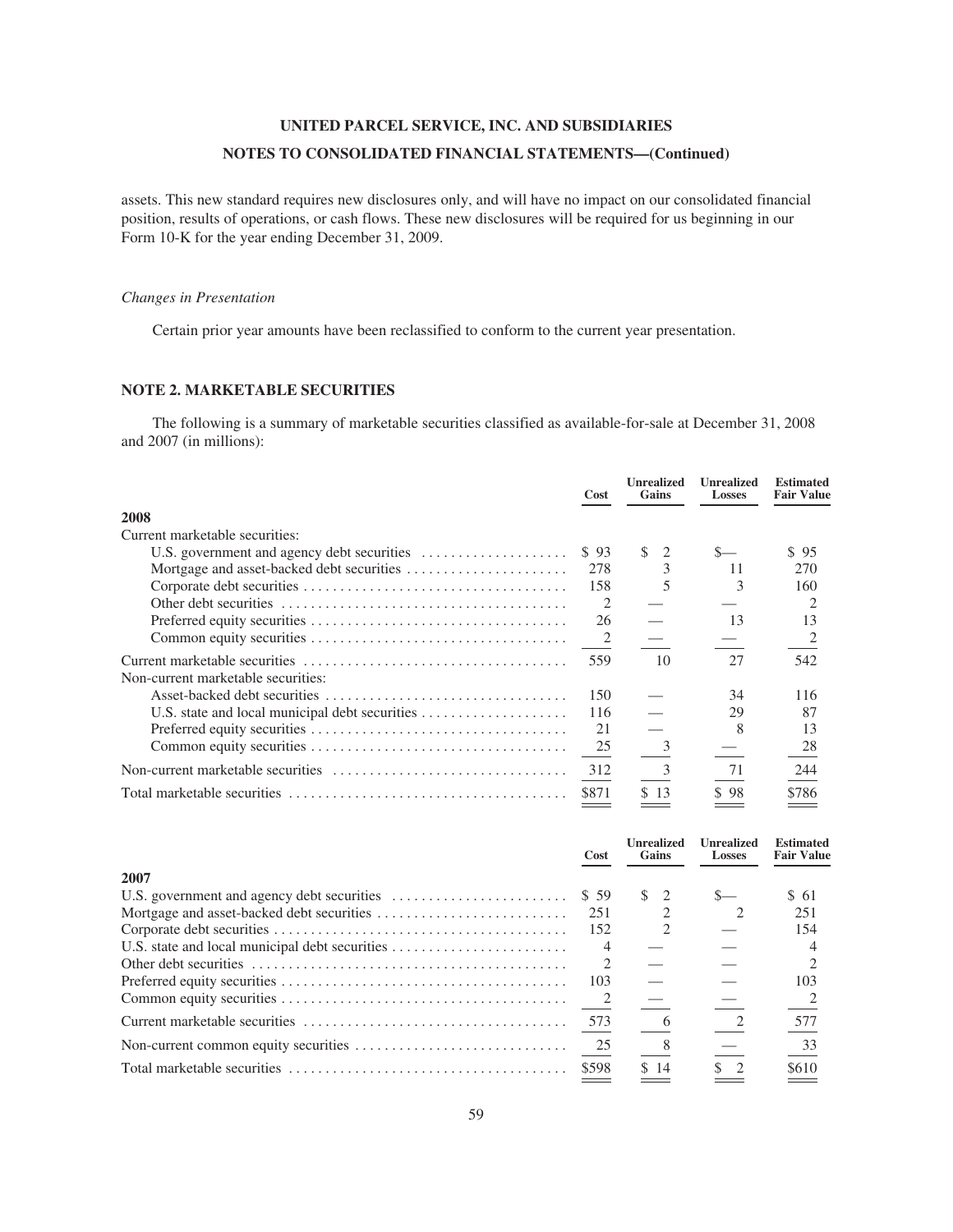The gross realized gains on sales of marketable securities totaled \$19, \$23, and \$12 million in 2008, 2007, and 2006, respectively. The gross realized losses totaled \$10, \$9, and \$21 million in 2008, 2007, and 2006, respectively. Impairment losses recognized on marketable securities and short-term investments totaled \$23 million during 2008 (discussed further below), with no such losses recognized in 2007 or 2006.

At December 31, 2008, we held \$287 million in principal value of investments in auction rate securities. Some of these investments take the form of debt securities, and are structured as direct obligations of local governments or agencies (classified as "U.S. State and local municipal securities"). Other auction rate security investments are structured as obligations of asset-backed trusts (classified as "Asset-backed debt securities"), generally all of which are collateralized by student loans and are guaranteed by the U.S. Government or through private insurance. The remaining auction rate securities take the form of preferred stock, and are collateralized by securities issued directly by large corporations. Substantially all of our investments in auction rate securities maintain ratings of A / A1 or higher by Standard and Poor's and Moody's, respectively.

During the first quarter of 2008, market auctions, including auctions for substantially all of our auction rate securities portfolio, began to fail due to insufficient buyers. As a result of the persistent failed auctions, and the uncertainty of when these investments could successfully be liquidated at par, we have classified all of our investments in auction rate securities to non-current marketable securities (which are reported in "Other Non-Current Assets" on the consolidated balance sheet), as noted in the table above, as of December 31, 2008. The securities for which auctions have failed will continue to accrue interest and be auctioned at each respective reset date until the auction succeeds, the issuer redeems the securities, or the securities mature.

Historically, the par value of the auction rate securities approximated fair value due to the frequent resetting of the interest rate. While we will continue to earn interest on these investments in failed auction rate securities (often at the maximum contractual interest rate), the estimated fair value of the auction rate securities no longer approximates par value due to the lack of liquidity. We estimated the fair value of these securities after considering several factors, including the credit quality of the securities, the rate of interest received since the failed auctions began, the yields of securities similar to the underlying auction rate securities, and the input of broker-dealers in these securities. As a result, we recorded an after-tax unrealized loss of approximately \$47 million on these securities as of December 31, 2008 in other comprehensive income (\$71 million pre-tax), reflecting the decline in the estimated fair value of these securities.

During the third quarter of 2008, we recorded impairment losses on two auction rate securities that were collateralized by preferred stock issued by the Federal National Mortgage Association ("FNMA") and the Federal Home Loan Mortgage Corporation ("FHLMC"). The impairment followed actions by the U.S. Treasury Department and the Federal Housing Finance Agency with respect to FNMA and FHLMC. Additionally, we recorded impairment losses on a municipal auction rate security and on holdings of several medium term notes issued by Lehman Brothers Inc., which declared bankruptcy during the third quarter. We do not hold any other securities issued by these entities. The total of these credit-related impairment losses during the year was \$23 million, which was recorded in "investment income" on the income statement.

For the remaining auction rate securities and other debt securities, we have concluded that no additional other-than-temporary impairment losses existed as of December 31, 2008. In making this determination, we considered the financial condition and prospects of the issuer, the magnitude of the losses compared with the investments' cost, the length of time the investments have been in an unrealized loss position, the probability that we will be unable to collect amounts due according to the contractual terms of the security, the credit rating of the security, and our ability and intent to hold these investments until the anticipated recovery in market value occurs.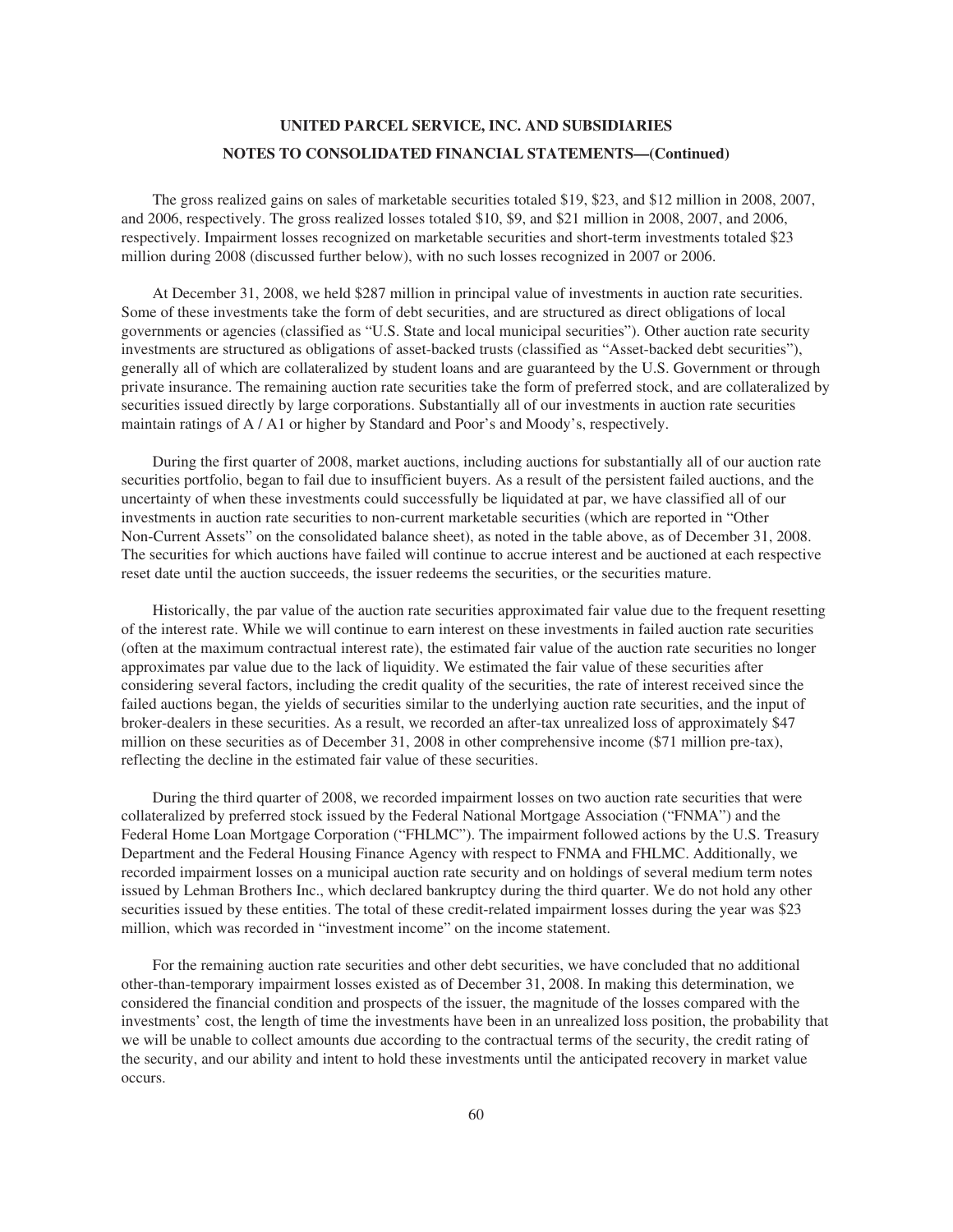### **UNITED PARCEL SERVICE, INC. AND SUBSIDIARIES**

### **NOTES TO CONSOLIDATED FINANCIAL STATEMENTS—(Continued)**

The following table presents the age of gross unrealized losses and fair value by investment category for all securities in a loss position as of December 31, 2008 (in millions):

|                                                    | <b>Less Than 12 Months</b> |                                    | 12 Months or More    |                             | <b>Total</b>         |                                    |
|----------------------------------------------------|----------------------------|------------------------------------|----------------------|-----------------------------|----------------------|------------------------------------|
|                                                    | Fair<br><b>Value</b>       | <b>Unrealized</b><br><b>Losses</b> | Fair<br><b>Value</b> | <b>Unrealized</b><br>Losses | Fair<br><b>Value</b> | <b>Unrealized</b><br><b>Losses</b> |
| U.S. government and agency securities              | \$12                       | $S-$                               |                      |                             | \$ 12                | $S-$                               |
| Mortgage and asset-backed securities               | 179                        | 41                                 | 31                   | 4                           | 210                  | 45                                 |
|                                                    | 43                         |                                    |                      |                             | 48                   |                                    |
| U.S. state and local municipal securities $\ldots$ | 81                         | 29                                 |                      |                             | 81                   | 29                                 |
| Other debt securities                              |                            |                                    |                      |                             |                      |                                    |
| Total debt securities                              | 315                        | 72                                 | 36                   |                             | 351                  | 77                                 |
| Common equity securities                           |                            |                                    |                      |                             |                      |                                    |
| Preferred equity securities                        | 26                         | 21                                 |                      |                             | 26                   | 21                                 |
|                                                    | \$342                      | \$93                               | \$36                 | $\frac{1}{2}$ 5             | \$378                | \$98                               |

The unrealized losses in the U.S. state and local municipal securities, preferred equity securities, and mortgage and asset-backed securities primarily relate to the auction rate securities discussed previously. The unrealized losses for the non-auction rate securities within those categories are primarily related to various fixed income securities, and are primarily due to changes in market interest rates. We have both the intent and ability to hold the securities contained in the previous table for a time necessary to recover the cost basis.

The amortized cost and estimated fair value of marketable securities and short-term investments at December 31, 2008, by contractual maturity, are shown below (in millions). Actual maturities may differ from contractual maturities because the issuers of the securities may have the right to prepay obligations without prepayment penalties.

| Cost  | <b>Estimated</b><br><b>Fair Value</b> |
|-------|---------------------------------------|
| \$21  | \$21                                  |
| 160   | 162                                   |
| 27    | 26                                    |
| 589   | 521                                   |
| 797   | 730                                   |
| -74   | $\frac{56}{1}$                        |
| \$871 | \$786                                 |

### **NOTE 3. FINANCE RECEIVABLES**

The following is a summary of finance receivables at December 31, 2008 and 2007 (in millions):

|                                                                                                                                                         | 2008 | 2007  |
|---------------------------------------------------------------------------------------------------------------------------------------------------------|------|-------|
|                                                                                                                                                         |      | \$351 |
|                                                                                                                                                         |      | 143   |
|                                                                                                                                                         |      | 309   |
|                                                                                                                                                         |      | 109   |
|                                                                                                                                                         |      |       |
| Less: Allowance for credit losses $\dots \dots \dots \dots \dots \dots \dots \dots \dots \dots \dots \dots \dots \dots \dots \dots \dots \tag{25}$ (13) |      |       |
|                                                                                                                                                         |      |       |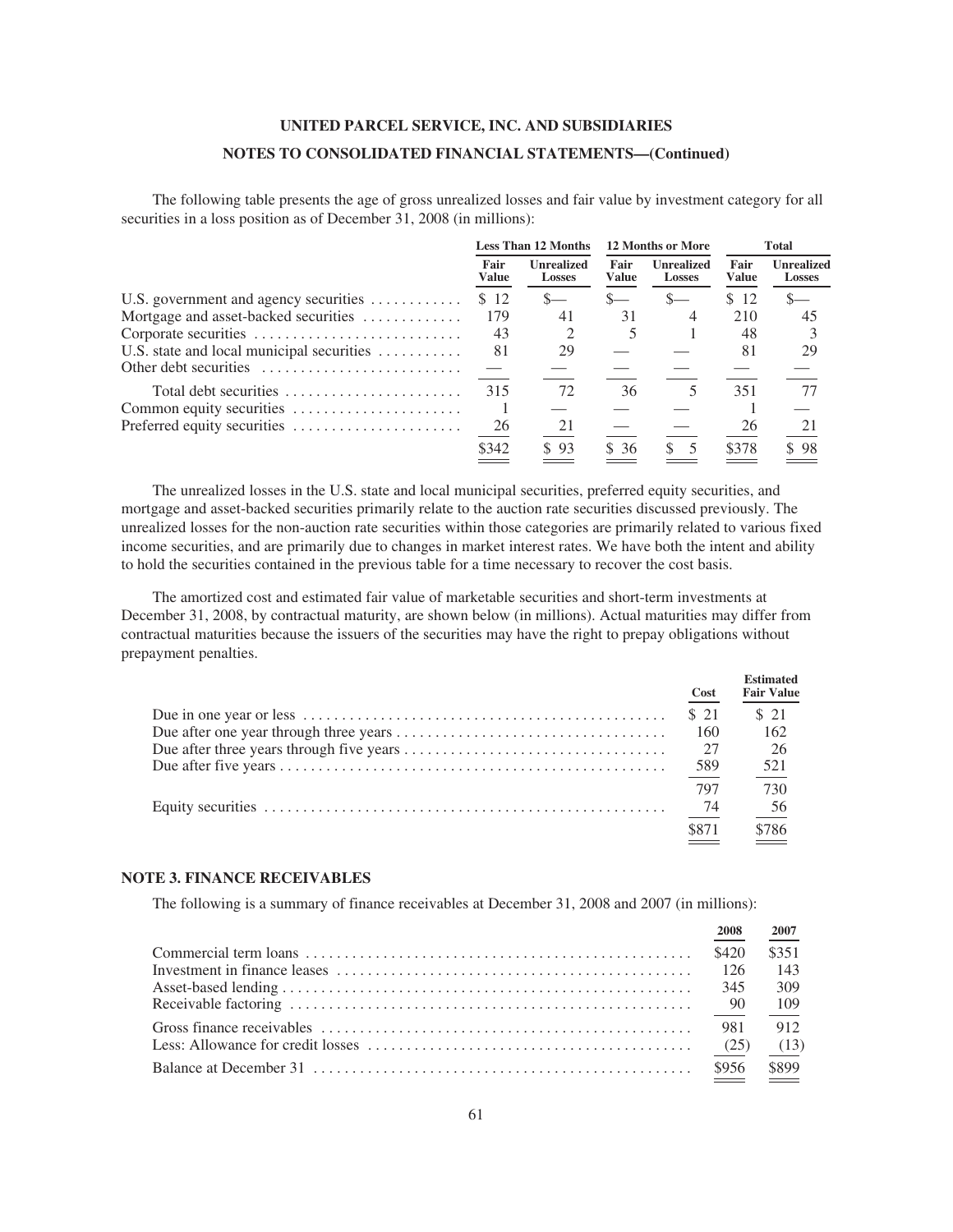Outstanding receivable balances at December 31, 2008 and 2007 are net of unearned income of \$26 and \$30 million, respectively.

When we "factor" (i.e., purchase) a customer invoice from a client, we record the customer receivable as an asset and also establish a liability for the funds due to the client, which is recorded in accounts payable on the consolidated balance sheet. The following is a reconciliation of receivable factoring balances at December 31, 2008 and 2007 (in millions):

| 2008 2007 |  |
|-----------|--|
|           |  |
|           |  |
|           |  |

Non-earning finance receivables were \$94 and \$42 million at December 31, 2008 and 2007, respectively, of which \$57 and \$19 million are U.S. government guaranteed portions of loans. The following is a rollforward of the allowance for credit losses on finance receivables (in millions):

|                                                                                                                      | 2008 2007 |  |
|----------------------------------------------------------------------------------------------------------------------|-----------|--|
|                                                                                                                      |           |  |
| Provisions charged to operations $\ldots \ldots \ldots \ldots \ldots \ldots \ldots \ldots \ldots \ldots \ldots$ 28 2 |           |  |
|                                                                                                                      |           |  |
|                                                                                                                      |           |  |

The carrying value of finance receivables at December 31, 2008, by contractual maturity, is shown below (in millions). Actual maturities may differ from contractual maturities because some borrowers have the right to prepay these receivables without prepayment penalties.

| Carrying<br>Value |
|-------------------|
| \$487             |
| - 68              |
| 32                |
| $\frac{394}{1}$   |
| \$981             |

Based on interest rates for financial instruments with similar terms and maturities, the estimated fair value of finance receivables is approximately \$957 and \$895 million as of December 31, 2008 and 2007, respectively. At December 31, 2008, we had unfunded loan commitments totaling \$885 million, consisting of standby letters of credit of \$136 million and other unfunded lending commitments of \$749 million.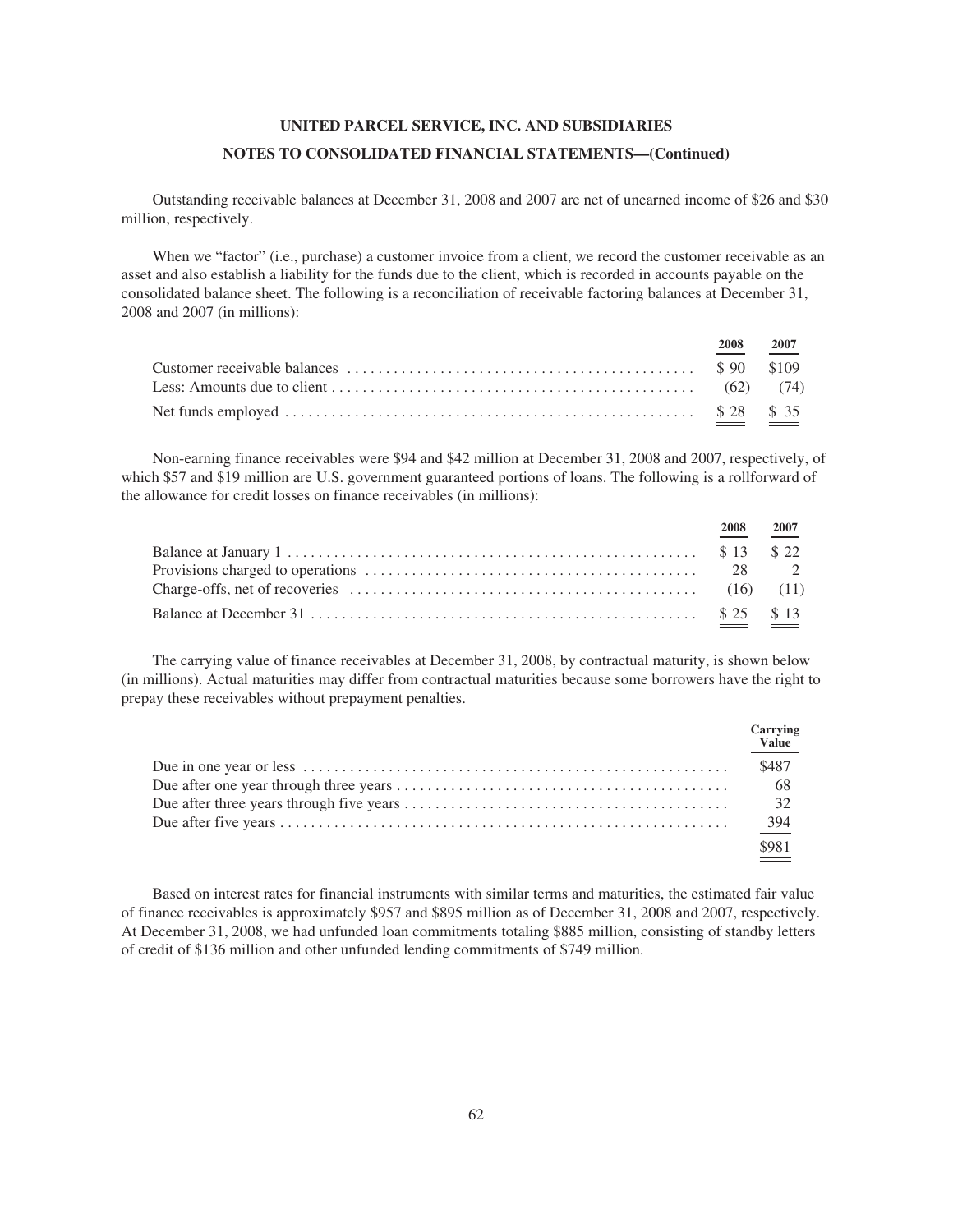## **NOTE 4. PROPERTY, PLANT AND EQUIPMENT**

Property, plant and equipment as of December 31 consists of the following (in millions):

|                                                        | 2008         | 2007     |
|--------------------------------------------------------|--------------|----------|
|                                                        | 5.508<br>\$. | \$5,295  |
| Aircraft (including aircraft under capitalized leases) | 14.564       | 13,541   |
|                                                        | 1.068        | 1.056    |
|                                                        | 2.836        | 2.837    |
|                                                        | 2.702        | 2.604    |
|                                                        | 5.720        | 5.537    |
|                                                        | 1.620        | 1.699    |
|                                                        | 136          | 153      |
|                                                        | 944          | 889      |
|                                                        | 35,098       | 33.611   |
| Less: Accumulated depreciation and amortization        | (16,833)     | (15,948) |
|                                                        | \$18.265     | \$17.663 |
|                                                        |              |          |

As a result of business changes that occurred in the first quarter of 2007, including capacity-optimization programs in our domestic and international air freight forwarding business as well as changes to our aircraft orders and planned delivery dates, we began a review process of our aircraft fleet types to ensure that we maintain the optimum mix of aircraft types to service our international and domestic package businesses. The review was completed in March 2007, and based on the results of our evaluation, we accelerated the planned retirement of certain Boeing 727 and 747 aircraft, and recognized an impairment and obsolescence charge of \$221 million for the aircraft and related engines and parts in 2007. This charge is included in the caption "Other expenses" in the Statements of Consolidated Income, of which \$159 million impacted our U.S. Domestic Package segment and \$62 million impacted our International Package segment. No impairments of aircraft or other long-lived assets were recognized in 2008 or 2006.

We continually monitor our aircraft fleet utilization in light of current and projected volume levels, aircraft fuel prices, and other factors. Changes in any of these factors, including a continuation of the rapid economic decline experienced in the second half of 2008, could result in modifications to our current aircraft fleet plan. Such modifications could result in a reduction in the expected useful life of an aircraft type or in impairment losses related to the early retirement of particular aircraft.

### **NOTE 5. EMPLOYEE BENEFIT PLANS**

We sponsor various retirement and pension plans, including defined benefit and defined contribution plans which cover our employees worldwide. In the U.S. we maintain the following defined benefit pension plans: UPS Retirement Plan, UPS Pension Plan, UPS IBT Pension Plan, and one non-qualified plan, the UPS Excess Coordinating Benefit Plan.

We also sponsor various defined benefit plans covering certain of our International employees. The majority of our International obligations are for defined benefit plans in Canada and the United Kingdom. In addition, many of our International employees are covered by government-sponsored retirement and pension plans. We are not directly responsible for providing benefits to participants of government-sponsored plans.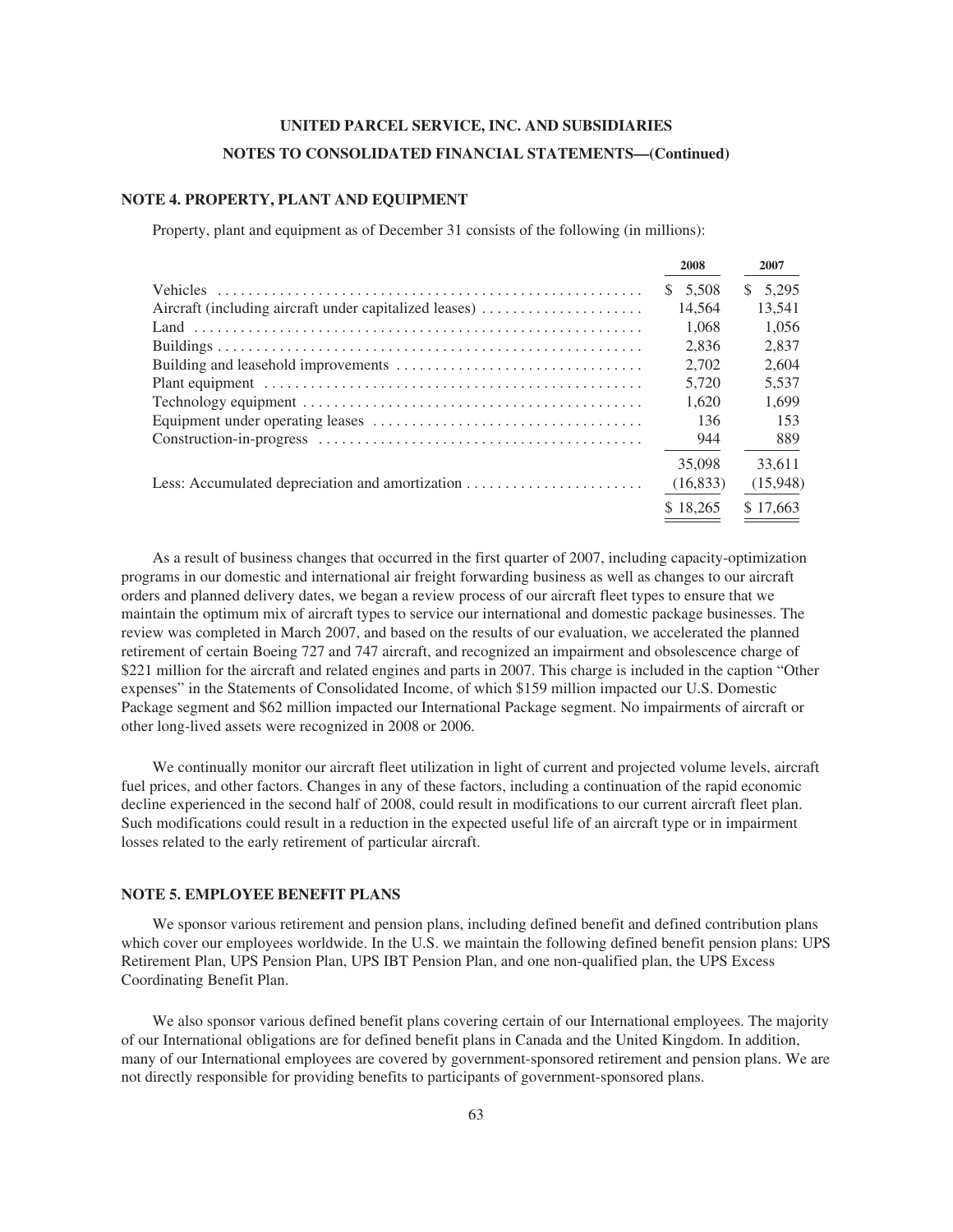The UPS Retirement Plan is noncontributory and includes substantially all eligible employees of participating domestic subsidiaries who are not members of a collective bargaining unit, as well as certain employees covered by a collective bargaining agreement. This plan generally provides for retirement benefits based on average compensation levels earned by employees prior to retirement. Benefits payable under this plan are subject to maximum compensation limits and the annual benefit limits for a tax qualified defined benefit plan as prescribed by the Internal Revenue Service.

The UPS Excess Coordinating Benefit Plan is a non-qualified plan that provides benefits to certain eligible participants in the UPS Retirement Plan for amounts that exceed the benefit limits described above.

The UPS Pension Plan is noncontributory and includes certain eligible employees of participating domestic subsidiaries and members of collective bargaining units that elect to participate in the plan. This plan provides for retirement benefits based on service credits earned by employees prior to retirement. Additionally, retirement benefits for certain participants are determined by an earnings-based formula.

We also sponsor postretirement medical plans in the U.S. that provide health care benefits to our retirees who meet certain eligibility requirements and who are not otherwise covered by multi-employer plans. Generally, this includes employees with at least 10 years of service who have reached age 55 and employees who are eligible for postretirement medical benefits from a Company-sponsored plan pursuant to their domestic subsidiary company or collective bargaining agreements. We have the right to modify or terminate certain of these plans. These benefits have been provided to certain retirees on a noncontributory basis; however, in many cases, retirees are required to contribute all or a portion of the total cost of the coverage.

Our national master agreement with the International Brotherhood of Teamsters ("Teamsters") allowed us, upon ratification, to withdraw employees from the Central States, Southeast and Southwest Areas Pension Fund ("Central States Pension Fund"), a multi-employer pension plan, and to establish a jointly trusteed singleemployer plan ("UPS IBT Pension Plan") for this group of employees. We recorded a pre-tax charge of \$6.100 billion to establish our withdrawal liability upon ratification of the national master agreement, and made a \$6.100 billion payment to the Central States Pension Fund in December 2007. In connection with the national master agreement and upon establishment of the UPS IBT Pension Plan, we restored certain benefit levels to our employee group within the new plan, which resulted in the initial recognition of a \$1.701 billion pension liability and a corresponding \$1.062 billion reduction of AOCI and \$639 million reduction of long-term deferred tax liabilities.

The withdrawal liability was based on computations performed by independent actuaries employed by the Central States Pension Fund, in accordance with the plan document and the applicable requirements of the Employee Retirement Income Security Act of 1974 ("ERISA"). We negotiated our withdrawal from the Central States Pension Fund as part of our national master agreement with the Teamsters, which included other modifications to hourly wage rates, healthcare and pension benefits, and work rules. We sought to negotiate our withdrawal from the Central States Pension Fund, as we believed the fund would likely continue to have funding challenges, and would present a risk to UPS of having to face higher future contribution requirements and a risk to the security of the pension benefits of those UPS employees who participated in the fund. We believe that we benefited financially from the ability to achieve a ratified national master agreement seven months before the expiration of the previous agreement, as well as by gaining better control over the future cost and funding of pension benefits by limiting our obligations solely to UPS Teamster employees through the new UPS IBT Pension Plan. As the UPS IBT Pension Plan matures, we believe that it will become cost beneficial from a cash flow and earnings standpoint compared with having remained in the Central States Pension Fund.

In September 2006, the FASB issued Statement No. 158 "Employers' Accounting for Defined Benefit Pension and Other Postretirement Plans (an amendment of FASB Statements No. 87, 88, 106, and 132(R))" ("FAS 158"). This statement requires us to recognize the funded status of defined benefit pension and other postretirement plans as an asset or liability in the balance sheet, and required delayed recognition items,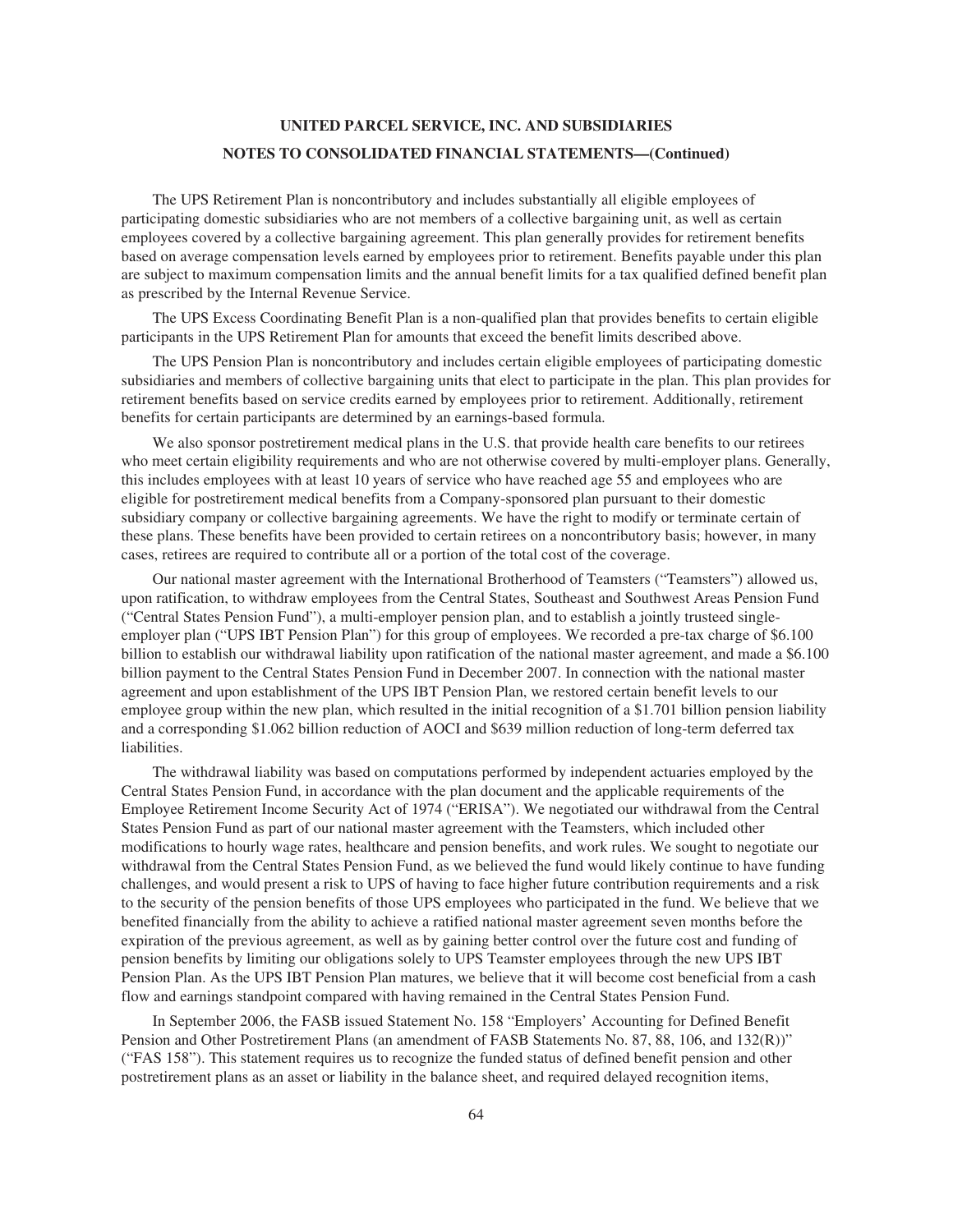consisting of actuarial gains and losses and prior service costs and credits, to be recognized in other comprehensive income and subsequently amortized to the income statement. On December 31, 2006, we adopted the recognition and disclosure provisions of FAS 158, which resulted in a reduction to AOCI of \$2.097 billion and a reduction of long-term deferred tax liabilities of \$1.258 billion.

Additionally, we previously utilized the early measurement date option available under Statement No. 87 "Employers' Accounting for Pensions", and we measured the funded status of our plans as of September 30 each year. Under the provisions of FAS 158, we were required to use a December 31 measurement date for all of our pension and postretirement benefit plans beginning in 2008. As a result of this change in measurement date, we recorded a cumulative effect after-tax \$44 million reduction to retained earnings as of January 1, 2008.

## *Net Periodic Benefit Cost*

Information about net periodic benefit cost for the pension and postretirement benefit plans is as follows (in millions):

|                                             | <b>U.S. Pension Benefits</b> |         |     | <b>U.S. Postretirement</b><br><b>Medical Benefits</b> |    |         | <b>International</b><br><b>Pension Benefits</b> |       |       |         |          |          |
|---------------------------------------------|------------------------------|---------|-----|-------------------------------------------------------|----|---------|-------------------------------------------------|-------|-------|---------|----------|----------|
|                                             |                              | 2008    |     | 2007                                                  |    | 2006    | 2008                                            | 2007  | 2006  | 2008    | 2007     | 2006     |
| <b>Net Periodic Cost:</b>                   |                              |         |     |                                                       |    |         |                                                 |       |       |         |          |          |
| Service cost                                | \$.                          | 707     | \$. | 520                                                   | -S | 474     | \$96                                            | \$101 | \$102 | S<br>26 | S.<br>31 | S<br>-24 |
| Interest $cost$                             |                              | 1,051   |     | 835                                                   |    | 726     | 202                                             | 182   | 170   | 31      | 31       | 26       |
| Expected return on assets $\dots\dots\dots$ |                              | (1,517) |     | (1,302)                                               |    | (1,106) | (49)                                            | (46)  | (43)  | (35)    | (31)     | (22)     |
| Amortization of:                            |                              |         |     |                                                       |    |         |                                                 |       |       |         |          |          |
| Transition obligation $\ldots \ldots$       |                              |         |     | 3                                                     |    | 3       |                                                 |       |       |         |          |          |
| Prior service cost                          |                              | 184     |     | 57                                                    |    | 36      | (4)                                             | (8)   | (8)   | I.      |          |          |
| Actuarial (gain) loss $\dots \dots$         |                              | 8       |     | 109                                                   |    | 148     | 20                                              | 22    | 29    |         |          |          |
| Settlements / curtailments                  |                              |         |     |                                                       |    |         |                                                 | 3     |       |         |          |          |
| Net periodic benefit cost $\dots\dots\dots$ |                              | 438     |     | 222                                                   | S  | 281     | \$265                                           | \$254 | \$250 | \$23    | 37<br>S. | \$ 37    |

#### *Actuarial Assumptions*

The table below provides the weighted average actuarial assumptions used to determine the net periodic benefit cost.

|                                                                                  | <b>Pension Benefits</b> |      |      |      | <b>Postretirement Medical</b><br><b>Benefits</b> |      | <b>International Pension</b><br><b>Benefits</b> |      |      |
|----------------------------------------------------------------------------------|-------------------------|------|------|------|--------------------------------------------------|------|-------------------------------------------------|------|------|
|                                                                                  | 2008                    | 2007 | 2006 | 2008 | 2007                                             | 2006 | 2008                                            | 2007 | 2006 |
|                                                                                  |                         |      |      |      |                                                  |      |                                                 |      |      |
| Rate of compensation increase  4.50% 4.50% 4.00% N/A N/A N/A 3.64% 3.40% 3.94%   |                         |      |      |      |                                                  |      |                                                 |      |      |
| Expected return on assets  8.96% 8.96% 8.96% 9.00% 9.00% 9.00% 7.54% 7.53% 7.67% |                         |      |      |      |                                                  |      |                                                 |      |      |

The table below provides the weighted average actuarial assumptions used to determine the benefit obligations of our plans.

|      |                     | Postretirement International<br><b>Pension Benefits Medical Benefits Pension Benefits</b> |      |
|------|---------------------|-------------------------------------------------------------------------------------------|------|
| 2008 | 2007 2008 2007 2008 |                                                                                           | 2007 |
|      |                     |                                                                                           |      |
|      |                     |                                                                                           |      |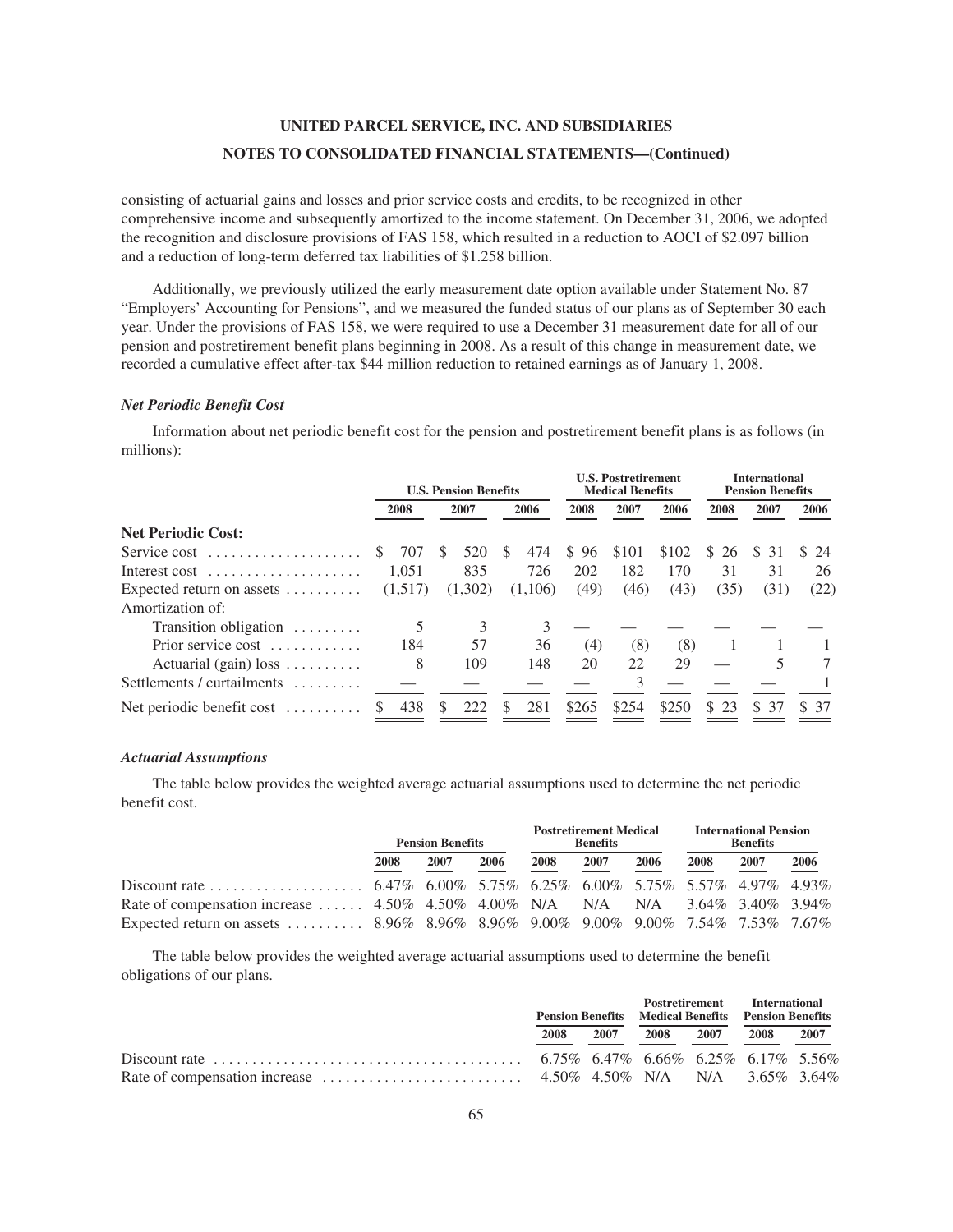Our pension and other postretirement benefit costs are calculated using various actuarial assumptions and methodologies as prescribed by Statement of Financial Accounting Standards No. 87, "Employers' Accounting for Pensions" and Statement of Financial Accounting Standards No. 106, "Employers' Accounting for Postretirement Benefits Other than Pensions." These assumptions include discount rates, expected return on plan assets, health care cost trend rates, inflation, rate of compensation increases, mortality rates, and other factors. Actuarial assumptions are reviewed on an annual basis.

A discount rate is used to determine the present value of our future benefit obligations. For plans in the U.S., Canada, and the U.K., the discount rate is determined by matching the expected cash flows to a yield curve based on long-term, high quality fixed income debt instruments available as of the measurement date. In 2008, a modification was made to the population from which the bond portfolio was chosen. We believe this change more closely approximates the population from which we would select bonds to settle our pension and postretirement medical benefit obligations. This particular change had an impact of raising the discount rate on average 23 and 17 basis points for the pension benefits and postretirement medical benefits, respectively. Each basis point increase in the discount rate decreases the projected benefit obligation by approximately \$24 million and \$3 million for pension and postretirement medical benefits, respectively. For all other plans outside the U.S., the discount rate is selected based on high quality fixed income indices available in the country in which the plan is domiciled. These assumptions are updated each year.

An assumption for return on plan assets is used to determine the expected return on asset component of net periodic benefit cost for the fiscal year. This assumption for our U.S. plans was developed using a long-term projection of returns for each asset class, and taking into consideration our target asset allocation. For our U.S. plans, the 10-year U.S. Treasury yield is the foundation for all other asset class returns, and various risk premiums are added to determine the expected return for each allocation.

For the UPS Retirement Plan, we use a market-related valuation method for recognizing investment gains or losses. Investment gains or losses are the difference between the expected and actual return based on the marketrelated value of assets. This method recognizes investment gains or losses over a five year period from the year in which they occur, which reduces year-to-year volatility in pension expense. Our expense in future periods will be impacted as gains or losses are recognized in the market-related value of assets.

For plans outside the U.S., consideration is given to local market expectations of long-term returns. Strategic asset allocations are determined by country, based on the nature of liabilities and considering the demographic composition of the plan participants.

Health care cost trends are used to project future postretirement benefits payable from our plans. For year-end 2008 obligations, future postretirement medical benefit costs were forecasted assuming an initial annual increase of 8.0%, decreasing to 5.0% by the year 2014 and with consistent annual increases at that ultimate level thereafter.

Assumed health care cost trends have a significant effect on the amounts reported for the U.S. postretirement medical plans. A one-percent change in assumed health care cost trend rates would have the following effects (in millions):

| 1\% Increase 1\% Decrease |  |
|---------------------------|--|
|                           |  |
|                           |  |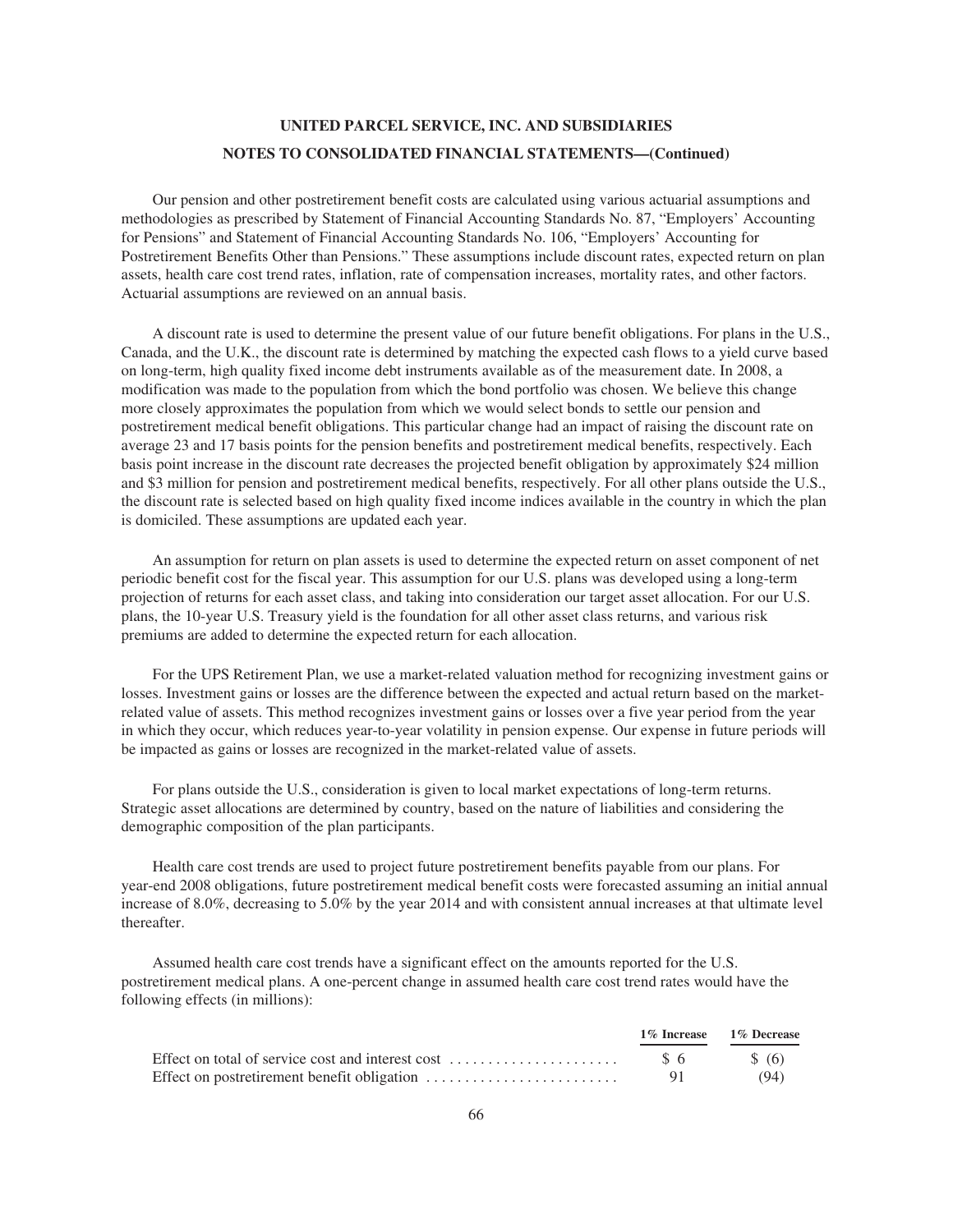# *Benefit Obligations and Fair Value of Plan Assets*

The following table provides a reconciliation of the changes in the plans' benefit obligations and fair value of plan assets as of the respective measurement dates in each year (in millions). The measurement date for 2007 was September 30. Under the provisions of FAS 158, we began to use a December 31 measurement date for all of our pension and postretirement benefit plans beginning in 2008.

|                                                                                       | <b>U.S. Pension Benefits</b> |          | <b>U.S. Postretirement</b><br><b>Medical Benefits</b> |           | <b>International</b><br><b>Pension</b><br><b>Benefits</b> |                |
|---------------------------------------------------------------------------------------|------------------------------|----------|-------------------------------------------------------|-----------|-----------------------------------------------------------|----------------|
|                                                                                       | 2008                         | 2007     | 2008                                                  | 2007      | 2008                                                      | 2007           |
| <b>Benefit Obligations:</b>                                                           |                              |          |                                                       |           |                                                           |                |
| Net benefit obligation at beginning of year                                           | \$15,469                     | \$13,558 | \$3,153                                               | \$2,992   | \$574                                                     | \$551          |
|                                                                                       | 707                          | 520      | 96                                                    | 101       | 26                                                        | 31             |
| Interest cost $\ldots \ldots \ldots \ldots \ldots \ldots \ldots \ldots \ldots \ldots$ | 1,051                        | 835      | 202                                                   | 182       | 31                                                        | 31             |
|                                                                                       | (418)                        | (342)    | (192)                                                 | (190)     | (14)                                                      | (11)           |
| Plan participants' contributions                                                      |                              |          | 14                                                    | 12        | 2                                                         | $\overline{2}$ |
| Plan amendments                                                                       | 20                           | 1,722    | 182                                                   | 47        |                                                           |                |
|                                                                                       | (782)                        | (824)    | (324)                                                 | 8         | (70)                                                      | (95)           |
| Foreign currency exchange rate changes                                                |                              |          |                                                       |           | (113)                                                     | 46             |
| Curtailments and settlements                                                          |                              |          |                                                       |           | (4)                                                       | (6)            |
| Effect of eliminating early measurement date                                          | 256                          |          | 34                                                    |           | 12                                                        |                |
| Other                                                                                 |                              |          | 1                                                     | -1        | (6)                                                       | 25             |
| Net benefit obligation at end of year                                                 | \$16,303                     | \$15,469 | \$3,166                                               | \$3,153   | \$438                                                     | \$574          |
| <b>Fair Value of Plan Assets:</b>                                                     |                              |          |                                                       |           |                                                           |                |
| Fair value of plan assets at beginning of year                                        | \$17,954                     | \$15,374 | 598<br>\$.                                            | 551<br>S. | \$470                                                     | \$348          |
| Actual return on plan assets                                                          | (5, 124)                     | 2,445    | (145)                                                 | 73        | (83)                                                      | 37             |
| Employer contributions                                                                | 120                          | 477      | 82                                                    | 152       | 44                                                        | 56             |
| Plan participants' contributions                                                      |                              |          | 14                                                    | 12        | 2                                                         | $\overline{2}$ |
|                                                                                       | (418)                        | (342)    | (192)                                                 | (190)     | (14)                                                      | (11)           |
| Foreign currency exchange rate changes                                                |                              |          |                                                       |           | (103)                                                     | 32             |
| Curtailments and settlements                                                          |                              |          |                                                       |           | (4)                                                       | 6              |
| Effect of eliminating early measurement date                                          | 277                          |          | (8)                                                   |           | 31                                                        |                |
| Fair value of plan assets at end of year                                              | \$12,809                     | \$17,954 | \$<br>349                                             | 598<br>S  | \$ 343                                                    | \$470          |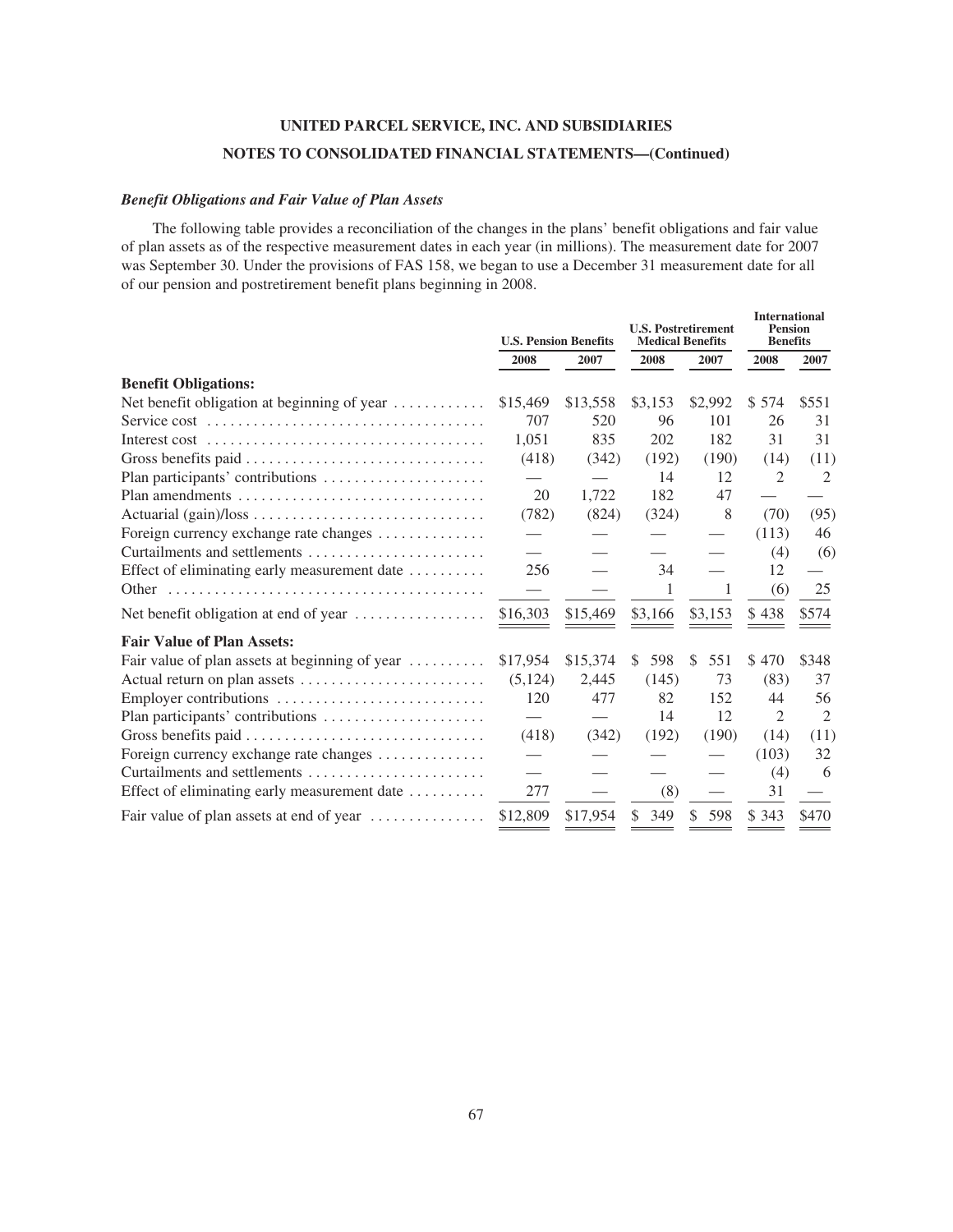## **NOTES TO CONSOLIDATED FINANCIAL STATEMENTS—(Continued)**

### *Funded Status*

The following table discloses the funded status, as of the respective measurement dates in each year, of our plans and the amounts recognized in our balance sheet as of December 31, on a pre-tax basis (in millions):

|                                                            | <b>U.S. Pension Benefits</b> |             | <b>U.S. Postretirement</b><br><b>Medical Benefits</b> |            | <b>International</b><br><b>Pension Benefits</b> |            |
|------------------------------------------------------------|------------------------------|-------------|-------------------------------------------------------|------------|-------------------------------------------------|------------|
|                                                            | 2008                         | 2007        | 2008                                                  | 2007       | 2008                                            | 2007       |
| <b>Funded Status:</b>                                      |                              |             |                                                       |            |                                                 |            |
|                                                            | \$12,809                     | \$17,954    | 349<br>S                                              | 598<br>\$. | \$ 343                                          | \$470      |
|                                                            | (16,303)                     | (15, 469)   | (3,166)                                               | (3,153)    | (438)                                           | (574)      |
|                                                            | (3,494)                      | 2,485       | (2,817)                                               | (2,555)    | (95)                                            | (104)      |
| Employer contributions in the fourth quarter $\dots\dots$  |                              | 4           |                                                       | 25         |                                                 | 24         |
| Net amount recognized at December 31                       | \$ (3,494)                   | \$<br>2,489 | \$(2,817)                                             | \$(2,530)  | \$ (95)                                         | (80)<br>S. |
| <b>Amounts Recognized in AOCI:</b>                         |                              |             |                                                       |            |                                                 |            |
| Unrecognized net transition obligation $\dots \dots \dots$ | 4                            | 9           |                                                       |            |                                                 |            |
| Unrecognized net prior service cost / (benefit)            | 2,017                        | 2,197       | 137                                                   | (51)       | 10                                              | 13         |
| Unrecognized net actuarial loss                            | 5,963                        | 113         | 534                                                   | 683        | 42                                              | 5          |
| Net unrecognized cost at December 31                       | 7,984                        | 2,319<br>\$ | 671<br>S                                              | 632        | 52                                              | S<br>18    |
| <b>Amounts Recognized in our Balance Sheet:</b>            |                              |             |                                                       |            |                                                 |            |
| Pension and postretirement benefit assets                  | <sup>\$</sup>                | 4,406       | S                                                     |            | S.<br>10                                        | 15<br>£.   |
| Other current liabilities                                  | (10)                         | (36)        | (78)                                                  | (65)       | (5)                                             | (3)        |
| Pension and postretirement benefit obligations             | (3,484)                      | (1,881)     | (2,739)                                               | (2,465)    | (100)                                           | (92)       |
| Net asset (liability) at December 31                       | (3,494)<br>S.                | 2,489<br>S. | \$(2,817)                                             | \$(2,530)  | S.<br>(95)                                      | (80)<br>S  |

The accumulated benefit obligation for our pension plans as of the measurement dates in 2008 and 2007 was \$15.301 and \$14.419 billion, respectively.

Employer contributions and benefits paid under the pension plans include \$24 and \$19 million paid from employer assets in 2008 and 2007, respectively. Employer contributions and benefits paid (net of participant contributions) under the postretirement medical benefit plans include \$81 and \$80 million paid from employer assets in 2008 and 2007, respectively.

As a result of losses experienced in the global equity markets, our U.S. domestic pension plans experienced a negative return on assets of approximately 26% in 2008. This negative return on assets, combined with a change in the discount rate, will increase pension costs by approximately \$121 million in 2009 compared to 2008. The negative return on assets also had a significant adverse impact on shareowners' equity in 2008, as the unrealized pension losses reduced AOCI by \$3.717 billion, after-tax.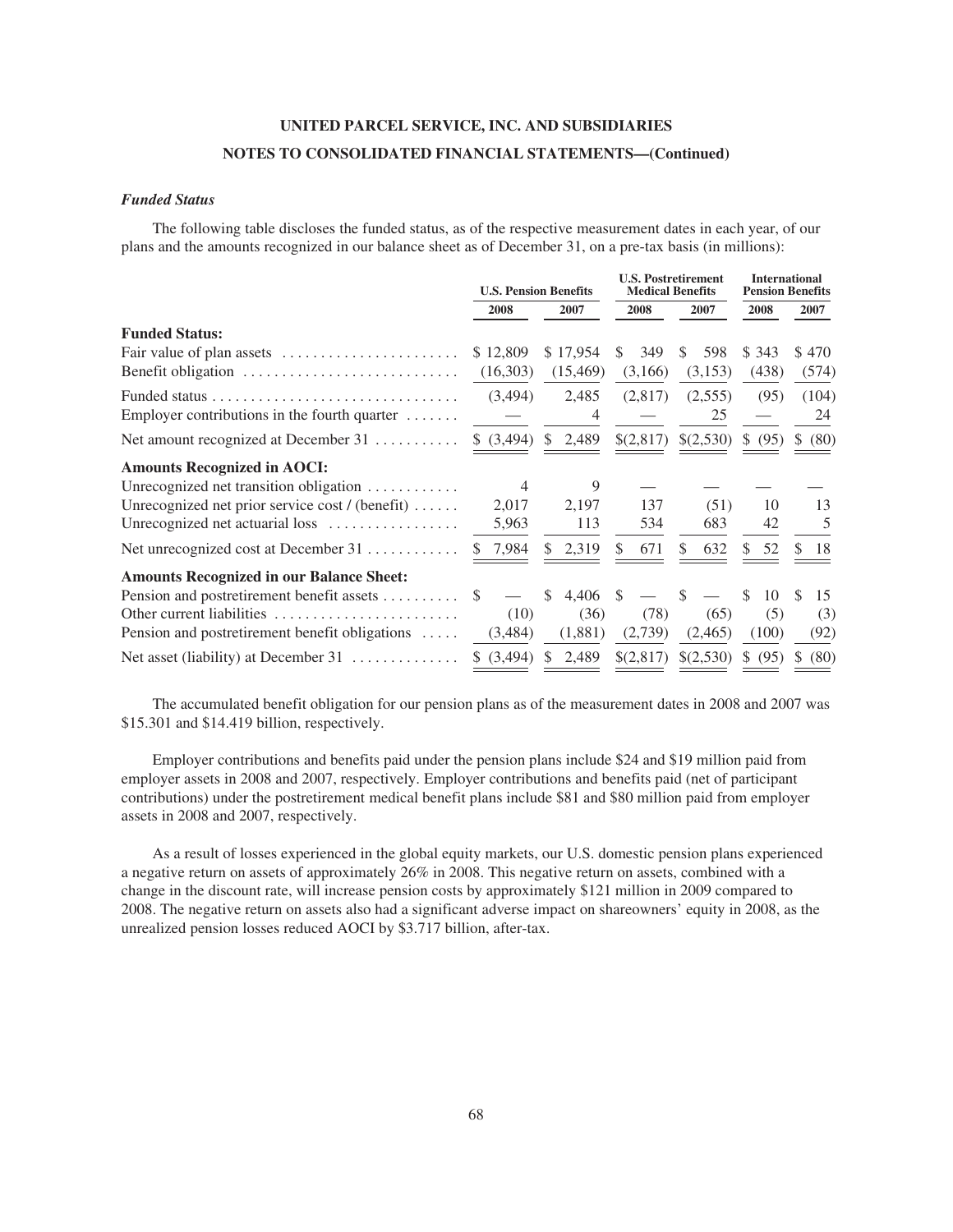### **NOTES TO CONSOLIDATED FINANCIAL STATEMENTS—(Continued)**

At the respective measurement dates in 2008 and 2007, the projected benefit obligation, the accumulated benefit obligation, and the fair value of plan assets for pension plans with an accumulated benefit obligation in excess of plan assets were as follows (in millions):

|                                       |         | <b>Accumulated Benefit Obligation</b><br><b>Exceeds the Fair Value of Plan</b><br><b>Assets</b> |
|---------------------------------------|---------|-------------------------------------------------------------------------------------------------|
|                                       | 2008    | 2007                                                                                            |
| <b>U.S. Pension Benefits</b>          |         |                                                                                                 |
|                                       | \$4,274 | \$1,920                                                                                         |
|                                       | 4.249   | 1,883                                                                                           |
|                                       | 1.908   |                                                                                                 |
| <b>International Pension Benefits</b> |         |                                                                                                 |
|                                       | \$165   | 180                                                                                             |
|                                       | 137     | 150                                                                                             |
|                                       | 89      | 99                                                                                              |

The accumulated postretirement benefit obligation exceeds plan assets for all of our U.S. postretirement benefit plans.

## *Accumulated Other Comprehensive Income*

The amounts in AOCI expected to be amortized and recognized as a component of net periodic benefit cost in 2009 are as follows (in millions):

|                                                                      | <b>U.S. Pension Benefits</b> | <b>Medical Benefits</b> | U.S. Postretirement International Pension<br><b>Benefits</b> |
|----------------------------------------------------------------------|------------------------------|-------------------------|--------------------------------------------------------------|
| Transition obligation                                                | $\frac{1}{2}$                |                         |                                                              |
| Prior service $cost / (benefit) \dots \dots \dots \dots \dots \dots$ | 178                          |                         |                                                              |
|                                                                      | 46                           | 14                      |                                                              |
|                                                                      | \$228                        | \$20                    |                                                              |

### *Plan Asset Investment Policy*

The asset allocation for our U.S. pension and other postretirement plans as of the respective measurement dates in 2008 and 2007, and the target allocation as of December 31, 2008, by asset category, are as follows:

| <b>Weighted Average</b> | <b>Percentage of</b><br><b>Plan Assets</b><br><b>Target Allocation</b> |                  |
|-------------------------|------------------------------------------------------------------------|------------------|
| 2008                    | 2008                                                                   | 2007             |
| $45\% - 60\%$           |                                                                        | $44.2\%$ 59.0\%  |
| $20\% - 35\%$           |                                                                        | $31.0\%$ 25.0\%  |
| $10\% - 25\%$           |                                                                        | 24.8% 16.0%      |
|                         |                                                                        | $100.0\%$ 100.0% |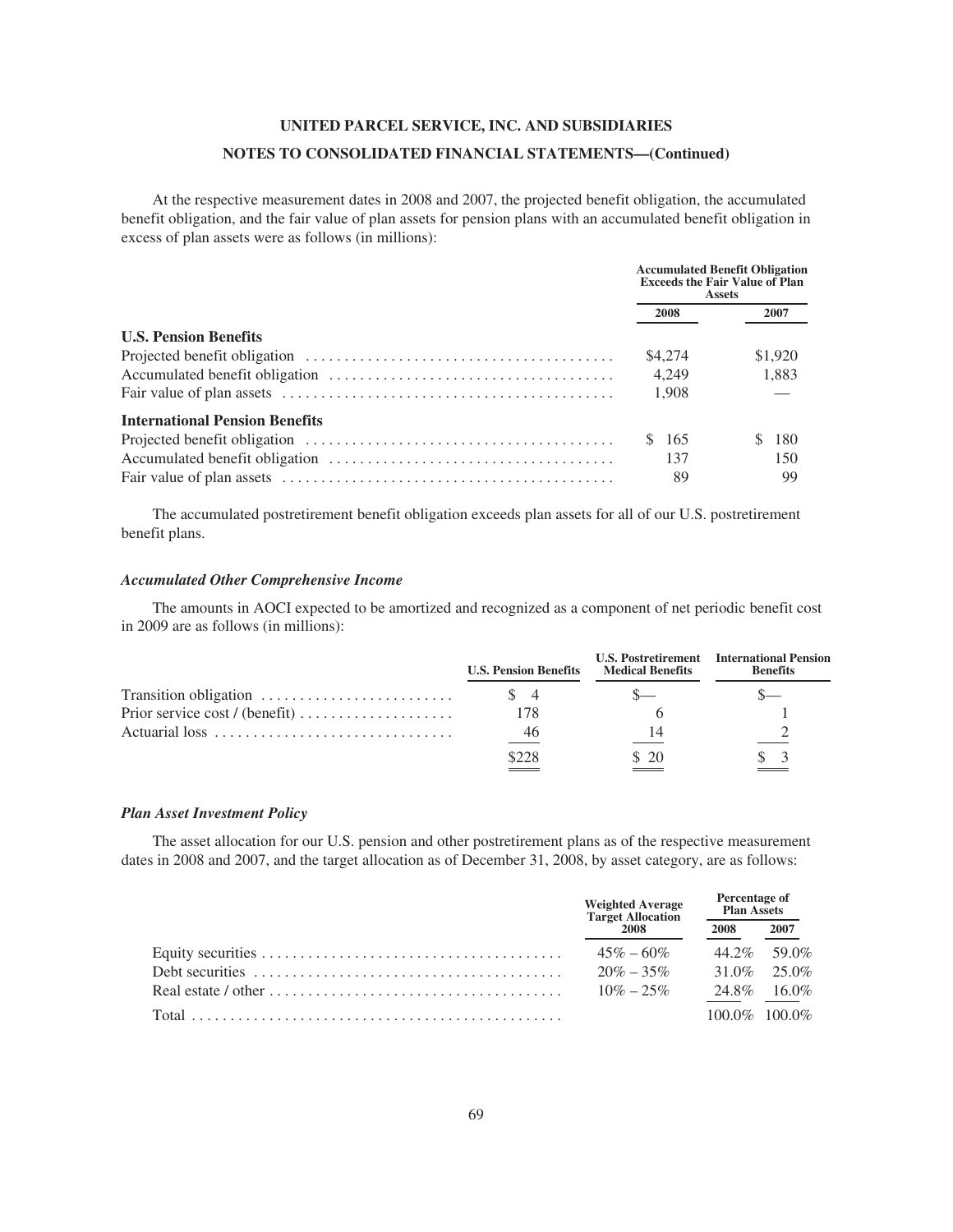Equity securities include UPS Class A shares of common stock in the amounts of \$338 million (2.6% of total plan assets) and \$460 million (2.5% of total plan assets), as of December 31, 2008 and September 30, 2007, respectively.

The applicable benefit plan committees establish investment guidelines and strategies, and regularly monitor the performance of the funds and portfolio managers. Our investment strategy with respect to pension assets is to invest the assets in accordance with applicable laws and regulations. The long-term primary objectives for our pension assets are to (1) provide for a reasonable amount of long-term growth of capital, without undue exposure to risk; and protect the assets from erosion of purchasing power, and (2) provide investment results that meet or exceed the plans' actuarially assumed long-term rate of return.

## *Expected Cash Flows*

Information about expected cash flows for the pension and postretirement benefit plans is as follows (in millions):

|                                        | U.S.<br><b>Pension Benefits</b> | <b>Medical Benefits</b> | <b>U.S. Postretirement</b> International Pension<br><b>Benefits</b> |
|----------------------------------------|---------------------------------|-------------------------|---------------------------------------------------------------------|
| <b>Employer Contributions:</b>         |                                 |                         |                                                                     |
|                                        | \$ 778                          |                         | \$29                                                                |
| $2009$ (expected) to plan participants | 11                              | 81                      |                                                                     |
| <b>Expected Benefit Payments:</b>      |                                 |                         |                                                                     |
|                                        | -462                            | - 184                   | \$13                                                                |
|                                        | 535                             | 199                     | 14                                                                  |
|                                        | 612                             | 217                     | 15                                                                  |
|                                        | 696                             | 229                     | 16                                                                  |
|                                        | 783                             | 247                     | 18                                                                  |
|                                        | 5.457                           | 1.355                   | 99                                                                  |

Expected benefit payments for pensions will be primarily paid from plan trusts. Expected benefit payments for postretirement medical benefits will be paid from plan trusts and corporate assets. Our funding policy for U.S. plans is to contribute amounts annually that are at least equal to the amounts required by applicable laws and regulations, or to directly fund payments to plan participants, as applicable. International plans will be funded in accordance with local regulations. Additional discretionary contributions will be made when deemed appropriate to meet the long-term obligations of the plans.

### *Other Plans*

We also contribute to several multi-employer pension plans for which the previous disclosure information is not determinable. Amounts charged to operations for pension contributions to these multi-employer plans were \$1.069, \$7.642, and \$1.405 billion during 2008, 2007, and 2006, respectively. The 2007 amount includes the \$6.100 billion payment to withdraw from the Central States Pension Fund, as previously discussed.

We also contribute to several multi-employer health and welfare plans that cover both active and retired employees for which the previous disclosure information is not determinable. Amounts charged to operations for contributions to multi-employer health and welfare plans were \$990, \$919, and \$862 million during 2008, 2007, and 2006, respectively.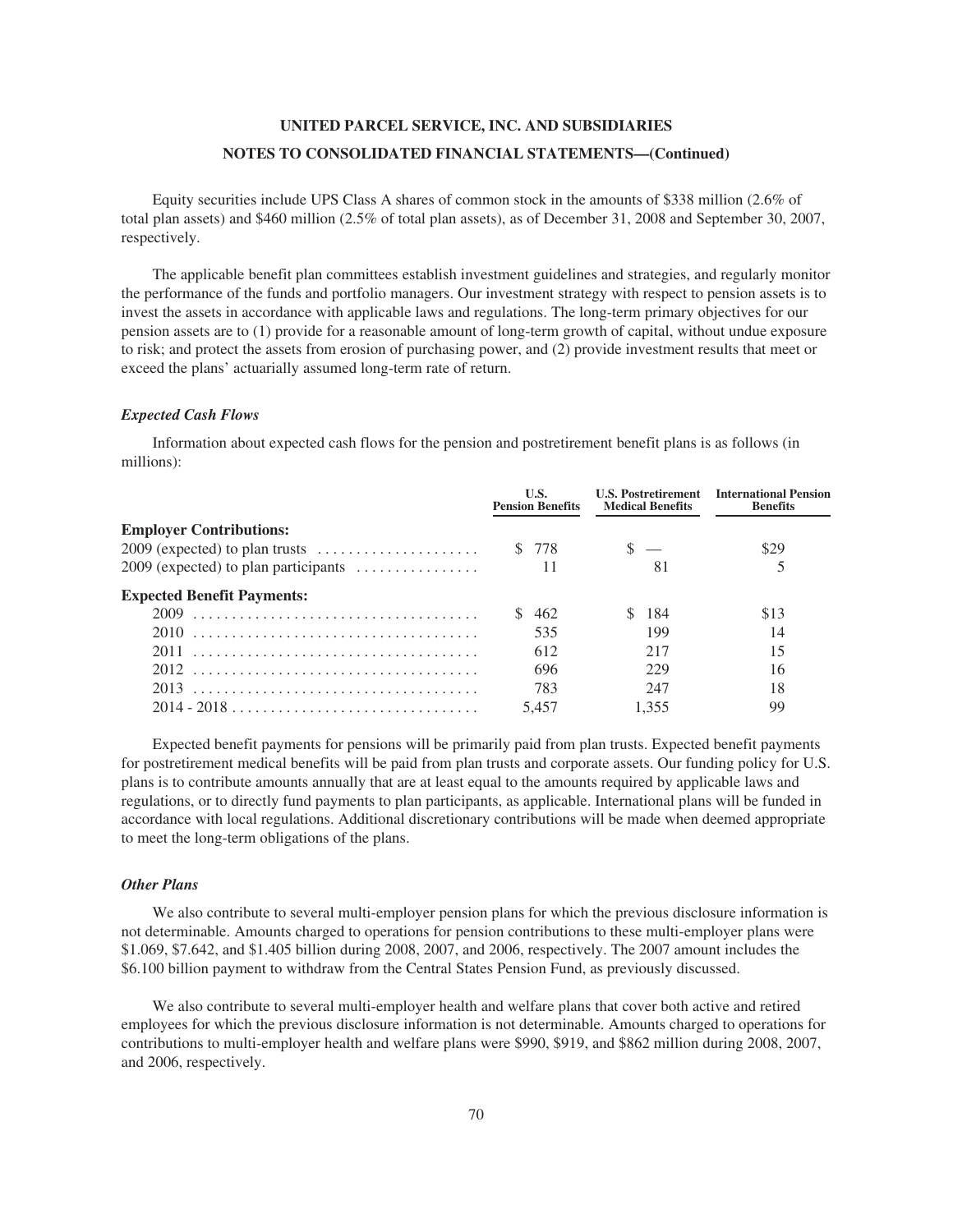We also sponsor several defined contribution plans for all employees not covered under collective bargaining agreements, and for certain employees covered under collective bargaining agreements. The Company matches, in shares of UPS common stock or cash, a portion of the participating employees' contributions. Matching contributions charged to expense were \$116, \$128, and \$113 million for 2008, 2007, and 2006, respectively. In early 2009, we suspended the company matching contributions to the primary employee defined contribution plan.

Contributions are also made to defined contribution money purchase plans under certain collective bargaining agreements. Amounts charged to expense were \$78, \$72, and \$62 million for 2008, 2007, and 2006, respectively.

#### **NOTE 6. GOODWILL AND INTANGIBLE ASSETS**

**U.S. Domestic Package International Package Supply Chain & Freight Consolidated** December 31, 2006 balance . . . . . . . . . . . . . . . . . . . . . . \$— \$290 \$2,243 \$2,533 Acquired ................................. — — 2 2 Currency / Other . . . . . . . . . . . . . . . . . . . . . . . . . . — 5 37 42 December 31, 2007 balance ...................... — \$295 \$2,282 \$2,577 Acquired ................................. — 4 — 4 Impairments .............................. — — (548) (548) Currency / Other .......................... — (11) (36) (47) December 31, 2008 balance . . . . . . . . . . . . . . . . . . . . . . \$— \$288 \$1,698 \$1,986

The following table indicates the allocation of goodwill by reportable segment (in millions):

The goodwill acquired in the International Package segment during 2008 was due to our purchase of a package delivery company in Romania and our buyout of a joint venture in Korea. The operating results of these acquired businesses are not material to the International Package segment. The currency / other balance includes the translation effect on goodwill from fluctuations in currency exchange rates, as well as escrow reimbursements and the resolution of certain tax contingencies from acquisitions completed previously.

We test our goodwill for impairment annually, as of October 1<sup>st</sup>, on a reporting unit basis in accordance with FAS 142. Our reporting units are comprised of the Europe, Asia, and Americas reporting units in the International Package reporting segment, and the Forwarding & Logistics, UPS Freight, MBE / UPS Store, and UPS Capital reporting units in the Supply Chain & Freight reporting segment. The impairment test involves a two-step process. First, a comparison of the fair value of the applicable reporting unit with the aggregate carrying values, including goodwill, is performed. We primarily determine the fair value of our reporting units using a discounted cash flow model, and supplement this with observable valuation multiples for comparable companies, as applicable. If the carrying amount of a reporting unit exceeds the reporting unit's fair value, we perform the second step of the goodwill impairment test to determine the amount of impairment loss. The second step includes comparing the implied fair value of the affected reporting unit's goodwill with the carrying value of that goodwill.

In the fourth quarter of 2008, we completed our annual goodwill impairment testing and determined that our UPS Freight reporting unit, which was formed through the acquisition of Overnite Corporation in 2005, had a goodwill impairment of \$548 million which is included in the caption "other expenses" in the consolidated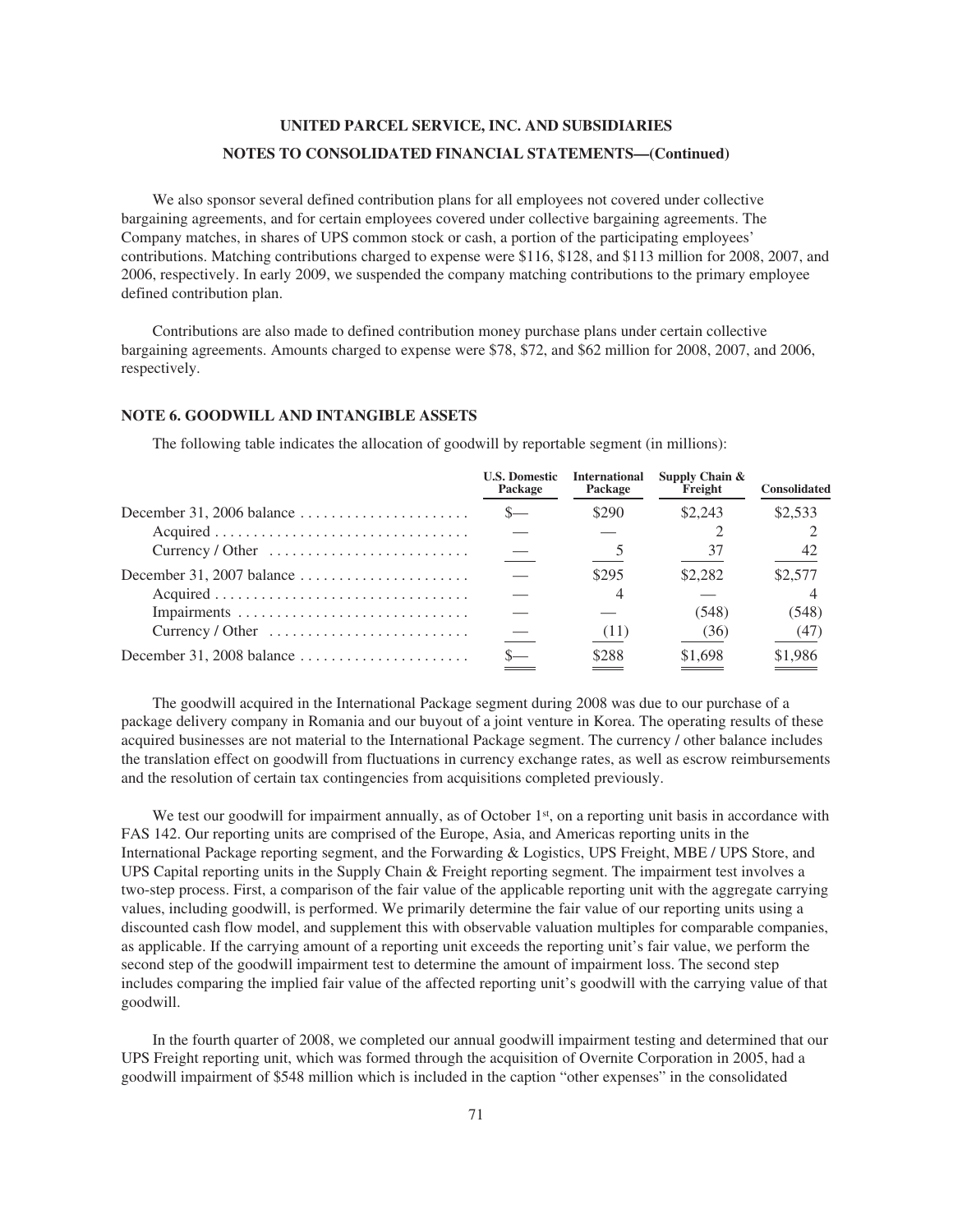income statement. This impairment charge resulted from several factors, including a lower cash flow forecast due to a longer estimated economic recovery time for the LTL sector, and significant deterioration in equity valuations for other similar LTL industry participants. At the time of acquisition of Overnite Corporation, LTL equity valuations were higher and the economy was significantly stronger. We invested in operational improvements and technology upgrades to enhance service and performance, as well as expand service offerings. However, this process took longer than initially anticipated, and thus financial results have been below our expectations. Additionally, the LTL sector in 2008 has been adversely impacted by the economic recession in the U.S., lower industrial production and retail sales, volatile fuel prices, and significant levels of price-based competition. By the fourth quarter of 2008, the combination of these internal and external factors reduced our near term expectations for this unit, leading to the goodwill impairment charge. None of the other reporting units incurred an impairment of goodwill in 2008, nor did we have any goodwill impairment charges in 2007 or 2006.

|                                          | <b>Gross Carrying</b><br><b>Amount</b> | Accumulated<br><b>Amortization</b> | <b>Net Carrying</b><br>Value | <b>Weighted-Average</b><br>Amortization<br>Period (in years) |
|------------------------------------------|----------------------------------------|------------------------------------|------------------------------|--------------------------------------------------------------|
| December 31, 2008:                       |                                        |                                    |                              |                                                              |
| Trademarks, licenses, patents, and other | 47                                     | \$.<br>(40)                        | S <sub>7</sub>               | 4.6                                                          |
| Customer lists                           | 113                                    | (48)                               | 65                           | 8.9                                                          |
| Franchise rights                         | 110                                    | (41)                               | 69                           | 20.0                                                         |
| Capitalized software                     | 1,728                                  | (1,358)                            | 370                          | $\frac{3.2}{1}$                                              |
| Total Intangible Assets, Net             | \$1,998                                | \$(1,487)                          | \$511                        | 4.5                                                          |
| December 31, 2007:                       |                                        |                                    |                              |                                                              |
| Trademarks, licenses, patents, and other | 75<br>S.                               | S.<br>(54)                         | \$21                         |                                                              |
| Customer lists                           | 162                                    | (40)                               | 122                          |                                                              |
| Franchise rights                         | 110                                    | (35)                               | 75                           |                                                              |
| Capitalized software                     | 1,663                                  | (1,253)                            | 410                          |                                                              |
| Total Intangible Assets, Net             | \$2,010                                | \$(1.382)                          | \$628                        |                                                              |

The following is a summary of intangible assets at December 31, 2008 and 2007 (in millions):

All of our recorded intangible assets other than goodwill are deemed to be finite-lived intangibles, and are thus amortized over their estimated useful lives. In accordance with FAS 144, impairment tests for these intangible assets are only performed when a triggering event occurs that indicates that the carrying value of the intangible may not be recoverable. As a result of weak performance in our domestic package operations in the United Kingdom, we reviewed our long-lived assets, including intangible assets, for impairment within our U.K. domestic package entity. Based on recent performance and near-term projections, the value assigned to a customer list intangible asset acquired within the U.K. domestic package business was determined to be impaired. This was the result of both higher than anticipated customer turnover and reduced operating margins associated with an acquired business. Accordingly, an intangible asset impairment charge of \$27 million was recorded for the year ended December 31, 2008, which is included in the caption "Other expenses" in the consolidated income statement.

Amortization of intangible assets was \$202, \$236, and \$255 million during 2008, 2007 and 2006, respectively. Expected amortization of finite-lived intangible assets recorded as of December 31, 2008 for the next five years is as follows (in millions): 2009—\$197; 2010—\$138; 2011—\$77; 2012—\$20; 2013—\$17. Amortization expense in future periods will be affected by business acquisitions, software development, and other factors.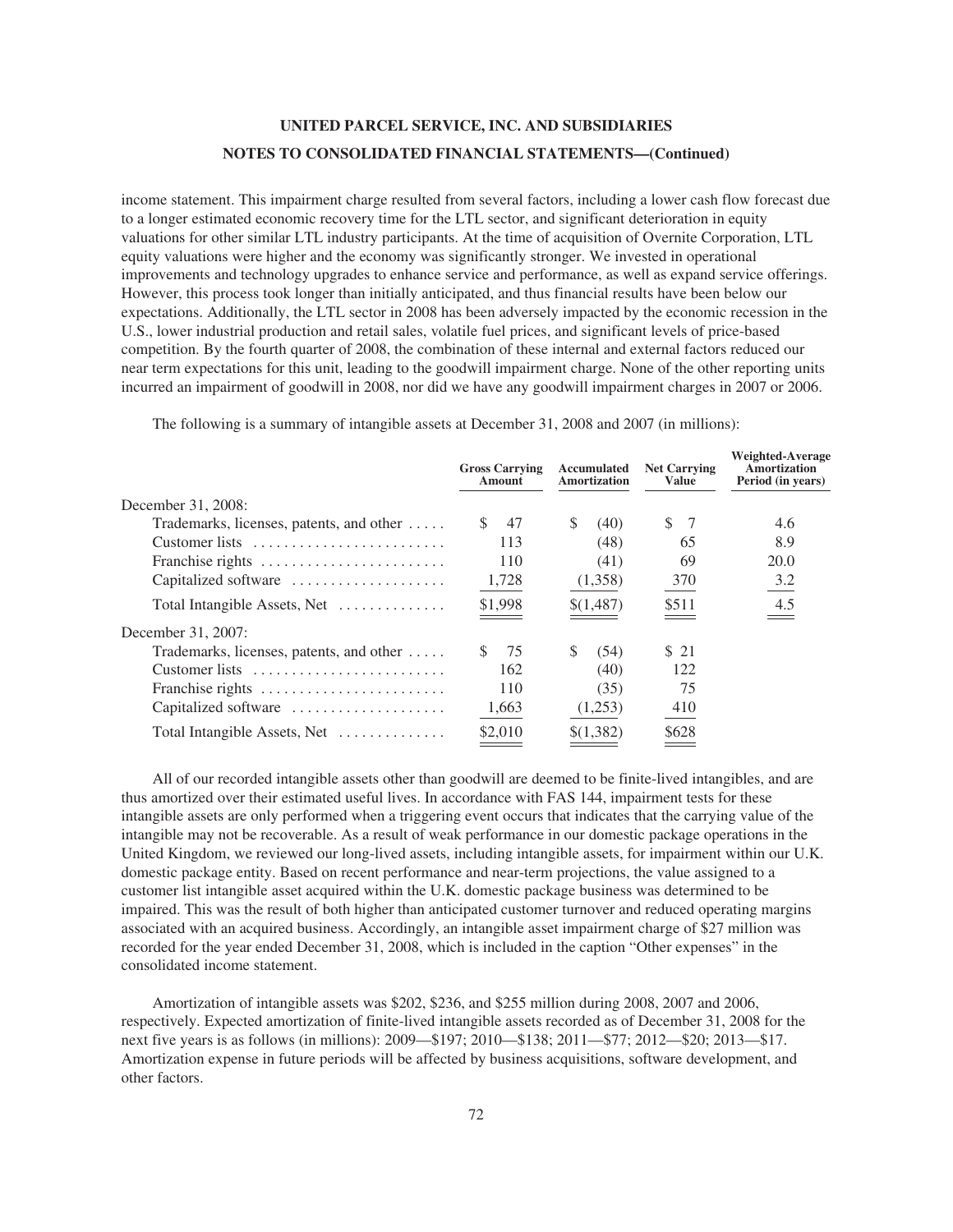### **NOTE 7. BUSINESS ACQUISITIONS AND DISPOSITIONS**

In December 2004, we agreed with Sinotrans Air Transportation Development Co., Ltd. ("Sinotrans") to acquire direct control of the international express operations in 23 cities within China, and to purchase Sintotrans' interest in our current joint venture in China. As of December 31, 2006, we had made all cash payments under the purchase agreement, a total of \$114 million, and had taken direct control of operations in all 23 locations. The operations acquired are reported within our International Package reporting segment.

Pro forma results of operations have not been presented for this acquisition because the effects of this transaction were not material. The results of operations are included in our statements of consolidated income from the date of acquisition. The purchase price allocations of acquired companies can be modified up to one year after the date of acquisition. No purchase price adjustments were made during 2008.

## **NOTE 8. DEBT OBLIGATIONS AND COMMITMENTS**

Debt obligations, as of December 31, consist of the following (in millions):

| 2008    | 2007      |
|---------|-----------|
| \$741   | S.<br>761 |
| 1.739   |           |
| 745     |           |
| 1,479   |           |
| 2.922   | 7.366     |
| 438     | 441       |
| 425     | 479       |
| 433     | 435       |
| 198     | 513       |
| 730     | 989       |
| 21      | 34        |
| 9.871   | 11,018    |
| (2,074) | (3,512)   |
| \$7.797 | \$ 7,506  |

#### *8.38% Debentures:*

On January 22, 1998, we exchanged \$276 million of an original \$700 million in debentures for new debentures of equal principal with a maturity of April 1, 2030. The new debentures have the same interest rate as the 8.38% debentures due 2020 until April 1, 2020, and, thereafter, the interest rate will be 7.62% for the final 10 years. The 2030 debentures are redeemable in whole or in part at our option at any time. The redemption price is equal to the greater of 100% of the principal amount and accrued interest, or the sum of the present values of the remaining scheduled payout of principal and interest thereon discounted to the date of redemption at a benchmark treasury yield plus five basis points plus accrued interest. The remaining \$424 million of 2020 debentures are not subject to redemption prior to maturity. Interest is payable semiannually on the first of April and October for both debentures and neither debenture is subject to sinking fund requirements. The fixed obligations associated with the debentures were previously swapped to floating rates, based on six month LIBOR plus a spread. Including the effect of the swaps, the average interest rate paid on the debentures for 2007 was 7.99%. The swaps were subsequently terminated, and the average interest rate paid on the debt in 2008 was 8.38%.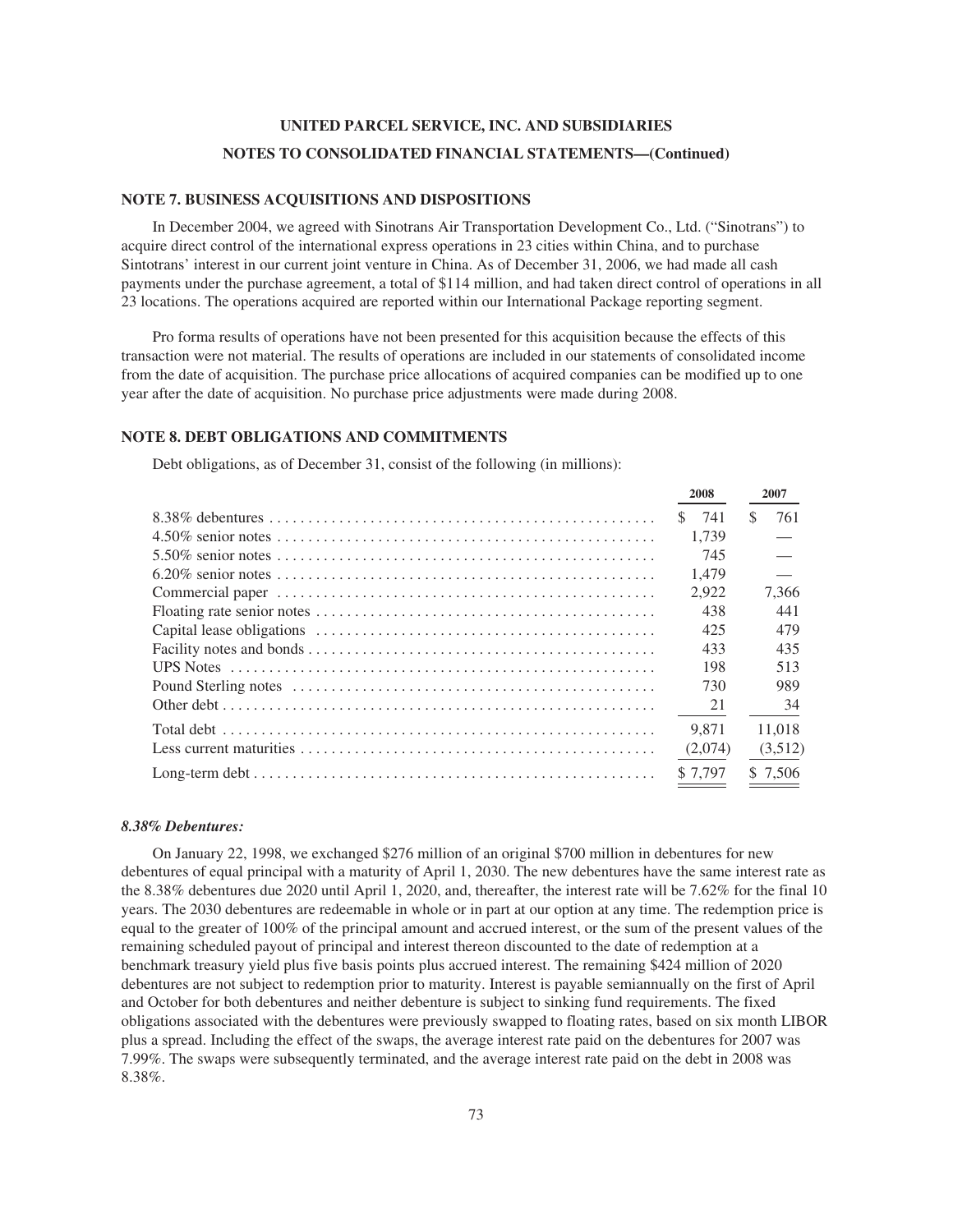#### *4.50%, 5.50%, and 6.25% Senior Notes:*

In January 2008, we completed an offering of \$1.750 billion of 4.50% senior notes due January 2013, \$750 million of 5.50% senior notes due January 2018, and \$1.500 billion of 6.20% senior notes due January 2038. All of the notes pay interest semiannually, and allow for redemption of the notes by UPS at any time by paying the greater of the principal amount or a "make-whole" amount, plus accrued interest. After pricing and underwriting discounts, we received a total of \$3.961 billion in cash proceeds from the offering. The proceeds from the offering were used to reduce our outstanding commercial paper balance.

#### *Commercial Paper:*

The weighted average interest rate on the commercial paper outstanding as of December 31, 2008 and 2007, was 0.55% and 4.36%, respectively. As of December 31, 2008, we have classified \$1.0 billion of this commercial paper balance as long-term debt, based on our intent and ability to refinance this debt on a long-term basis, with the remaining \$1.922 billion classified as a current liability in our consolidated balance sheet. At December 31, 2007, we had classified \$4.0 billion of our commercial paper balance as long-term debt, due to the issuance of fixed rate notes subsequent to December 31, 2007. The amount of commercial paper outstanding in 2009 is expected to fluctuate. We are authorized to borrow up to \$10.0 billion under the U.S. commercial paper program we maintain as of December 31, 2008. We also maintain a European commercial paper program under which we are authorized to borrow up to  $E1.0$  billion in a variety of currencies, however no amounts were outstanding under this program as of December 31, 2008.

#### *Floating Rate Senior Notes:*

The floating rate senior notes bear interest at one-month LIBOR less 45 basis points. The average interest rates for 2008 and 2007 were 2.48% and 4.85%, respectively. These notes are callable at various times after 30 years at a stated percentage of par value, and putable by the note holders at various times after 10 years at a stated percentage of par value. The notes have maturities ranging from 2049 through 2053.

## *Capital Lease Obligations:*

We have certain aircraft subject to capital leases. Some of the obligations associated with these capital leases have been legally defeased. The recorded value of aircraft subject to capital leases, which are included in Property, Plant and Equipment is as follows as of December 31 (in millions):

| 2008              | 2007 |
|-------------------|------|
|                   |      |
|                   |      |
| $$2,080$ $$2,157$ |      |
|                   |      |

These capital lease obligations have principal payments due at various dates from 2009 through 2021.

#### *Facility Notes and Bonds:*

We have entered into agreements with certain municipalities to finance the construction of, or improvements to, facilities that support our U.S. Domestic Package and Supply Chain & Freight operations in the United States. These facilities are located around airport properties in Louisville, KY; Dallas, TX; Philadelphia,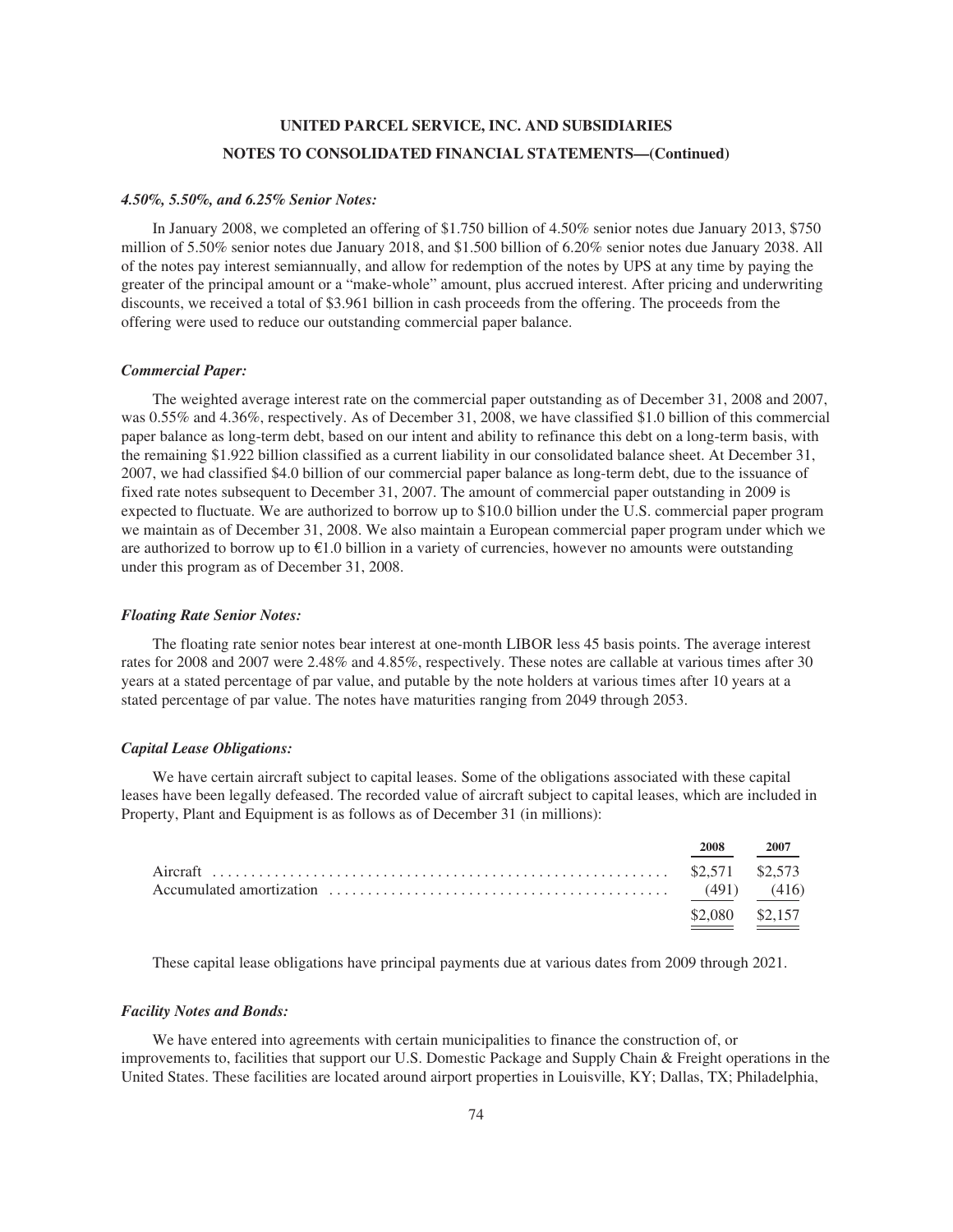PA; and Dayton, OH. Under these arrangements, we enter into a lease or loan agreement that covers the debt service obligations on the bonds issued by the municipalities, as follows:

- Bonds with a principal balance of \$149 million issued by the Louisville Regional Airport Authority associated with our Worldport facility in Louisville, KY. The bonds, which are due in January 2029, bear interest at a variable rate, and the average interest rates for 2008 and 2007 were 1.86% and 3.62%, respectively.
- Bonds with a principal balance of \$43 million issued by the Louisville Regional Airport Authority associated with our air freight facility in Louisville, KY. The bonds were issued in November 2006 and are due in November 2036. The bonds bear interest at a variable rate, and the average interest rates for 2008 and 2007 were 2.11% and 3.62%, respectively.
- Bonds with a principal balance of \$29 million issued by the Dallas / Forth Worth International Airport Facility Improvement Corporation associated with our Dallas, TX airport facilities. The bonds are due in May 2032 and bear interest at a variable rate, however the variable cash flows on the obligation have been swapped to a fixed 5.11%.
- Bonds with a principal balance of \$100 million issued by the Delaware County, Pennsylvania Industrial Development Authority associated with our Philadelphia, PA airport facilities. The bonds, which are due in December 2015, bear interest at a variable rate, and the average interest rates for 2008 and 2007 were 1.75% and 3.54%, respectively.
- Bonds with a principal balance of \$108 million issued by the city of Dayton, OH associated with our Dayton airport facility, \$62 million of which is due in 2009 and the remaining \$46 million is due in 2018. The balance due in 2018 became callable beginning in 2008. The bond principal due in 2018 bears interest at a fixed rate of 5.63%, while the bond principal due in 2009 bears interest at fixed rates ranging from 6.05% to 6.20%.

### *UPS Notes:*

The UPS Notes program involves the periodic issuance of fixed rate notes in \$1,000 increments with various terms and maturities. At December 31, 2008, the coupon rates of the outstanding notes varied between 3.00% and 6.00%, and the interest payments are made either monthly, quarterly or semiannually. The maturities of the notes range from 2009 to 2027. Substantially all of the fixed obligations associated with the notes were swapped to floating rates, based on different LIBOR indices plus or minus a spread. The average interest rate payable on the swaps for 2008 and 2007 was 2.48% and 4.83%, respectively.

### *Pound Sterling Notes:*

The Pound Sterling notes were issued in 2001 with a principal balance of £500 million, accrue interest at a 5.50% fixed rate, and are due on February 12, 2031. In May 2007, we completed an exchange offer for the existing notes. Holders of £434 million of the notes accepted the exchange offer, and as a result, these notes were exchanged for new notes with a principal amount of £455 million, bearing interest at 5.13% and due in February 2050. The new notes are callable at our option at a redemption price equal to the greater of 100% of the principal amount and accrued interest, or the sum of the present values of the remaining scheduled payout of principal and interest thereon discounted to the date of redemption at a benchmark U.K. government bond yield plus 15 basis points and accrued interest. The £66 million of existing notes that were not exchanged continue to bear interest at 5.50% and are due in 2031. We accounted for the exchange in accordance with EITF 96-19 "Debtor's Accounting for a Modification or Exchange of Debt Instruments", and as such, no gain or loss was recognized upon the completion of this transaction.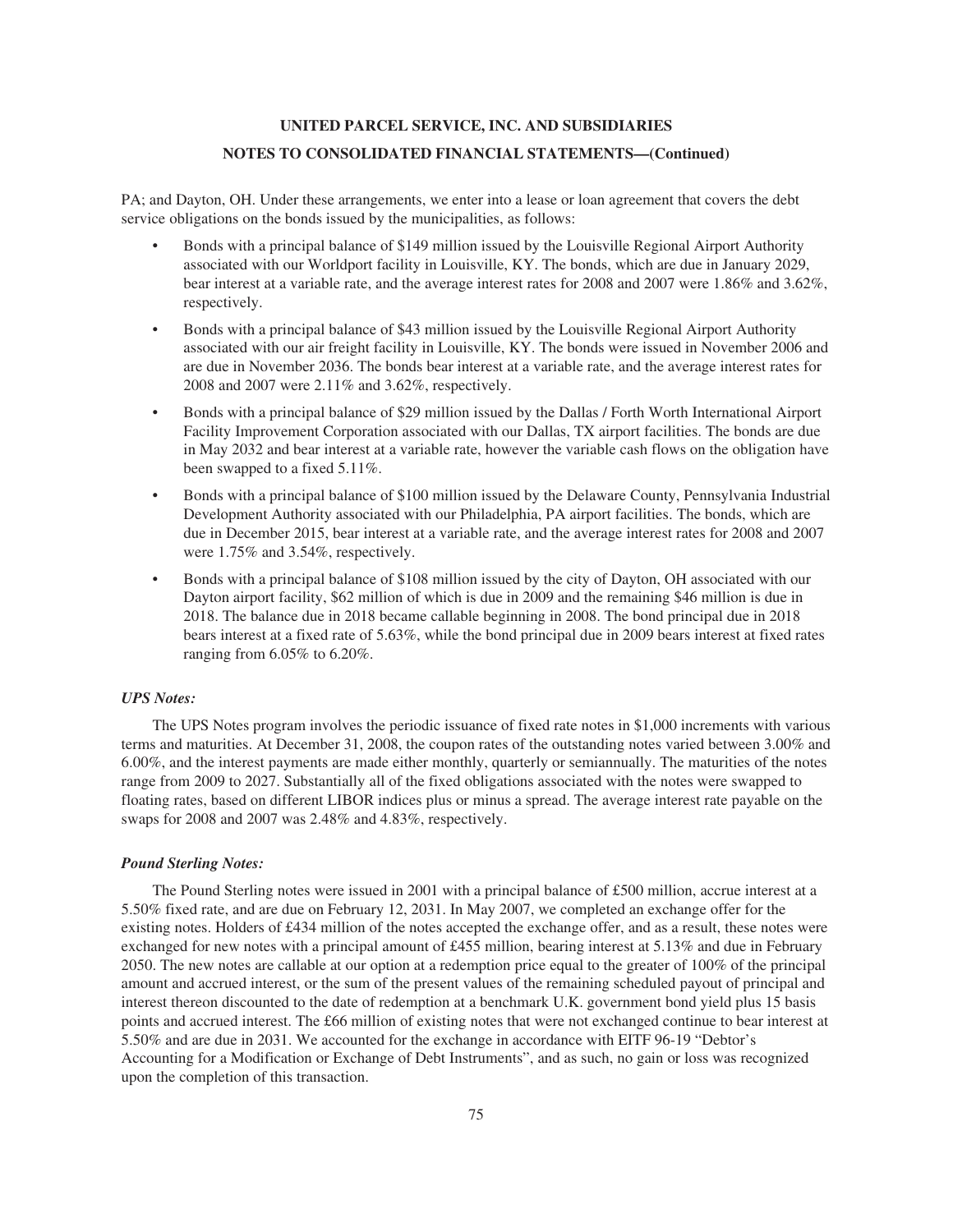#### *Other Debt:*

The other debt balance primarily relates to loans entered into in conjunction with our investment in various partnerships. Substantially all of this debt is classified as a current liability. The implied interest rates on this debt range from 3.20% to 6.43%.

#### *Other Information*

Based on the borrowing rates currently available to the Company for long-term debt with similar terms and maturities, the fair value of long-term debt, including current maturities, is approximately \$10.287 and \$11.238 billion as of December 31, 2008 and 2007, respectively.

We lease certain aircraft, facilities, equipment and vehicles under operating leases, which expire at various dates through 2055. Certain of the leases contain escalation clauses and renewal or purchase options. Rent expense related to our operating leases was \$834, \$896, and \$912 million for 2008, 2007, and 2006, respectively.

The following table sets forth the aggregate minimum lease payments under capital and operating leases, the aggregate annual principal payments due under our long-term debt, and the aggregate amounts expected to be spent for purchase commitments (in millions).

| Year                                                                               | Capital<br><b>Leases</b> | <b>Operating</b><br><b>Leases</b> | <b>Debt</b><br><b>Principal</b> | <b>Purchase</b><br><b>Commitments</b> |
|------------------------------------------------------------------------------------|--------------------------|-----------------------------------|---------------------------------|---------------------------------------|
|                                                                                    | <sup>S</sup><br>-83      | \$ 344                            | \$2,007                         | 708<br>S.                             |
|                                                                                    | 121                      | 288                               | 18                              | 658                                   |
|                                                                                    | 29                       | 217                               | 5                               | 667                                   |
|                                                                                    | 30                       | 147                               | 22                              | 406                                   |
|                                                                                    | 31                       | 109                               | 1.768                           |                                       |
|                                                                                    | 246                      | 423                               | 5,658                           |                                       |
|                                                                                    | 540                      | \$1,528                           | \$9,478                         | \$2,439                               |
|                                                                                    | (115)                    |                                   |                                 |                                       |
| Present value of minimum capitalized lease payments                                | 425                      |                                   |                                 |                                       |
|                                                                                    | (65)                     |                                   |                                 |                                       |
| Long-term capitalized lease obligations $\dots\dots\dots\dots\dots\dots\dots\dots$ | \$360                    |                                   |                                 |                                       |

As of December 31, 2008, we had outstanding letters of credit totaling approximately \$2.132 billion issued in connection with our self-insurance reserves and other routine business requirements. We also issue surety bonds as an alternative to letters of credit in certain instances, and as of December 31, 2008, we had \$262 million of surety bonds written.

We maintain two credit agreements with a consortium of banks. One of these agreements provides revolving credit facilities of \$4.5 billion, and expires on April 16, 2009. The second agreement provides revolving credit facilities of \$1.0 billion, and expires on April 19, 2012. Interest on any amounts we borrow under these facilities would be charged at 90-day LIBOR plus 15 basis points. At December 31, 2008, there were no outstanding borrowings under these facilities.

Our existing debt instruments and credit facilities do not have cross-default or ratings triggers, however these debt instruments and credit facilities do subject us to certain financial covenants. These covenants limit the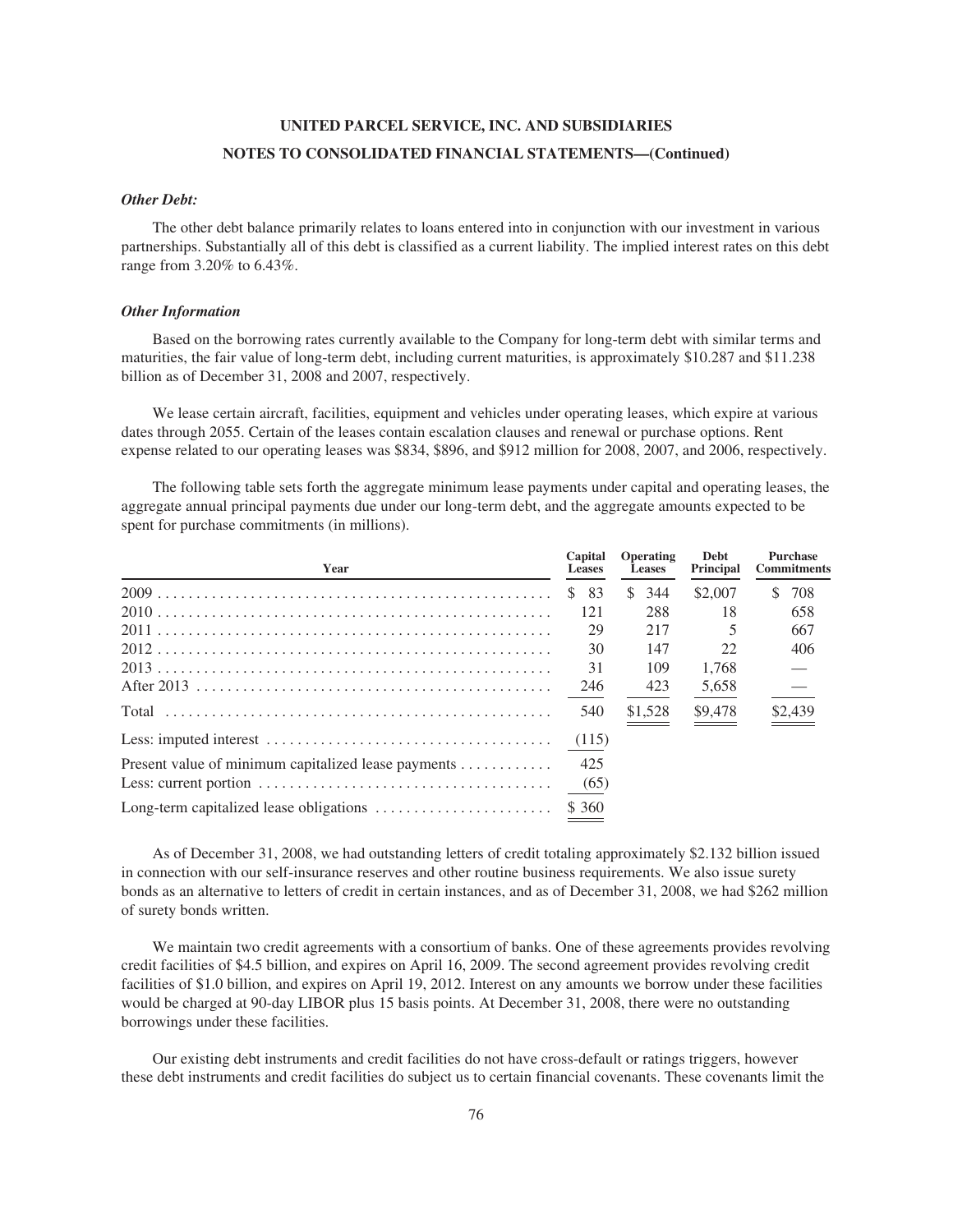amount of secured indebtedness that may be incurred by the company, and limit the amount of sale-leaseback transactions that the company may engage in, to 10% of net tangible assets each. As of December 31, 2008 and for all prior periods, we have satisfied these financial covenants. As of December 31, 2008, 10% of net tangible assets is equivalent to \$2.156 billion, however we have no qualifying sale-leaseback transactions or secured indebtedness outstanding. We do not expect these covenants to have a material impact on financial condition or liquidity.

#### **NOTE 9. LEGAL PROCEEDINGS AND CONTINGENCIES**

We are a defendant in a number of lawsuits filed in state and federal courts containing various class-action allegations under state wage-and-hour laws. In one of these cases, Marlo v. UPS, which was certified as a class action in a California federal court in June 2004, plaintiffs allege that they improperly were denied overtime, and seek penalties for missed meal and rest periods, and interest and attorneys' fees. Plaintiffs purport to represent a class of 1,300 full-time supervisors. In August 2005, the court granted summary judgment in favor of UPS on all claims, and plaintiff appealed the ruling. In October 2007, the appeals court reversed the lower court's ruling. In April 2008, the Court decertified the class and vacated the trial scheduled for April 29, 2008. We have denied any liability with respect to these claims and intend to vigorously defend ourselves in this case. At this time, we have not determined the amount of any liability that may result from this matter or whether such liability, if any, would have a material adverse effect on our financial condition, results of operations, or liquidity.

In another case, Hohider v. UPS, which in July 2007 was certified as a class action in a Pennsylvania federal court, plaintiffs have challenged certain aspects of the Company's interactive process for assessing requests for reasonable accommodation under the Americans with Disabilities Act. Plaintiffs purport to represent a class of over 35,000 current and former employees, and seek back-pay, and compensatory and punitive damages, as well as attorneys' fees. In August 2007, the Third Circuit Court of Appeals granted the Company's Petition to hear the appeal of the trial court's certification order. Oral argument took place in November 2008. The appeal will likely take one year. We have denied any liability with respect to these claims and intend to vigorously defend ourselves in this case. At this time, we have not determined the amount of any liability that may result from this matter or whether such liability, if any, would have a material adverse effect on our financial condition, results of operations, or liquidity.

UPS and Mail Boxes Etc., Inc. are defendants in various lawsuits brought by franchisees who operate Mail Boxes Etc. centers and The UPS Store locations. These lawsuits relate to the rebranding of Mail Boxes Etc. centers to The UPS Store, The UPS Store business model, the representations made in connection with the rebranding and the sale of The UPS Store franchises, and UPS's sale of services in the franchisees' territories. We have denied any liability with respect to these claims and intend to defend ourselves vigorously. At this time, we have not determined the amount of any liability that may result from these matters or whether such liability, if any, would have a material adverse effect on our financial condition, results of operations, or liquidity.

UPS Freight, along with several other companies involved in the LTL freight business, is a defendant in a Multi-District Litigation pending in the United States District Court for the Northern District of Georgia. The lawsuits allege that the defendants conspired to fix fuel surcharge rates, and they seek injunctive relief, treble damages and attorneys' fees. We have denied any liability with respect to these claims and intend to vigorously defend ourselves in these cases, and defendants' motion to dismiss is pending for decision by the Court. These cases are at a preliminary stage and at this time, we have not determined the amount of any liability that may result from this matter or whether such liability, if any, would have a material adverse effect on our financial condition, results of operations, or liquidity.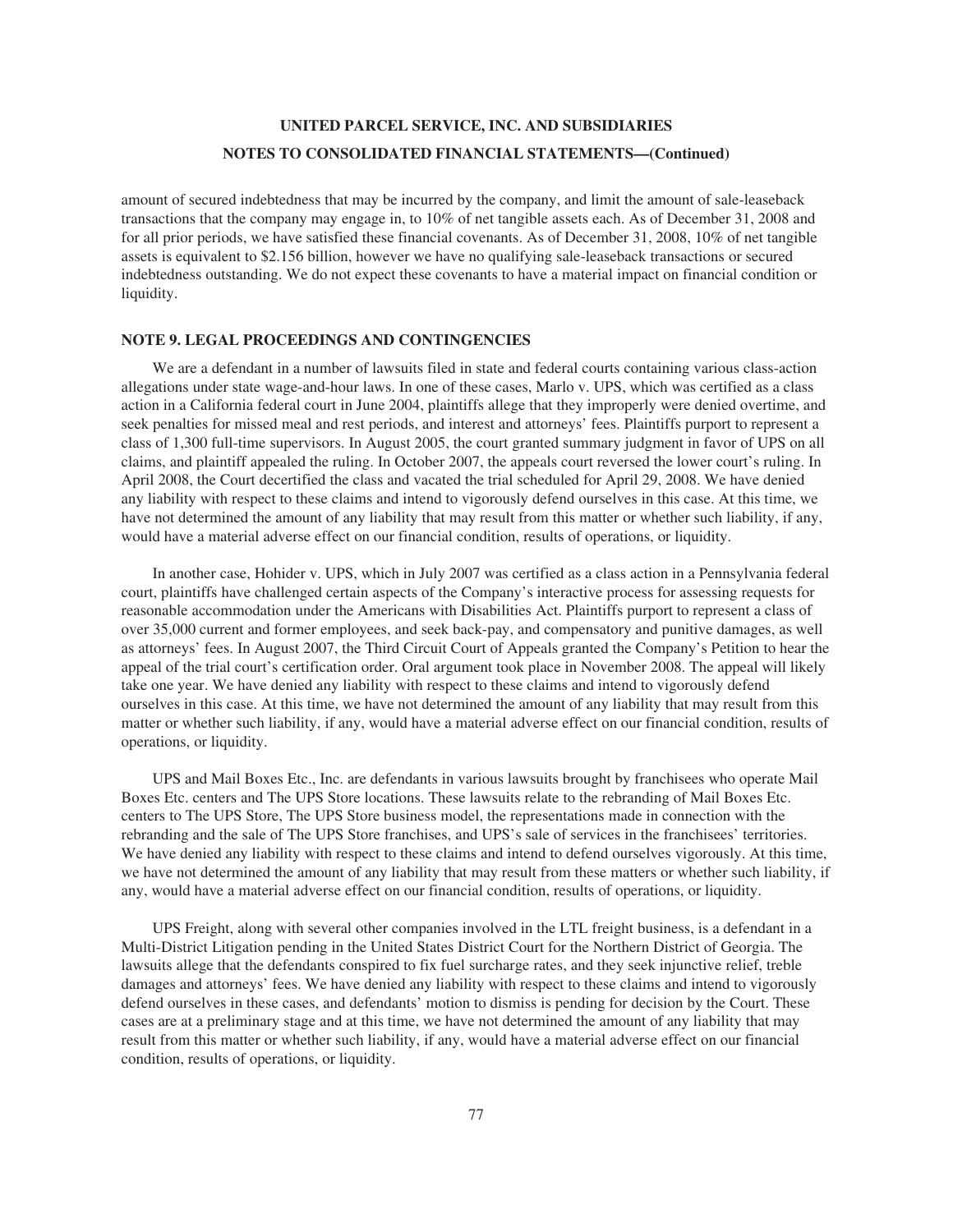We are a defendant in various other lawsuits that arose in the normal course of business. We believe that the eventual resolution of these cases will not have a material adverse effect on our financial condition, results of operations, or liquidity.

As of December 31, 2008, we had approximately 260,000 employees employed under a national master agreement and various supplemental agreements with local unions affiliated with the Teamsters. In September 2007, we reached a new national master agreement with the Teamsters, which was ratified in December 2007. The new agreement provides for wage increases as well as contributions to healthcare and pension plans, and most economic provisions of the new five year agreement took effect on August 1, 2008, with the exception of our withdrawal from the Central States Pension Fund which occurred in 2007. We have approximately 2,900 pilots who are employed under a collective bargaining agreement with the Independent Pilots Association, which becomes amendable at the end of 2011. Our airline mechanics are covered by a collective bargaining agreement with Teamsters Local 2727, which became amendable in November 2006. We began formal negotiations with Teamsters Local 2727 in October 2006. In addition, the majority of our ground mechanics who are not employed under agreements with the Teamsters are employed under collective bargaining agreements with the International Association of Machinists and Aerospace Workers (approximately 3,000). These agreements run through July 31, 2009.

We participate in a number of trustee-managed multi-employer pension and health and welfare plans for employees covered under collective bargaining agreements. Several factors could cause us to make significantly higher future contributions to these plans, including unfavorable investment performance, changes in demographics, and increased benefits to participants. At this time, we are unable to determine the amount of additional future contributions, if any, or whether any material adverse effect on our financial condition, results of operations, or liquidity would result from our participation in these plans.

#### **NOTE 10. SHAREOWNERS' EQUITY**

#### *Capital Stock, Additional Paid-In Capital, and Retained Earnings*

We maintain two classes of common stock, which are distinguished from each other by their respective voting rights. Class A shares of UPS are entitled to 10 votes per share, whereas Class B shares are entitled to one vote per share. Class A shares are primarily held by UPS employees and retirees, and these shares are fully convertible into Class B shares at any time. Class B shares are publicly traded on the New York Stock Exchange (NYSE) under the symbol "UPS." Class A and B shares both have a \$0.01 par value, and as of December 31, 2008, there were 4.6 billion Class A shares and 5.6 billion Class B shares authorized to be issued. Additionally, there are 200 million preferred shares, with no par value, authorized to be issued; as of December 31, 2008, no preferred shares had been issued.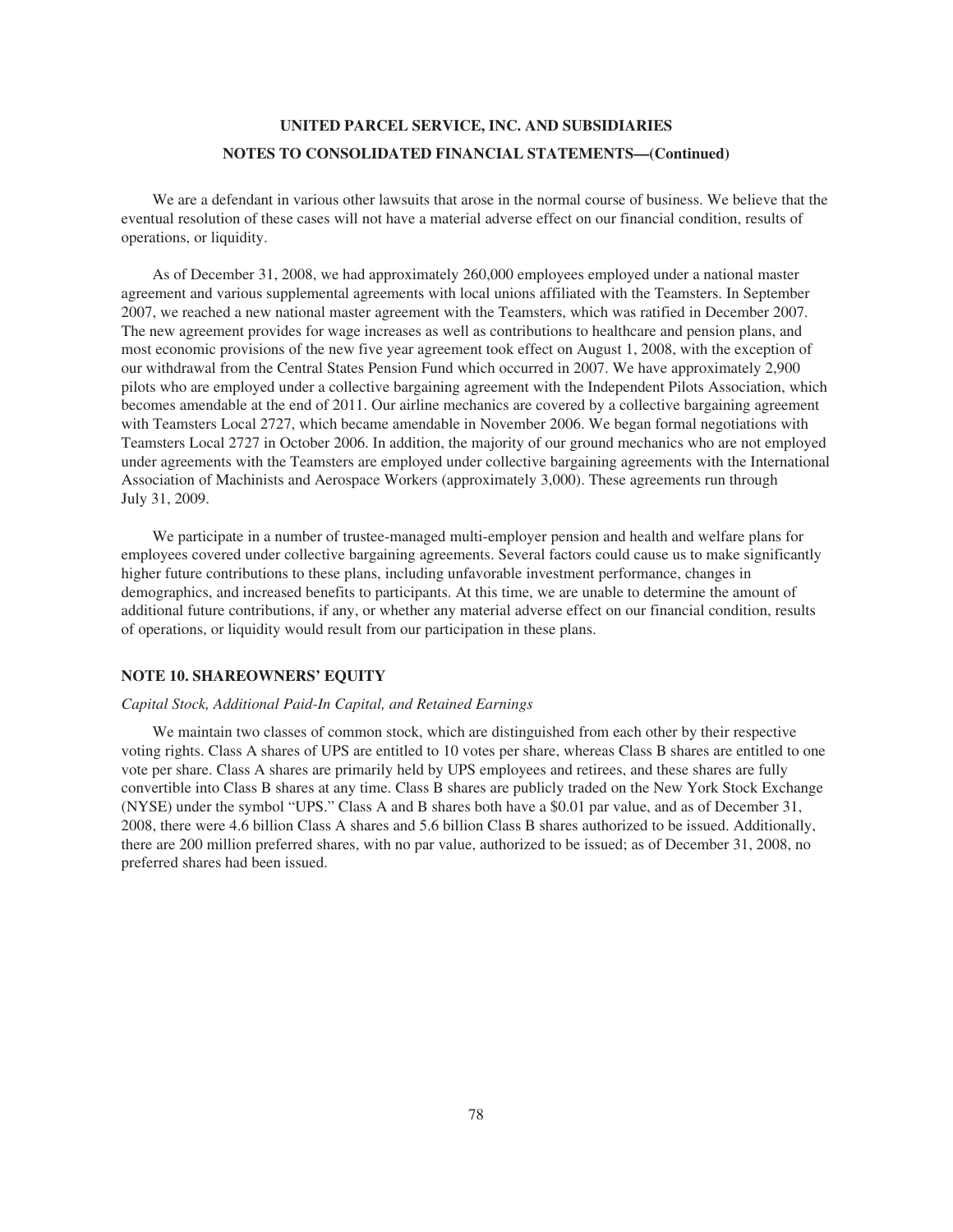### **NOTES TO CONSOLIDATED FINANCIAL STATEMENTS—(Continued)**

The following is a rollforward of our common stock, additional paid-in capital, and retained earnings accounts (in millions, except per share amounts):

|                                                                    | 2008          |                    |               | 2007               | 2006            |                    |  |
|--------------------------------------------------------------------|---------------|--------------------|---------------|--------------------|-----------------|--------------------|--|
|                                                                    | <b>Shares</b> | <b>Dollars</b>     | <b>Shares</b> | <b>Dollars</b>     | <b>Shares</b>   | <b>Dollars</b>     |  |
| <b>Class A Common Stock</b>                                        |               |                    |               |                    |                 |                    |  |
| Balance at beginning of year                                       | 349           | $\mathbb{S}$<br>3  | 401           | \$<br>4            | 454             | S<br>5             |  |
| Common stock purchases                                             | (11)          |                    | (18)          | (1)                | (17)            |                    |  |
|                                                                    | 6             |                    | 3             |                    | 3               |                    |  |
| Common stock issuances<br>Conversions of Class A to Class B common | 3             |                    | 3             |                    | $\overline{2}$  |                    |  |
|                                                                    | (33)          |                    | (40)          |                    | (41)            | (1)                |  |
| Class A shares issued at end of year                               | 314           | \$<br>3            | 349           | \$<br>3            | 401<br>$\equiv$ | 4                  |  |
| <b>Class B Common Stock</b>                                        |               |                    |               |                    |                 |                    |  |
| Balance at beginning of year                                       | 694           | $\mathcal{S}$<br>7 | 672           | <sup>\$</sup><br>7 | 646             | $\mathcal{S}$<br>6 |  |
| Common stock purchases<br>Conversions of Class A to Class B common | (43)          |                    | (18)          |                    | (15)            |                    |  |
|                                                                    | 33            |                    | 40            |                    | 41              | 1                  |  |
| Class B shares issued at end of year                               | 684           | \$<br>7            | 694           | \$                 | 672             | 7                  |  |
| <b>Additional Paid-In Capital</b>                                  |               |                    |               |                    |                 |                    |  |
| Balance at beginning of year                                       |               | \$                 |               | \$                 |                 | \$                 |  |
|                                                                    |               | 497                |               | 462                |                 | 371                |  |
| Common stock purchases                                             |               | (694)              |               | (627)              |                 | (539)              |  |
| Common stock issuances                                             |               | 197                |               | 165                |                 | 168                |  |
|                                                                    |               |                    |               |                    |                 |                    |  |
| <b>Retained Earnings</b>                                           |               |                    |               |                    |                 |                    |  |
| Balance at beginning of year                                       |               | \$14,186           |               | \$17,676           |                 | \$17,037           |  |
| Net income                                                         |               | 3,003              |               | 382                |                 | 4,202              |  |
| Cumulative adjustment for accounting changes                       |               | (60)               |               | (104)              |                 |                    |  |
| Dividends $(\$1.80, \$1.68,$ and $\$1.52$ per share)               |               | (1,853)            |               | (1,778)            |                 | (1,647)            |  |
| Common stock purchases                                             |               | (2,864)            |               | (1,990)            |                 | (1,916)            |  |
|                                                                    |               | \$12,412           |               | \$14,186           |                 | \$17,676           |  |

On January 1, 2007, we adopted FASB Interpretation No. 48, "Accounting for Uncertainty in Income Taxes—an Interpretation of FASB Statement No. 109", which resulted in a reduction to retained earnings of \$104 million (discussed further in Note 13). On January 1, 2008, we recognized a \$44 million reduction to retained earnings as a result of changing our measurement date under FAS 158, which is discussed further in Note 5. Also on January 1, 2008, we recognized a \$16 million reduction to retained earnings as a result of adopting FAS 159, which is discussed further in Note 16.

For the years ended December 31, 2008, 2007 and 2006, we repurchased a total of 53.6, 35.9, and 32.6 million shares of Class A and Class B common stock for \$3.558, \$2.618, and \$2.455 billion, respectively. In January 2008, our Board of Directors authorized an increase in our share repurchase authority to \$10.0 billion. Unless terminated earlier by the resolution of our Board, the program will expire when we have purchased all shares authorized for repurchase under the program.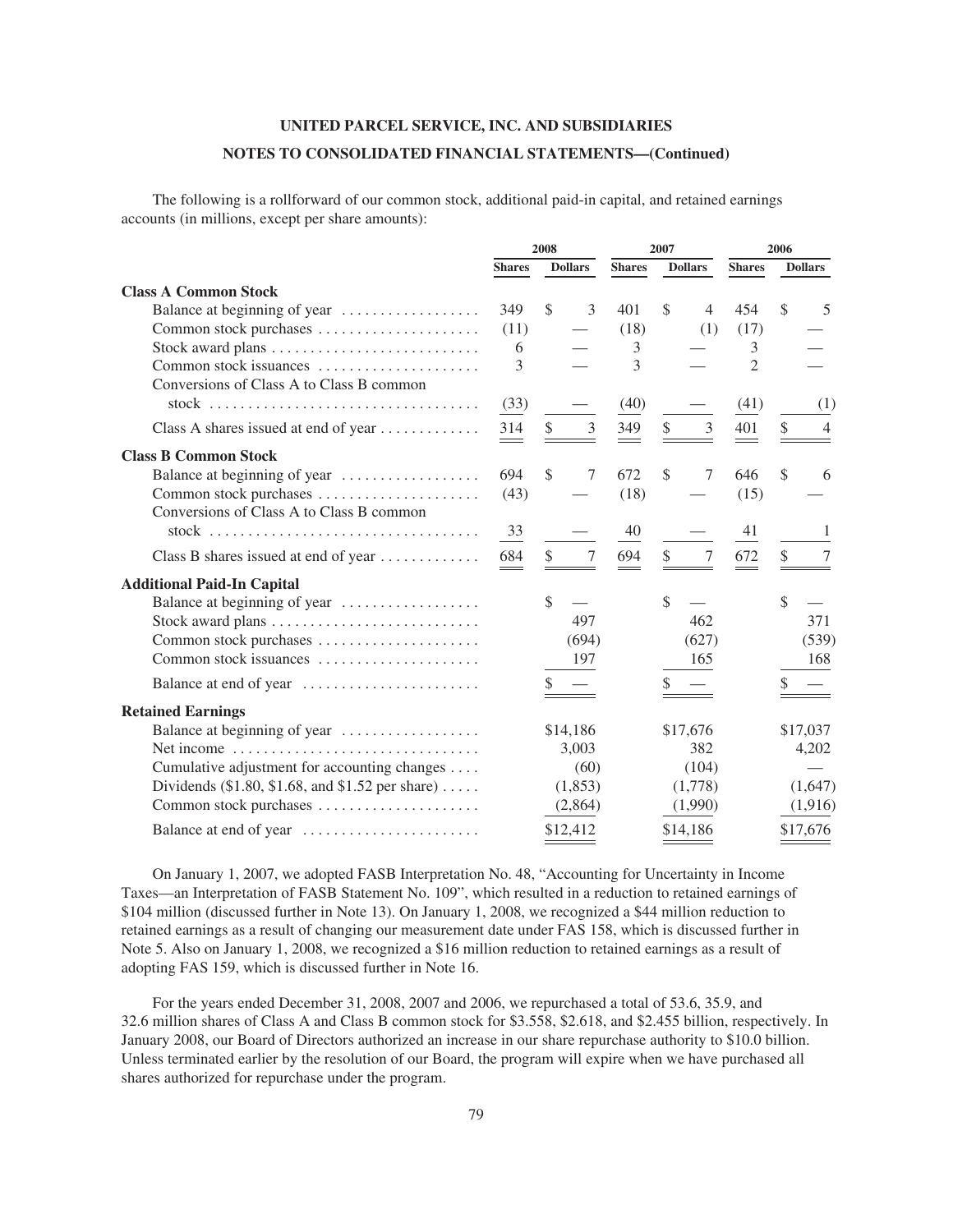## **NOTES TO CONSOLIDATED FINANCIAL STATEMENTS—(Continued)**

#### *Accumulated Other Comprehensive Income (Loss)*

We incur activity in AOCI for unrealized holding gains and losses on available-for-sale securities, foreign currency translation adjustments, unrealized gains and losses from derivatives that qualify as hedges of cash flows, and unrecognized pension and postretirement benefit costs. The activity in AOCI is as follows (in millions):

|                                                                                                                                                                 | 2008                | 2007                | 2006       |
|-----------------------------------------------------------------------------------------------------------------------------------------------------------------|---------------------|---------------------|------------|
| Foreign currency translation gain (loss):                                                                                                                       | 81<br><sup>\$</sup> | S<br>(109)          | S<br>(163) |
|                                                                                                                                                                 | (119)               | 190                 | 54         |
|                                                                                                                                                                 | (38)                | 81                  | (109)      |
| Unrealized gain (loss) on marketable securities, net of tax:                                                                                                    |                     |                     |            |
|                                                                                                                                                                 | 9                   | 12                  | 11         |
| Current period changes in fair value (net of tax effect of $\S(33)$ , \$4, and                                                                                  |                     |                     |            |
|                                                                                                                                                                 | (78)                | 6                   | (4)        |
| Reclassification to earnings (net of tax effect of \$5, \$(5), and \$3) $\dots$                                                                                 | 9                   | (9)                 | 5          |
|                                                                                                                                                                 | (60)                | 9                   | 12         |
| Unrealized gain (loss) on cash flow hedges, net of tax:                                                                                                         |                     |                     |            |
|                                                                                                                                                                 | (250)               | 68                  | 83         |
| Current period changes in fair value (net of tax effect of $\S(33)$ , $\S(177)$ , and                                                                           |                     |                     |            |
|                                                                                                                                                                 | (54)                | (294)               | (7)        |
| Reclassification to earnings (net of tax effect of \$118, \$(14), and \$(5))                                                                                    | 197                 | (24)                | (8)        |
|                                                                                                                                                                 | (107)               | (250)               | 68         |
| Unrecognized pension and postretirement benefit costs, net of tax:                                                                                              |                     |                     |            |
|                                                                                                                                                                 | (1,853)             | (2,176)             | (95)       |
| Reclassification to earnings (net of tax effect of \$81, \$73, and \$0)                                                                                         | 133                 | 122                 |            |
| Net actuarial gain / loss and prior service cost resulting from remeasurements<br>of plan assets and liabilities (net of tax effect of $\S(2,235)$ , \$111, and |                     |                     |            |
|                                                                                                                                                                 | (3,717)             | 201                 | 16         |
| FAS 158 transition adjustment (net of tax effect $$(1,258)$ in 2006)                                                                                            |                     |                     | (2,097)    |
|                                                                                                                                                                 | (5,437)             | (1,853)             | (2,176)    |
| Accumulated other comprehensive income (loss) at end of year                                                                                                    |                     | \$(5,642) \$(2,013) | \$(2,205)  |

As discussed in Note 5, we adopted the recognition and disclosure provisions of FAS 158 on December 31, 2006. The adoption of FAS 158 required us to eliminate the previous minimum pension liability charge to AOCI, and to record a charge, net of tax, to AOCI representing the unrecognized pension and postretirement benefit costs as of December 31, 2006.

#### *Deferred Compensation Obligations and Treasury Stock*

We maintain a deferred compensation plan whereby certain employees were previously able to elect to defer the gains on stock option exercises by deferring the shares received upon exercise into a rabbi trust. The shares held in this trust are classified as treasury stock, and the liability to participating employees is classified as "deferred compensation obligations" in the shareowners' equity section of the balance sheet. The number of shares needed to settle the liability for deferred compensation obligations is included in the denominator in both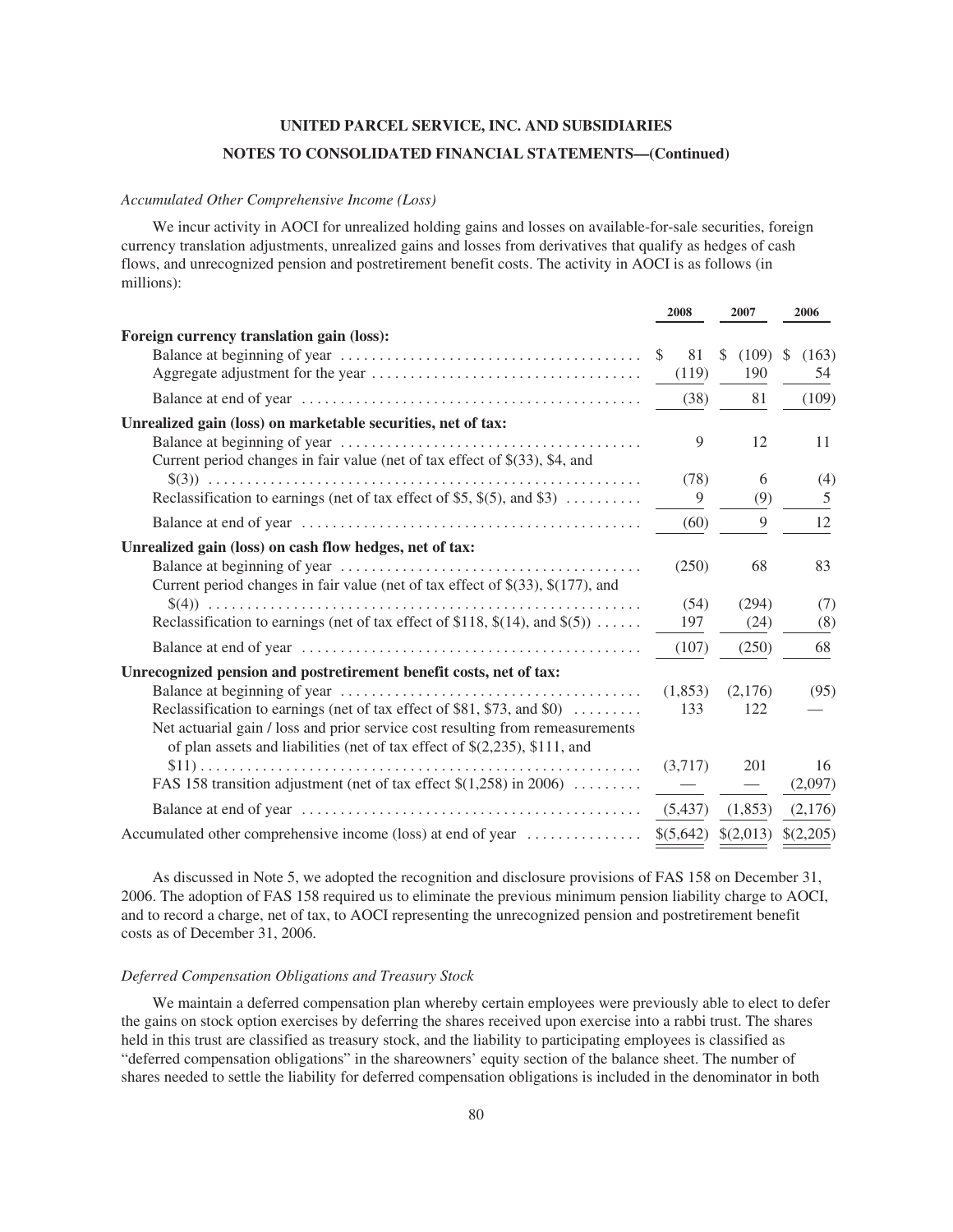### **NOTES TO CONSOLIDATED FINANCIAL STATEMENTS—(Continued)**

the basic and diluted earnings per share calculations. Employees are generally no longer able to defer the gains from stock options exercised subsequent to December 31, 2004. Activity in the deferred compensation program for the years ended December 31, 2008, 2007, and 2006 is as follows (in millions):

|                                          | 2008          |                | 2007          |                | 2006          |                |
|------------------------------------------|---------------|----------------|---------------|----------------|---------------|----------------|
|                                          | <b>Shares</b> | <b>Dollars</b> | <b>Shares</b> | <b>Dollars</b> | <b>Shares</b> | <b>Dollars</b> |
| <b>Deferred Compensation Obligations</b> |               |                |               |                |               |                |
|                                          |               | \$137          |               | \$147          |               | \$161          |
| Reinvested dividends                     |               |                |               |                |               |                |
|                                          |               | (21)           |               | (14)           |               | (18)           |
|                                          |               | \$121          |               | \$137          |               | \$147          |
| <b>Treasury Stock</b>                    |               |                |               |                |               |                |
|                                          | (2)           | \$(137)        | (3)           | \$(147)        | (3)           | \$(161)        |
| Reinvested dividends                     |               | (5)            |               | (4)            |               | (4)            |
|                                          |               |                |               | 14             |               | 18             |
|                                          | (2)           | \$(121)        | (2)           | \$(137)        | (3)           | \$(147)        |

## **NOTE 11. STOCK-BASED COMPENSATION**

#### *Incentive Compensation Plan*

The UPS Incentive Compensation Plan permits the grant of nonqualified stock options, incentive stock options, stock appreciation rights, restricted stock, performance shares, performance units, and management incentive awards to eligible employees. The number of shares reserved for issuance under the Incentive Compensation Plan is 112 million, with the number of shares reserved for issuance as restricted stock limited to 34 million. As of December 31, 2008, management incentive awards, stock options, restricted performance units, and restricted stock units had been granted under the Incentive Compensation Plan.

#### *Management Incentive Awards & Restricted Stock Units*

Persons earning the right to receive management incentive awards are determined annually by the Compensation Committee of the UPS Board of Directors. Our management incentive awards program provides that half of the annual management incentive award, with certain exceptions, be made in restricted stock units ("RSUs"), which generally vest over a five-year period. The other half of the award is in the form of cash or unrestricted shares of class A common stock and is fully vested at the time of grant. These management incentive awards are generally granted in the fourth quarter of each year.

Upon vesting, RSUs result in the issuance of the equivalent number of UPS class A common shares after required tax withholdings. Except in the case of death, disability, or retirement, RSUs granted for our management incentive awards generally vest over a five year period with approximately 20% of the award vesting at each anniversary date of the grant. The entire grant is expensed on a straight-line basis over the requisite service period. All RSUs granted are subject to earlier cancellation or vesting under certain conditions. Dividends earned on management incentive award RSUs are reinvested in additional RSUs at each dividend payable date.

We also award RSUs in conjunction with our long-term incentive performance awards program to certain eligible employees. The RSUs ultimately granted under the long-term incentive performance award are based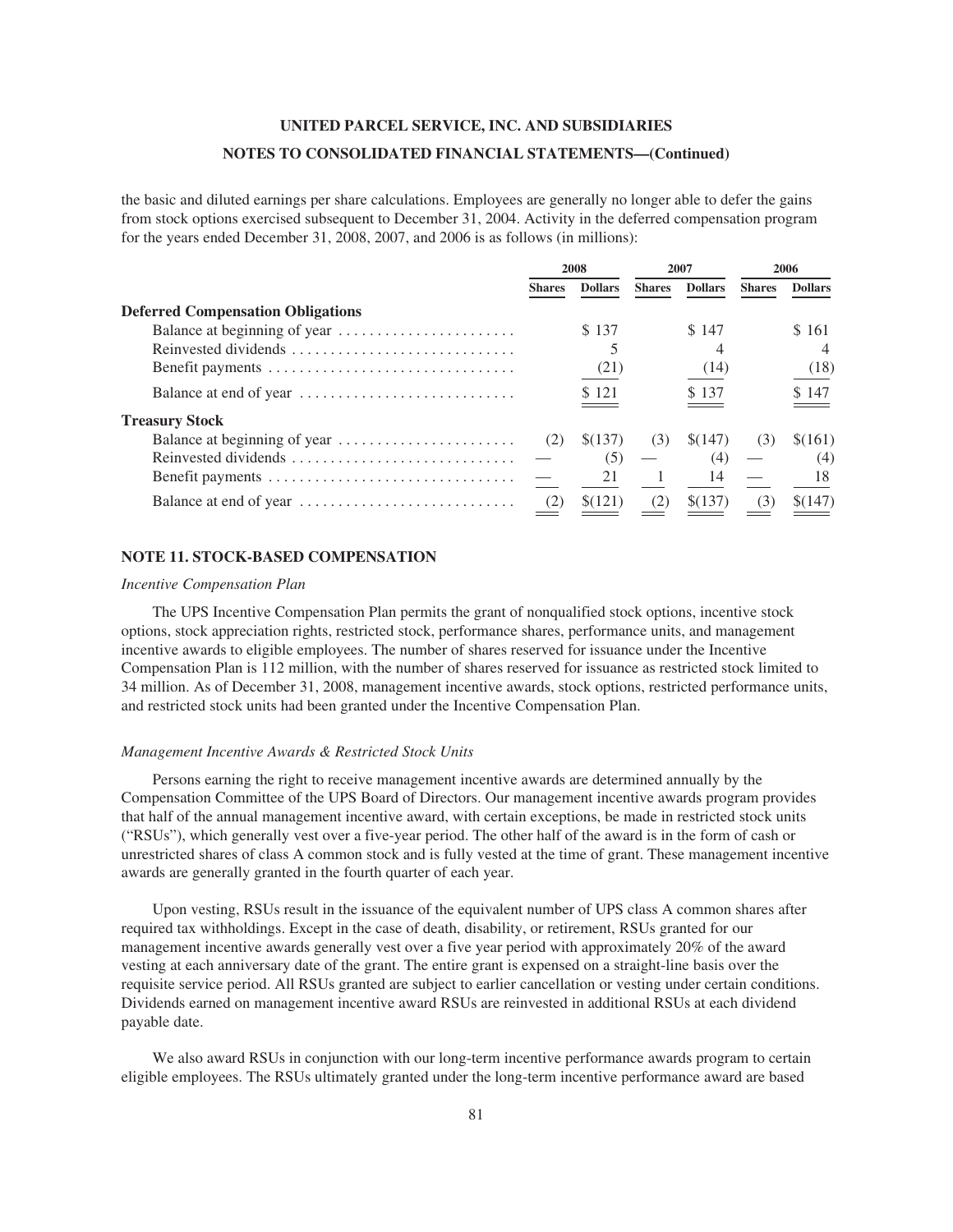upon the achievement of certain performance measures, including growth in consolidated revenue and operating return on invested capital, each year during the performance award cycle, and other measures, including growth in consolidated earnings, over the entire three year performance award cycle.

As of December 31, 2008, we had the following nonvested RSUs outstanding, including reinvested dividends:

|                                                 | <b>Shares</b><br>(in thousands) | Weighted<br>Average<br><b>Grant Date</b><br><b>Fair Value</b> | <b>Weighted Average Remaining</b><br><b>Contractual Term</b><br>(in years) | <b>Aggregate Intrinsic</b><br>Value (in millions) |
|-------------------------------------------------|---------------------------------|---------------------------------------------------------------|----------------------------------------------------------------------------|---------------------------------------------------|
| Nonvested at January $1, 2008 \ldots \ldots$    | 9.982                           | \$74.34                                                       |                                                                            |                                                   |
| Vested                                          | (2,839)                         | 74.06                                                         |                                                                            |                                                   |
| Granted                                         | 6.238                           | 46.56                                                         |                                                                            |                                                   |
| Reinvested Dividends                            | 314                             | N/A                                                           |                                                                            |                                                   |
| Forfeited / Expired $\dots\dots\dots\dots\dots$ | (255)                           | 73.11                                                         |                                                                            |                                                   |
| Nonvested at December 31, $2008$                | 13,440                          | 61.77                                                         | 2.23                                                                       | \$741<br>$\equiv$                                 |
| RSUs Expected to Vest                           | 12,647                          | 62.13                                                         | 2.16<br>___                                                                | \$698                                             |

The fair value of each RSU is the New York Stock Exchange ("NYSE") closing price on the date of grant. The weighted-average grant date fair value of RSUs granted during 2008, 2007, and 2006 was \$46.56, \$74.94, and \$74.87, respectively. The total fair value of RSUs vested was \$141, \$145, and \$82 million in 2008, 2007, and 2006, respectively. As of December 31, 2008, there was \$633 million of total unrecognized compensation cost related to nonvested RSUs. That cost is expected to be recognized over a weighted average period of 3 years and 7 months.

### *Nonqualified Stock Options*

We maintain fixed stock option plans, under which options are granted to purchase shares of UPS class A common stock. Stock options granted in connection with the Incentive Compensation Plan must have an exercise price at least equal to the NYSE closing price of UPS class B common stock on the date the option is granted.

Persons earning the right to receive stock options are determined each year by the Compensation Committee. Except in the case of death, disability, or retirement, options granted under the Incentive Compensation Plan prior to 2008 are generally exercisable three to five years from the date of grant and before the expiration of the option 10 years after the date of grant. Beginning in 2008, option awards will be made to a more limited group of employees, and options granted will generally vest over a five year period with approximately 20% of the award vesting at each anniversary date of the grant. All options granted are subject to earlier cancellation or exercise under certain conditions. Option holders may exercise their options via the tender of cash or class A common stock, and new class A shares are issued upon exercise. Options granted to eligible employees will generally be granted annually during the second quarter of each year at the discretion of the Compensation Committee.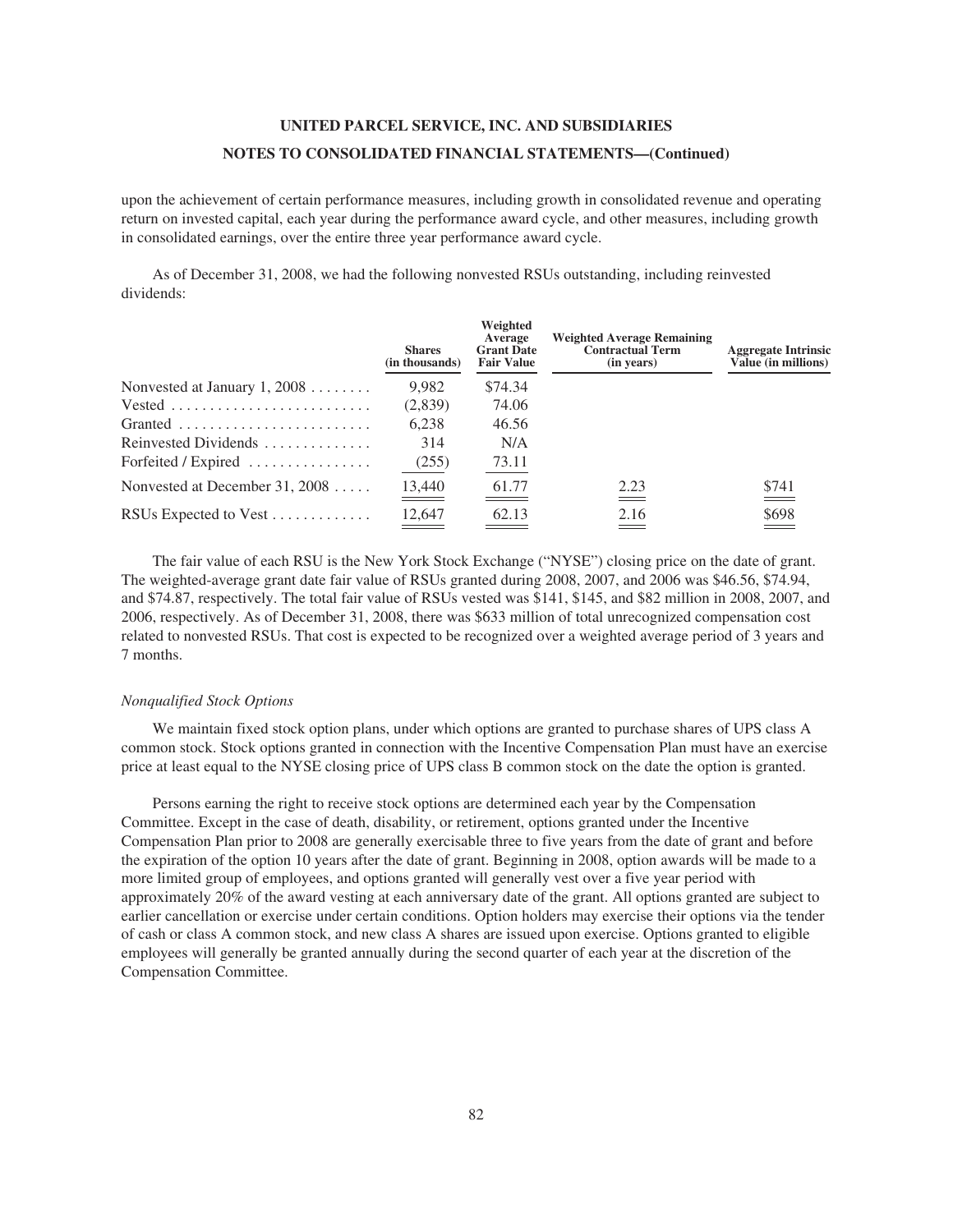# **NOTES TO CONSOLIDATED FINANCIAL STATEMENTS—(Continued)**

The following is an analysis of options to purchase shares of class A common stock issued and outstanding:

|                                          | <b>Shares</b><br>(in thousands) | Weighted<br>Average<br><b>Exercise</b><br>Price | <b>Weighted Average Remaining</b><br><b>Contractual Term</b><br>(in years) | <b>Aggregate Intrinsic</b><br>Value (in millions) |
|------------------------------------------|---------------------------------|-------------------------------------------------|----------------------------------------------------------------------------|---------------------------------------------------|
| Outstanding at January $1,2008$          | 19.223                          | \$66.23                                         |                                                                            |                                                   |
| Exercised                                | (918)                           | 57.37                                           |                                                                            |                                                   |
|                                          | 199                             | 71.58                                           |                                                                            |                                                   |
| Forfeited / Expired                      | (207)                           | 73.32                                           |                                                                            |                                                   |
| Outstanding at December 31, 2008 $\dots$ | 18,297                          | \$66.65<br><b>Contract Contract</b>             | 5.12<br>$\equiv$ $\equiv$                                                  | $\frac{1}{2}$ 5                                   |
| Exercisable at December 31, $2008$       | 10,163                          | \$61.13                                         | 3.59<br>$\equiv$ $\equiv$                                                  | \$5                                               |
| Options Expected to Vest                 | 7,907                           | \$73.54                                         | 6.98<br><u> Electronic</u>                                                 |                                                   |

The fair value of each option grant is estimated using the Black-Scholes option pricing model. The weighted average assumptions used, by year, and the calculated weighted average fair values of options are as follows:

| 2008 | 2007 | 2006      |
|------|------|-----------|
|      |      | $-1.80\%$ |
|      |      |           |
|      |      |           |
|      |      |           |
|      |      |           |

Expected volatilities are based on the historical returns on our stock and the implied volatility of our publicly-traded options. The expected dividend yield is based on the recent historical dividend yields for our stock, taking into account changes in dividend policy. The risk-free interest rate is based on the term structure of interest rates at the time of the option grant. The expected life represents an estimate of the period of time options are expected to remain outstanding, and we have relied upon a combination of the observed exercise behavior of our prior grants with similar characteristics, the vesting schedule of the grants, and an index of peer companies with similar grant characteristics.

We received cash of \$46, \$52, and \$30 million during 2008, 2007, and 2006, respectively, from option holders resulting from the exercise of stock options. We received a tax benefit of \$4, \$9, and \$12 million during 2008, 2007, and 2006, respectively, from the exercise of stock options. The adoption of FAS 123(R) required us to change the statement of cash flow classification of these tax benefits, and as a result, these tax benefits are reported as cash from financing activities rather than cash from operating activities.

The total intrinsic value of options exercised during 2008, 2007, and 2006 was \$13, \$31, and \$45 million, respectively. As of December 31, 2008, there was \$49 million of total unrecognized compensation cost related to nonvested options. That cost is expected to be recognized over a weighted average period of 2 years and 7 months.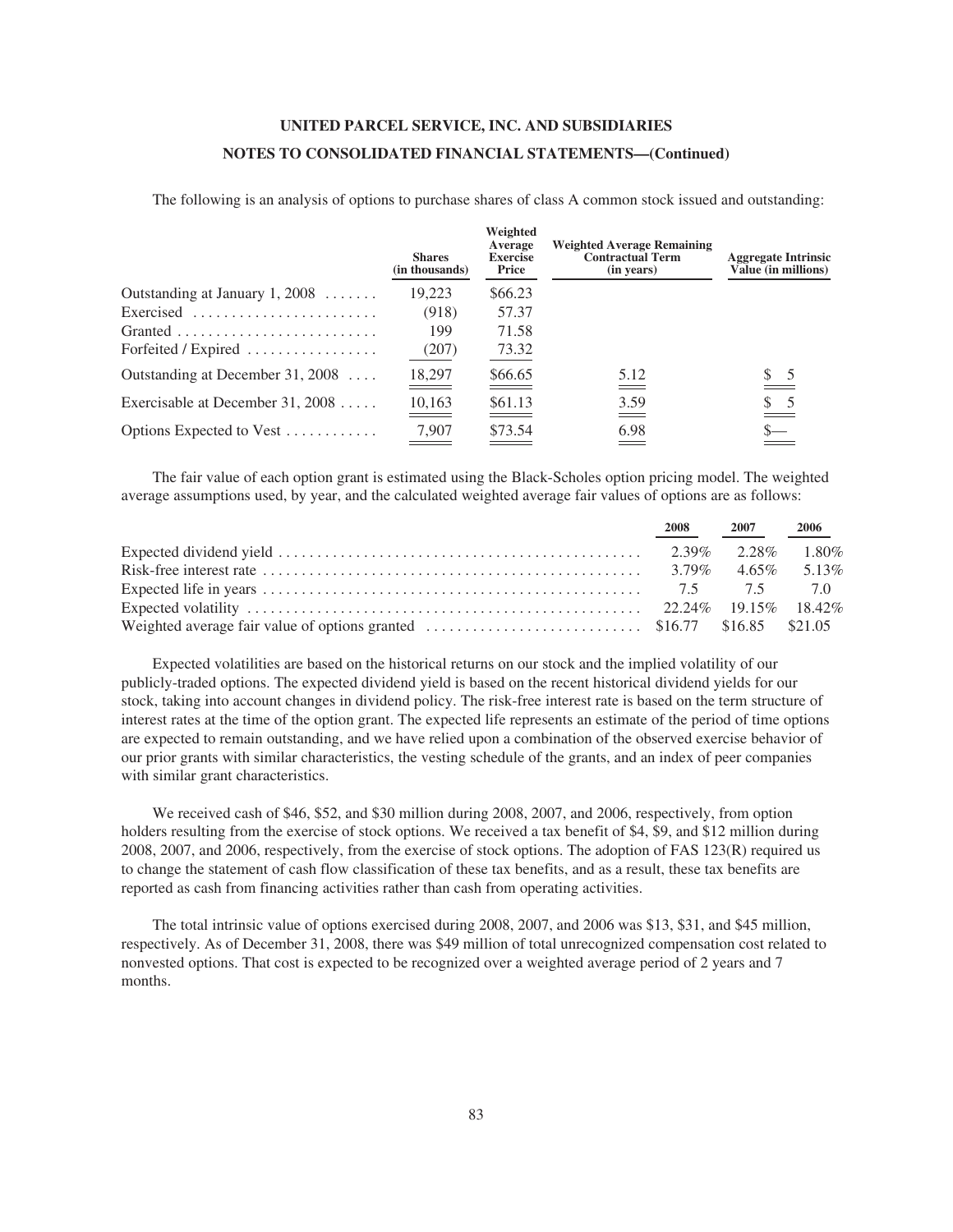## **NOTES TO CONSOLIDATED FINANCIAL STATEMENTS—(Continued)**

The following table summarizes information about stock options outstanding and exercisable at December 31, 2008:

|                             |                                 | <b>Options Outstanding</b>        |                                     |                                 | <b>Options Exercisable</b>          |
|-----------------------------|---------------------------------|-----------------------------------|-------------------------------------|---------------------------------|-------------------------------------|
| <b>Exercise Price Range</b> | <b>Shares</b><br>(in thousands) | <b>Average Life</b><br>(in years) | Average<br><b>Exercise</b><br>Price | <b>Shares</b><br>(in thousands) | Average<br><b>Exercise</b><br>Price |
| $$30.00 - $50.00        $   | 996                             | 0.87                              | \$49.97                             | 996                             | \$49.97                             |
|                             | 2.300                           | 2.21                              | 56.97                               | 2.300                           | 56.97                               |
| $$60.01 - $70.00       $    | 5,166                           | 3.78                              | 61.21                               | 5.166                           | 61.21                               |
| $$70.01 - $80.00       $    | 7.568                           | 6.82                              | 71.23                               | 1.385                           | 71.26                               |
| $$80.01 - $120.00       $   | 2,267                           | 7.33                              | 80.92                               | 316                             | 80.88                               |
|                             | 18.297                          | 5.12                              | \$66.65                             | 10.163                          | \$61.13                             |

## *Restricted Performance Units*

We issue restricted performance units ("RPUs") under the Incentive Compensation Plan. Upon vesting, RPUs result in the issuance of the equivalent number of UPS class A common shares after required tax withholdings. Persons earning the right to receive RPUs are determined each year by the Compensation Committee. Except in the case of death, disability, or retirement, all RPUs granted prior to 2008 vest five years after the date of grant. Beginning in 2008, RPU awards granted will generally vest over a five year period with approximately 20% of the award vesting at each anniversary date of the grant. All RPUs granted are subject to earlier cancellation or vesting under certain conditions. Dividends earned on RPUs are reinvested in additional restricted performance units at each dividend payable date. RPUs granted to eligible employees will generally be granted annually during the second quarter of each year at the discretion of the Compensation Committee.

As of December 31, 2008, we had the following nonvested RPUs outstanding, including reinvested dividends:

|                                                                | <b>Shares</b><br>(in thousands) | Weighted<br>Average<br><b>Grant Date</b><br><b>Fair Value</b> | <b>Weighted Average Remaining</b><br>Contractual Term (in years) | <b>Aggregate Intrinsic</b><br>Value (in millions) |
|----------------------------------------------------------------|---------------------------------|---------------------------------------------------------------|------------------------------------------------------------------|---------------------------------------------------|
| Nonvested at January $1, 2008 \ldots \ldots$                   | 4.417                           | \$71.50                                                       |                                                                  |                                                   |
| $Vested \dots \dots \dots \dots \dots \dots \dots \dots \dots$ | (1,519)                         | 64.36                                                         |                                                                  |                                                   |
| Granted                                                        | 2.287                           | 71.06                                                         |                                                                  |                                                   |
| Reinvested Dividends                                           | 194                             | N/A                                                           |                                                                  |                                                   |
| Forfeited / Expired $\dots\dots\dots\dots\dots$                | (93)                            | 72.00                                                         |                                                                  |                                                   |
| Nonvested at December 31, $2008$                               | 5,286                           | 72.88                                                         | 2.09<br>$\sim$                                                   | \$292                                             |
| RPUs Expected to Vest                                          | 4,887<br>$\sim$ $\sim$          | 72.96                                                         | 2.00                                                             | \$270                                             |

The fair value of each RPU is the NYSE closing price on the date of grant. The weighted-average grant date fair value of RPUs granted during 2008, 2007, and 2006 was \$71.06, \$70.90, and \$80.88, respectively. The total fair value of RPUs vested during 2008, 2007, and 2006 was \$83, \$19, and \$13 million, respectively. As of December 31, 2008, there was \$170 million of total unrecognized compensation cost related to nonvested RPUs. That cost is expected to be recognized over a weighted average period of 3 years and 6 months.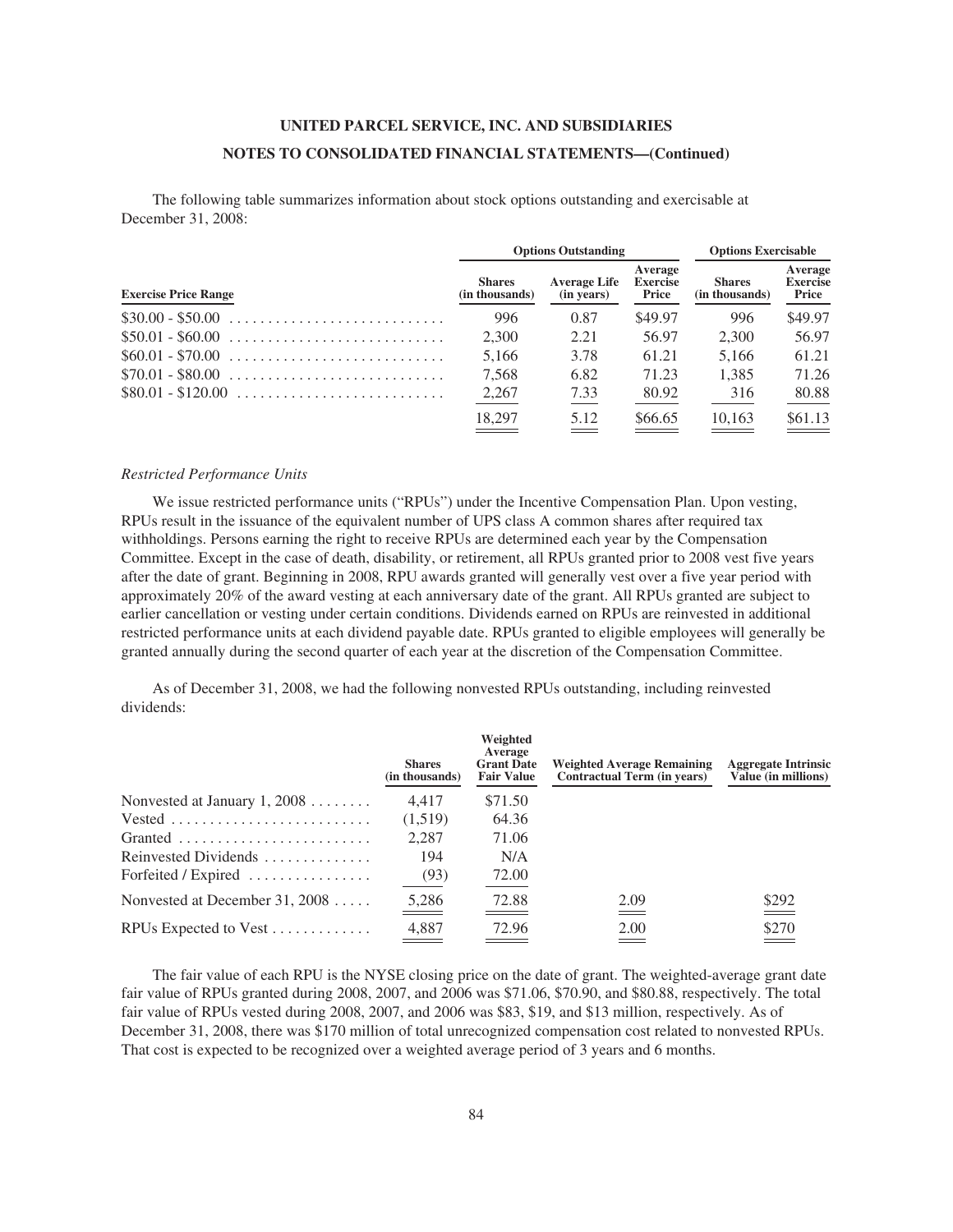#### *Discounted Employee Stock Purchase Plan*

We maintain an employee stock purchase plan for all eligible employees. Under the plan, shares of UPS class A common stock may be purchased at quarterly intervals at 90% of the lower of the NYSE closing price of UPS class B common stock on the first or the last day of each quarterly period. Employees purchased 1.9, 1.8, and 1.9 million shares at average prices of \$55.27, \$64.20, and \$66.64 per share during 2008, 2007, and 2006, respectively. Compensation cost is measured for the fair value of employees' purchase rights under our discounted employee stock purchase plan using the Black-Scholes option pricing model. In 2009, we modified the employee stock purchase plan whereby shares of UPS class A common stock are now purchased at 95% of the NYSE closing price of UPS class B common stock on the last day of each quarterly period. Under the provisions of FAS 123(R), no compensation cost will be measured for the modified employees' purchase rights.

The weighted average assumptions used and the calculated weighted average fair value of employees' purchase rights granted, are as follows:

| 2008 | 2007 | 2006 |
|------|------|------|
|      |      |      |
|      |      |      |
|      |      |      |
|      |      |      |
|      |      |      |

\* Includes the 10% discount from the market price.

Expected volatilities are based on the historical price volatility on our publicly-traded class B shares. The expected dividend yield is based on the recent historical dividend yields for our stock, taking into account changes in dividend policy. The risk-free interest rate is based on the term structure of interest rates on U.S. Treasury securities at the time of the option grant. The expected life represents the three month option period applicable to the purchase rights.

#### **NOTE 12. SEGMENT AND GEOGRAPHIC INFORMATION**

We report our operations in three segments: U.S. Domestic Package operations, International Package operations, and Supply Chain & Freight operations. Package operations represent our most significant business and are broken down into regional operations around the world. Regional operations managers are responsible for both domestic and export operations within their geographic area.

#### *U.S. Domestic Package*

Domestic Package operations include the time-definite delivery of letters, documents, and packages throughout the United States.

### *International Package*

International Package operations include delivery to more than 200 countries and territories worldwide, including shipments wholly outside the United States, as well as shipments with either origin or distribution outside the United States. Our International Package reporting segment includes the operations of our Europe, Asia, and Americas operating segments.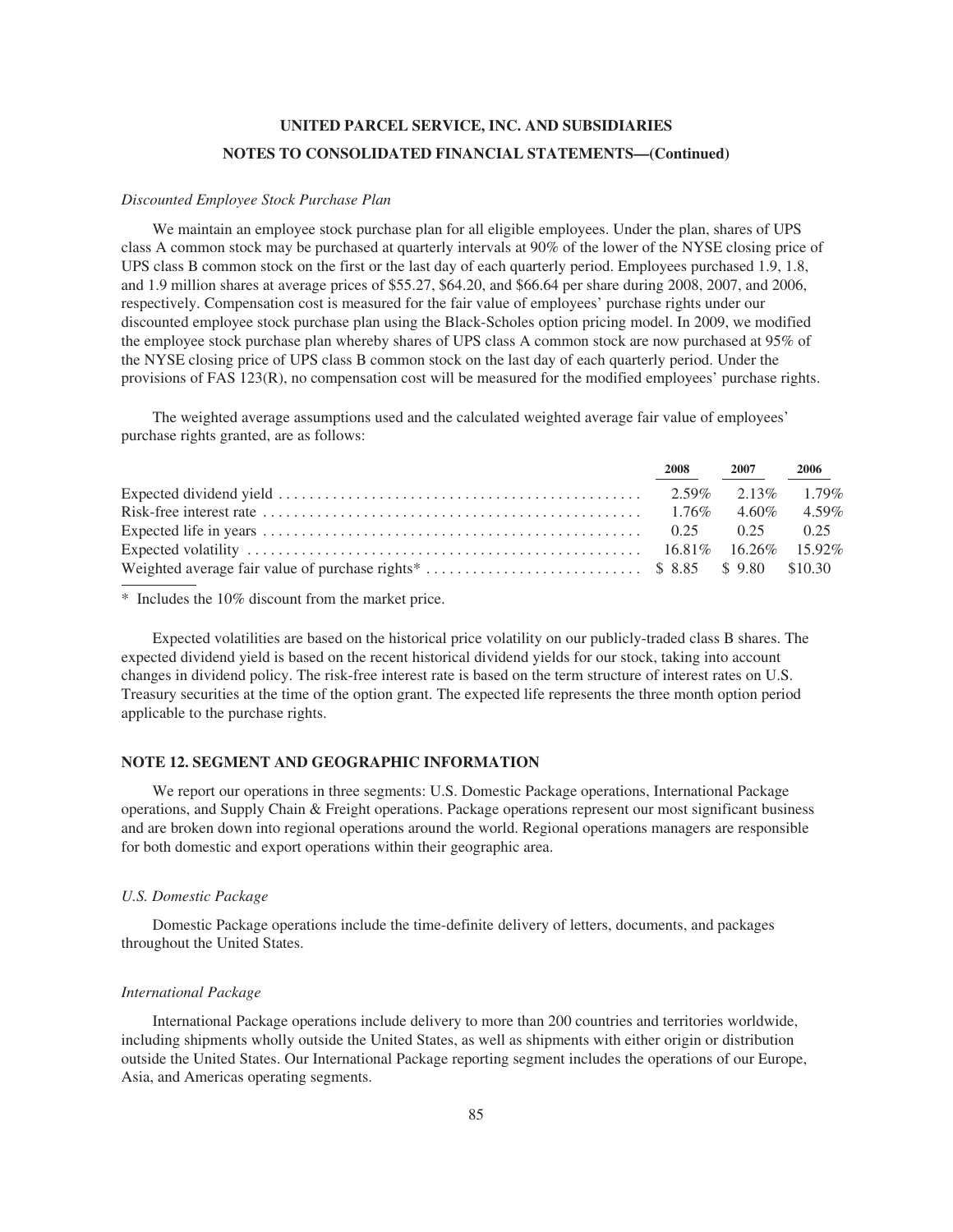### *Supply Chain & Freight*

Supply Chain & Freight includes our forwarding and logistics operations, UPS Freight, and other aggregated business units. Our forwarding and logistics business provides services in more than 175 countries and territories worldwide, and includes supply chain design and management, freight distribution, customs brokerage, mail and consulting services. UPS Freight offers a variety of LTL and TL services to customers in North America. Other aggregated business units within this segment include Mail Boxes, Etc. (the franchisor of Mail Boxes, Etc. and The UPS Store) and UPS Capital.

In evaluating financial performance, we focus on operating profit as a segment's measure of profit or loss. Operating profit is before investment income, interest expense, and income taxes. The accounting policies of the reportable segments are the same as those described in the summary of accounting policies (see Note 1), with certain expenses allocated between the segments using activity-based costing methods. Unallocated assets are comprised primarily of cash, marketable securities, short-term investments, and certain real estate investments.

|                                        | 2008          | 2007                 | 2006                 |
|----------------------------------------|---------------|----------------------|----------------------|
| Revenue:                               |               |                      |                      |
|                                        | \$31,278      | \$30,985             | \$30,456             |
|                                        | 11,293        | 10,281               | 9,089                |
|                                        | 8,915         | 8,426                | 8,002                |
|                                        | \$51,486      | \$49,692             | \$47,547             |
| Operating Profit (Loss):               |               |                      |                      |
|                                        | \$3,907       | $(1,531)$ \$ 4,923   |                      |
|                                        | 1,580         | 1,831                | 1,710                |
|                                        | (105)         | 278                  | 2                    |
| Considered                             | \$5,382 \$578 |                      | \$6,635              |
| Assets:                                |               |                      |                      |
|                                        | \$18,796      | \$23,756             | \$19,274             |
|                                        | 5,723         | 5,994                | 5,496                |
|                                        | 6,775         | 7,606                | 7,150                |
|                                        | 585           | 1,686                | 1,290                |
|                                        | \$31,879      | \$39,042             | \$33,210             |
| Depreciation and Amortization Expense: |               |                      |                      |
|                                        | \$1,031       | <sup>\$</sup><br>979 | <sup>\$</sup><br>989 |
|                                        | 588           | 546                  | 547                  |
|                                        | 195           | 220                  | 212                  |
|                                        | \$1,814       | \$1,745              | \$1,748              |

Segment information as of, and for the years ended, December 31 is as follows (in millions):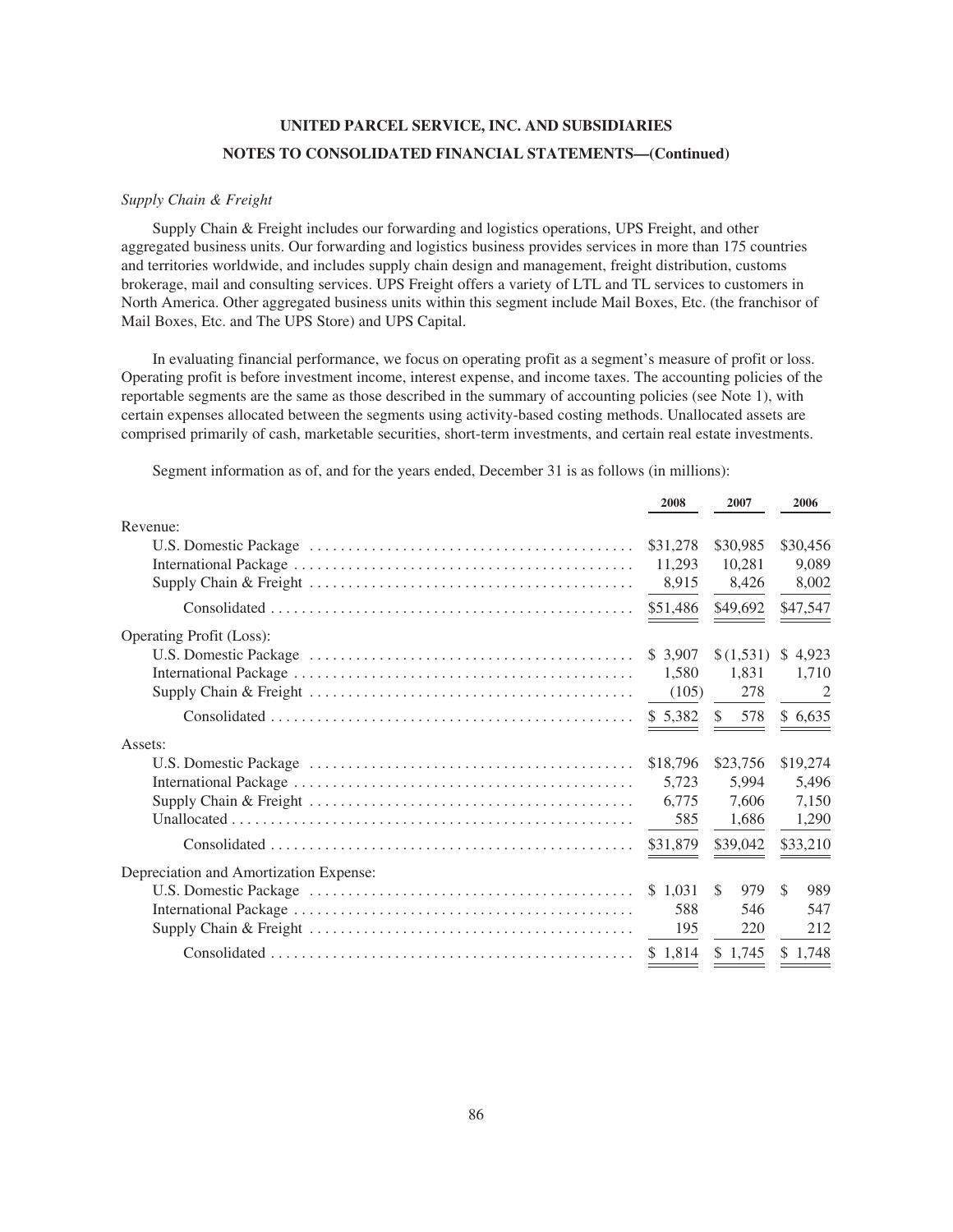# **NOTES TO CONSOLIDATED FINANCIAL STATEMENTS—(Continued)**

Revenue by product type for the years ended December 31 is as follows (in millions):

|                         | 2008     | 2007     | 2006     |
|-------------------------|----------|----------|----------|
| U.S. Domestic Package:  |          |          |          |
|                         | \$ 6,559 | \$ 6.738 | \$ 6,778 |
|                         | 3.325    | 3.359    | 3,424    |
|                         | 21,394   | 20,888   | 20,254   |
|                         | 31,278   | 30,985   | 30.456   |
| International Package:  |          |          |          |
|                         | 2.344    | 2,177    | 1,950    |
|                         | 8,294    | 7,488    | 6,554    |
|                         | 655      | 616      | 585      |
|                         | 11.293   | 10.281   | 9.089    |
| Supply Chain & Freight: |          |          |          |
|                         | 6,293    | 5.911    | 5,681    |
|                         | 2.191    | 2.108    | 1.952    |
|                         | 431      | 407      | 369      |
|                         | 8,915    | 8,426    | 8,002    |
|                         | \$51,486 | \$49,692 | \$47,547 |

Geographic information as of, and for the years ended, December 31 is as follows (in millions):

|                       | 2008 | 2007 | 2006 |
|-----------------------|------|------|------|
| <b>United States:</b> |      |      |      |
|                       |      |      |      |
|                       |      |      |      |
| International:        |      |      |      |
|                       |      |      |      |
|                       |      |      |      |
| Consolidated:         |      |      |      |
|                       |      |      |      |
|                       |      |      |      |

Long-lived assets include property, plant and equipment, pension and postretirement benefit assets, longterm investments, goodwill, and intangible assets.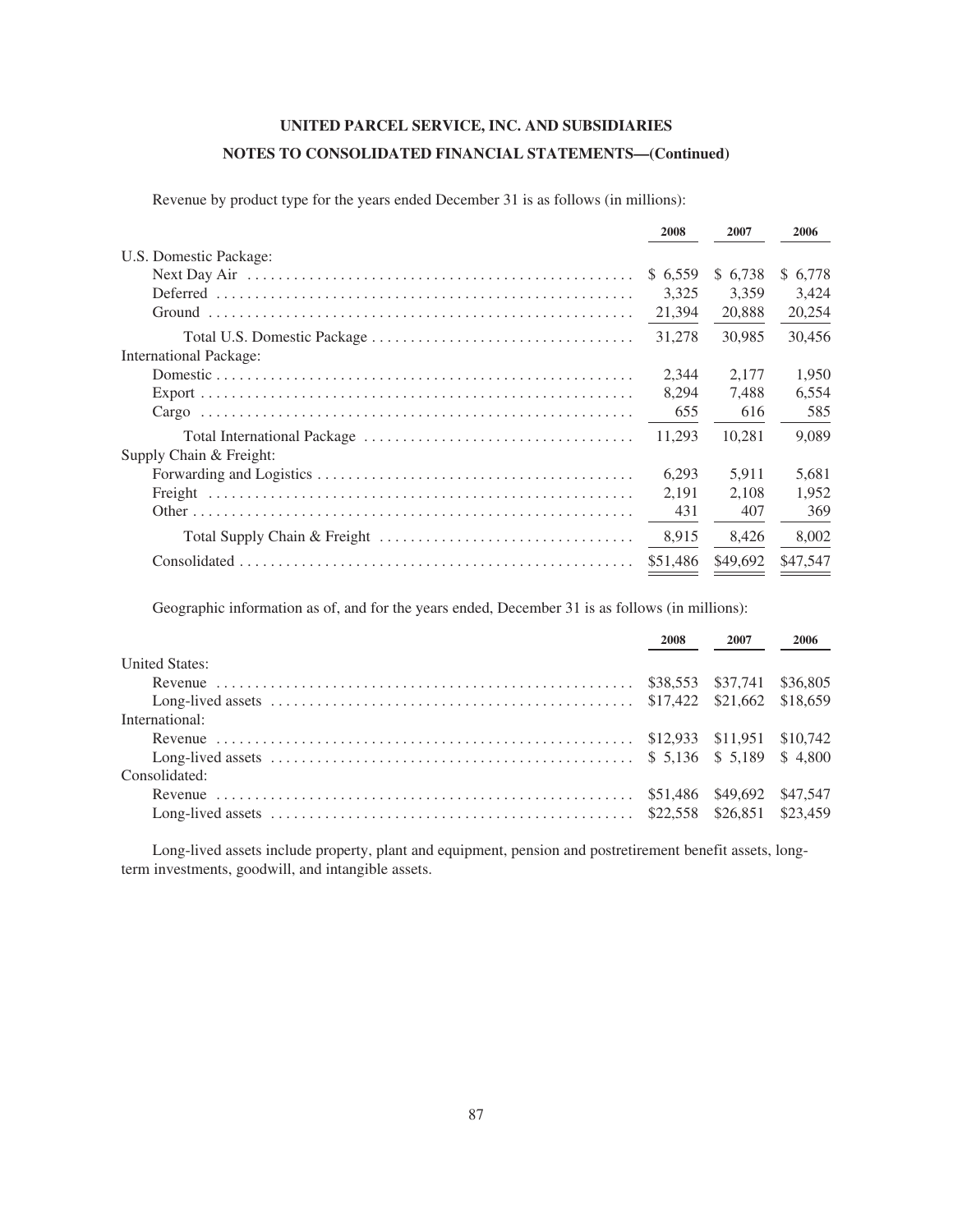### **NOTE 13. INCOME TAXES**

The income tax expense (benefit) for the years ended December 31 consists of the following (in millions):

|           |                    | 2007  | 2006    |
|-----------|--------------------|-------|---------|
| Current:  |                    |       |         |
|           |                    |       |         |
|           | 173                | 67    | 217     |
|           | 155                | 107   | 129     |
|           | 1.838              | 209   | 2.020   |
| Deferred: |                    |       |         |
|           | 115                | (79)  | 291     |
|           | $\overline{4}$     | (36)  | 33      |
|           | 55                 | (45)  | (36)    |
|           | 174                | (160) | 288     |
|           | $$2.012 \quad $49$ |       | \$2,308 |

Income before income taxes includes the following components (in millions):

|                                                                                                                                                                                                                                | 2008                  | 2007 | 2006 |
|--------------------------------------------------------------------------------------------------------------------------------------------------------------------------------------------------------------------------------|-----------------------|------|------|
|                                                                                                                                                                                                                                |                       |      |      |
| Non-U.S. (168) 400 (168) 400 (168) 400 (168) 400 (168) 400 (168) 400 (168) 400 (168) 400 (168) 400 (168) 400 (168) 400 (168) 400 (168) 400 (168) 400 (168) 400 (168) 400 (168) 400 (168) 400 (168) 400 (168) 400 (168) 400 (16 |                       |      |      |
|                                                                                                                                                                                                                                | \$5,015 \$431 \$6,510 |      |      |

A reconciliation of the statutory federal income tax rate to the effective income tax rate for the years ended December 31 consists of the following:

|  | $\frac{2008}{ }$ $\frac{2007}{ }$ $\frac{2006}{ }$ |  |
|--|----------------------------------------------------|--|
|  |                                                    |  |
|  |                                                    |  |
|  |                                                    |  |
|  |                                                    |  |
|  |                                                    |  |
|  |                                                    |  |
|  |                                                    |  |

In the fourth quarter of 2008, we completed our annual goodwill impairment testing and determined that our UPS Freight reporting unit, which was formed through the acquisition of Overnite Corporation in 2005, had a goodwill impairment of \$548 million. The impairment was not deductible for tax purposes and therefore negatively impacted our effective tax rate in 2008.

During the third quarter of 2006, we recognized a \$52 million reduction of income tax expense related to favorable developments with certain U.S. federal tax contingency matters involving non-U.S. operations.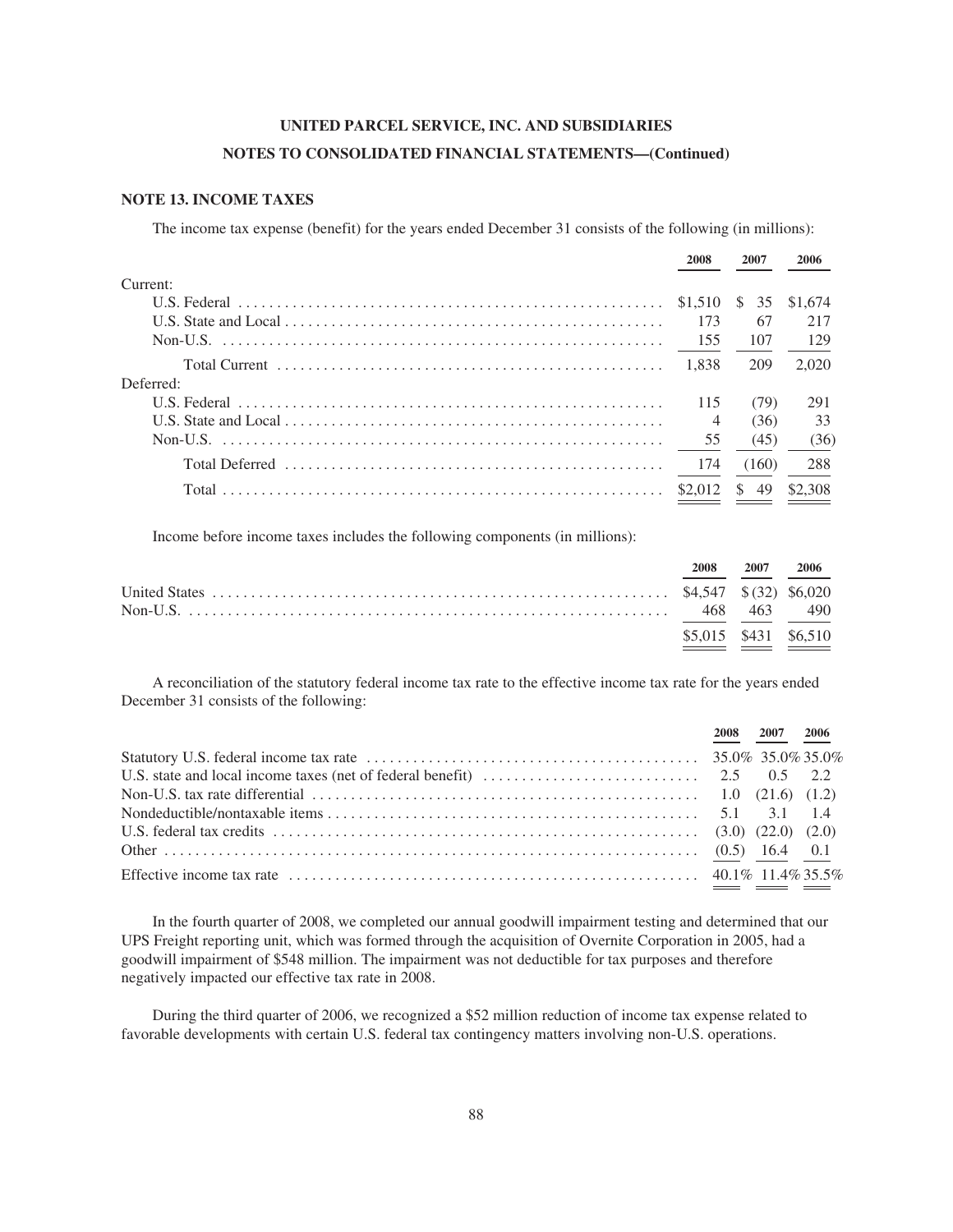## **NOTES TO CONSOLIDATED FINANCIAL STATEMENTS—(Continued)**

**2008 2007** Property, plant and equipment  $\dots\dots\dots\dots\dots\dots\dots\dots\dots\dots$  \$3,047 \$2,864 Goodwill and intangible assets . . . . . . . . . . . . . . . . . . . . . . . . . . . . . . . . . . . . . . . . . 694 636 Pension plans . . . . . . . . . . . . . . . . . . . . . . . . . . . . . . . . . . . . . . . . . . . . . . . . . . . . . . . — 693 Other . . . . . . . . . . . . . . . . . . . . . . . . . . . . . . . . . . . . . . . . . . . . . . . . . . . . . . . . . . . . . 352 355 Gross deferred tax liabilities ........................................... 4,093 4,548 Other postretirement benefits . . . . . . . . . . . . . . . . . . . . . . . . . . . . . . . . . . . . . . . . . . 944 890 Pension plans ....................................................... 1,425 — Loss and credit carryforwards (non-U.S. and state) . . . . . . . . . . . . . . . . . . . . . . . . . 264 189 Insurance reserves . . . . . . . . . . . . . . . . . . . . . . . . . . . . . . . . . . . . . . . . . . . . . . . . . . . 617 606 Vacation pay accrual . . . . . . . . . . . . . . . . . . . . . . . . . . . . . . . . . . . . . . . . . . . . . . . . . 192 185 Stock compensation . . . . . . . . . . . . . . . . . . . . . . . . . . . . . . . . . . . . . . . . . . . . . . . . . . 214 165 Other . . . . . . . . . . . . . . . . . . . . . . . . . . . . . . . . . . . . . . . . . . . . . . . . . . . . . . . . . . . . . 534 574 Gross deferred tax assets .............................................. 4,190 2,609 Deferred tax assets valuation allowance .................................. (117) (56) Net deferred tax assets ................................................ 4,073 2,553 Net deferred tax liability . . . . . . . . . . . . . . . . . . . . . . . . . . . . . . . . . . . . . . . . . . . . . . \$ 20 \$1,995 **Amounts recognized in the balance sheet:** Current deferred tax asset . . . . . . . . . . . . . . . . . . . . . . . . . . . . . . . . . . . . . . . . . . . . . \$ 494 \$ 606 Non-current deferred tax asset . . . . . . . . . . . . . . . . . . . . . . . . . . . . . . . . . . . . . . . . . \$ 74 \$ 19 Non-current deferred tax liabilities . . . . . . . . . . . . . . . . . . . . . . . . . . . . . . . . . . . . . . \$ 588 \$2,620

Deferred tax liabilities and assets are comprised of the following at December 31 (in millions):

The valuation allowance changed by  $\$(61), \$(13),$  and  $\$11$  million during the years ended December 31, 2008, 2007 and 2006, respectively.

We have U.S. state and local operating loss and credit carryforwards as follows (in millions):

| 2008 | 2007 |
|------|------|
|      |      |
|      |      |

The operating loss carryforwards expire at varying dates through 2028. The state credits can be carried forward for periods ranging from three years to indefinitely.

We also have non-U.S. loss carryforwards of approximately \$605 million as of December 31, 2008, the majority of which may be carried forward indefinitely. As indicated in the table above, we have established a valuation allowance for certain non-U.S. and state loss carryforwards, due to the uncertainty resulting from a lack of previous taxable income within the applicable tax jurisdictions.

Undistributed earnings of our non-U.S. subsidiaries amounted to approximately \$1.842 billion at December 31, 2008. Those earnings are considered to be indefinitely reinvested and, accordingly, no U.S. federal or state deferred income taxes have been provided thereon. Upon distribution of those earnings in the form of dividends or otherwise, we would be subject to U.S. income taxes and withholding taxes payable in various non-U.S. jurisdictions, which could potentially be offset by foreign tax credits. Determination of the amount of unrecognized deferred U.S. income tax liability is not practicable because of the complexities associated with its hypothetical calculation.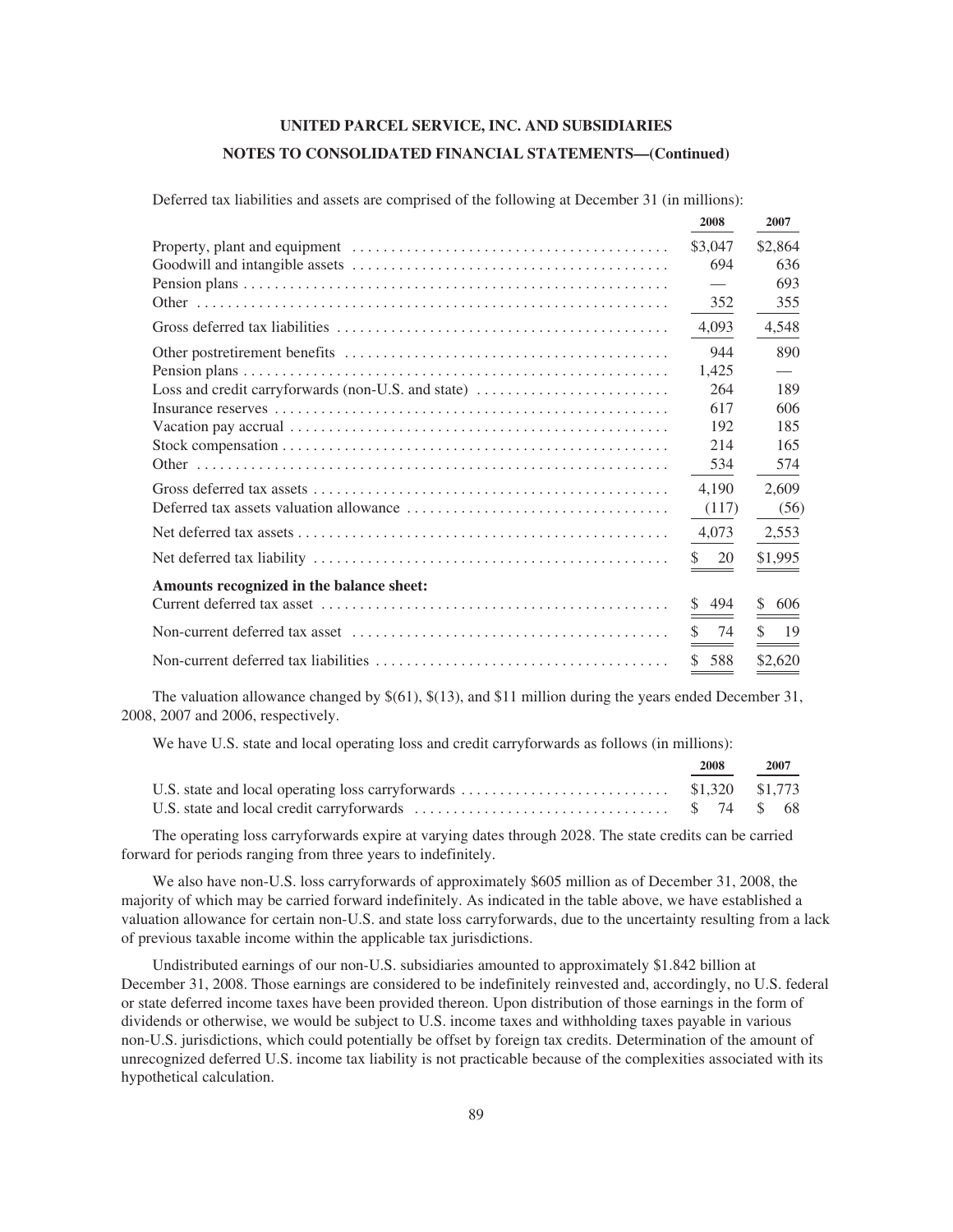In July 2006, the FASB issued FASB Interpretation No. 48, "Accounting for Uncertainty in Income Taxes an Interpretation of FASB Statement No. 109" ("FIN 48"). FIN 48 requires that we determine whether a tax position is more likely than not to be sustained upon examination, including resolution of any related appeals or litigation processes, based on the technical merits of the position. Once it is determined that a position meets this recognition threshold, the position is measured to determine the amount of benefit to be recognized in the financial statements. We adopted FIN 48 on January 1, 2007. The cumulative effect of adopting this standard was to recognize a \$104 million decrease in the January 1, 2007 balance of retained earnings.

The following table summarizes the activity related to our unrecognized tax benefits (in millions):

|                                                  | <b>Tax</b> | Interest | <b>Penalties</b> |
|--------------------------------------------------|------------|----------|------------------|
|                                                  | \$373      | \$88     | \$6              |
|                                                  | 13         |          |                  |
|                                                  | 34         | 13       | $\mathcal{L}$    |
| Reductions for tax positions of prior years for: |            |          |                  |
|                                                  | (12)       | 9        |                  |
|                                                  | (49)       | (34)     | (2)              |
|                                                  | (4)        | (1)      | $\equiv$         |
|                                                  | \$355      | \$75     | \$6              |
|                                                  | 28         |          |                  |
|                                                  | 63         | 33       | 5                |
| Reductions for tax positions of prior years for: |            |          |                  |
|                                                  | (46)       | (9)      | (2)              |
|                                                  | (9)        | (2)      |                  |
|                                                  | (3)        |          |                  |
|                                                  | \$388      | \$97     | \$10             |

The total amount of gross unrecognized tax benefits as of December 31, 2008 and 2007 that, if recognized, would affect the effective tax rate was \$206 million and \$189 million, respectively. We also had gross recognized tax benefits of \$583 million and \$567 million recorded as of December 31, 2008 and 2007, respectively, associated with outstanding refund claims for prior tax years. Therefore, we had a net receivable recorded with respect to prior year income tax matters in the accompanying balance sheets. Additionally, we have recognized a receivable for interest of \$135 million and \$116 million for the recognized tax benefits associated with outstanding refund claims as of December 31, 2008 and December 31, 2007, respectively. Our continuing practice is to recognize interest and penalties associated with income tax matters as a component of income tax expense.

We file income tax returns in the U.S. federal jurisdiction, most U.S. state and local jurisdictions, and many non-U.S. jurisdictions. As of December 31, 2008, we had substantially resolved all U.S. federal income tax matters for tax years prior to 1999. In February and July 2008, the Internal Revenue Service ("IRS") completed its audit of the tax years 1999 through 2002 and tax years 2003 through 2004, respectively, with only a limited number of issues that will be considered by the IRS Appeals Office by the end of 2009. In late 2008, the IRS began the initial planning phase of the income tax audit for tax years 2005 through 2007. Along with this audit for tax years 2005 through 2007, the IRS is currently examining non-income based taxes, including employment and excise taxes on transportation of property by air and fuel purchases, which could lead to proposed assessments. The IRS has not presented an official position with regard to these taxes at this time, and therefore we are not able to determine the technical merit of any potential assessment; however, we do not believe that the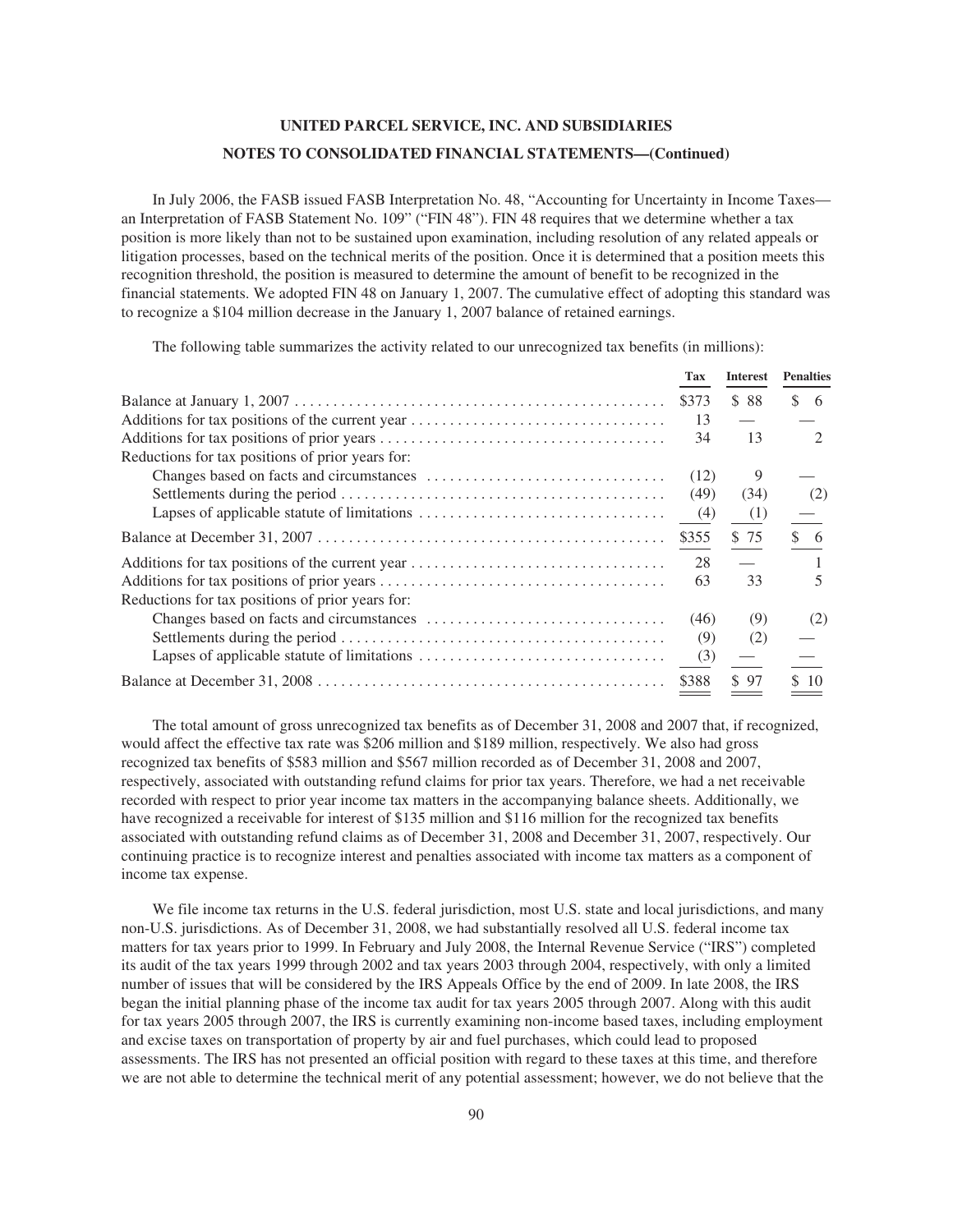resolution of this matter would have a material adverse effect on our financial condition, results of operations, or liquidity. With few exceptions, we are no longer subject to U.S. state and local and non-U.S. income tax examinations by tax authorities for tax years prior to 1999, but certain U.S. state and local matters are subject to ongoing litigation.

A number of years may elapse before an uncertain tax position is audited and ultimately settled. It is difficult to predict the ultimate outcome or the timing of resolution for uncertain tax positions. It is reasonably possible that the amount of unrecognized tax benefits could significantly increase or decrease within the next twelve months. Items that may cause changes to unrecognized tax benefits include the timing of interest deductions and the allocation of income and expense between tax jurisdictions. These changes could result from the settlement of ongoing litigation, the completion of ongoing examinations, the expiration of the statute of limitations, or other unforeseen circumstances. At this time, an estimate of the range of the reasonably possible change cannot be made.

#### **NOTE 14. EARNINGS PER SHARE**

The following table sets forth the computation of basic and diluted earnings per share (in millions except per share amounts):

|                                | 2008    | 2007   | 2006           |
|--------------------------------|---------|--------|----------------|
| Numerator:                     |         |        |                |
|                                | \$3,003 | \$ 382 | \$4,202        |
| Denominator:                   |         |        |                |
|                                | 1.014   | 1,055  | 1,082          |
|                                |         |        | 3              |
|                                |         | 1.057  | 1.085          |
| Effect of dilutive securities: |         |        |                |
|                                | 2       |        |                |
|                                | 3       |        | $\mathbf{1}$   |
|                                |         | 2      | $\overline{2}$ |
|                                | 1,022   | 1,063  | 1,089          |
|                                | \$2.96  | \$0.36 | \$3.87         |
|                                | \$2.94  | \$0.36 | \$3.86         |

Diluted earnings per share for the years ended December 31, 2008, 2007, and 2006 exclude the effect of 11.7, 8.9, and 6.3 million shares, respectively, of common stock that may be issued upon the exercise of employee stock options because such effect would be antidilutive.

# **NOTE 15. DERIVATIVE INSTRUMENTS AND RISK MANAGEMENT**

We are exposed to market risk, primarily related to foreign exchange rates, commodity prices, equity prices, and interest rates. These exposures are actively monitored by management. To manage the volatility relating to certain of these exposures, we enter into a variety of derivative financial instruments. Our objective is to reduce, where it is deemed appropriate to do so, fluctuations in earnings and cash flows associated with changes in foreign currency rates, commodity prices, equity prices, and interest rates. It is our policy and practice to use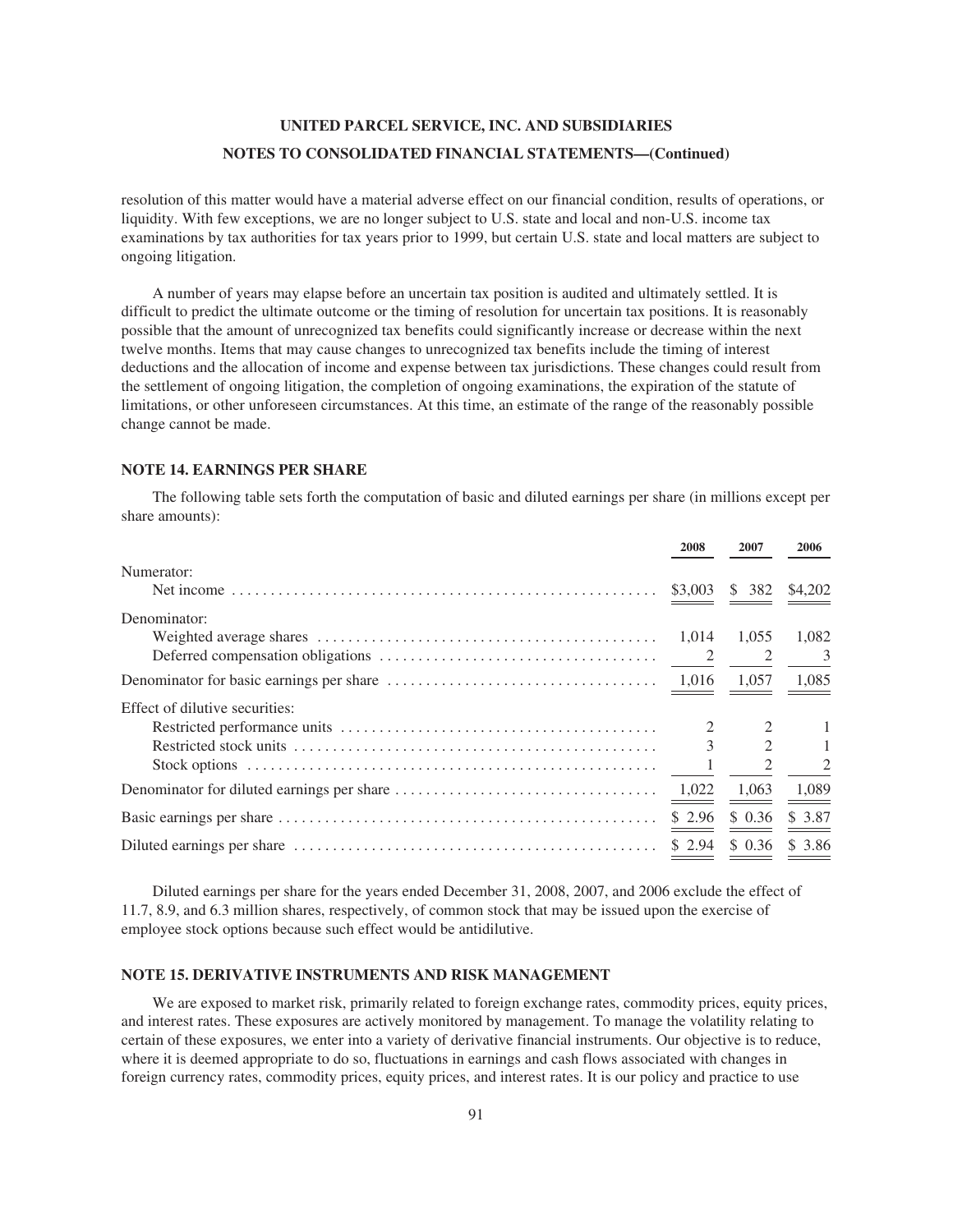derivative financial instruments only to the extent necessary to manage exposures. As we use price sensitive instruments to hedge a certain portion of our existing and anticipated transactions, we expect that any loss in value for those instruments generally would be offset by increases in the value of those hedged transactions.

We do not hold or issue derivative financial instruments for trading or speculative purposes.

#### *Commodity Price Risk Management*

We are exposed to changes in the prices of refined fuels, principally jet-A, diesel, and unleaded gasoline. Currently, the fuel surcharges that we apply to our domestic and international package and LTL services are the primary means of reducing the risk of adverse fuel price changes. Additionally, we use a combination of options contracts to provide partial protection from changing fuel and energy prices. The net fair value of such contracts subject to price risk, excluding the underlying exposures, as of December 31, 2008 and 2007 was an asset (liability) of \$0 and \$(179) million, respectively. We have designated and account for these contracts as cash flow hedges, and to the extent the hedges remain effective, the resulting gains and losses from these hedges are recognized in the income statement when the underlying fuel or energy product being hedged is consumed.

In the fourth quarter of 2008, we terminated several energy derivatives and received \$87 million in cash. Additionally, in the second quarter of 2006, we terminated several energy derivatives and received \$229 million in cash. These transactions are reported in "other investing activities" in the statement of cash flows. As these derivatives qualified for hedge accounting, were designated as hedges, and maintained their effectiveness, the gains associated with these hedges were recognized in income over the original term of the hedges. The hedges that were terminated in the fourth quarter of 2008 will be recognized in the income statement through the first quarter of 2009.

#### *Foreign Currency Exchange Risk Management*

We have foreign currency risks related to our revenue, operating expenses, and financing transactions in currencies other than the local currencies in which we operate. We are exposed to currency risk from the potential changes in functional currency values of our foreign currency denominated assets, liabilities, and cash flows. Our most significant foreign currency exposures relate to the Euro, the British Pound Sterling, and the Canadian Dollar. We use a combination of purchased and written options and forward contracts to hedge currency cash flow exposures. As of December 31, 2008 and 2007, the net fair value of the hedging instruments described above was an asset (liability) of \$241 and \$(42) million, respectively. We have designated and account for these contracts as cash flow hedges of anticipated foreign currency denominated revenue and, therefore, the resulting gains and losses from these hedges are recognized as a component of international package revenue when the underlying sales occur.

#### *Interest Rate Risk Management*

Our indebtedness under our various financing arrangements creates interest rate risk. We use a combination of derivative instruments, including interest rate swaps and cross-currency interest rate swaps, as part of our program to manage the fixed and floating interest rate mix of our total debt portfolio and related overall cost of borrowing. These swaps are entered into concurrently with the issuance of the debt that they are intended to modify, and the notional amount, interest payment, and maturity dates of the swaps match the terms of the associated debt. We also utilize forward starting swaps and similar instruments to lock in all or a portion of the borrowing cost of anticipated debt issuances.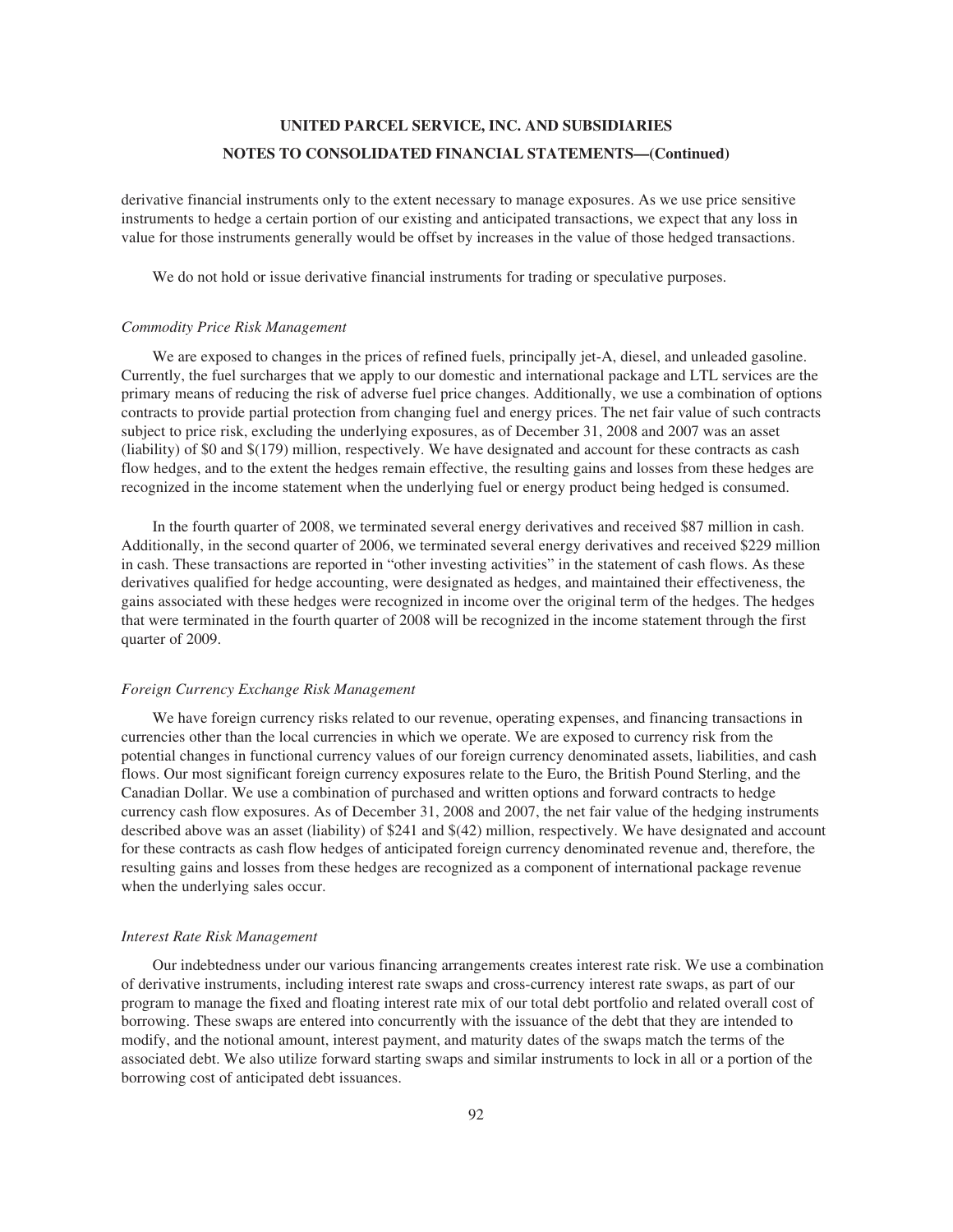We have designated and account for these contracts as either hedges of the fair value of the associated debt instruments, or as hedges of the variability in expected future interest payments. Any periodic settlement payments are accrued monthly, as either a charge or credit to interest expense, and are not material to net income. The net fair value of our interest rate swaps at December 31, 2008 and 2007 was a liability of \$388 and \$94 million, respectively.

Concurrent with the issuance of \$4.0 billion in long-term fixed rate notes in January 2008, as discussed further in Note 8, we settled certain derivatives that were designated as hedges of the borrowing costs of the notes offering, resulting in a cash outflow of \$84 million (which is reported in "other financing activities" on the cash flow statement). This amount is amortized into expense as an adjustment to the effective yield over the life of the individual bonds that were hedged.

#### *Credit Risk Management*

The forward contracts, swaps, and options previously discussed contain an element of risk that the counterparties may be unable to meet the terms of the agreements. However, we minimize such risk exposures for these instruments by limiting the counterparties to financial institutions that meet established credit guidelines. We do not expect to incur any material losses as a result of counterparty default.

### *Income Effects of Derivatives*

In the context of hedging relationships, "effectiveness" refers to the degree to which fair value changes in the hedging instrument offset corresponding changes in the hedged item. Certain elements of hedge positions cannot qualify for hedge accounting under FAS 133 whether effective or not, and must therefore be marked to market through income. Both the effective and ineffective portions of gains and losses on hedges are reported in the income statement category related to the hedged exposure. Ineffectiveness included in the income statement was a loss of \$12 million for 2007, and was immaterial for 2008 and 2006. The elements excluded from the measure of effectiveness were immaterial for 2008, 2007 and 2006.

As of December 31, 2008, \$191 million in pre-tax gains related to cash flow hedges that are currently deferred in AOCI are expected to be reclassified to income over the 12 month period ending December 31, 2009. The actual amounts that will be reclassified to income over the next 12 months will vary from this amount as a result of changes in market conditions. No amounts were reclassified to income during 2008 in connection with forecasted transactions that were no longer considered probable of occurring.

At December 31, 2008, the maximum term of derivative instruments that hedge forecasted transactions was 18 months.

#### **NOTE 16. FAIR VALUE DISCLOSURES**

Effective January 1, 2008, we adopted Statement No. 157 "Fair Value Measurements" ("FAS 157"), which requires disclosures about our assets and liabilities that are measured at fair value. Further information about such assets and liabilities is presented below. We have not applied the provisions of FAS 157 to non-financial assets, such as our property and equipment, goodwill and certain other assets, which are measured at fair value for impairment assessment, nor to any business combinations or asset retirement obligations. We began to apply the provisions of FAS 157 to these assets and liabilities beginning January 1, 2009, in accordance with FASB Staff Position No. 157-2, "Effective Date of FASB Statement No. 157".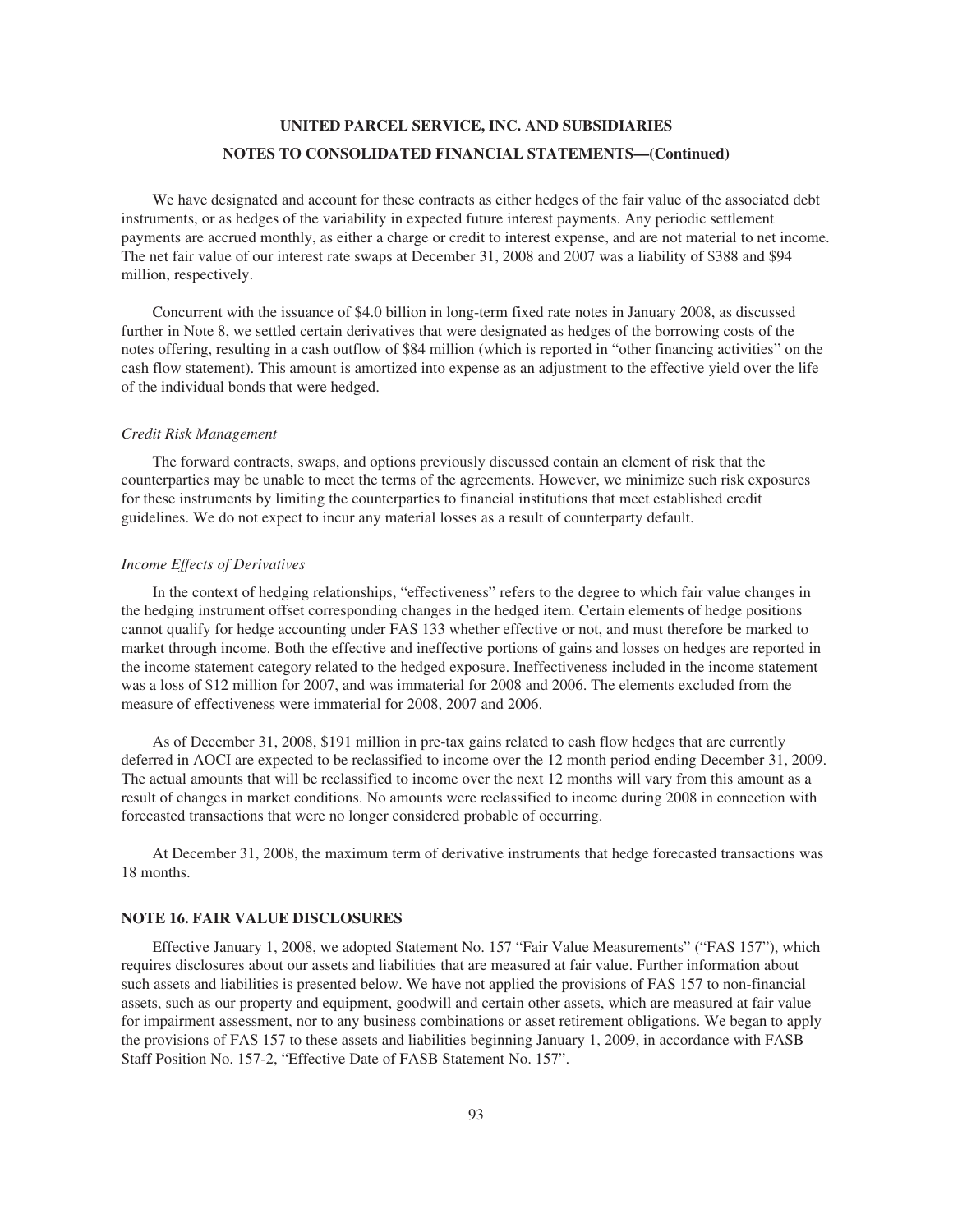In February 2007, the FASB issued Statement No. 159 "The Fair Value Option for Financial Assets and Financial Liabilities" ("FAS 159"), which gives entities the option to measure eligible financial assets, financial liabilities and firm commitments at fair value (i.e., the fair value option), on an instrument-by-instrument basis, that are otherwise not accounted for at fair value under other accounting standards. The election to use the fair value option is available at specified election dates, such as when an entity first recognizes a financial asset or financial liability or upon entering into a firm commitment. Subsequent changes in fair value must be recorded in earnings. Additionally, FAS 159 allows for a one-time election for existing positions upon adoption, with the transition adjustment recorded to beginning retained earnings. We adopted FAS 159 on January 1, 2008, and elected to apply the fair value option to our investment in certain investment partnerships that were previously accounted for under the equity method. Accordingly, we recorded a \$16 million reduction to retained earnings as of January 1, 2008, representing the cumulative effect adjustment of adopting FAS 159. These investments are reported in "other non-current assets" on the consolidated balance sheet.

Our assets and liabilities recorded at fair value have been categorized based upon a fair value hierarchy in accordance with FAS 157. Level 1 inputs utilize quoted prices in active markets for identical assets or liabilities. Level 2 inputs are based on other observable market data, such as quoted prices for similar assets and liabilities, and inputs other than quoted prices that are observable, such as interest rates and yield curves. Level 3 inputs are developed from unobservable data reflecting our own assumptions, and include situations where there is little or no market activity for the asset or liability.

The following is a general description of the valuation methodologies used for financial assets and liabilities measured at fair value, including the general classification of such assets and liabilities pursuant to the valuation hierarchy.

*Marketable Securities –* Marketable securities utilizing Level 1 inputs include active exchange-traded equity securities and equity index funds, and most U.S. Government debt securities, as these securities all have quoted prices in active markets. Marketable securities utilizing Level 2 inputs include non-auction rate assetbacked securities, corporate bonds, and municipal bonds. These securities are valued using market corroborated pricing, matrix pricing, or other models that utilize observable inputs such as yield curves.

We have classified our auction rate securities portfolio as utilizing Level 3 inputs, as their valuation requires substantial judgment and estimation of factors that are not currently observable in the market due to the lack of trading in the securities. These valuations may be revised in future periods as market conditions evolve. These securities were valued as of December 31, 2008 considering several factors, including the credit quality of the securities, the rate of interest received since the failed auctions began, the yields of securities similar to the underlying auction rate securities, and the input of broker-dealers in these securities.

*Derivative Contracts –* Our foreign currency, interest rate, and energy derivatives are largely comprised of over-the-counter derivatives, which are primarily valued using pricing models that rely on market observable inputs such as yield curves, currency exchange rates, and commodity forward prices, and therefore are classified as Level 2.

*Other Investments—Financial assets and liabilities utilizing Level 3 inputs include our holdings in certain* investment partnerships. These partnership holdings do not have any quoted prices, nor can they be valued using inputs based on observable market data. These investments are valued internally using a discounted cash flow model based on each partnership's financial statements and cash flow projections.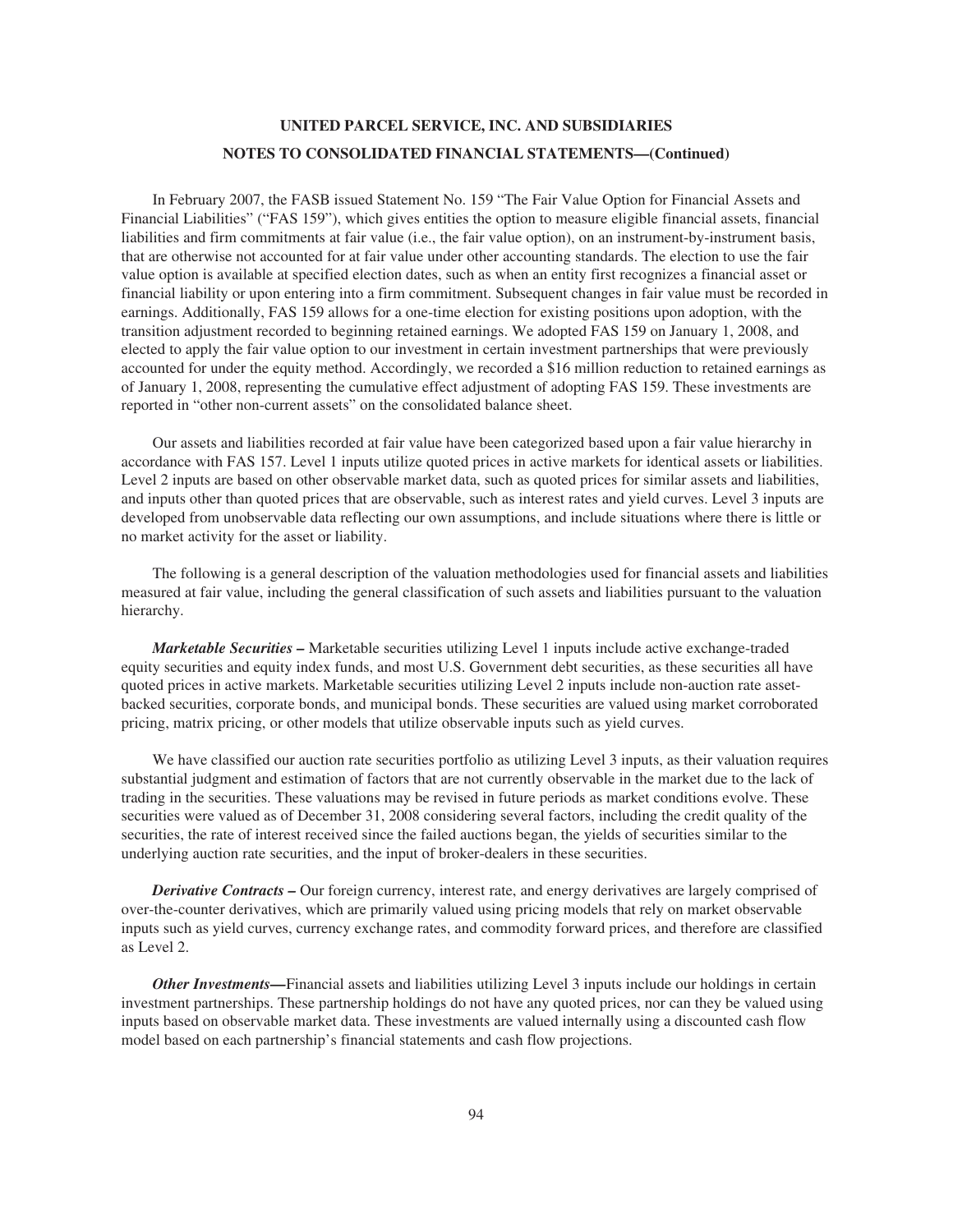### **NOTES TO CONSOLIDATED FINANCIAL STATEMENTS—(Continued)**

The following table presents information about our assets and liabilities measured at fair value on a recurring basis as of December 31, 2008, and indicates the fair value hierarchy of the valuation techniques utilized to determine such fair value (in millions).

|                                                                   | <b>Ouoted Prices in</b><br><b>Active Markets</b><br>for Identical<br>Assets (Level 1) | <b>Significant Other</b><br><b>Observable</b><br><b>Inputs (Level 2)</b> | <b>Significant</b><br>Unobservable<br><b>Inputs (Level 3)</b> | <b>Balance as of</b><br>December 31,<br>2008 |  |
|-------------------------------------------------------------------|---------------------------------------------------------------------------------------|--------------------------------------------------------------------------|---------------------------------------------------------------|----------------------------------------------|--|
| <b>Assets</b>                                                     |                                                                                       |                                                                          |                                                               |                                              |  |
| Marketable securities                                             | \$133                                                                                 | \$437                                                                    | \$216                                                         | 786                                          |  |
| Derivative contracts                                              |                                                                                       | 242                                                                      |                                                               | 242                                          |  |
| Other investments $\dots\dots\dots\dots\dots\dots\dots\dots\dots$ |                                                                                       |                                                                          | 331                                                           | 331                                          |  |
| Total                                                             | \$133                                                                                 | \$679                                                                    | \$547                                                         | \$1,359                                      |  |
| <b>Liabilities</b>                                                |                                                                                       |                                                                          |                                                               |                                              |  |
| Derivative contracts                                              |                                                                                       | \$389                                                                    |                                                               | 389                                          |  |
| Total                                                             | $\frac{\epsilon}{2}$                                                                  | \$389                                                                    | $S-$                                                          | \$389                                        |  |

The following table presents the changes in Level 3 instruments measured on a recurring basis for the year ended December 31, 2008 (in millions).

|                                                                                         | <b>Marketable</b><br><b>Securities</b> | <b>Other</b><br><b>Investments</b> | Total |
|-----------------------------------------------------------------------------------------|----------------------------------------|------------------------------------|-------|
|                                                                                         | \$10                                   | \$363                              | \$373 |
|                                                                                         | 347                                    |                                    | 347   |
| Net realized and unrealized gains (losses):                                             |                                        |                                    |       |
| Included in earnings (in investment income) $\dots \dots \dots \dots \dots \dots \dots$ | (20)                                   | (32)                               | (52)  |
| Included in accumulated other comprehensive income ( $pre-tax)$ ,                       | (71)                                   | $\overline{\phantom{a}}$           | (71)  |
|                                                                                         | (50)                                   | $\overline{\phantom{m}}$           | (50)  |
|                                                                                         | \$216                                  | \$331                              | \$547 |

# **NOTE 17. RESTRUCTURING COSTS AND RELATED EXPENSES**

In connection with recent acquisitions and integration initiatives, we have incurred restructuring costs associated with the termination of employees, facility consolidations and other costs directly related to the restructuring initiatives implemented. These costs have resulted from the integration of our Menlo Worldwide Forwarding and Lynx acquisitions as well as restructuring activities associated with our Supply Chain Solutions operations. For specific restructuring costs recognized in conjunction with the cost from acquisitions, we have accounted for these costs in accordance with EITF 95-3, "Recognition of Liabilities Assumed in Connection with a Purchase Business Combination." All other restructuring costs have been accounted for in accordance with SFAS No. 146, "Accounting for Costs Associated with Exit or Disposal Activities" and SFAS No. 144, "Accounting for the Impairment or Disposal of Long-Lived Assets."

#### *Lynx Express Ltd.*

In conjunction with our integration of the Lynx business, in 2006 we implemented a series of initiatives to reduce operating costs and maximize the efficiencies of the UPS network in the United Kingdom. These initiatives included closing existing hubs and constructing a consolidated sorting facility as well as establishing a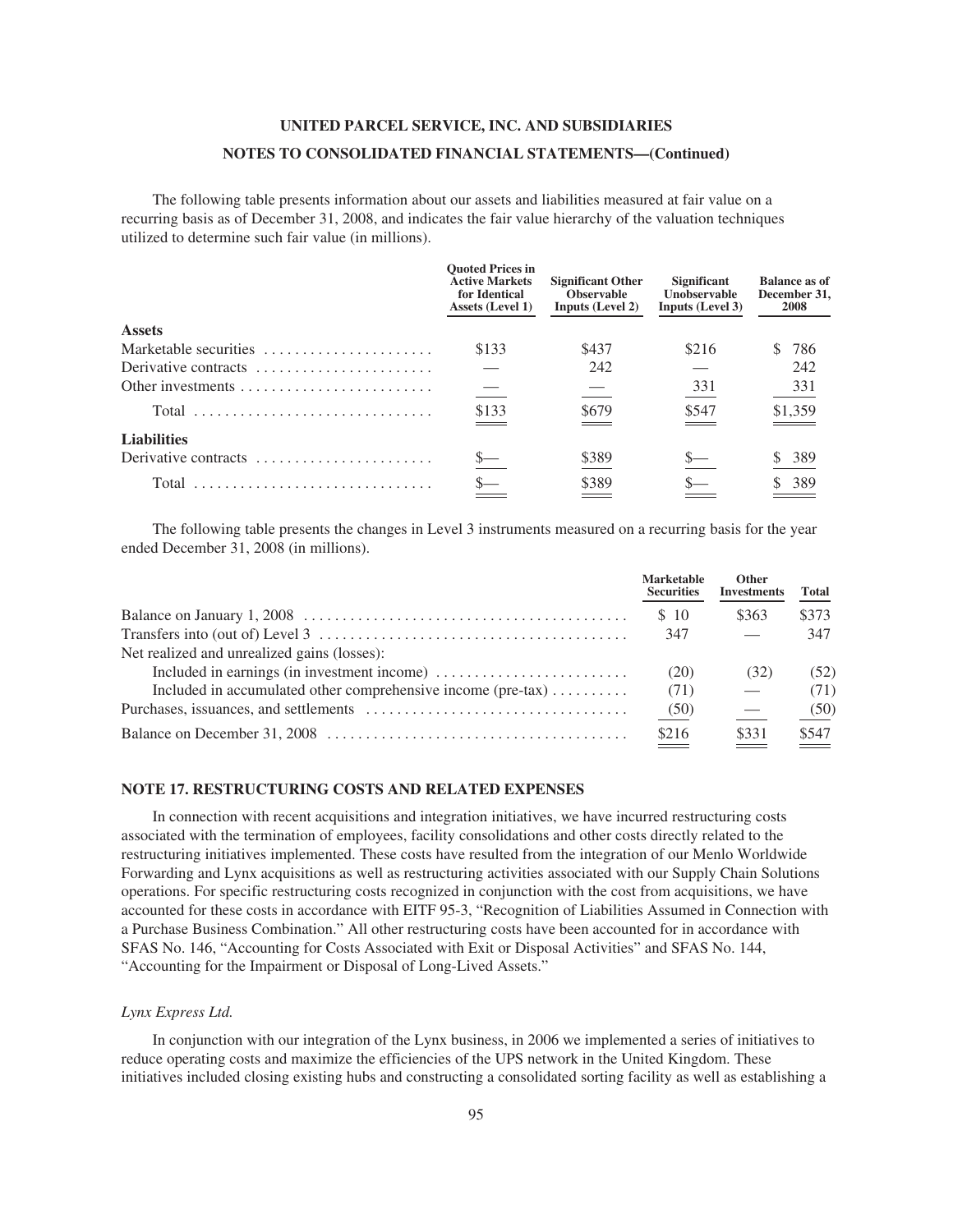European shared service center in Poland. As a result of these initiatives, we accrued certain costs related to employee severance, lease terminations and other facility costs, and recorded a reduction in the fair value of certain assets acquired. The restructuring costs that impacted the acquired Lynx business resulted in an adjustment to goodwill of \$7 million in 2006. The remaining integration costs for this restructuring program, including facility costs associated with capacity expansion, were recognized as expense when incurred. We completed this integration program in 2008, at which time certain hubs were closed and the new consolidated sorting facility became fully operational.

### *Supply Chain Solutions*

In an effort to rationalize our cost structure and focus on profitable revenue growth, we initiated a restructuring plan for our Supply Chain Solutions forwarding & logistics operations in the fourth quarter of 2006. This restructuring involved a reduction of non-operating expenses by approximately 20%, including a reduction in non-operating staff of approximately 1,400 people. During 2006, \$12 million in costs were accrued related to employee severance.

In the third quarter of 2007, we initiated a restructuring plan for our forwarding and logistics operations in France. The objective of this restructuring plan was to reduce our forwarding and logistics cost structure and focus on profitable revenue growth in the Europe region. The restructuring principally consisted of an employment reduction program which included a voluntary termination phase followed by an involuntary termination phase. The employment reduction program was ratified by our company's trade union representatives in France in July 2007 and communicated to employees immediately following the ratification. Employees participating in this program are entitled to severance benefits, including certain bonuses for employees participating in the voluntary termination phase. These severance benefits are formula-driven and are in accordance with French statutory laws as well as the applicable collective bargaining agreements. The employment reduction program resulted in 103 employees accepting the voluntary termination offer and 342 positions being subject to the involuntary termination program. The restructuring also included costs incurred related to contract terminations for leased facilities, vehicles and equipment as well as impairment charges associated with long-lived assets. We recorded a restructuring charge of \$42 million related to severance costs and \$4 million for impairments and other contract termination costs in the third quarter of 2007. This restructuring plan was completed during 2008.

#### *UPS Special Voluntary Separation Opportunity*

In December 2006, we offered a special voluntary separation opportunity ("SVSO") to approximately 640 employees who work in non-operating functions. This program was established to improve the efficiency of non-operating processes by eliminating duplication and sharing expertise across the company. The SVSO ended in February 2007, and 195, or 30% of eligible employees, accepted the offer. As a result, we recorded a charge to expense of \$68 million in the first quarter of 2007, to reflect the cash payout and the acceleration of stock compensation and certain retiree healthcare benefits under the SVSO program. The cash payout related to this program totaled \$28 million and \$35 million during 2008 and 2007, respectively. The \$68 million charge was included in the caption "Compensation and benefits" in the Statement of Consolidated Income, of which \$53 million impacted our U.S. Domestic Package segment, \$8 million impacted our Supply Chain & Freight segment, and \$7 million impacted our International Package segment.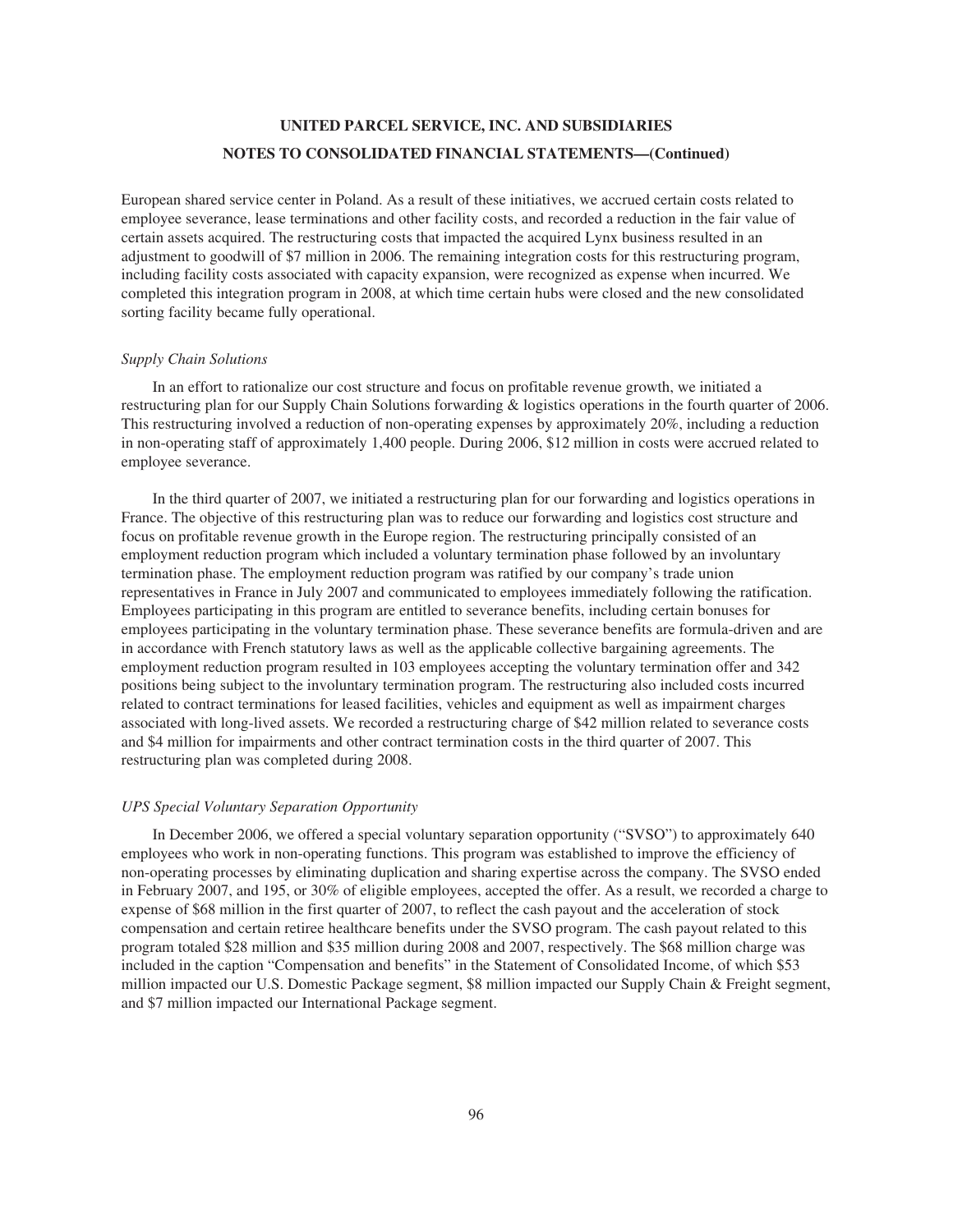## **NOTES TO CONSOLIDATED FINANCIAL STATEMENTS—(Continued)**

#### **NOTE 18. QUARTERLY INFORMATION (unaudited)**

|                                                                                               | <b>First Ouarter</b> |        | <b>Second Quarter</b> |                 | <b>Third Quarter</b> |                    | <b>Fourth Quarter</b> |                             |
|-----------------------------------------------------------------------------------------------|----------------------|--------|-----------------------|-----------------|----------------------|--------------------|-----------------------|-----------------------------|
|                                                                                               | 2008                 | 2007   | 2008                  | 2007            | 2008                 | 2007               | 2008                  | 2007                        |
| Revenue:                                                                                      |                      |        |                       |                 |                      |                    |                       |                             |
| U.S. Domestic Package \$ 7,735 \$ 7,552 \$ 7,714 \$ 7,579 \$ 7,841 \$ 7,545 \$ 7,988 \$ 8,309 |                      |        |                       |                 |                      |                    |                       |                             |
| International Package $\dots \dots \dots \dots$ 2,759                                         |                      | 2,385  | 2,948                 | 2,500           | 2,949                | 2,529              | 2,637                 | 2,867                       |
| Supply Chain & Freight  2,181                                                                 |                      | 1,969  | 2,339                 | 2,110           | 2,323                | 2,131              | 2,072                 | 2,216                       |
| Total revenue $\ldots \ldots \ldots \ldots 12,675$ 11,906 13,001                              |                      |        |                       | 12,189          | 13.113               | 12.205             | 12,697                | 13,392                      |
| Operating profit (loss):                                                                      |                      |        |                       |                 |                      |                    |                       |                             |
| U.S. Domestic Package                                                                         | 959                  | 941    | 899                   | 1.192           | 1,117                | 1,228              | 932                   | (4,892)                     |
| International Package                                                                         | 421                  | 371    | 407                   | 475             | 386                  | 428                | 366                   | 557                         |
| Supply Chain & Freight                                                                        | 113                  | 46     | 148                   | 98              | 129                  | 52                 | (495)                 | 82                          |
| Total operating profit $(\text{loss}) \dots$                                                  | 1,493                | 1,358  | 1,454                 | 1,765           | 1,632                | 1,708              | 803                   | (4,253)                     |
| Net income $(\text{loss})$ \$ 906\$                                                           |                      | 843 \$ |                       | 873 \$ 1.104 \$ |                      | 970 \$ 1.076 \$    |                       | $254 \text{ } $(2,641)$     |
| Earnings (loss) per share:                                                                    |                      |        |                       |                 |                      |                    |                       |                             |
| Basic \$ $0.87 \text{~} 0.79 \text{~}$                                                        |                      |        | $0.86$ \$             |                 | $1.04 \tS 0.96 \tS$  | $1.02 \text{ }$ \$ |                       | $0.25 \text{ }$ \$ $(2.52)$ |
| Diluted \$ $0.87 \t\$ 0.78 \$ 0.85 \$                                                         |                      |        |                       |                 | $1.04 \tS 0.96 \tS$  | $1.02 \text{ }$ \$ |                       | $0.25 \text{ }$ \$ $(2.52)$ |

Fourth quarter 2008 operating profit includes the goodwill impairment charge of \$548 million in our Supply Chain & Freight segment and the intangible asset impairment charge of \$27 million in our International Package segment, as discussed in Note 6. There were no tax benefits related to these two charges, therefore fourth quarter 2008 net income was reduced by \$575 million, which reduced basic and diluted earnings per share by \$0.58.

First quarter 2007 operating profit includes the aircraft impairment charge of \$221 million as discussed in Note 4 (\$159 million U.S. Domestic Package and \$62 million International Package), and the SVSO charge of \$68 million as discussed in Note 17 (\$53 million U.S. Domestic Package, \$7 million International Package, and \$8 million Supply Chain & Freight). The after-tax impact of these two charges reduced first quarter 2007 net income by \$184 million, which reduced basic earnings per share by \$0.17, and diluted earnings per share by \$0.18.

Third quarter 2007 operating profit includes the \$46 million charge related to the restructuring of our France forwarding and logistics operations within our Supply Chain & Freight reporting segment, as discussed in Note 17. The after-tax impact of this charge reduced third quarter 2007 net income by \$31 million, which reduced basic and diluted earnings per share by \$0.03.

Fourth quarter 2007 operating profit includes the \$6.100 billion charge in the U.S. Domestic Package segment related to the withdrawal from the Central States Pension Fund, as discussed in Note 5. The after-tax impact of this charge reduced fourth quarter 2007 net income by \$3.772 billion, which reduced basic earnings per share by \$3.60 and diluted earnings per share by \$3.59.

### **Item 9.** *Changes in and Disagreements with Accountants on Accounting and Financial Disclosure*

None.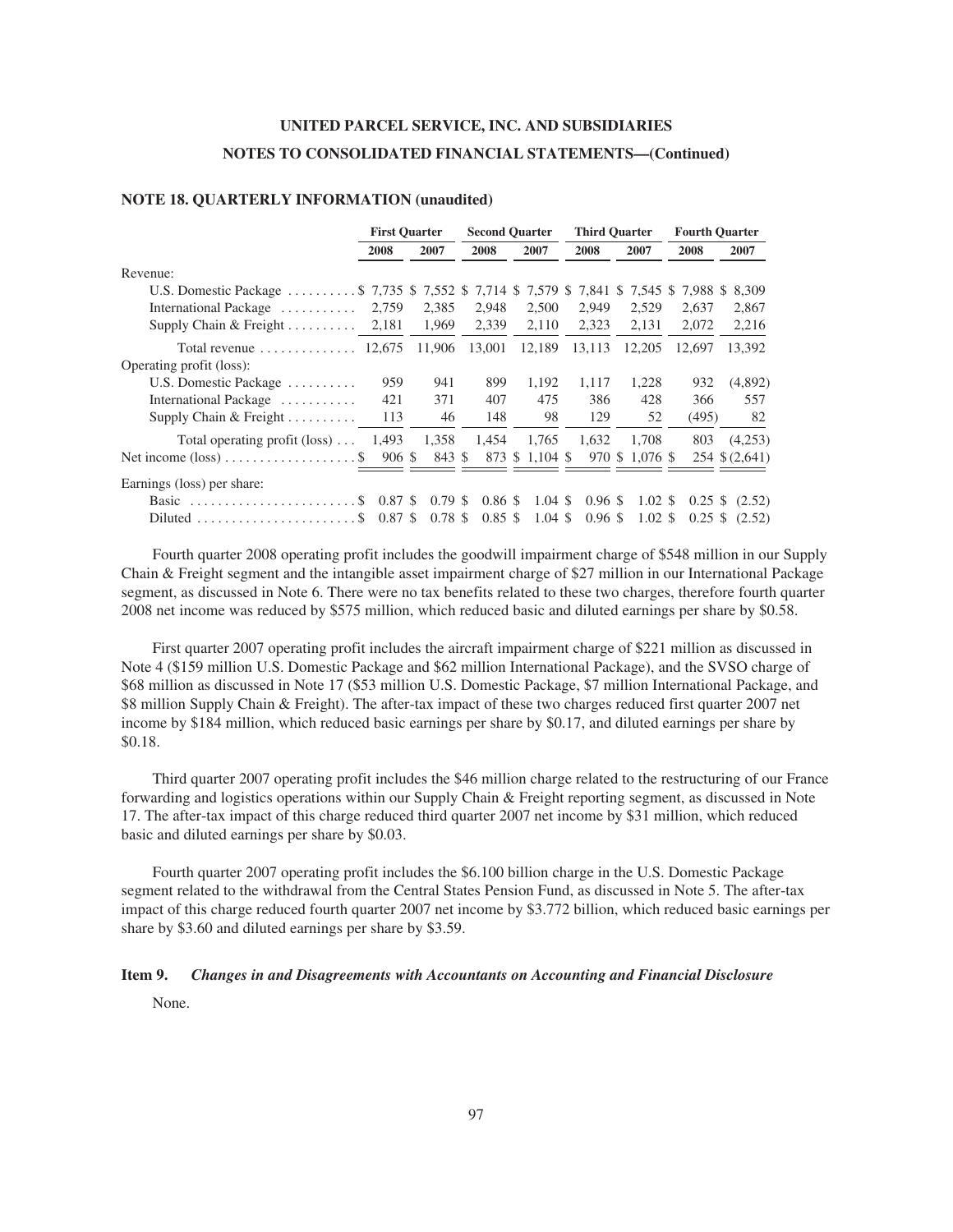### **Item 9A.** *Controls and Procedures*

### *Evaluation of Disclosure Controls and Procedures:*

As of the end of the period covered by this report, management, including our chief executive officer and chief financial officer, evaluated the effectiveness of the design and operation of our disclosure controls and procedures and internal controls over financial reporting. Based upon, and as of the date of, the evaluation, our chief executive officer and chief financial officer concluded that the disclosure controls and procedures and internal controls over financial reporting were effective to ensure that information required to be disclosed in the reports we file and submit under the Exchange Act is recorded, processed, summarized and reported as and when required.

### *Changes in Internal Control over Financial Reporting:*

There were no changes in the Company's internal controls over financial reporting during the quarter ended December 31, 2008 that have materially affected, or are reasonably likely to materially affect, the Company's internal control over financial reporting.

### *Management's Report on Internal Control Over Financial Reporting:*

UPS management is responsible for establishing and maintaining adequate internal controls over financial reporting for United Parcel Service, Inc. and its subsidiaries ("the Company"). Based on the criteria for effective internal control over financial reporting established in *Internal Control—Integrated Framework* issued by the Committee of Sponsoring Organizations of the Treadway Commission, management has assessed the Company's internal control over financial reporting as effective as of December 31, 2008. The independent registered public accounting firm of Deloitte & Touche LLP, as auditors of the consolidated balance sheet of United Parcel Service, Inc. and its subsidiaries as of December 31, 2008 and the related consolidated statements of income, comprehensive income and cash flows for the year ended December 31, 2008, has issued an attestation report on the Company's internal control over financial reporting, which is included herein.

> United Parcel Service, Inc. February 27, 2009

### **Item 9B.** *Other Information*

None.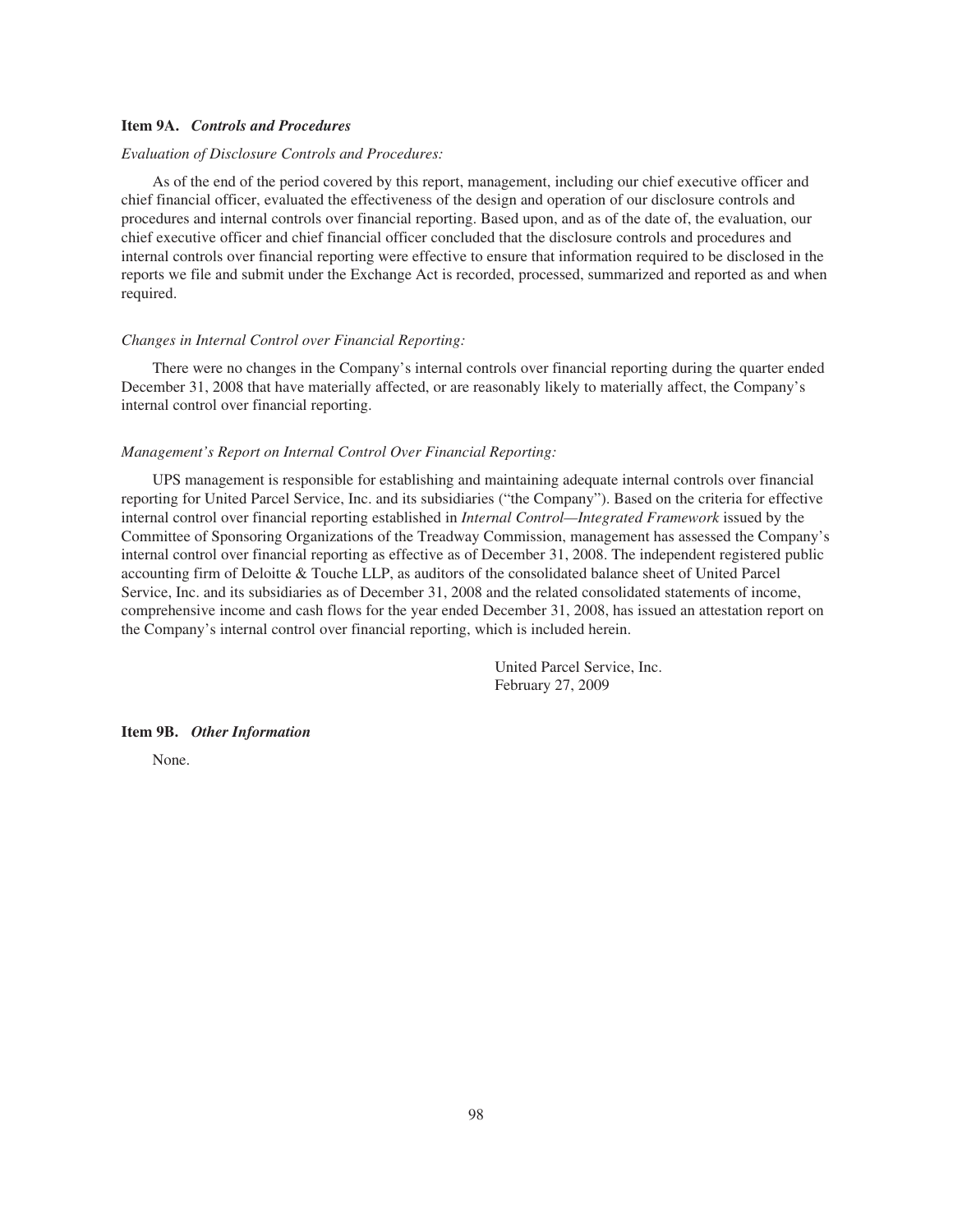## **PART III**

## **Item 10.** *Directors, Executive Officers and Corporate Governance*

# **Executive Officers of the Registrant**

| <b>Name and Office</b>                                                                                         | Age | <b>Principal Occupation</b><br>and Employment For<br>the Last Five Years                                                                                                                                                                                                                                                                             |
|----------------------------------------------------------------------------------------------------------------|-----|------------------------------------------------------------------------------------------------------------------------------------------------------------------------------------------------------------------------------------------------------------------------------------------------------------------------------------------------------|
| David P. Abney<br>Senior Vice President and Chief Operating<br>Officer                                         | 53  | Senior Vice President and Chief Operating Officer<br>(2007 – present), President, UPS Airlines (2007 –<br>2008), Senior Vice President and President, UPS<br>International (2003 – 2007), UPS/Fritz Companies<br>Integration Manager $(2001 – 2002)$ .                                                                                               |
| Senior Vice President and Chief Information<br>Officer                                                         | 53  | Senior Vice President and Chief Information Officer<br>(2005 – present), Corporate Information Services<br>Portfolio Coordinator (2001 – 2004).                                                                                                                                                                                                      |
| Daniel J. Brutto<br>Senior Vice President and President, UPS<br>International                                  | 52  | Senior Vice President and President, UPS<br>International (2008 – present), President, Global<br>Freight Forwarding (2006-2007), Corporate<br>Controller (2004 – 2006), Vice President (1997 –<br>2004).                                                                                                                                             |
| D. Scott Davis<br>Chairman and Chief Executive Officer                                                         | 57  | Chairman and Chief Executive Officer (2008 –<br>present), Vice Chairman (2006 – 2007), Senior Vice<br>President (2001-2007), Chief Financial Officer and<br>Treasurer $(2001 – 2007)$ , Director $(2006 – present)$ .                                                                                                                                |
| Alan Gershenhorn<br>Senior Vice President                                                                      | 50  | Senior Vice President, Worldwide Sales and<br>Marketing (2008 - present), Senior Vice President<br>and President, UPS International (2007), President,<br>UPS Supply Chain Solutions - Asia and Europe<br>(2006), President, UPS Supply Chain Solutions -<br>Shared Services (2005), President, United Parcel<br>Service Canada, Ltd. (2002 - 2004). |
| Senior Vice President                                                                                          | 51  | Senior Vice President, U.S. Operations (2009 –<br>present), Vice President, Americas Region (2008 -<br>2009), Vice President, North Central Region (2004-<br>2008), Vice President, Southwest Region (2002-<br>2004).                                                                                                                                |
| Allen E. Hill $\ldots \ldots \ldots \ldots \ldots \ldots \ldots \ldots \ldots \ldots$<br>Senior Vice President | 53  | Senior Vice President, Human Resources (2007 -<br>present), Senior Vice President, Human Resources<br>and Public Affairs (2006 - 2007), Senior Vice<br>President, General Counsel and Corporate Secretary<br>(2004 - 2006), Corporate Legal Department Manager<br>$(1995 - 2004)$ .                                                                  |
| Senior Vice President, Chief Financial Officer and<br>Treasurer                                                | 54  | Senior Vice President, Chief Financial Officer and<br>Treasurer (2008 – present), Senior Vice President,<br>Worldwide Sales and Marketing (2004 – 2007), Vice<br>President, Investor Relations (1999 – 2003).                                                                                                                                        |
| Teri P. McClure<br>Senior Vice President, General Counsel and<br>Corporate Secretary                           | 45  | Senior Vice President, General Counsel and<br>Corporate Secretary (2006 – present), Corporate<br>Legal Department Manager (2005 - 2006),<br>Compliance Department Manager (2004 – 2005),<br>District Manager (2003 – 2005), and Vice President<br>$(1999 - 2003)$ .                                                                                  |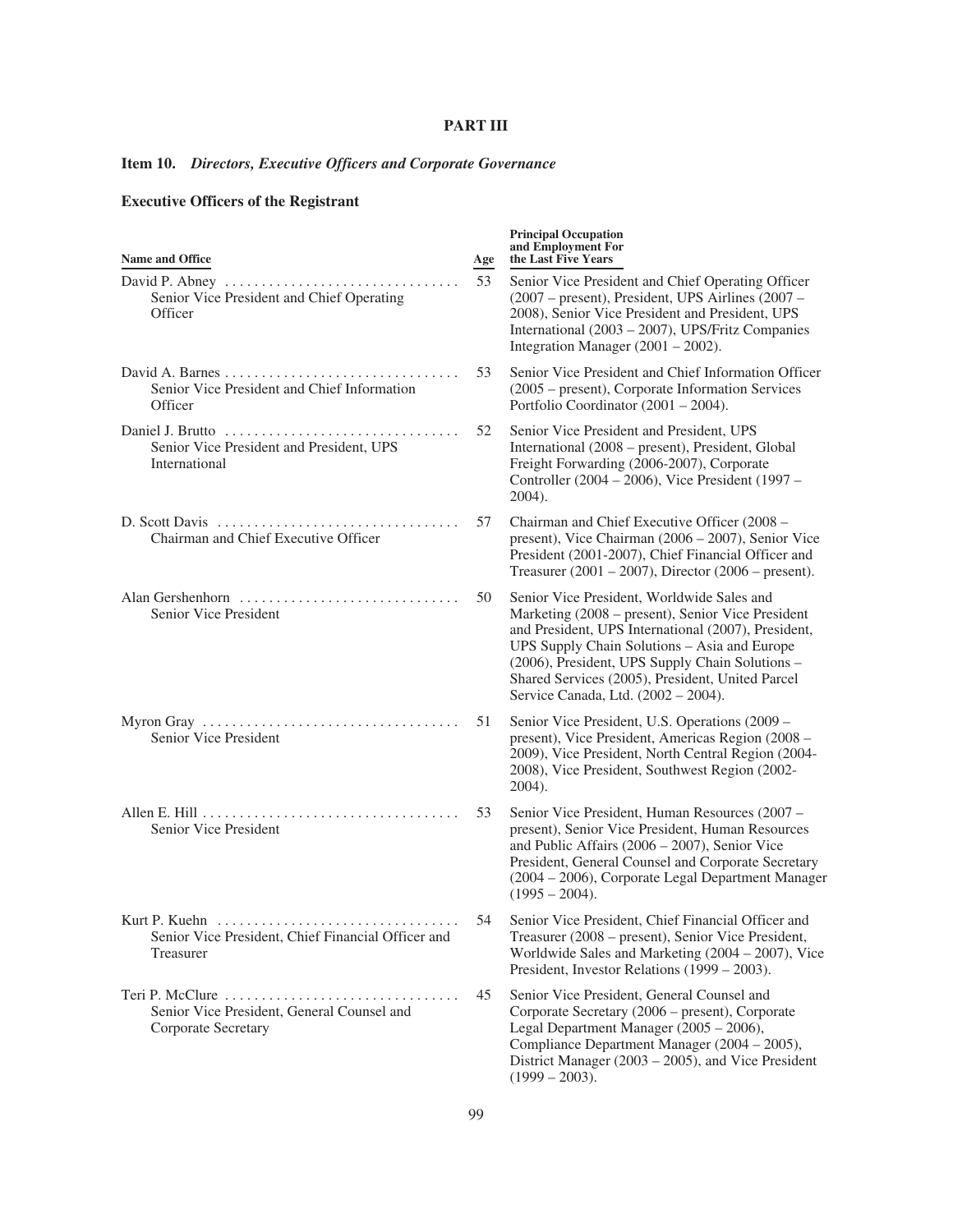| <b>Name and Office</b>                                                                                      | Age | <b>Principal Occupation</b><br>and Employment For<br>the Last Five Years                                                                                                                                                                                                                         |
|-------------------------------------------------------------------------------------------------------------|-----|--------------------------------------------------------------------------------------------------------------------------------------------------------------------------------------------------------------------------------------------------------------------------------------------------|
| John J. McDevitt<br>Senior Vice President                                                                   | 50  | Senior Vice President, Global Transportation Services<br>and Labor Relations (2005 – present), Senior Vice<br>President, Strategic Integration (2003 – 2005), Air<br>Region Manager $(2000 - 2002)$ .                                                                                            |
| Senior Vice President                                                                                       | 53  | Senior Vice President, Communications and Brand<br>Management $(2005 - present)$ , Corporate<br>Transportation Group Manager (2004 – 2005),<br>Region Manager (1997 – 2004).                                                                                                                     |
| Robert E. Stoffel $\ldots, \ldots, \ldots, \ldots, \ldots, \ldots, \ldots, \ldots$<br>Senior Vice President | 53  | Senior Vice President, Engineering, Strategy and<br>Supply Chain Distribution (2007 – present), Senior<br>Vice President of Supply Chain Group $(2004 – 2007)$ ,<br>President, UPS Supply Chain Solutions, Inc. (2002 –<br>2003), Vice President, UPS Logistics Group, Inc.<br>$(2000 - 2002)$ . |

Information about our directors is presented under the caption "Election of Directors" in our definitive Proxy Statement for the Annual Meeting of Shareowners to be held on May 7, 2009 and is incorporated herein by reference.

Information about our Audit Committee is presented under the caption "Election of Directors—Committees of the Board of Directors—Audit Committee" in our definitive Proxy Statement for the Annual Meeting of Shareowners to be held on May 7, 2009 and is incorporated herein by reference.

Information about our Code of Business Conduct is presented under the caption "Where You Can Find More Information" in Part I, Item 1 of this report.

Information about our compliance with Section 16 of the Exchange Act of 1934, as amended, is presented under the caption "Section 16(a) Beneficial Ownership Reporting Compliance" in our definitive Proxy Statement for the Annual Meeting of Shareowners to be held on May 7, 2009 and is incorporated herein by reference.

### **Item 11.** *Executive Compensation*

Information about executive compensation is presented under the captions "Compensation Discussion and Analysis," "Compensation to Executive Officers," "Compensation of Directors," "Report of the Compensation Committee" and "Compensation Committee Interlocks and Insider Participation" in our definitive Proxy Statement for the Annual Meeting of Shareowners to be held on May 7, 2009 and is incorporated herein by reference.

### **Item 12.** *Security Ownership of Certain Beneficial Owners and Management and Related Stockholder Matters*

Information about security ownership is presented under the caption "Beneficial Ownership of Common Stock" in our definitive Proxy Statement for the Annual Meeting of Shareowners to be held on May 7, 2009 and is incorporated herein by reference.

Information about our equity compensation plans is presented under the caption "Equity Compensation Plans" in our definitive Proxy Statement for the Annual Meeting of Shareowners to be held on May 7, 2009 and is incorporated herein by reference.

### **Item 13.** *Certain Relationships and Related Transactions, and Director Independence*

Information about transactions with related persons is presented under the caption "Related Person Transactions" in our definitive Proxy Statement for the Annual Meeting of Shareowners to be held on May 7, 2009 and is incorporated herein by reference.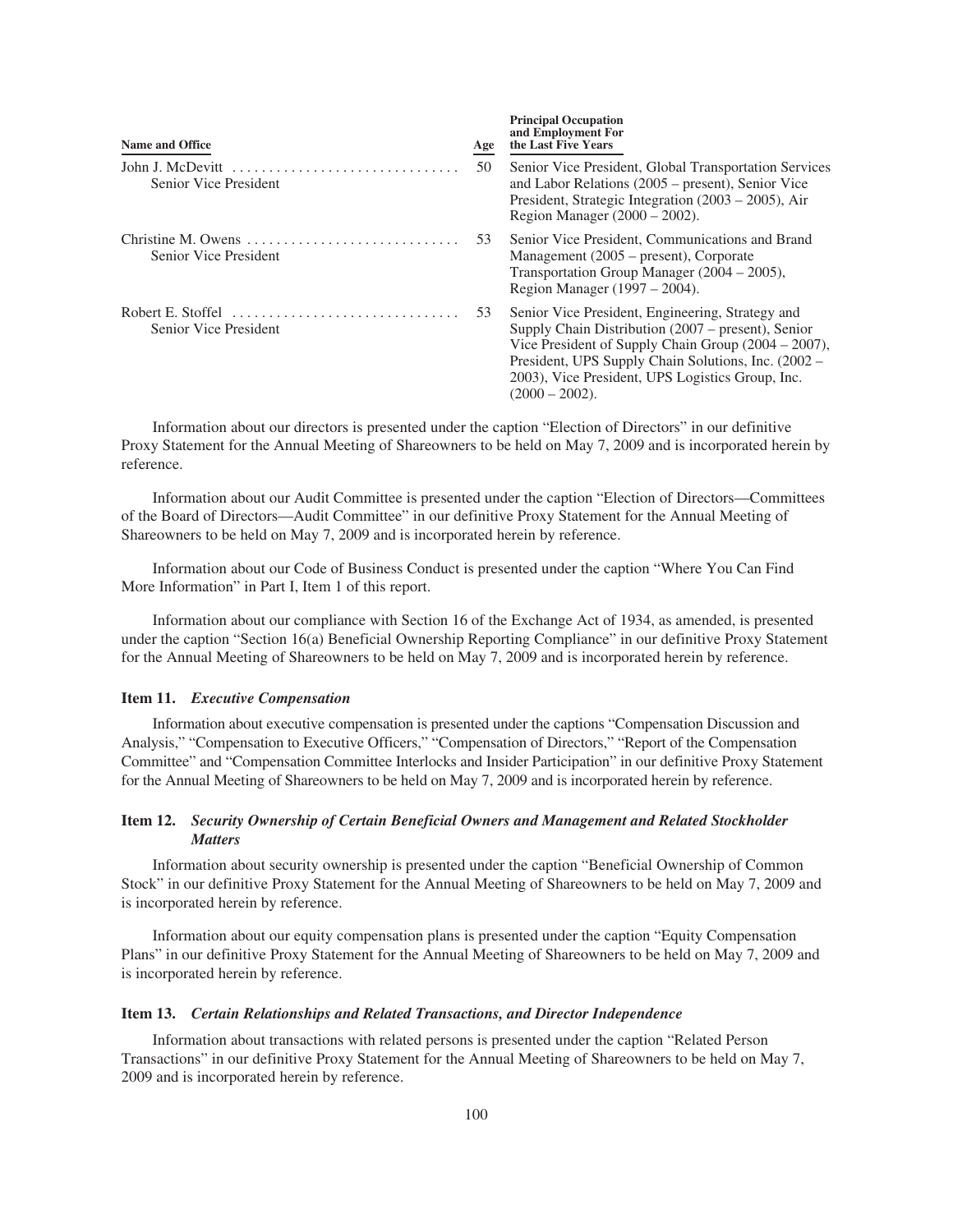Information about director independence is presented under the caption "Election of Directors—Director Independence" in our definitive Proxy Statement for the Annual Meeting of Shareowners to be held on May 7, 2009 and is incorporated herein by reference.

### **Item 14.** *Principal Accountant and Fees and Services*

Information about aggregate fees billed to us by our principal accountant is presented under the caption "Principal Accounting Firm Fees" in our definitive Proxy Statement for the Annual Meetings of Shareowners to be held on May 7, 2009 and is incorporated herein by reference.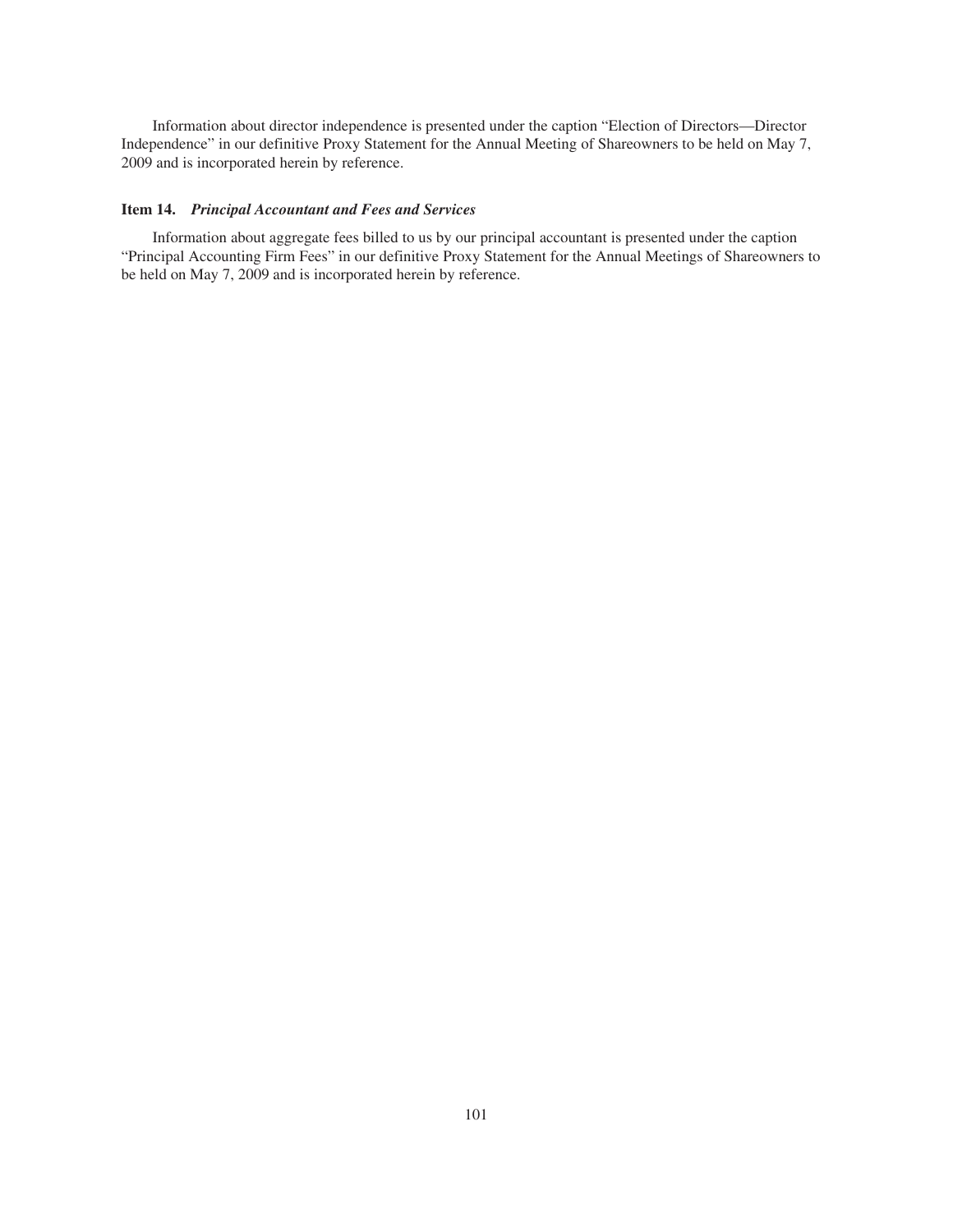## **PART IV**

### **Item 15.** *Exhibits and Financial Statement Schedules*

(a) 1. *Financial Statements*.

See Item 8 for the financial statements filed with this report.

2. *Financial Statement Schedules*.

None.

3. *List of Exhibits*.

See the Exhibit Index for a list of the exhibits incorporated by reference into or filed with this report.

(b) *Exhibits required by Item 601 of Regulation S-K*.

See the Exhibit Index for a list of the exhibits incorporated by reference into or filed with this report.

(c) *Financial Statement Schedules*.

None.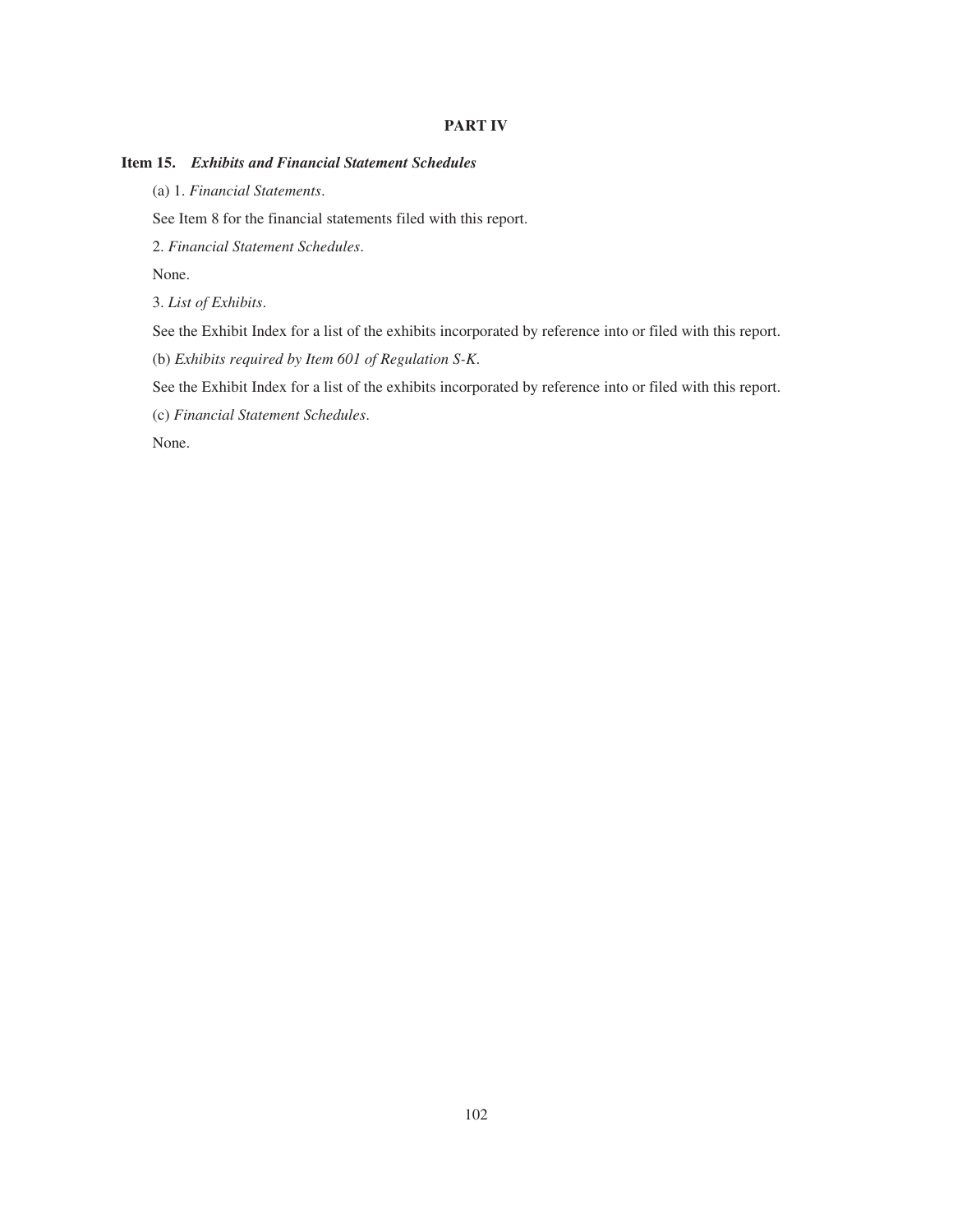### **SIGNATURES**

Pursuant to the requirements of Section 13 or 15(d) of the Securities Exchange Act of 1934, United Parcel Service, Inc. has duly caused this report to be signed on its behalf by the undersigned, thereunto duly authorized.

## UNITED PARCEL SERVICE, INC. (REGISTRANT)

By: /s/ D. SCOTT DAVIS **D. Scott Davis** *Chairman and Chief Executive Officer*

Date: February 27, 2009

Pursuant to the requirements of the Securities Exchange Act of 1934, this report has been signed below by the following persons on behalf of the Registrant and in the capacities and on the dates indicated.

| <b>Signature</b>                         | <b>Title</b>                                  | Date              |
|------------------------------------------|-----------------------------------------------|-------------------|
| F. DUANE ACKERMAN<br>$\sqrt{s}$          | Director                                      | February 25, 2009 |
| <b>F. Duane Ackerman</b>                 |                                               |                   |
| MICHAEL J. BURNS<br>$\sqrt{s}$           | Director                                      | February 25, 2009 |
| Michael J. Burns                         |                                               |                   |
| <b>D. SCOTT DAVIS</b><br>$\sqrt{s}$      | Chairman, Chief Executive Officer             | February 27, 2009 |
| <b>D. Scott Davis</b>                    | and Director (Principal Executive<br>Officer) |                   |
| <b>STUART E. EIZENSTAT</b><br>$\sqrt{s}$ | Director                                      | February 25, 2009 |
| <b>Stuart E. Eizenstat</b>               |                                               |                   |
| MICHAEL L. ESKEW<br>$\sqrt{s}$           | Director                                      | February 25, 2009 |
| Michael L. Eskew                         |                                               |                   |
|                                          | Director                                      |                   |
| <b>William R. Johnson</b>                |                                               |                   |
| <b>KURT P. KUEHN</b><br>$\sqrt{s}$       | Chief Financial Officer (Principal            | February 27, 2009 |
| <b>Kurt P. Kuehn</b>                     | Financial and Accounting<br>Officer)          |                   |
| ANN M. LIVERMORE<br>$\sqrt{s}$           | Director                                      | February 24, 2009 |
| <b>Ann M. Livermore</b>                  |                                               |                   |
| <b>RUDY MARKHAM</b><br>$\sqrt{s}$        | Director                                      | February 26, 2009 |
| <b>Rudy Markham</b>                      |                                               |                   |
| <b>JOHN W. THOMPSON</b><br>$\sqrt{s}$    | Director                                      | February 24, 2009 |
| John W. Thompson                         |                                               |                   |
| <b>CAROL B. TOMÉ</b><br>$\sqrt{s}$       | Director                                      | February 24, 2009 |
| Carol B. Tomé                            |                                               |                   |
| <b>BEN VERWAAYEN</b><br>$\sqrt{s}$       | Director                                      | February 24, 2009 |
| <b>Ben Verwaaven</b>                     |                                               |                   |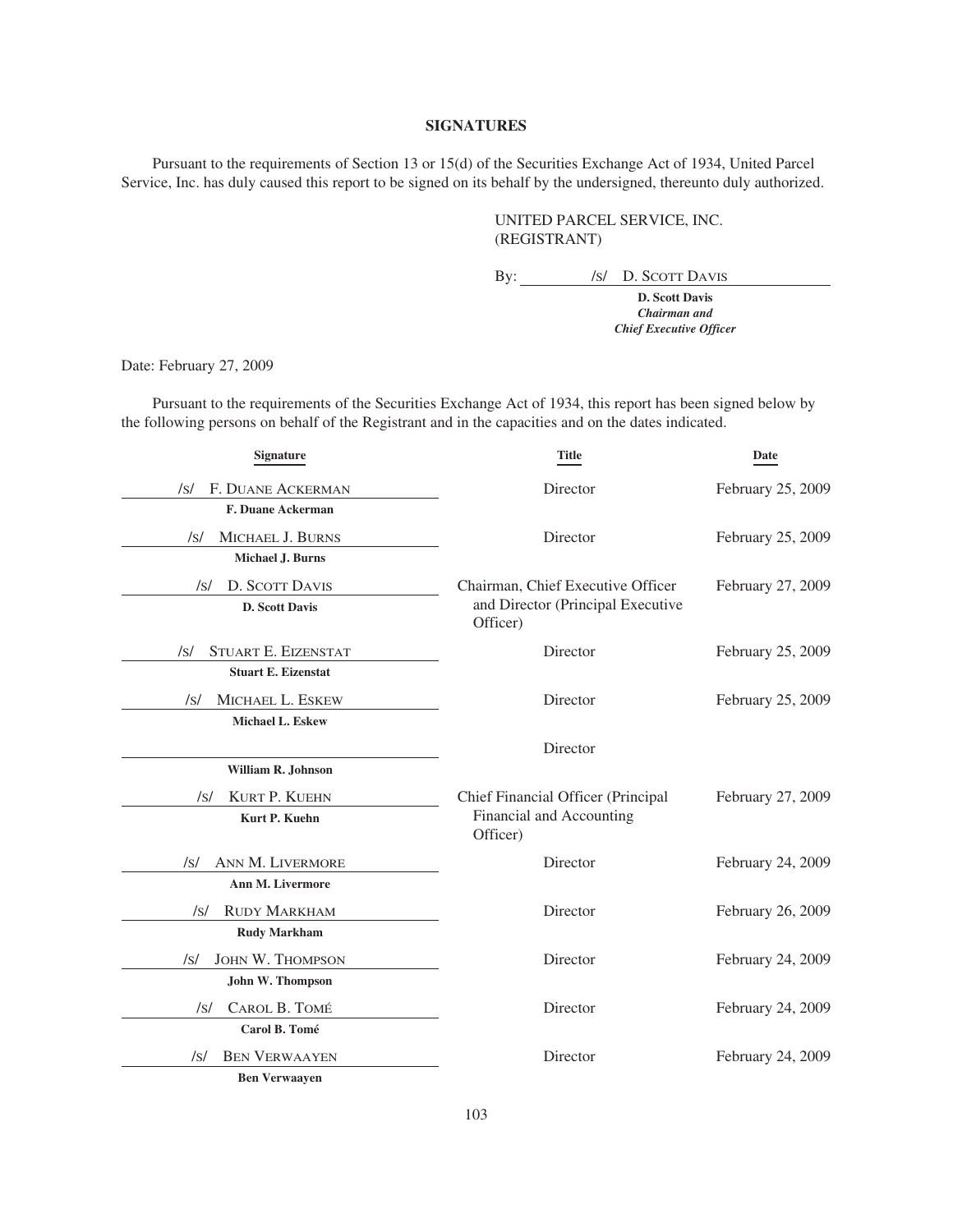## **EXHIBIT INDEX**

| <b>Exhibit</b><br>No. |                               | Description                                                                                                                                                                                                                                                                                                   |
|-----------------------|-------------------------------|---------------------------------------------------------------------------------------------------------------------------------------------------------------------------------------------------------------------------------------------------------------------------------------------------------------|
| 2.1                   |                               | - Agreement and Plan of Merger, dated as of September 22, 1999, among United Parcel Service of<br>America, Inc., United Parcel Service, Inc. and UPS Merger Subsidiary, Inc. (incorporated by<br>reference to the registration statement on Form S-4 (No. 333-83349), filed on July 21, 1999, as<br>amended). |
| 2.2                   | $\overbrace{\phantom{12333}}$ | Agreement and Plan of Merger, dated as of May 15, 2005, among United Parcel Service, Inc.,<br>Overnite Corporation, and Olympic Merger Sub, Inc. (incorporated by reference to the Form<br>8-K, filed on May 18, 2005).                                                                                       |
| 3.1                   |                               | - Form of Restated Certificate of Incorporation of United Parcel Service, Inc. (incorporated by<br>reference to Exhibit 3.1 to Form 10-Q for the Quarter Ended June 30, 2002).                                                                                                                                |
| 3.2                   |                               | - Bylaws of United Parcel Service, Inc. (incorporated by reference to Exhibit 3.1 to the Form 8-K,<br>filed on November 12, 2008.                                                                                                                                                                             |
| 4.1                   |                               | - Form of Class A Common Stock Certificate (incorporated by reference to Exhibit 4.1 to the<br>registration statement on Form S-4 (No. 333-83349), filed on July 21, 1999, as amended).                                                                                                                       |
| 4.2                   |                               | - Form of Class B Common Stock Certificate (incorporated by reference to Exhibit 4.2 to the<br>registration statement on Form S-4 (No. 333-83349), filed on July 21, 1999).                                                                                                                                   |
| 4.3                   |                               | - Specimen Certificate of 8 3/8% Debentures due April 1, 2020 (incorporated by reference to<br>Exhibit 4(c) to Registration Statement No. 33-32481, filed December 7, 1989).                                                                                                                                  |
| 4.4                   |                               | — Indenture relating to 8 3/8% Debentures due April 1, 2020 (incorporated by reference to<br>Exhibit 4(c) to Registration Statement No. 33-32481, filed December 7, 1989).                                                                                                                                    |
| 4.5                   |                               | - Specimen Certificate of 8 3/8% Debentures due April 1, 2030 (incorporated by reference to<br>Exhibit T-3C to Form T-3 filed December 18, 1997).                                                                                                                                                             |
| 4.6                   | $\overline{\phantom{m}}$      | Indenture relating to Exchange Offer Notes Due 2030 (incorporated by reference to Exhibit T-3C)<br>to Form T-3 filed December 18, 1997).                                                                                                                                                                      |
| 4.7                   |                               | - Indenture relating to \$2,000,000,000 of debt securities (incorporated by reference to Exhibit 4.1<br>to Pre-Effective Amendment No. 1 to Registration Statement on Form S-3 (No. 333-08369),<br>filed on January 26, 1999).                                                                                |
| 4.8                   | $\overline{\phantom{0}}$      | Form of Supplemental Indenture relating to \$2,000,000,000 of debt securities (incorporated by<br>reference to Exhibit 4.2 to Post-Effective Amendment No. 1 to Registration Statement on<br>Form S-3 (No. 333-08369-01), filed on March 15, 2000).                                                           |
| 4.9                   |                               | - Form of Second Supplemental Indenture relating to \$2,000,000,000 of debt securities<br>(incorporated by reference to Exhibit 4 to Form 10-Q for the Quarter Ended September 30,<br>2001).                                                                                                                  |
|                       |                               | 4.10 — Form of Indenture relating to \$2,000,000,000 of debt securities (incorporated by reference to<br>Exhibit 4.1 to Registration Statement on Form S-3 (No. 333-108272), filed on August 27, 2003).                                                                                                       |
|                       |                               | 4.11 - Underwriting Agreement relating to 1.75% Cash-Settled Convertible Senior Notes due<br>September 27, 2007 (incorporated by reference to Exhibit 1 to Form 10-Q for the Quarter Ended<br>September 30, 2000).                                                                                            |
| $4.12 -$              |                               | Form of Underwriting Agreement relating to \$2,000,000,000 of debt securities (incorporated by<br>reference to Exhibit 1.1 to Registration Statement on Form S-3 (No. 333-108272), filed on<br>August 27, 2003).                                                                                              |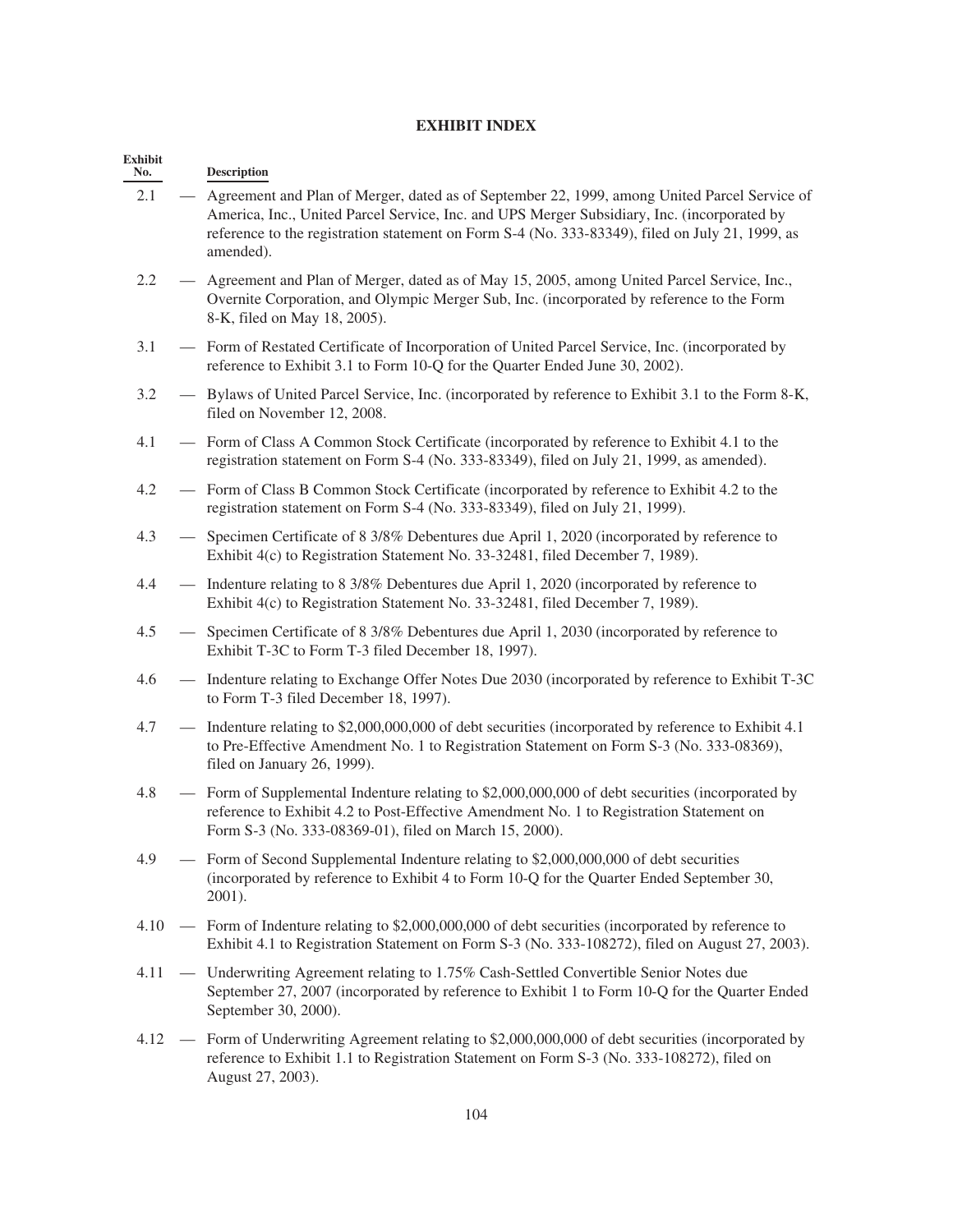| <b>Exhibit</b><br>No. | <b>Description</b>                                                                                                                                                                                                                                                                                                                                                                                                                                                                                                                                     |
|-----------------------|--------------------------------------------------------------------------------------------------------------------------------------------------------------------------------------------------------------------------------------------------------------------------------------------------------------------------------------------------------------------------------------------------------------------------------------------------------------------------------------------------------------------------------------------------------|
| 4.13                  | - Distribution Agreement relating to UPS Notes with maturities of 9 months or more from date of<br>issue (incorporated by reference to Exhibit 10.1 to Form 8-K filed on May 30, 2008) and Form of<br>Note (incorporated by reference to Exhibit 4.1 to Form 8-K filed on May 30, 2008).                                                                                                                                                                                                                                                               |
|                       | 4.14 — Underwriting agreement relating to 4.50% Senior Notes due January 15, 2013, 5.50% Senior<br>Notes due January 15, 2018 and 6.20% Senior Notes due January 15, 2038 (incorporated by<br>reference to Exhibit 1.1 to Form 8-K filed on January 15, 2008).                                                                                                                                                                                                                                                                                         |
|                       | 4.15 - Form of Note for 4.50% Senior Notes due January 15, 2013 (incorporated by reference to Exhibit<br>4.1 to Form 8-K filed on January 15, 2008).                                                                                                                                                                                                                                                                                                                                                                                                   |
| 4.16                  | - Form of Note for 5.50% Senior Notes due January 15, 2018 (incorporated by reference to Exhibit<br>4.2 to Form 8-K filed on January 15, 2008).                                                                                                                                                                                                                                                                                                                                                                                                        |
|                       | 4.17 - Form of Note for 6.20% Senior Notes due January 15, 2038 (incorporated by reference to Exhibit<br>4.3 to Form 8-K filed on January 15, 2008).                                                                                                                                                                                                                                                                                                                                                                                                   |
| 10.1                  | - UPS Thrift Plan, as Amended and Restated, including Amendment Nos. 1 through 24<br>(incorporated by reference to Exhibit 10.1 to 2001 Annual Report on Form 10-K).                                                                                                                                                                                                                                                                                                                                                                                   |
|                       | (1) Amendment No. 25 to the UPS Thrift Plan (incorporated by reference to Exhibit $10.1(1)$ to<br>2002 Annual Report on Form 10-K).                                                                                                                                                                                                                                                                                                                                                                                                                    |
| 10.2                  | — UPS Retirement Plan, as Amended and Restated, including Amendment Nos. 1 through 37<br>(incorporated by reference to Exhibit 10.2 to 2007 Annual Report on Form 10-K).                                                                                                                                                                                                                                                                                                                                                                               |
| $\dagger 10.3$        | - UPS Savings Plan, as Amended and Restated.                                                                                                                                                                                                                                                                                                                                                                                                                                                                                                           |
| 10.4                  | - Credit Agreement (364-Day Facility) dated April 17, 2008 among United Parcel Service, Inc.,<br>the initial lenders named therein, Citigroup Global Markets Inc. and J.P. Morgan Securities Inc.<br>as joint arrangers and book managers, Barclays Bank PLC and BNP Paribas as co-documentation<br>agents, Citibank, N.A. as administrative agent, and JPMorgan Chase Bank, N.A., as syndication<br>agent (incorporated by reference to Exhibit 10.1 to Form 10-Q for the Quarter Ended March 31,<br>2008).                                           |
| 10.5                  | — Credit Agreement (5-Year Facility) dated April 19, 2007 among United Parcel Service, Inc., the<br>initial lenders named therein, Citigroup Global Markets Inc. and J.P. Morgan Securities Inc. as<br>joint arrangers and book managers, Barclays Bank PLC, BNP Paribas, Mellon Bank N.A., and<br>Wells Fargo Bank, N.A. as co-documentation agents, Citibank, N.A. as administrative agent, and<br>JPMorgan Chase Bank, N.A., as syndication agent (incorporated by reference to Exhibit 10.2 to<br>Form 10-Q for the Quarter Ended March 31, 2007). |
| $\dagger 10.6$        | - UPS Excess Coordinating Benefit Plan, as amended and restated.                                                                                                                                                                                                                                                                                                                                                                                                                                                                                       |
| 10.7                  | — UPS 1996 Stock Option Plan, as amended and restated (incorporated by reference to Exhibit 10.9<br>to 2003 Annual Report on Form 10-K).                                                                                                                                                                                                                                                                                                                                                                                                               |
| 10.8                  | - UPS Qualified Stock Ownership Plan and Trust Agreement (incorporated by reference to<br>Exhibit 4.1 to Registration Statement No. 333-67479, filed November 18, 1998).                                                                                                                                                                                                                                                                                                                                                                               |
|                       | Amendment No. 1 to the UPS Qualified Stock Ownership Plan and Trust Agreement<br>(1)<br>(incorporated by reference to Exhibit 10.19(1) to 1999 Annual Report on Form 10-K).                                                                                                                                                                                                                                                                                                                                                                            |
|                       | Amendment No. 2 to the UPS Qualified Stock Ownership Plan and Trust Agreement<br>(2)<br>(incorporated by reference to Exhibit 10.19(2) to 1999 Annual Report on Form 10-K).                                                                                                                                                                                                                                                                                                                                                                            |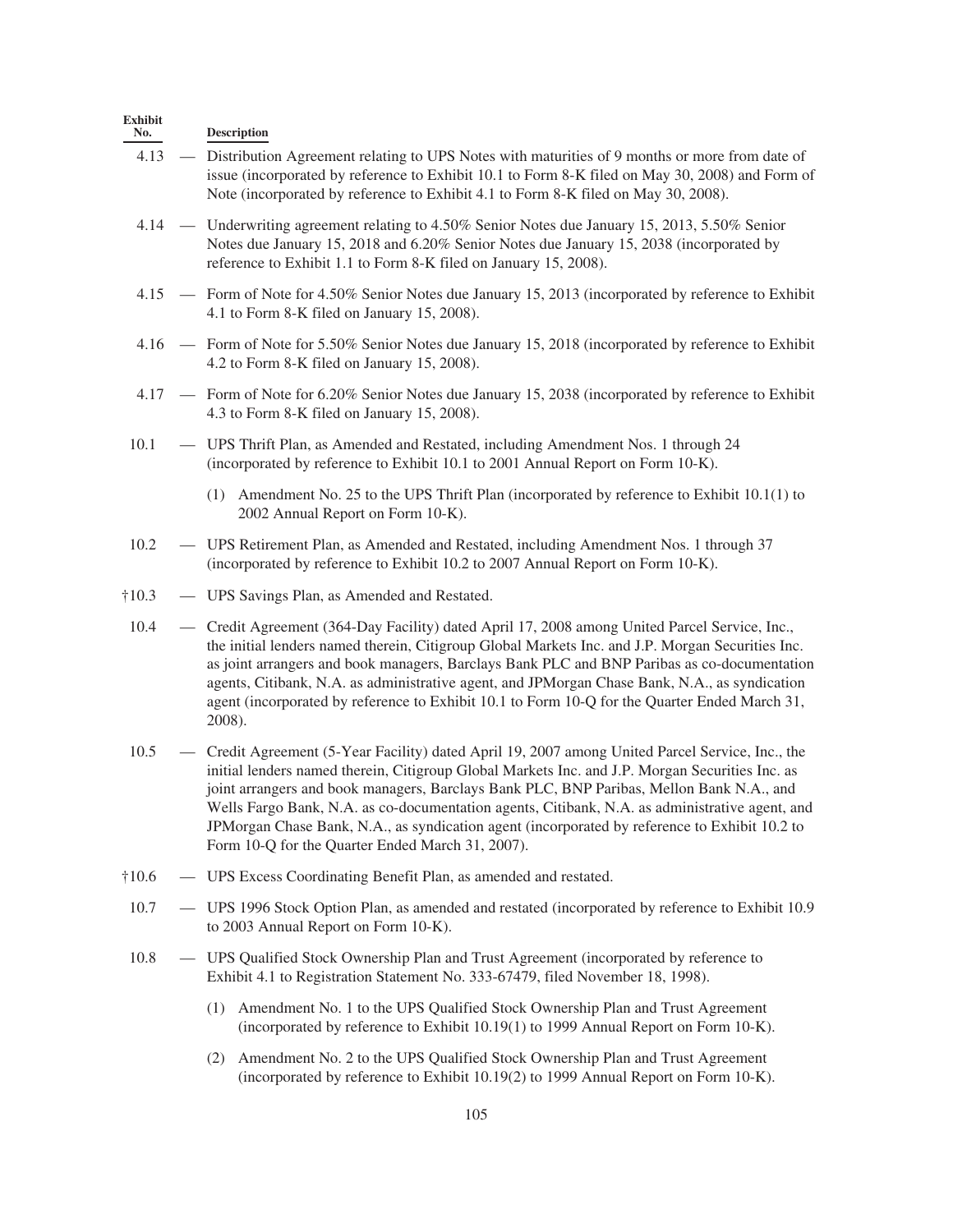| Amendment No. 3 to the UPS Qualified Stock Ownership Plan and Trust Agreement<br>(3)<br>(incorporated by reference to Exhibit 10.19(3) to 1999 Annual Report on Form 10-K).<br>Amendment No. 4 to the UPS Qualified Stock Ownership Plan and Trust Agreement<br>(4)<br>(incorporated by reference to Exhibit 10.19(4) to 2000 Annual Report on Form 10-K).<br>Amendment No. 5 to the UPS Qualified Stock Ownership Plan and Trust Agreement<br>(5) |  |
|----------------------------------------------------------------------------------------------------------------------------------------------------------------------------------------------------------------------------------------------------------------------------------------------------------------------------------------------------------------------------------------------------------------------------------------------------|--|
|                                                                                                                                                                                                                                                                                                                                                                                                                                                    |  |
|                                                                                                                                                                                                                                                                                                                                                                                                                                                    |  |
| (incorporated by reference to Exhibit 10.8(5) to 2001 Annual Report on Form 10-K).                                                                                                                                                                                                                                                                                                                                                                 |  |
| Amendment No. 6 to the UPS Qualified Stock Ownership Plan and Trust Agreement<br>(6)<br>(incorporated by reference to Exhibit 10.8(6) to 2001 Annual Report on Form 10-K).                                                                                                                                                                                                                                                                         |  |
| Amendment No. 7 to the UPS Qualified Stock Ownership Plan and Trust Agreement<br>(7)<br>(incorporated by reference to Exhibit 10.8(7) to 2002 Annual Report on Form 10-K).                                                                                                                                                                                                                                                                         |  |
| Amendment No. 8 to the UPS Qualified Stock Ownership Plan and Trust Agreement<br>(8)<br>(incorporated by reference to Exhibit 10.10(8) to 2003 Annual Report on Form 10-K).                                                                                                                                                                                                                                                                        |  |
| (9) Amendment No. 9 to the UPS Qualified Stock Ownership Plan and Trust Agreement<br>(incorporated by reference to Exhibit 10.10(9) to 2003 Annual Report on Form 10-K).                                                                                                                                                                                                                                                                           |  |
| (10) Amendment No. 10 to the UPS Qualified Stock Ownership Plan and Trust Agreement<br>(incorporated by reference to Exhibit 10.5 to Quarterly Report on Form 10-Q for the Quarter<br>Ended March 31, 2005).                                                                                                                                                                                                                                       |  |
| (11) Amendment No. 11 to the UPS Qualified Stock Ownership Plan and Trust Agreement<br>(incorporated by reference to Exhibit 10.9(11) to 2007 Annual Report on Form 10-K).                                                                                                                                                                                                                                                                         |  |
| (12) Amendment No. 12 to the UPS Qualified Stock Ownership Plan and Trust Agreement<br>(incorporated by reference to Exhibit 10.9(12) to 2007 Annual Report on Form 10-K).                                                                                                                                                                                                                                                                         |  |
| (13) Amendment No. 13 to the UPS Qualified Stock Ownership Plan and Trust Agreement<br>(incorporated by reference to Exhibit 10.9(13) to 2007 Annual Report on Form 10-K).                                                                                                                                                                                                                                                                         |  |
| (14) Amendment No. 14 to the UPS Qualified Stock Ownership Plan and Trust Agreement<br>(incorporated by reference to Exhibit 10.9(14) to 2007 Annual Report on Form 10-K).                                                                                                                                                                                                                                                                         |  |
| (15) Amendment No. 15 to the UPS Qualified Stock Ownership Plan and Trust Agreement<br>(incorporated by reference to Exhibit 10.9(15) to 2007 Annual Report on Form 10-K).                                                                                                                                                                                                                                                                         |  |
| (16) Amendment No. 16 to the UPS Qualified Stock Ownership Plan and Trust Agreement<br>(incorporated by reference to Exhibit 10.9(16) to 2007 Annual Report on Form 10-K).                                                                                                                                                                                                                                                                         |  |
| $\uparrow$ (17) Amendment No. 17 to the UPS Qualified Stock Ownership Plan and Trust Agreement.                                                                                                                                                                                                                                                                                                                                                    |  |
| - Form of United Parcel Service, Inc. Incentive Compensation Plan (incorporated by reference to<br>10.9<br>the registration statement on Form S-4 (No. 333-83349), filed on July 21, 1999, as amended).                                                                                                                                                                                                                                            |  |
| (1) Form of Non-Qualified Stock Option Award Agreement and Restricted Performance Unit<br>Award Agreement (incorporated by reference to Exhibit 10.11(1) to 2004 Annual Report on<br>Form 10-K).                                                                                                                                                                                                                                                   |  |

- (2) Form of Restricted Stock Award Agreement (incorporated by reference to Exhibit 10.7 to Quarterly Report on Form 10-Q for the Quarter Ended March 31, 2005).
- (3) Form of Nonqualified Stock Option Award Agreement (incorporated by reference to Exhibit 10.1 to the Current Report on Form 8-K, filed on May 5, 2006).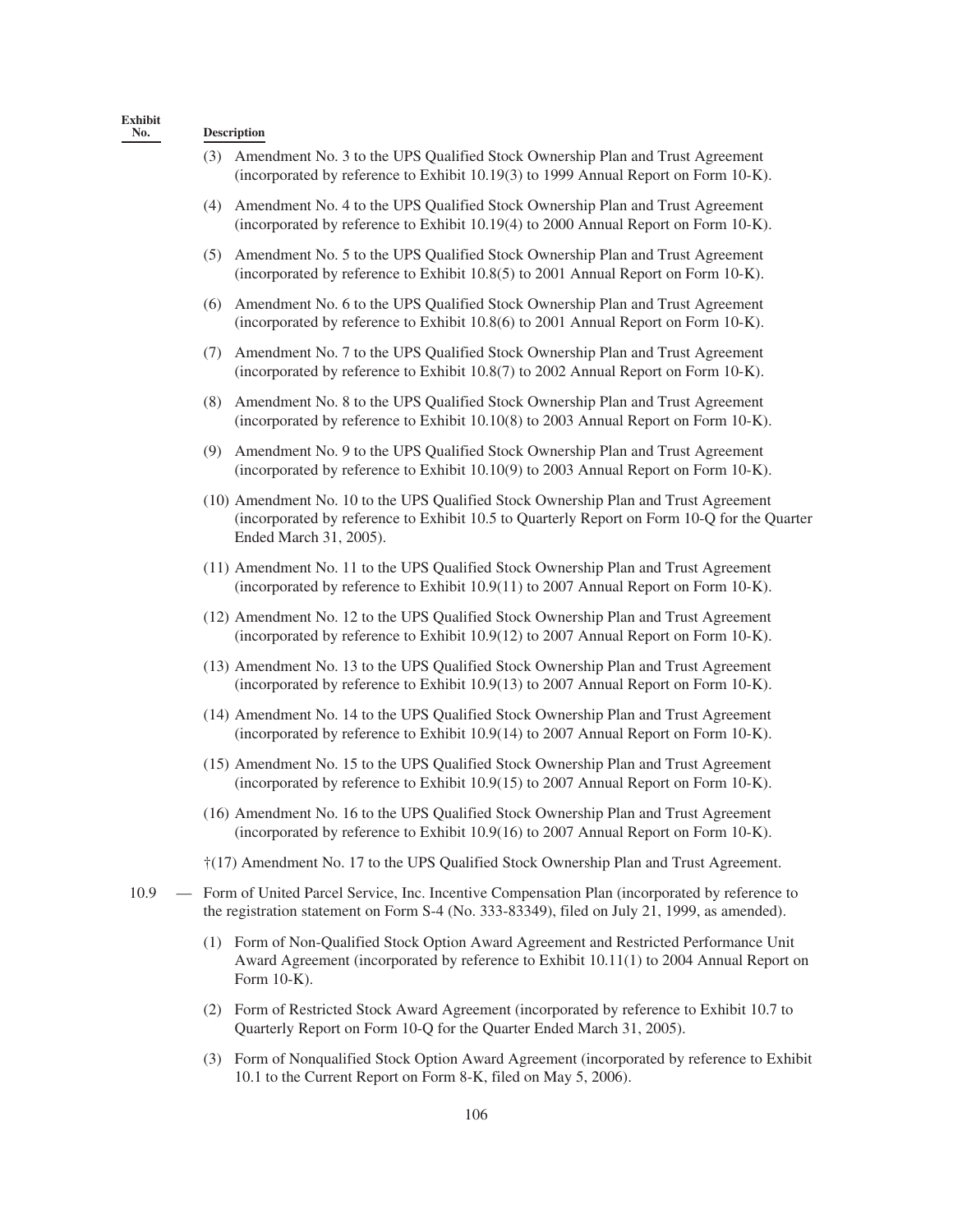| (4) Form of Restricted Performance Unit Award Agreement (incorporated by reference to<br>Exhibit 10.2 to the Current Report on Form 8-K filed on May 5, 2006).<br>(5) Form of Restricted Stock Unit Award Agreement for the 2007 Long-Term Incentive<br>Performance Awards under the Incentive Compensation Plan (incorporated by reference to<br>Exhibit 10.1 to Form 8-K, filed on March 7, 2007).<br>(6) Form of First Amendment to Restricted Stock Award Agreement for Non-Management<br>Directors under the Incentive Compensation Plan (incorporated by reference to Exhibit<br>10.4 to Quarterly Report on Form 10-Q for the Quarter Ended September 30, 2007).<br>(7) Form of Restricted Stock Unit Award Agreement for the 2008 Long-Term Incentive<br>Performance Awards under the Incentive Compensation Plan (incorporated by reference to<br>Exhibit 10.1 to Form 8-K, filed on March 20, 2008).<br>$\dagger 10.10$<br>- UPS Deferred Compensation Plan, as amended and restated.<br>10.11<br>— United Parcel Service, Inc. Nonqualified Employee Stock Purchase Plan (incorporated by<br>reference to the registration statement on Form S-8 (No. 333-34054), filed on April 5, 2000.<br>10.12<br>- Form of United Parcel Service, Inc. Discounted Employee Stock Purchase Plan (incorporated by<br>reference to Appendix B to Definitive Proxy Statement for 2001 Annual Meeting of<br>Shareowners).<br>(1) Amendment to the Discounted Employee Stock Purchase Plan (incorporated by reference<br>to Exhibit 10.12(1) to the 2005 Annual Report on Form 10-K).<br>11<br>Statement regarding Computation of per Share Earnings (incorporated by reference to Note 14<br>to Part I, Item 8 "Financial Statements and Supplementary Data" of this Annual Report on Form<br>$10-K$ ).<br>$\dagger$ 12<br>- Ratio of Earnings to Fixed Charges.<br>$+21$<br>Subsidiaries of the Registrant.<br>Consent of Deloitte & Touche LLP.<br>$+23$<br>$\dagger 31.1$<br>— Certificate of Chief Executive Officer Pursuant to Rule $13a-14(a)$ , as adopted pursuant to<br>Section 302 of the Sarbanes-Oxley Act of 2002.<br>- Certificate of Chief Financial Officer Pursuant to Rule 13a-14(a), as adopted pursuant to Section<br>$\dagger 31.2$<br>302 of the Sarbanes-Oxley Act of 2002.<br>- Certification of the Chief Executive Officer Pursuant to 18 U.S.C. Section 1350, as Adopted<br>†32.1<br>Pursuant to Section 906 of the Sarbanes-Oxley Act of 2002.<br>$\dagger 32.2$<br>Certification of the Chief Financial Officer Pursuant to 18 U.S.C. Section 1350, as Adopted<br>Pursuant to Section 906 of the Sarbanes-Oxley Act of 2002. | <b>Exhibit</b><br>No. | <b>Description</b> |
|-------------------------------------------------------------------------------------------------------------------------------------------------------------------------------------------------------------------------------------------------------------------------------------------------------------------------------------------------------------------------------------------------------------------------------------------------------------------------------------------------------------------------------------------------------------------------------------------------------------------------------------------------------------------------------------------------------------------------------------------------------------------------------------------------------------------------------------------------------------------------------------------------------------------------------------------------------------------------------------------------------------------------------------------------------------------------------------------------------------------------------------------------------------------------------------------------------------------------------------------------------------------------------------------------------------------------------------------------------------------------------------------------------------------------------------------------------------------------------------------------------------------------------------------------------------------------------------------------------------------------------------------------------------------------------------------------------------------------------------------------------------------------------------------------------------------------------------------------------------------------------------------------------------------------------------------------------------------------------------------------------------------------------------------------------------------------------------------------------------------------------------------------------------------------------------------------------------------------------------------------------------------------------------------------------------------------------------------------------------------------------------------------------------------------------------------------------------------------------------------------------------------------------------------------------------------------------------------------------------------------------------------------------|-----------------------|--------------------|
|                                                                                                                                                                                                                                                                                                                                                                                                                                                                                                                                                                                                                                                                                                                                                                                                                                                                                                                                                                                                                                                                                                                                                                                                                                                                                                                                                                                                                                                                                                                                                                                                                                                                                                                                                                                                                                                                                                                                                                                                                                                                                                                                                                                                                                                                                                                                                                                                                                                                                                                                                                                                                                                       |                       |                    |
|                                                                                                                                                                                                                                                                                                                                                                                                                                                                                                                                                                                                                                                                                                                                                                                                                                                                                                                                                                                                                                                                                                                                                                                                                                                                                                                                                                                                                                                                                                                                                                                                                                                                                                                                                                                                                                                                                                                                                                                                                                                                                                                                                                                                                                                                                                                                                                                                                                                                                                                                                                                                                                                       |                       |                    |
|                                                                                                                                                                                                                                                                                                                                                                                                                                                                                                                                                                                                                                                                                                                                                                                                                                                                                                                                                                                                                                                                                                                                                                                                                                                                                                                                                                                                                                                                                                                                                                                                                                                                                                                                                                                                                                                                                                                                                                                                                                                                                                                                                                                                                                                                                                                                                                                                                                                                                                                                                                                                                                                       |                       |                    |
|                                                                                                                                                                                                                                                                                                                                                                                                                                                                                                                                                                                                                                                                                                                                                                                                                                                                                                                                                                                                                                                                                                                                                                                                                                                                                                                                                                                                                                                                                                                                                                                                                                                                                                                                                                                                                                                                                                                                                                                                                                                                                                                                                                                                                                                                                                                                                                                                                                                                                                                                                                                                                                                       |                       |                    |
|                                                                                                                                                                                                                                                                                                                                                                                                                                                                                                                                                                                                                                                                                                                                                                                                                                                                                                                                                                                                                                                                                                                                                                                                                                                                                                                                                                                                                                                                                                                                                                                                                                                                                                                                                                                                                                                                                                                                                                                                                                                                                                                                                                                                                                                                                                                                                                                                                                                                                                                                                                                                                                                       |                       |                    |
|                                                                                                                                                                                                                                                                                                                                                                                                                                                                                                                                                                                                                                                                                                                                                                                                                                                                                                                                                                                                                                                                                                                                                                                                                                                                                                                                                                                                                                                                                                                                                                                                                                                                                                                                                                                                                                                                                                                                                                                                                                                                                                                                                                                                                                                                                                                                                                                                                                                                                                                                                                                                                                                       |                       |                    |
|                                                                                                                                                                                                                                                                                                                                                                                                                                                                                                                                                                                                                                                                                                                                                                                                                                                                                                                                                                                                                                                                                                                                                                                                                                                                                                                                                                                                                                                                                                                                                                                                                                                                                                                                                                                                                                                                                                                                                                                                                                                                                                                                                                                                                                                                                                                                                                                                                                                                                                                                                                                                                                                       |                       |                    |
|                                                                                                                                                                                                                                                                                                                                                                                                                                                                                                                                                                                                                                                                                                                                                                                                                                                                                                                                                                                                                                                                                                                                                                                                                                                                                                                                                                                                                                                                                                                                                                                                                                                                                                                                                                                                                                                                                                                                                                                                                                                                                                                                                                                                                                                                                                                                                                                                                                                                                                                                                                                                                                                       |                       |                    |
|                                                                                                                                                                                                                                                                                                                                                                                                                                                                                                                                                                                                                                                                                                                                                                                                                                                                                                                                                                                                                                                                                                                                                                                                                                                                                                                                                                                                                                                                                                                                                                                                                                                                                                                                                                                                                                                                                                                                                                                                                                                                                                                                                                                                                                                                                                                                                                                                                                                                                                                                                                                                                                                       |                       |                    |
|                                                                                                                                                                                                                                                                                                                                                                                                                                                                                                                                                                                                                                                                                                                                                                                                                                                                                                                                                                                                                                                                                                                                                                                                                                                                                                                                                                                                                                                                                                                                                                                                                                                                                                                                                                                                                                                                                                                                                                                                                                                                                                                                                                                                                                                                                                                                                                                                                                                                                                                                                                                                                                                       |                       |                    |
|                                                                                                                                                                                                                                                                                                                                                                                                                                                                                                                                                                                                                                                                                                                                                                                                                                                                                                                                                                                                                                                                                                                                                                                                                                                                                                                                                                                                                                                                                                                                                                                                                                                                                                                                                                                                                                                                                                                                                                                                                                                                                                                                                                                                                                                                                                                                                                                                                                                                                                                                                                                                                                                       |                       |                    |
|                                                                                                                                                                                                                                                                                                                                                                                                                                                                                                                                                                                                                                                                                                                                                                                                                                                                                                                                                                                                                                                                                                                                                                                                                                                                                                                                                                                                                                                                                                                                                                                                                                                                                                                                                                                                                                                                                                                                                                                                                                                                                                                                                                                                                                                                                                                                                                                                                                                                                                                                                                                                                                                       |                       |                    |
|                                                                                                                                                                                                                                                                                                                                                                                                                                                                                                                                                                                                                                                                                                                                                                                                                                                                                                                                                                                                                                                                                                                                                                                                                                                                                                                                                                                                                                                                                                                                                                                                                                                                                                                                                                                                                                                                                                                                                                                                                                                                                                                                                                                                                                                                                                                                                                                                                                                                                                                                                                                                                                                       |                       |                    |
|                                                                                                                                                                                                                                                                                                                                                                                                                                                                                                                                                                                                                                                                                                                                                                                                                                                                                                                                                                                                                                                                                                                                                                                                                                                                                                                                                                                                                                                                                                                                                                                                                                                                                                                                                                                                                                                                                                                                                                                                                                                                                                                                                                                                                                                                                                                                                                                                                                                                                                                                                                                                                                                       |                       |                    |
|                                                                                                                                                                                                                                                                                                                                                                                                                                                                                                                                                                                                                                                                                                                                                                                                                                                                                                                                                                                                                                                                                                                                                                                                                                                                                                                                                                                                                                                                                                                                                                                                                                                                                                                                                                                                                                                                                                                                                                                                                                                                                                                                                                                                                                                                                                                                                                                                                                                                                                                                                                                                                                                       |                       |                    |
|                                                                                                                                                                                                                                                                                                                                                                                                                                                                                                                                                                                                                                                                                                                                                                                                                                                                                                                                                                                                                                                                                                                                                                                                                                                                                                                                                                                                                                                                                                                                                                                                                                                                                                                                                                                                                                                                                                                                                                                                                                                                                                                                                                                                                                                                                                                                                                                                                                                                                                                                                                                                                                                       |                       |                    |

† Filed herewith.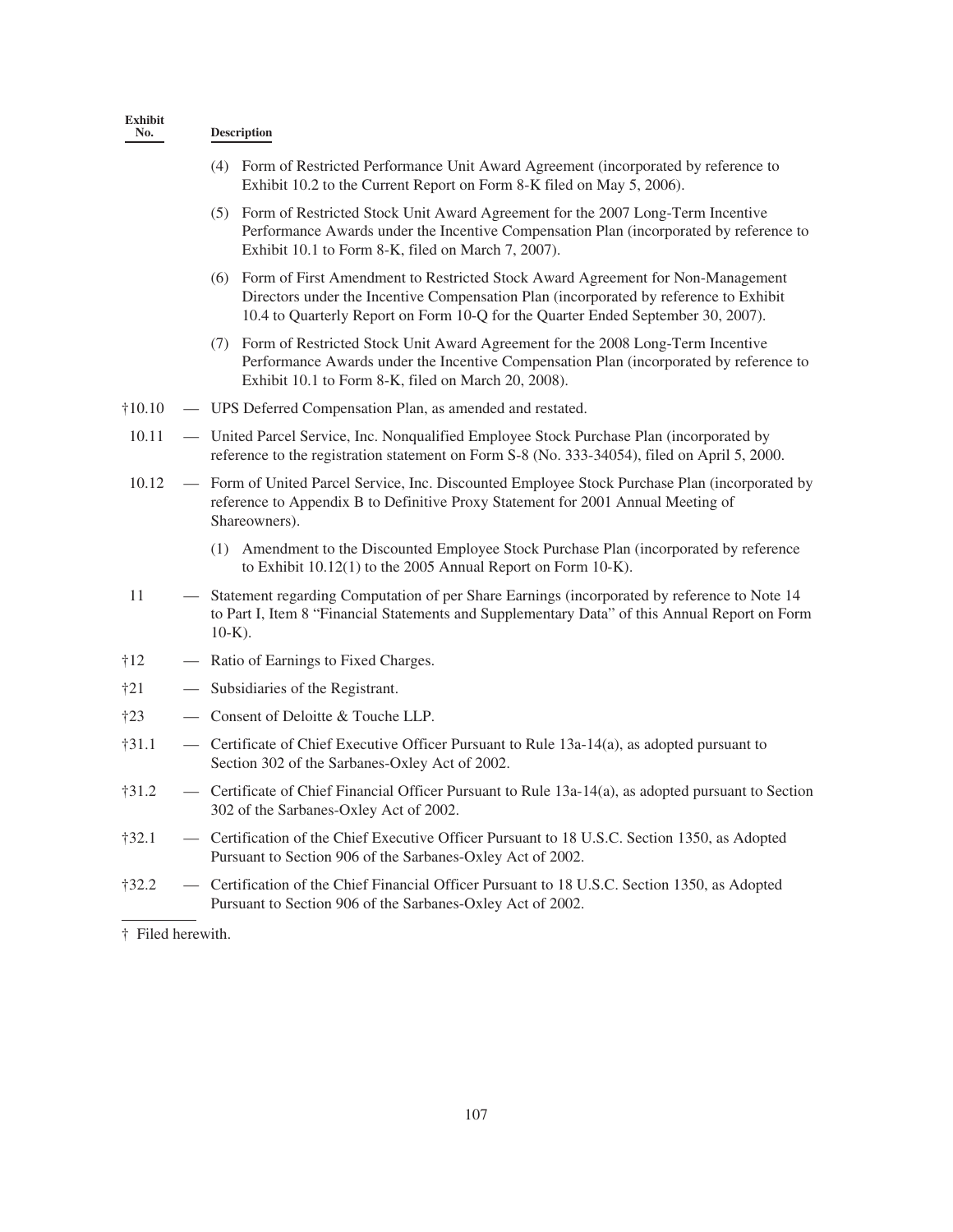## **investor information**

## **Annual Meeting**

Our annual meeting of shareowners will be held at 8:00 a.m. on May 7, 2009 at the Hotel DuPont, 11th and Market Streets, Wilmington, Delaware. Shareowners of record as of March 9, 2009 are entitled to vote at the meeting.

## **Investor Relations**

Contact our Investor Relations Department at:

UPS 800-877-1503 55 Glenlake Parkway NE 404-828-6059 Atlanta, GA 30328 http://investor.shareholder.com/ups

## **Certifications**

UPS has included as Exhibits 31.1 and 31.2 to its Annual Report on Form 10-K filed with the Securities and Exchange Commission certificates of the Chief Executive Officer and the Chief Financial Officer certifying the quality of UPS's public disclosure. In addition, the Chief Executive Officer certified to the New York Stock Exchange on May 28, 2008 that he was not aware of any violations by UPS of the New York Stock Exchange corporate governance listing standards.

## **Exchange Listings**

Our Class B common stock is listed on the New York Stock Exchange under the symbol "UPS."

## **Transfer Agent and Registrar: BNY Mellon Investor Services**

Direct notices of address changes or questions regarding account status, stock transfer, lost certificates, or dividend payments to:

United Parcel Service, Inc. c/o BNY Mellon Shareowner Services P.O. Box 358415 Pittsburgh, PA 15252-8415

or

480 Washington Boulevard Jersey City, NJ 07310

## **Form 10-K**

Our Annual Report on Form 10-K for the year ended December 31, 2008 forms part of the UPS 2008 Annual Report. If you would like an additional copy of our Form 10-K, you can access it through the Investor Relations Web site, http://investor.shareholder.com/ups or at the Securities and Exchange Commission Web site at www.sec.gov. The Form 10-K also is available free of charge by calling, contacting via the Web site, or writing to the Investor Relations Department.

## **UPS Shareowner Services**

For convenient access 24 hours a day, seven days a week.

## **Class A Common Shareowners**

www.bnymellon.com/shareowner/equityaccess 888-663-8325

### **Class B Common Shareowners**

www.bnymellon.com/shareowner/isd 800-758-4674

 **Calls from outside the United States:** 201-680-6612 TDD for hearing impaired: 800-231-5469 TDD for non-U.S. shareowners: 201-680-6610

## **Direct Stock Purchase Plan**

To make an initial purchase of Class B shares, go to www.bnymellon.com/shareowner/isd and select Investment Plan Enrollment to access the "Enrollment Wizard."

Current Class B shareowners can enroll in the plan online by accessing your accounts through www.bnymellon.com/shareowner/isd or calling 800-758-4674.

### **Dividend Reinvestment Plan**

To reinvest dividends in the purchase of additional UPS shares:

 Class A shareowners: www.bnymellon.com/shareowner/equityaccess

 Class B shareowners: www.bnymellon.com/shareowner/isd

## **Online Access to Shareowner Materials**

You may receive shareowner information electronically. To enroll, follow the MLink® enrollment instructions when you access your UPS Class A or Class B shareowner account via the Web addresses above.